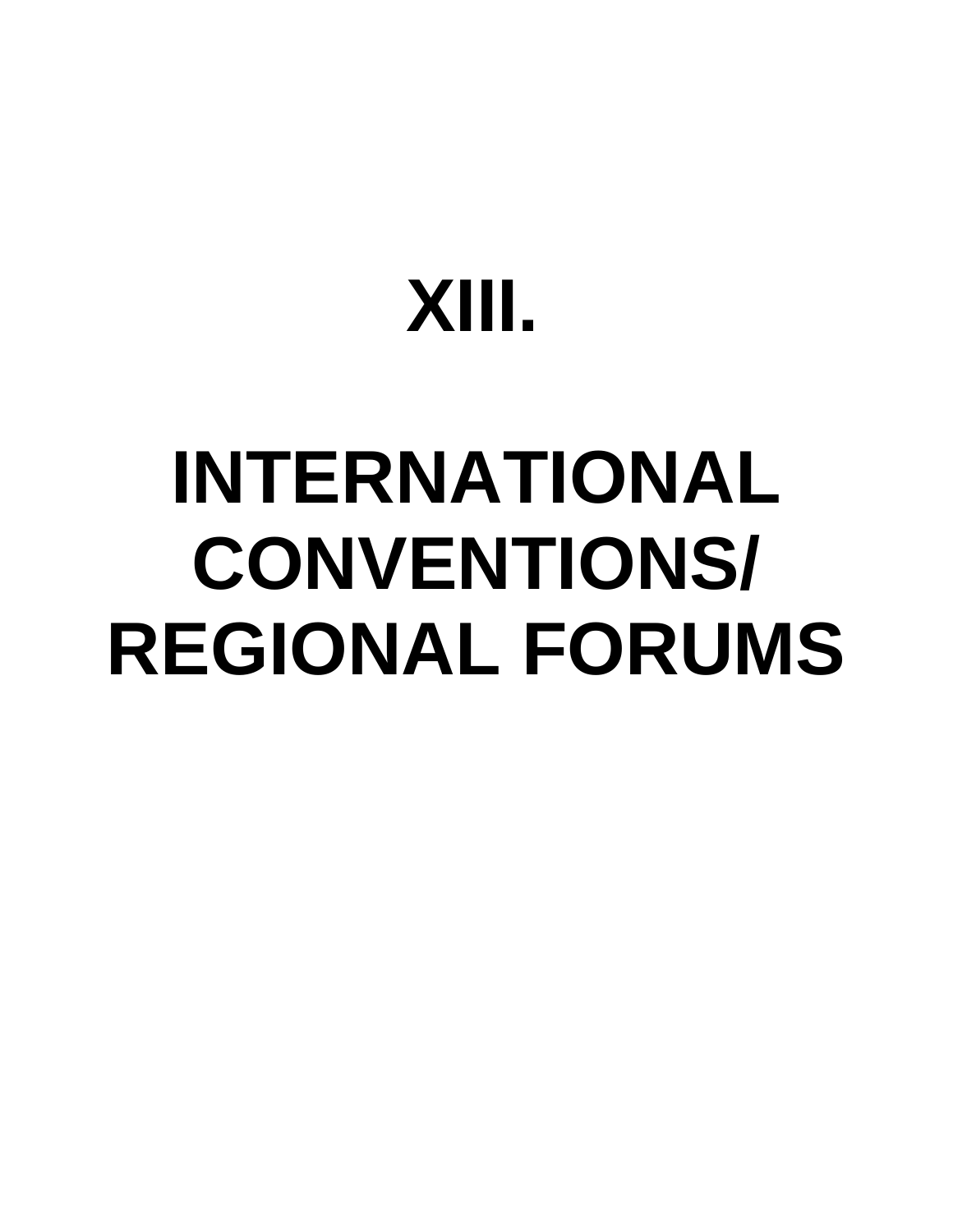## **AGENDA**

## <span id="page-1-0"></span>**Joint Meeting of Conference Committee on International Conventions/ Regional Forums**

**and**

**Trustees' Committee on International Conventions/Regional Forums**

Wednesday, April 27, 2022, 5:30 p.m. **–** 7:30 p.m.

Room: TBD

Chairperson: Anne S. Co-secretaries: James H. and Sandra W.

#### Trustees' Committee Members

Conference Committee Members<sup>1</sup>

| Francis G.*                 |
|-----------------------------|
| <b>Christine Carpenter+</b> |
| Ino $F$ .                   |
| Tom H.**                    |
| Deborah K.                  |
| Jan L.                      |
| Paz P.                      |
| Kevin Prior+                |
| Irma V.                     |

Tim B. Caroline N. Anne S.\* Karla Y.\*\* Panel 72 Shannon C.

Panel 71

Darin H. Mary M. Richard M.

- \* Chairperson
- \*\* Alternate and/or vice chairperson
- + Nonalcoholic

1 Members of this committee serve on this as a secondary committee assignment.

- ♦ Introductions Francis G., trustees' committee chairperson.
- ♦ Review Conference committee Composition, Scope and Procedure Anne S., Conference committee chairperson.
- Review History of Conference committee James H. and Sandra W., co-secretaries.

#### **Note: 1989 Conference Advisory Action**

Each Conference Committee carefully consider their Agenda items and strive to make their recommendations for Advisory Actions to the Conference at the policy level. To be more financially responsible, when a Conference Committee recommendation involves a substantial expenditure of money, an estimate of cost and its impact on the budget be part of that recommendation.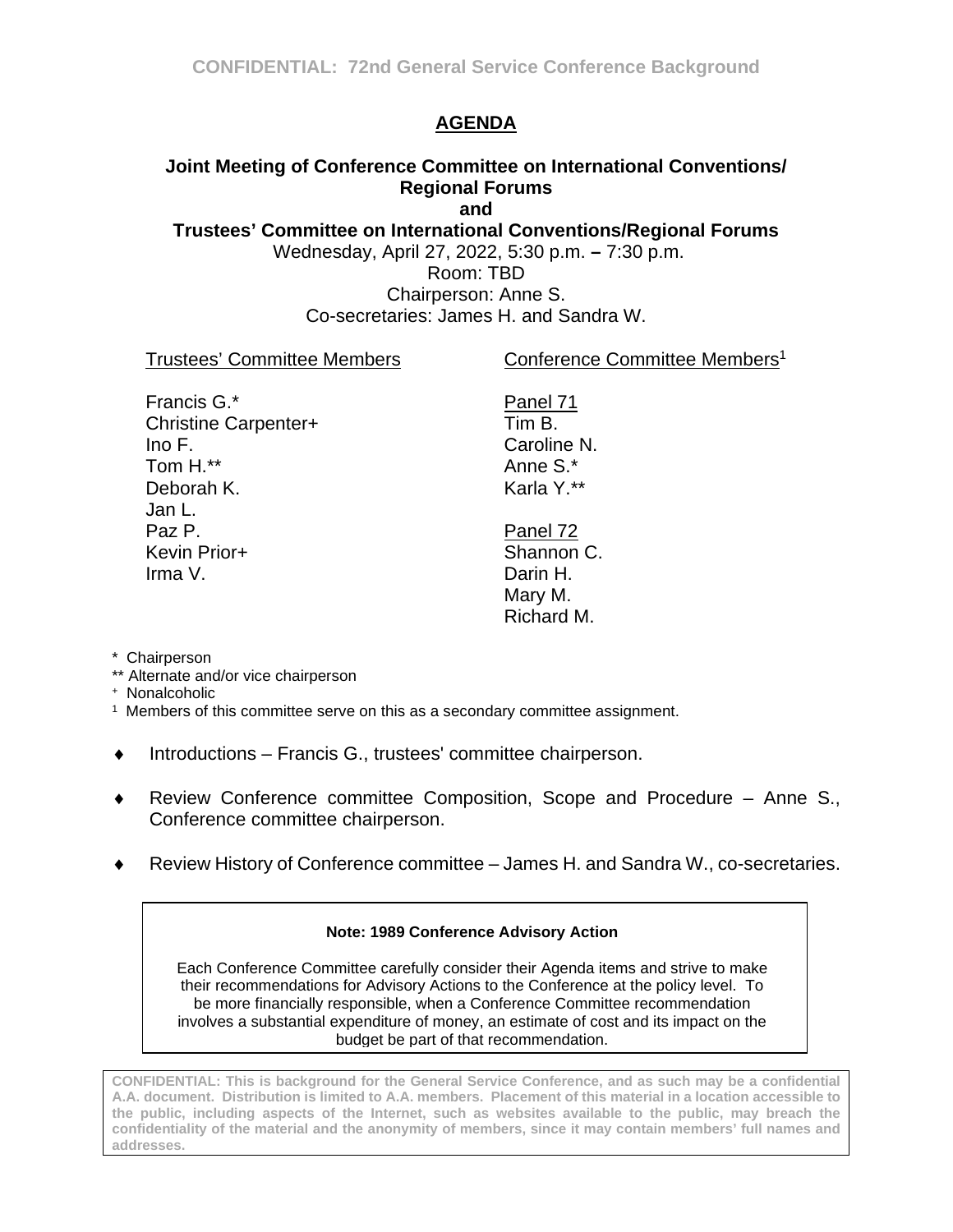- Report of trustees' committee Francis G., trustees' committee chairperson.
- Discussion of trustees' committee report.
- A. Discuss update report on methods [of closing the Big Meetings at](#page-3-0) the International Convention.
- B. [Discuss ways to encourage interest in Regional Forums](#page-5-0) and attract firsttime attendees.
- C. Election of chairperson. \*

#### **\*** Election of chairperson

- 1. All Panel 72 members are eligible except for the 2023 delegate chairperson and 2023 Conference committee chairpersons.
- 2. All committee members vote by written ballot (no verbal nominations).
- 3. Election by plurality. Second place becomes alternate chairperson.
- 4. New chairperson serves one year beginning at the close of the Conference.

#### **Note: 1989 Conference Advisory Action**

Each Conference Committee carefully consider their Agenda items and strive to make their recommendations for Advisory Actions to the Conference at the policy level. To be more financially responsible, when a Conference Committee recommendation involves a substantial expenditure of money, an estimate of cost and its impact on the budget be part of that recommendation.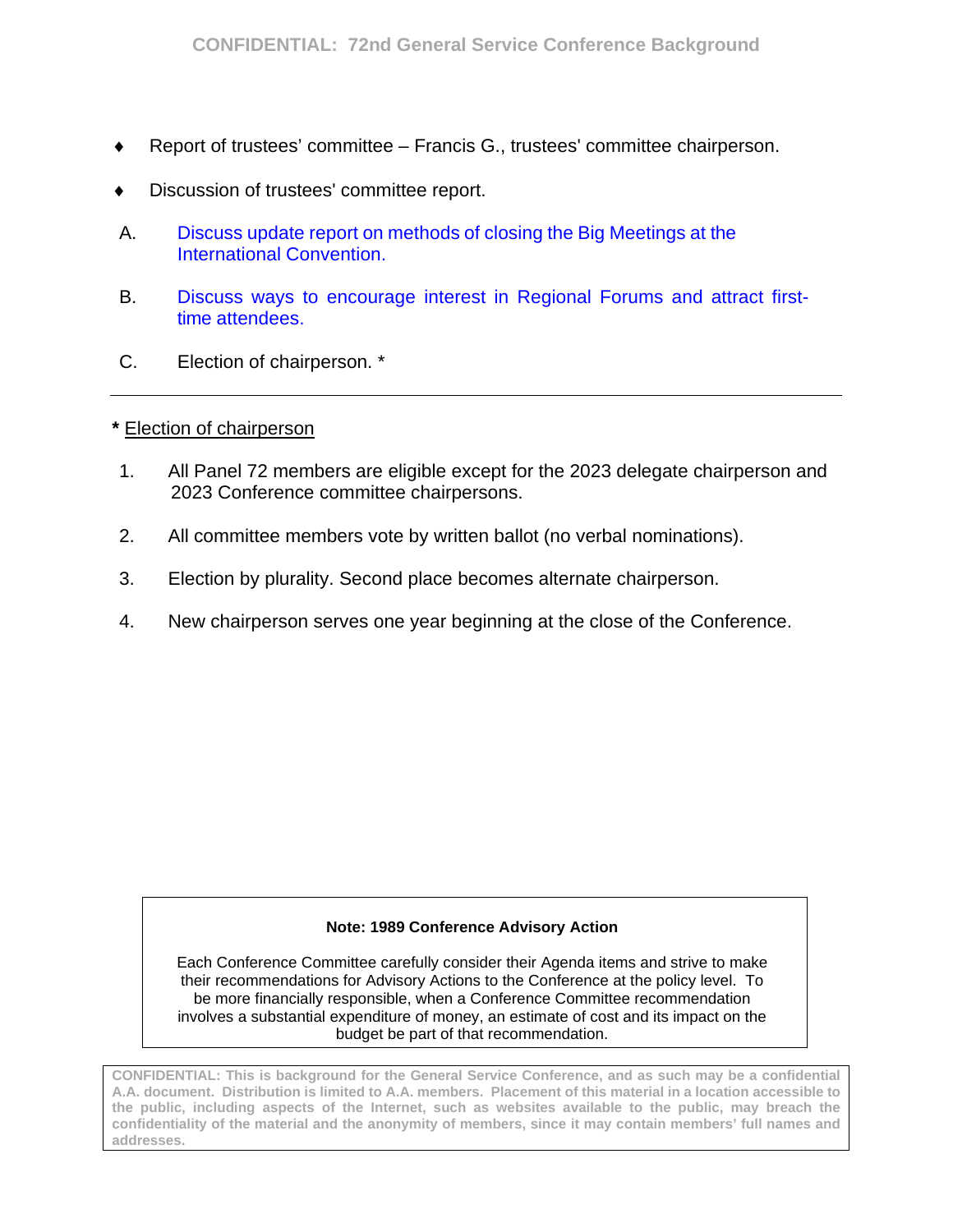#### <span id="page-3-0"></span>**2022 Conference Committee on International Conventions/Regional Forums**

**ITEM A:** Discuss update report on methods of closing the Big Meetings at the International Convention.

#### **Background Notes:**

*2021 Conference Committee on ICRF consideration:*

The committee had a thoughtful and wide-ranging discussion regarding methods of closing the Big Meetings at the International Convention, particularly the use of the Lord's Prayer and the understanding that although the prayer is part of the history of A.A. and is widely used and supported in some areas, it could make some members feel excluded and support the perception of A.A. as a religious organization. The committee also discussed possible options to the Lord's Prayer including, the Third Step Prayer, the Seventh Step Prayer and A.A.'s Declaration of Unity.

The committee agreed that it would be beneficial to gather additional shared experience from the Fellowship to make an informed decision. The committee requested that the trustees' International Conventions/Regional Forums Committee explore the preference of the Fellowship regarding methods of closing the Big Meetings at the International Convention by use of a survey through multiple communication platforms (e.g., *Box 4-5- 9*, AA Grapevine/La Viña, etc.); and that a progress report be brought back to the 2022 Conference Committee on International Conventions/Regional Forums.

#### **Background:**

1. [February 2022 update report](#page--1-0)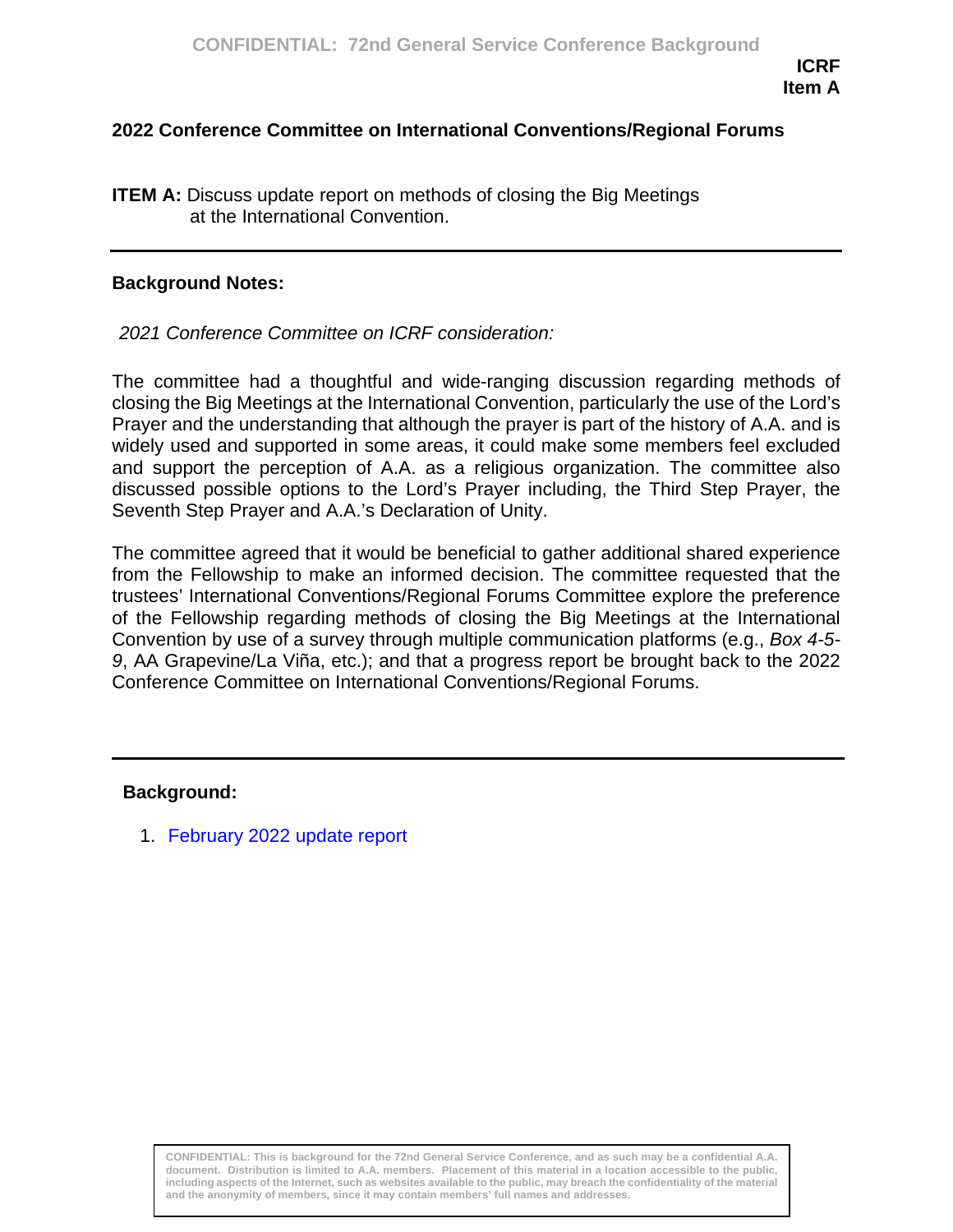## **METHODS OF CLOSING THE BIG MEETINGS AT THE INTERNATIONAL CONVENTION**

#### February 2022 Update Report

At their July 29, 2021, meeting, the trustees' committee discussed the Conference committee consideration regarding use of the Lord's Prayer and agreed that a survey distributed to the Fellowship may be the best method to gather wider sharing from the Fellowship regarding the use of the Lord's Prayer at International Conventions; however, the committee agreed it best to table implementation until 2022/2023.

At their October 2021 the committee reviewed and discussed the draft survey designed to gather information from the Fellowship and utilize the responses to help inform the planning process. The committee provided suggested revisions and requested that the Staff secretary implement the changes and provide a redraft to the committee prior to finalizing the survey.

At their January 2022 meeting, the committee reviewed and discussed the draft survey designed to gather information from the Fellowship to help inform the planning process for the 2025 International Convention. The committee requested revisions that the staff secretary will implement and provide a redraft for the committee's review and approval at the special meeting in February 2022.

It should be noted that it is anticipated that a question regarding the use of the Lord's Prayer will be added to the survey dispatched at year end and not the initial survey.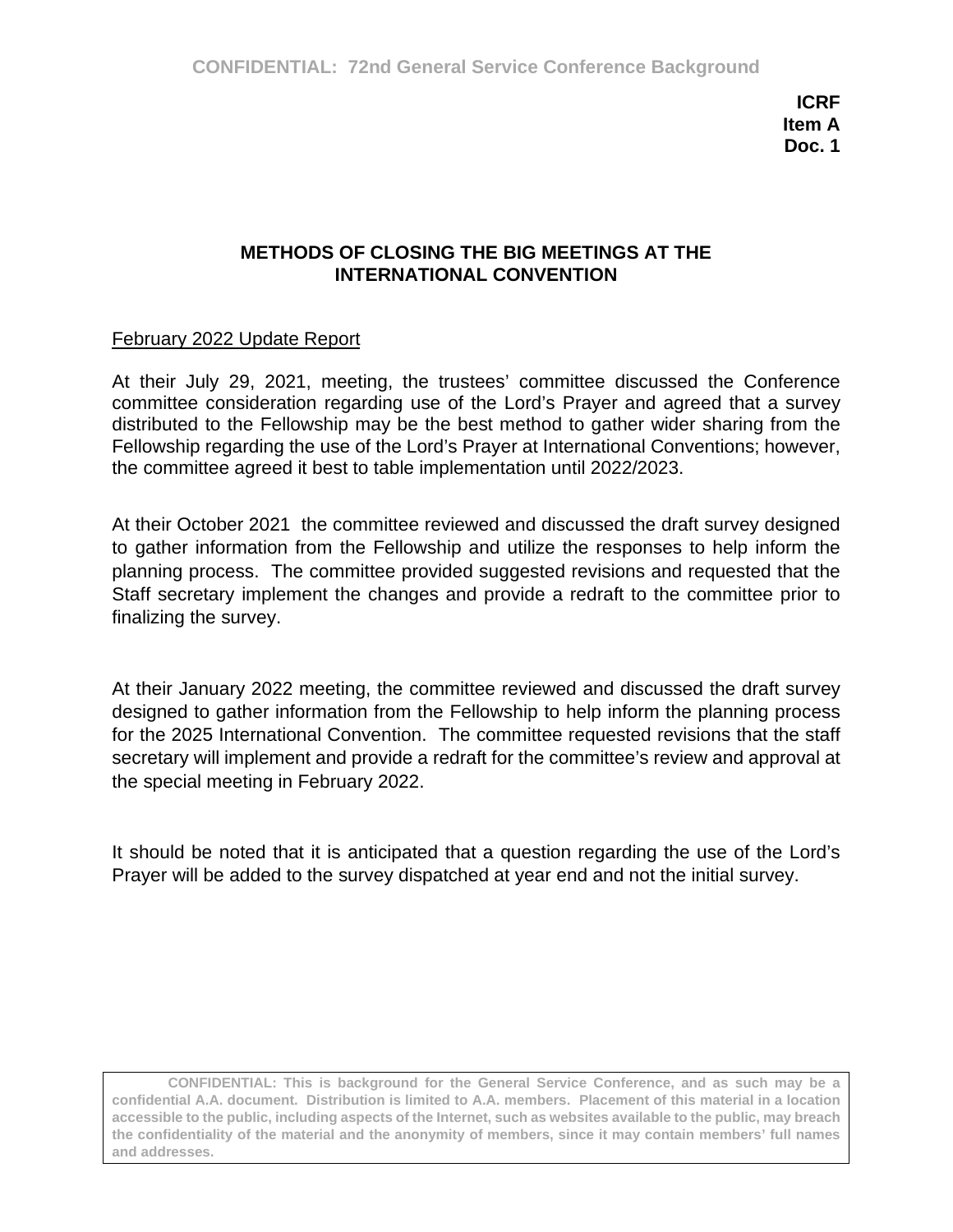## <span id="page-5-0"></span>**2022 Conference Committee on International Conventions/Regional Forums**

**ITEM B:** Discuss ways to encourage interest in Regional Forums and attract first-time attendees.

\_\_\_\_\_\_\_\_\_\_\_\_\_\_\_\_\_\_\_\_\_\_\_\_\_\_\_\_\_\_\_\_\_\_\_\_\_\_\_\_\_\_\_\_\_\_\_\_\_\_\_\_\_\_\_\_\_\_\_\_\_\_\_\_\_\_\_\_\_\_

#### **Background:**

- **1.** [Summary Suggestions](#page-6-0) 2016 to 2021
- **2.** 2021 Virtual Northeast [Regional Forum Questionnaire Summary](#page-9-0)
- **3.** 2021 Virtual [West Central Regional Forum Questionnaire Summary](#page-34-0)
- **4.** 2021 Virtual [Southwest Regional Forum Questionnaire Summary](#page-46-0)
- **5.** 2021 Virtual [East Central Regional Forum Questionnaire Summary](#page-67-0)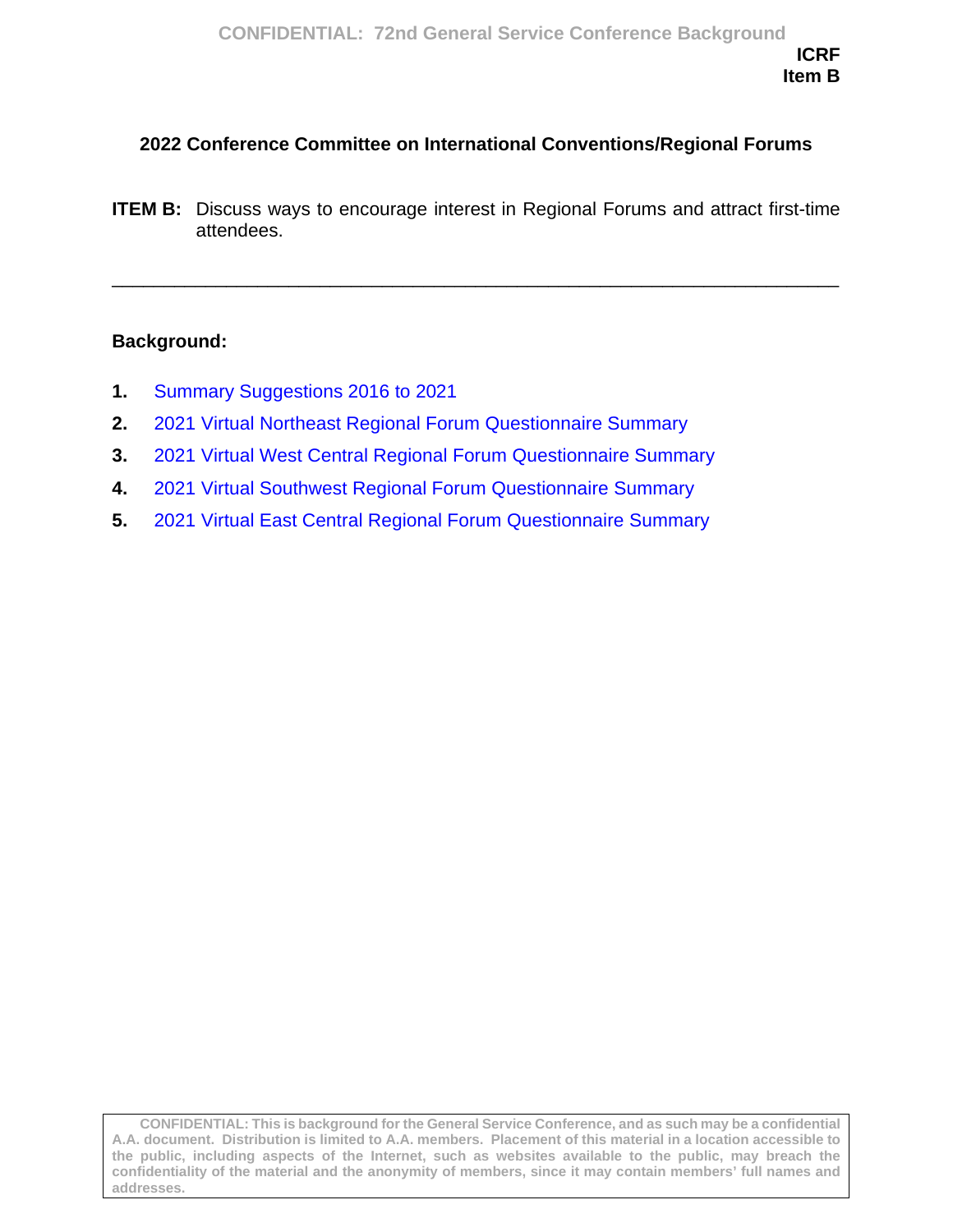#### <span id="page-6-0"></span>**Summary of Suggestions on Ways to Encourage Interest in Forums from Conference Committees on International Conventions/Regional Forums (2016-2021)**

The committee discussed ways to encourage interest in Regional Forums and attract first time attendees, and suggested:

## **2021**

- Consider using the meeting guide app to further convey Regional Forum information.
- Continue using videoconferencing technology to broadcast portions of future inperson forum programs allowing members who may not have resources or time to travel to participate.
- $\triangleright$  Ensure future host regions are well informed about dates, locations, programs, and ways the local membership can participate.
- $\triangleright$  Extend outreach materials to invite the Spanish-speaking and LGBTQ communities to attend Regional Forums.
- Conduct at least one presentation or workshop in Spanish and/or French at each Regional Forum.

#### **2020**

- $\triangleright$  Providing options for remote attendance.
- $\triangleright$  Providing digital access to Regional Forum materials and presentations (including use of the Meeting Guide App or mobile app).
- Developing service material for host committees providing shared experience on hosting a Regional Forum and stimulating participation.
- $\triangleright$  Developing a "video invitation" from the G.S.B. chair.

#### Suggestions for implementation at the local area included:

- Early and consistent communication about Regional Forums, including "What is a Regional Forum; no registration fee; what happens at a forum.
- $\triangleright$  Involve members at all levels of service; do "sponsorship road trips."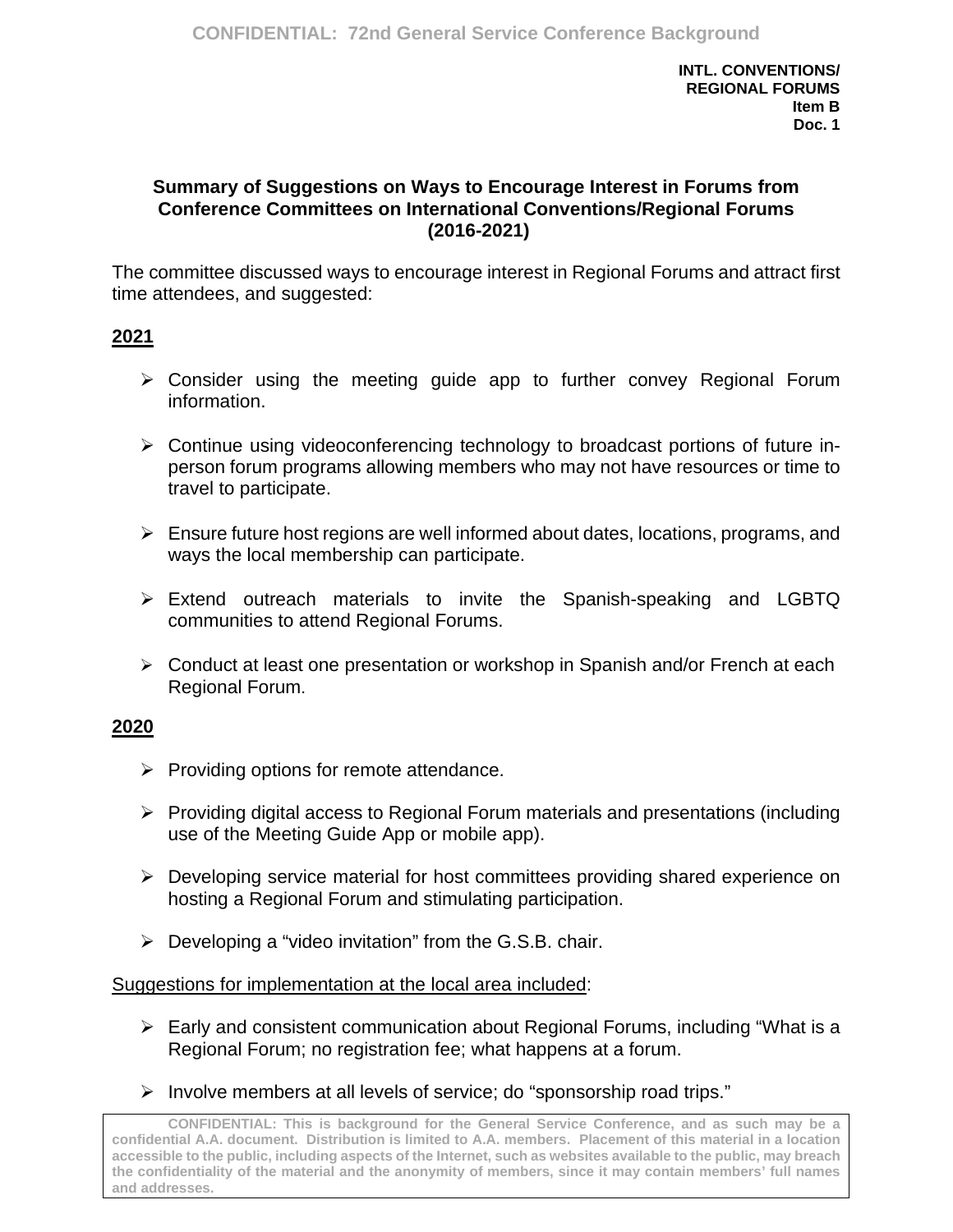Use the Regional Forum video after it is released.

## **2019**

- $\triangleright$  Compile notes from the first-timer sharing at a Forum for later distribution to encourage members to attend a future Forum.
- $\triangleright$  Consider developing a Regional Forum app.
- $\triangleright$  Consider developing a micro-site in addition to postal mailing the Regional Forum flyers.
- $\triangleright$  Increase awareness at the local level, including "intentional" outreach to different populations (i.e., young people, Spanish-speaking communities).
- $\triangleright$  Encourage local welcome committees to create "Save the Date" flyers.
- Consider inviting A.A.W.S./AA Grapevine directors to "non-service" A.A. events to increase awareness of Regional Forums.
- $\triangleright$  Place information about Regional Forums in the AA Grapevine and La Viña.

#### **2018**

- $\triangleright$  When possible, provide bilingual written and PowerPoint presentations, especially important when the Regional Forum is held in an area with a large population of non-English speaking members.
- Consider providing "meet and mingle" opportunities for Forum attendees to meet with trustees and G.S.O. staff in informal settings (i.e., lunch).
- $\triangleright$  Provide members the opportunity to register earlier than the current two months lead time.

#### Suggestions for Forum workshops include:

- $\triangleright$  Lengthen workshop times;
- Frustees and G.S.O. staff could lead more workshops to foster more interaction with Forum attendees;
- $\triangleright$  Adding workshops that would specifically address the topic of our Primary Purpose;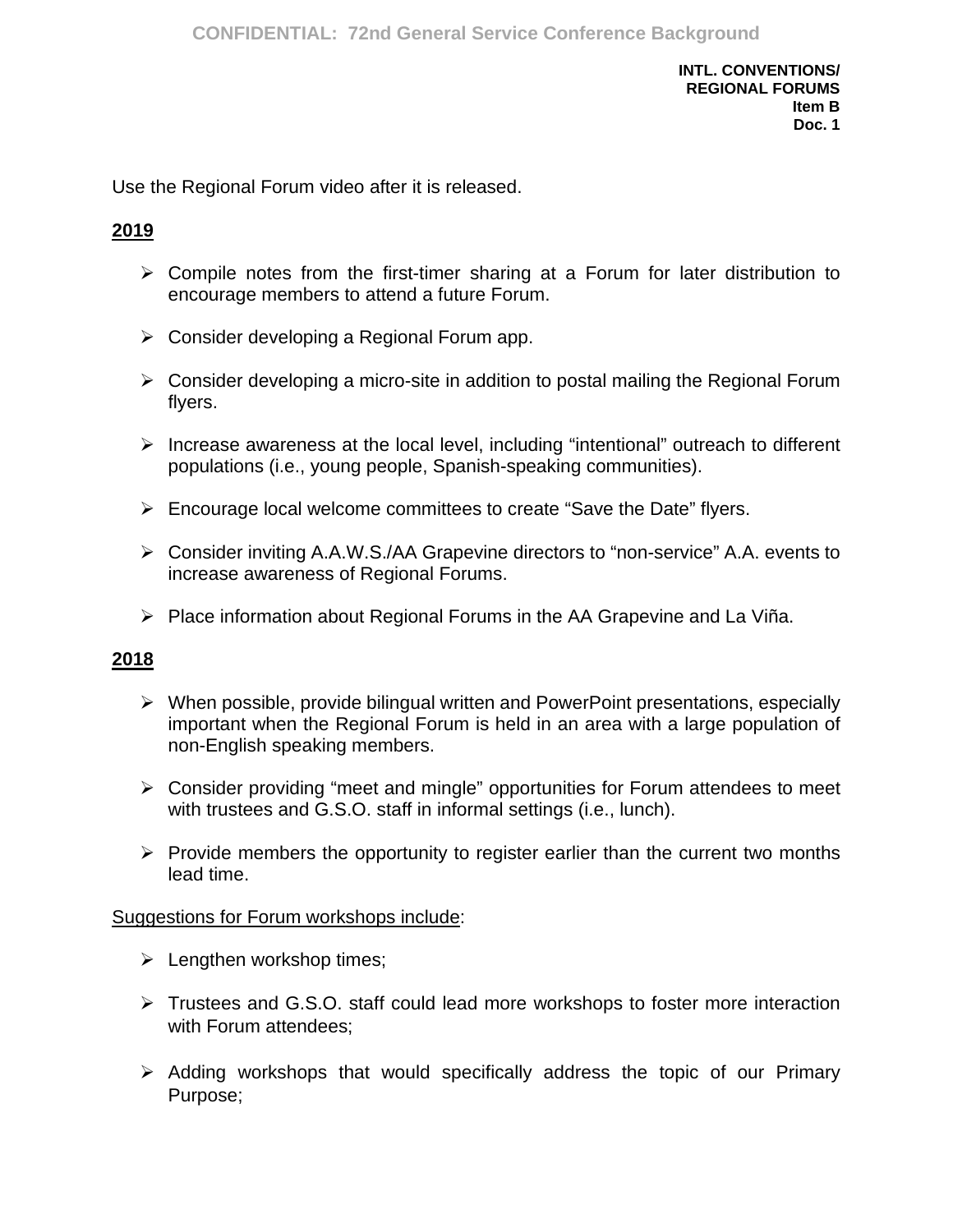$\triangleright$  Providing additional Spanish workshops.

## **2017**

- $\triangleright$  Communicating information to groups that are a car ride or day trip away from the Forum site;
- $\triangleright$  Looking for attractive sites for Forums;
- Forwarding any and all announcements from G.S.O., including when preregistration opens;
- $\triangleright$  Forwarding announcements to states that are in other regions when Forum sites are nearby;
- Utilizing FNV for email blasts to communicate with trusted servants about upcoming Forums.

Additionally, one area through its Assembly Development Committee organizes ride sharing and room sharing for Forums; and one delegate shared that they bring a laptop to A.A. gatherings and use it for pre-registration.

### **2016**

- $\triangleright$  Providing more information about what happens at a Regional Forum such as meeting trusted servants and special workers, workshops, opportunities for questions and answers, and fellowship;
- $\triangleright$  Including event details of Regional Forums on local Area websites with links back to G.S.O.'s website, aa.org;
- Encouraging members to attract other members through "bring a buddy" and "get on the bus" approaches;
- $\triangleright$  Informing members from outside of your region about upcoming Forums.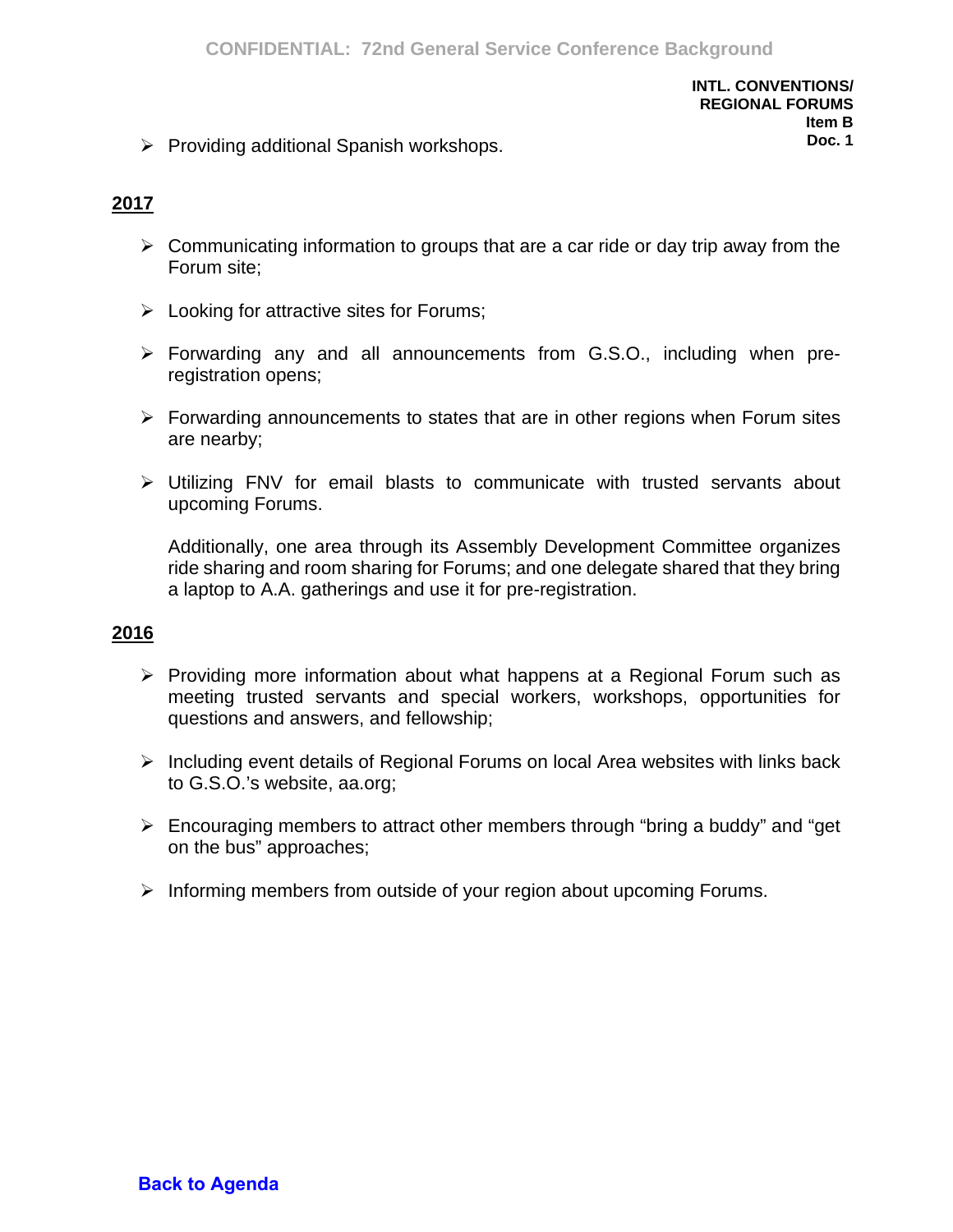## <span id="page-9-0"></span>**2021 NORTH EASTERN REGIONAL FORUM – (June 4-6 2021) Questionnaire Summary**

227 participants members of the 2021 NORTH EASTERN REGIONAL FORUM completed their evaluation questionnaires. A summary of their responses follows.

### **1. How did you hear about this Forum?**

Area 121 (58.7%) District 32 (15.5%) Local Intergroup/Central Office 7 (3.4%) Home Group 5 (2.4%) www.aa.org 54 (26.2%) Friend 22 (10.7%) **Other** 

## **Responses from other:**

*Grapevine (4) Delegate (2) NERAASA (2) My sponsor District 7 Meeting Probation Received an Email I attended last year and liked it so much that I made sure that I put it on my calendar for this year It has been on my calendar for more than a year. GSB/459/GSO/2020 Forum NY/PENN Intergroup On the board NERDS A.A.W.S GSO Email from GSO GSO Staff Member GSO Employee I'm a past delegate from the area, I've known about the forum for some time. Eastern Canadian Trustee Web*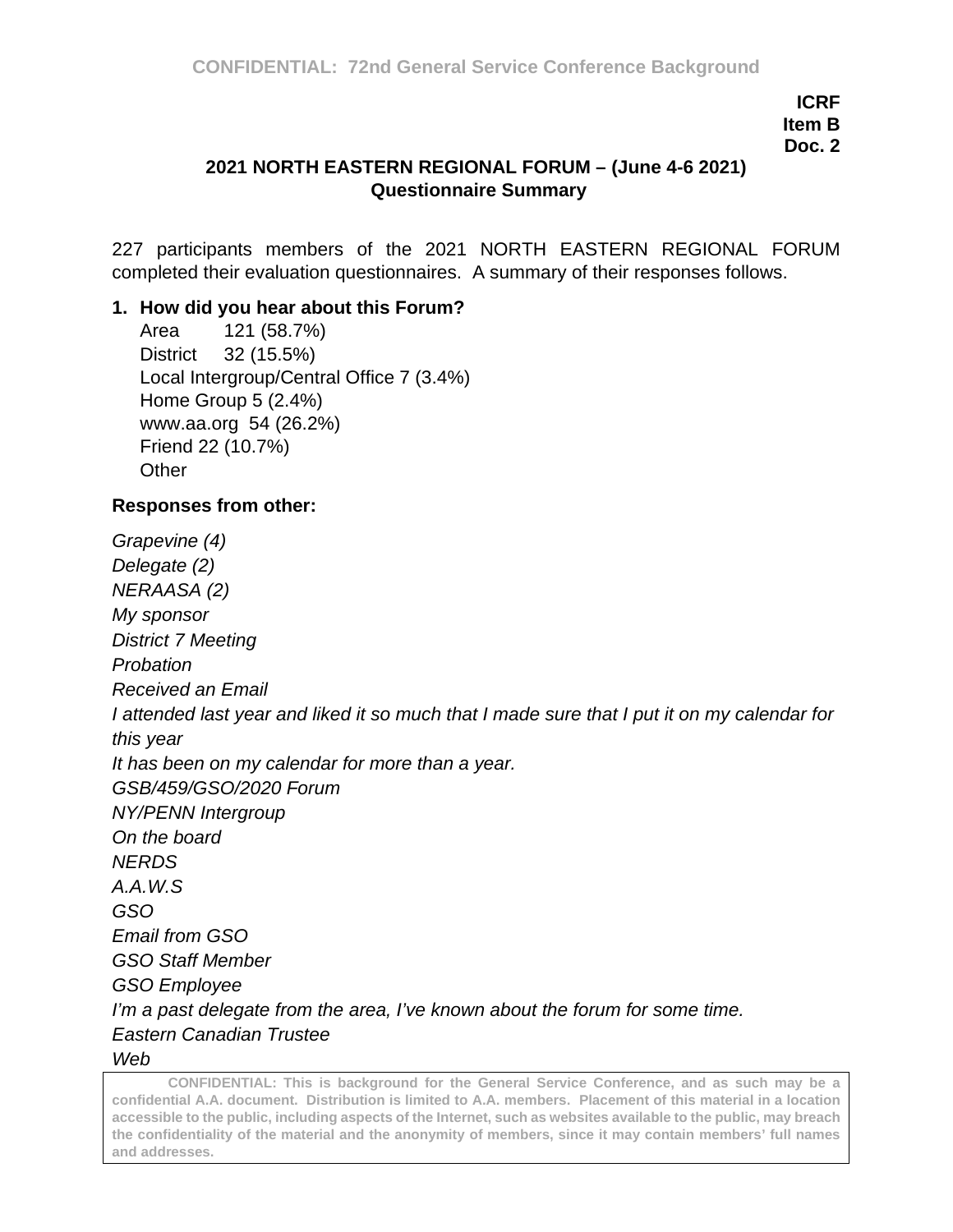*Aaseny.org and Members Events and Anniversary List*

# **2. Please list any suggestions for future virtual Workshop or Presentation topics:**

*The following suggestions/comments were provided by the members for future virtual Workshop and Presentation topics:*

- How Less Fortunate Members can Participate. I know members whose phone plans don't allow them to dial into some conference calls. Zoom meetings are a problem because of data plans
- Information for Newcomers
- Online groups; Virtual AA
- Diversity in AA; How we doing?
- How to Navigate the Site (for those not Computer Savvy)
- Presentations based more on some of the advisory actions of the General Service Conference Week
- What does Bridging the Gap look like as Covid restrictions are lifted?
- Getting people excited about service in A.A.
- Changes/Updates Proposed or Made to the A.A. Structure and/or Procedures
- How the Conference Works (in plain language)
- A topic like "Who's Not in the Rooms" could be adapted to this topic- "Who's in the AA Doorway? Coming, Leaving, Hesitating and how we show love and tolerance as our code"
- Spirituality and Money
- Is "Alcoholic" the defining characteristic of a member of the fellowship?
- Carrying the Message through A.A. Literature: how the Office Processes Literature Orders; and how the ERP works
- Specific Operations from each of the GSO staff desks.
- Q&A with the GSO
- Applying the Concepts to local service and even to our own lives (practicing the Concepts in all our affairs)
- Remote Communities
- Hi-Lights from the Most Recent Conference
- How to be More Welcoming Radical Hospitality
- Why is Diversity and Inclusion Important in AA?
- Change the one Inevitability
- Traditions and Change How do we keep from becoming obsolete?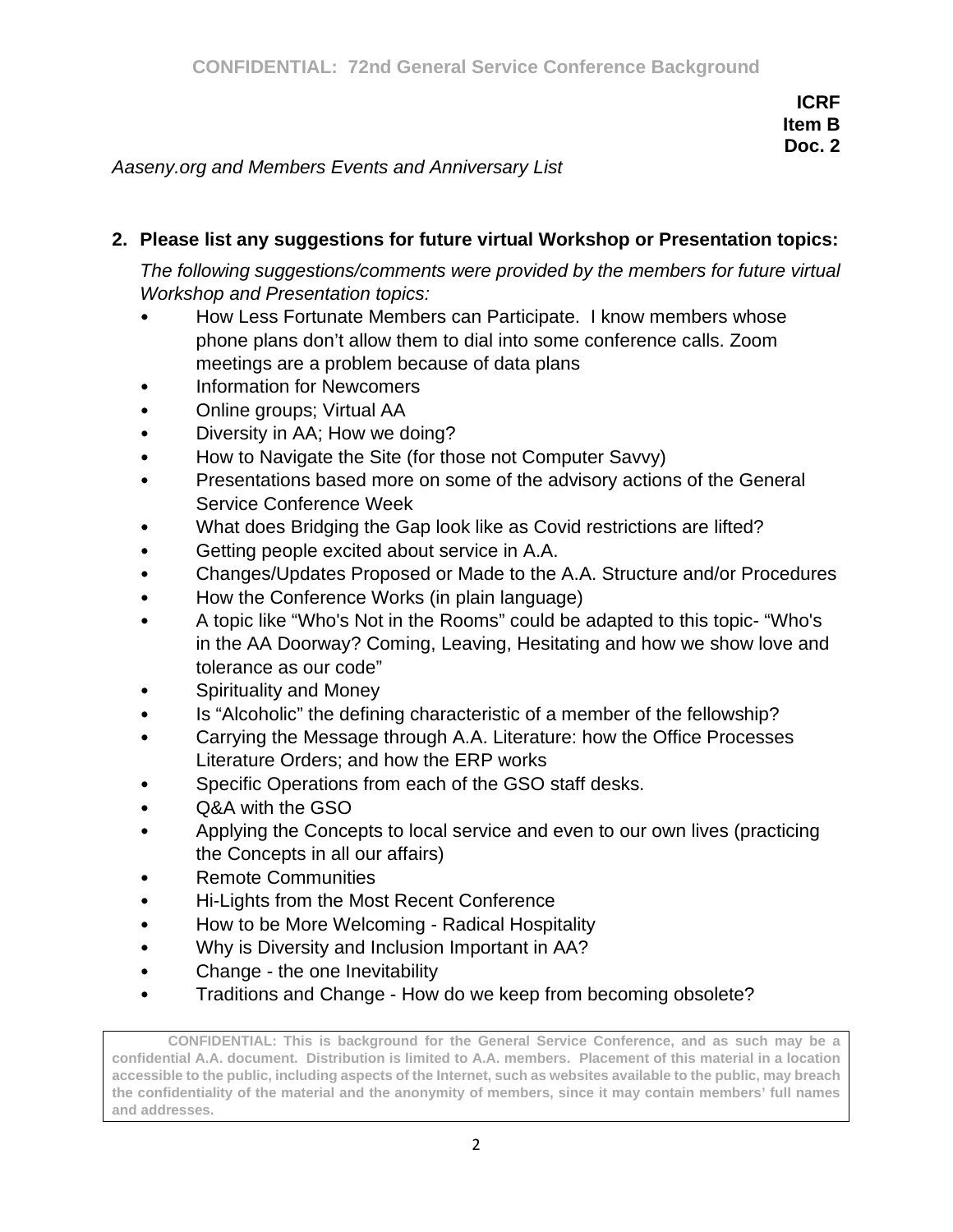**Doc. 2**

- Safety in AA How to Develop Safe Practices through Informed Group **Conscience**
- Will we ever be Fully Self-Supporting through our own Contributions?
- Inclusivity- Tradition 3
- Safety in AA (Using our Traditions)
- Leadership in AA Servant Leadership
- Tradition 10: Alcoholics Anonymous has no opinion on outside issues; hence the A.A. name ought never be drawn into public controversy.
- Carrying the AA Message in our AA Groups!
- Effectively Reaching the Newcomers- How am I an Attraction of A.A.?
- Getting Involved in Service- How to Share the FUN!
- Carry THIS message A Message of Depth and Weight
- A Day in the Life of G.S.O. Staff Member
- Anything on the Concepts / Service Manual
- How the GSC Actions Effect the Operations of staff / The New York Office isn't this Mystical Place Disconnected from everything else
- Upside down Triangle How G.S.O. doesn't tell Groups what to do
- Changes in the 5th Edition of the Big Book and How it will Help Future **Alcoholics**
- The Family Afterward: Your Experience, Strength, and Hope with Family in **Sobriety**
- How a PSA is Created at G.S.O., and by Local Public Information **Committees**
- What does a Board Weekend look like?
- Meet your Appointed Committee Members
- Virtual Meetings (Group, District, Area, Conference) Post-Pandemic
- How is the Distribution of Workload Implementation going?
- What did we learn about Accessibility with Virtual Platforms during the Pandemic, and How can we Continue to Encourage Access by Homebound Members?
- What is an outside issue according to our Tradition Ten
- In what ways is Alcoholics Anonymous a Microcosm of the Larger Society within which we exist
- Let's talk about outside controversial issues described in Tradition Ten. What is and What isn't an outside issue
- An introductory session for those are relatively new to General Service.
- An Explanation on how an Idea Becomes an Advisory Action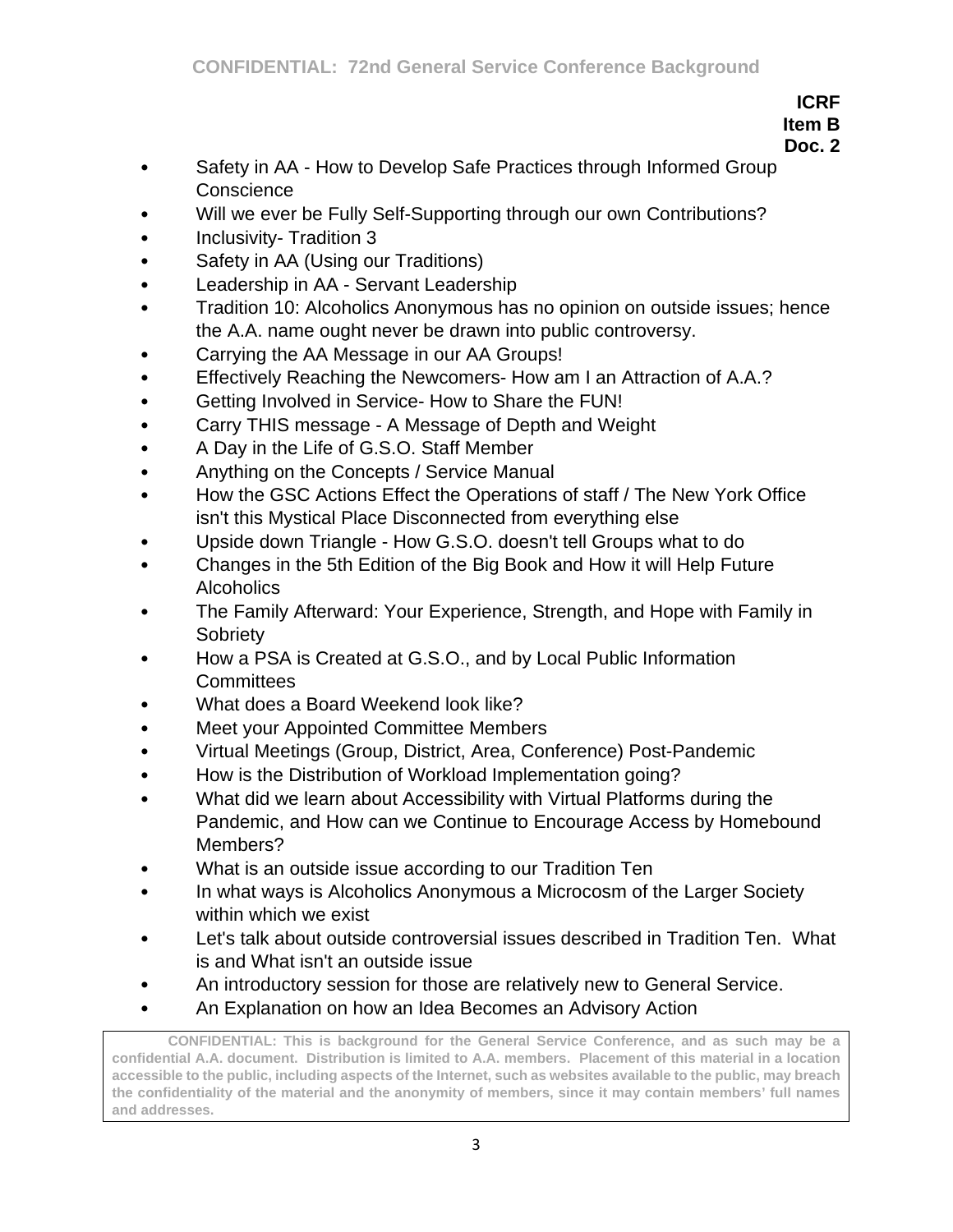- How the Corporate Boards Operate
- Resolving personal grievances within the actual structure of AA.
- Addiction or Alcoholism?
- The Importance of Making Amends in Service
- The Importance of Taking Personal Inventory in Service
- The Importance of Personal Recovery and Step Work in Service
- The Most Important Leadership Activity: Preparing Our Successors
- The General Service Conference Process
- Fostering Modern-Day Dr. Silkworth's and Jack Alexanders: How to Gain the Trust of the World Outside of A.A.
- Self-Support/What Services are Provided Vs. What is Asked for by the Fellowship as a Future Subject
- The annual budget of G.S.O.
- Are Area committees relevant in places with strong Intergroups?
- Safety in Meetings
- Technology in A.A., presented by people with hands on experience. How is Google AdWords working, LinkedIn and YouTube responses, Meeting Guide, etc
- Unity
- 3 Corporate Boards, their Relationship, and How they Work Together
- Communication through the Structure What Works, What Needs to be Improved or Changed?
- The New Agenda Item Submission Process
- An Explanation of groups'/individuals' roles in bringing change in AA via agenda items. A step-by-step PowerPoint with appointed committee members. What they do/ how to apply.
- How to get more involved in the Area, District, Local Intergroup
- Safe Return to pre-Pandemic Gatherings
- Always Inclusive... Never Exclusive.

#### **Comments:**

• Great combination of programming. For me, it's important to get an agenda out early so that we can plan our weekend accordingly. It can be hard to attend all the programming.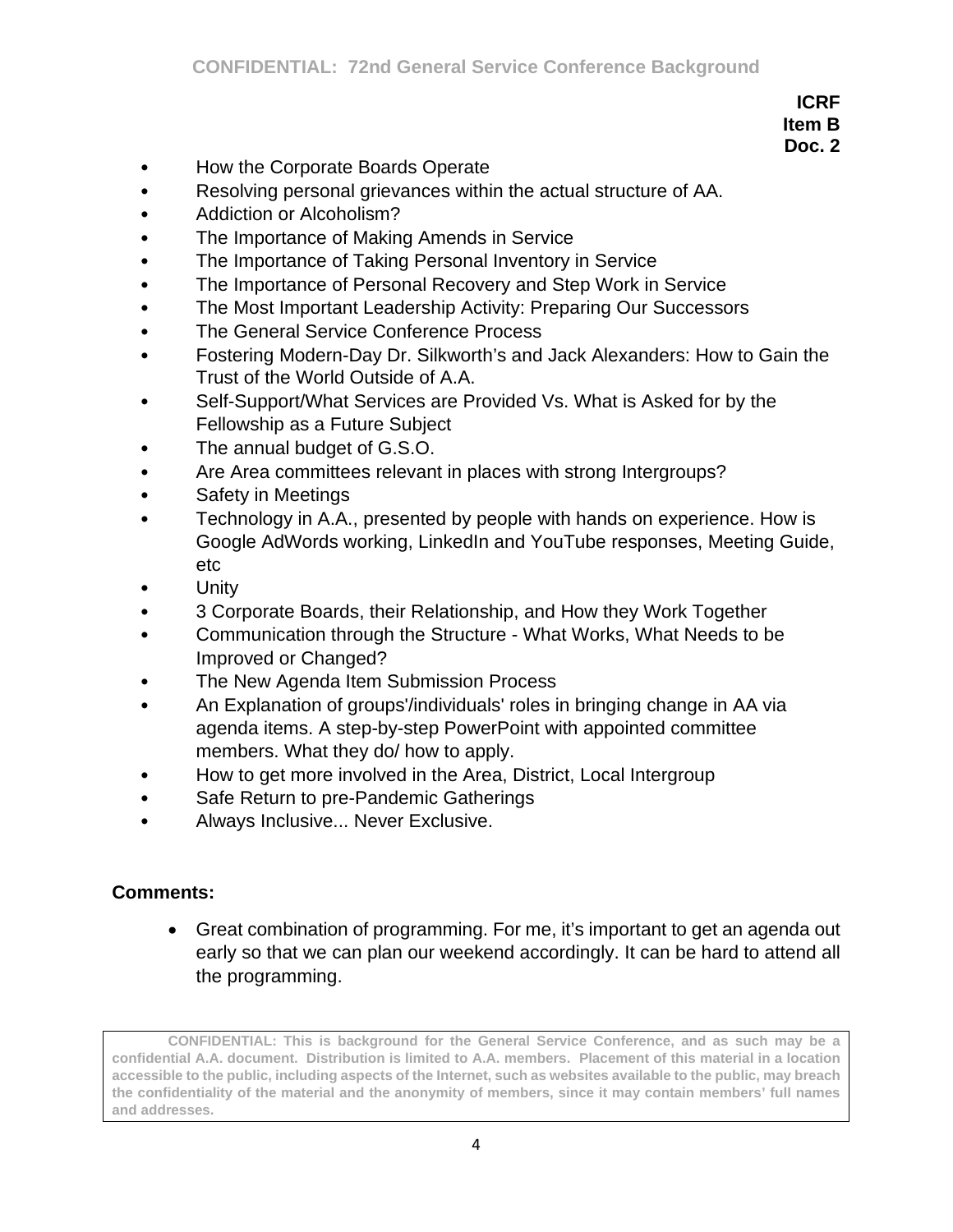- I totally enjoyed the presentations, and the opportunity to see and virtually meet our trustees and A.A.W.S. and Grapevine Board members. I have no suggestions to improve what you showed us this last weekend.
- It was wonderful! I especially enjoy hearing from our Class A Trustees and Board Chairs.
- I think a lot of effort should be spent trying to get people to not be afraid of (what may be to them) unknown technologies as they come out.
- Can anything be done to help members who are financial unable to use a lot of technology? I know members who can't even call into Conference call meetings, let alone use Zoom.
- Stick to the written agenda
- Get trustees that know what they are talking about. Francis was an EMBARRASSMENT to AA.
- Dinner break should be later, maybe at 7PM
- I do not like the webinar format AT ALL. I want to see the faces of other participants, or at the very least a list of participant names. The webinar format is very isolating.
- A little description so I can better pick which to attend when multiples are running simultaneously.
- Webinar format was difficult and felt a bit disconnected from fellow participants. On the other hand, I did want to know the Spanish to English interpretation, but the AI style service didn't make sense at times. So, that was lacking. Otherwise, it was well done; I appreciated attending.
- To be able to view participants. It's much more interactive that way. Webinar is actually boring, slower, and people tend to pay much less attention.
- I understand why chat is disabled. However, it would have been nice to see which of my friends that I've met throughout my service (NERF, NERAASA, or elsewhere) were in attendance, so I could text them LATER for a virtual hug. Virtual events such as these leave that very heart-warming experience to the wayside. Yes, we could go into a breakout room but that would have been dependent upon (1) knowing that they were in attendance and (2) which room they were in.
- It was VERY difficult to attend every minute of the forum. Even though I arrived at noon on Saturday, my eyes were burning by the end of the day from the prolonged exposure to the computer screen. Eye drops only helped for about 15 minutes. I understand that it's difficult to plan a schedule around the side effects of prolonged EMF exposure, but it should be addressed.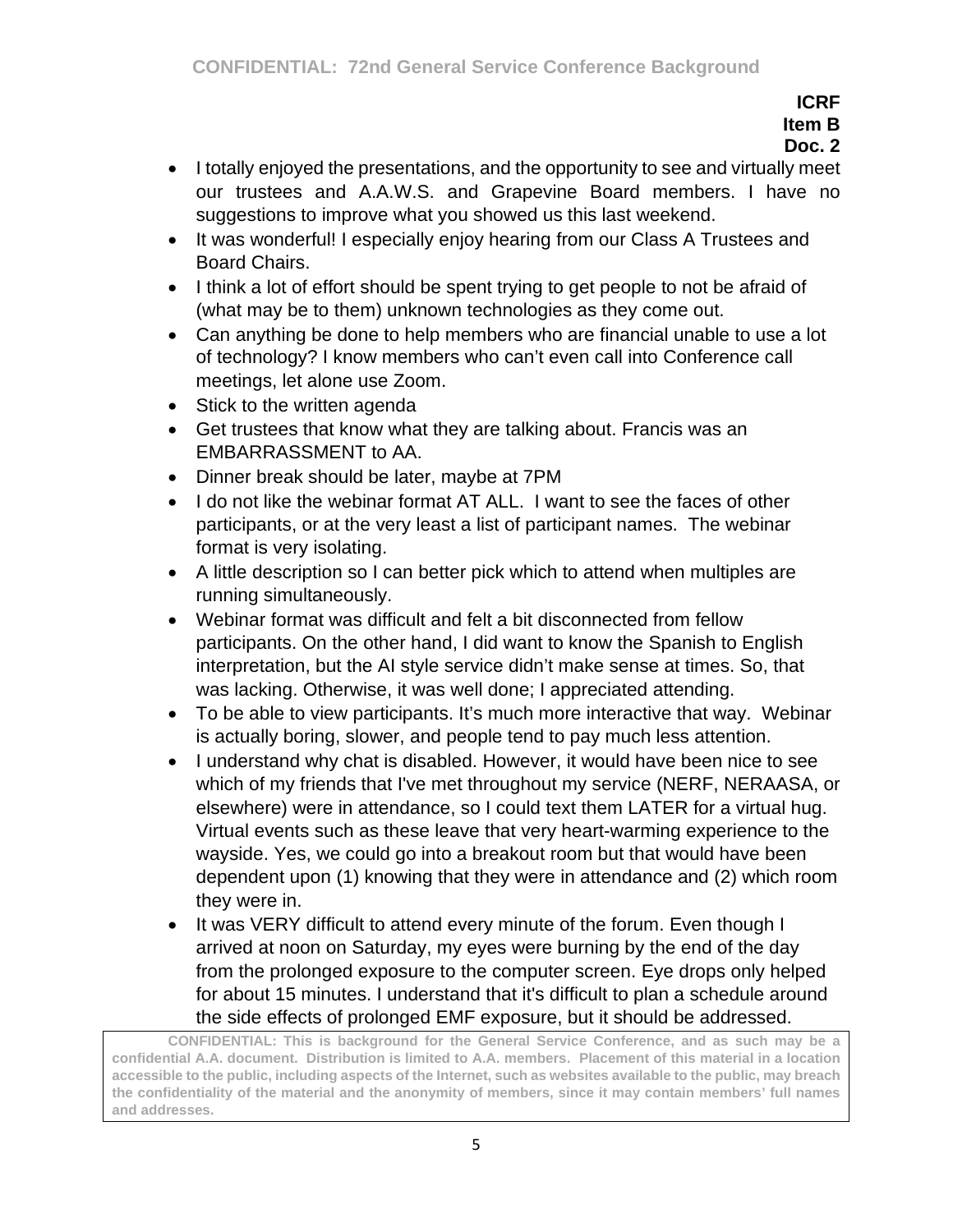- We were informed that the forum was being recorded for Archives which is understandable. However, to alleviate the EMF exposure, the recordings could have been made available, even if it was for just a week. This would have allowed participants to freely step for a panel to rest their eyes because they would know they could follow up later and listen to the recording. And yes, I'm aware that the Office will be sending out a report with the highlights from the panels, but that's just it. They are highlights that have been filtered and presented. Not the comments made as a whole by the attendees. How important are the actual comments? Ask any delegate, past or present, that have changed their vote based a comment made by another. These experiences has made me think twice about attending of attending of the upcoming regional forums.
- Topics will reflect the time of the Forum different concerns vary.
- All in all, I thought this went SO WELL! I am sober 50 years, was a delegate Panel 45 (1995-1996) and have attended MANY area, regional and international (1980-2015) conferences/conventions/forums.
- I can't think of any suggestions for future workshops at this time. I thought this forum was educational and very interesting.
- Make it easier to find and log on to
- I find the workshops to be informative, and provided me with some answers to certain problems common to my district.
- Fewer biographies of delegates and trustees.
- Have means of sending in questions to delegates and trustees in advance of forum.
- Breakout rooms for specific service committee folks to meet and greet their Staff assigned counterparts from the G.S.O.
- Send out the Agenda one week before to gain interest, and greater attendance.
- I especially appreciated getting a better understanding of what people in various positions do.
- I'm still a little fuzzy on how trustees work within A.A.W.S.
- I would have liked to see the faces of the audience on Zoom similar to NERAASA's Assembly
- More Breakout Virtual rooms
- Letting people know they can call GSO and ask question about stuff

**CONFIDENTIAL: This is background for the General Service Conference, and as such may be a confidential A.A. document. Distribution is limited to A.A. members. Placement of this material in a location accessible to the public, including aspects of the Internet, such as websites available to the public, may breach the confidentiality of the material and the anonymity of members, since it may contain members' full names and addresses.**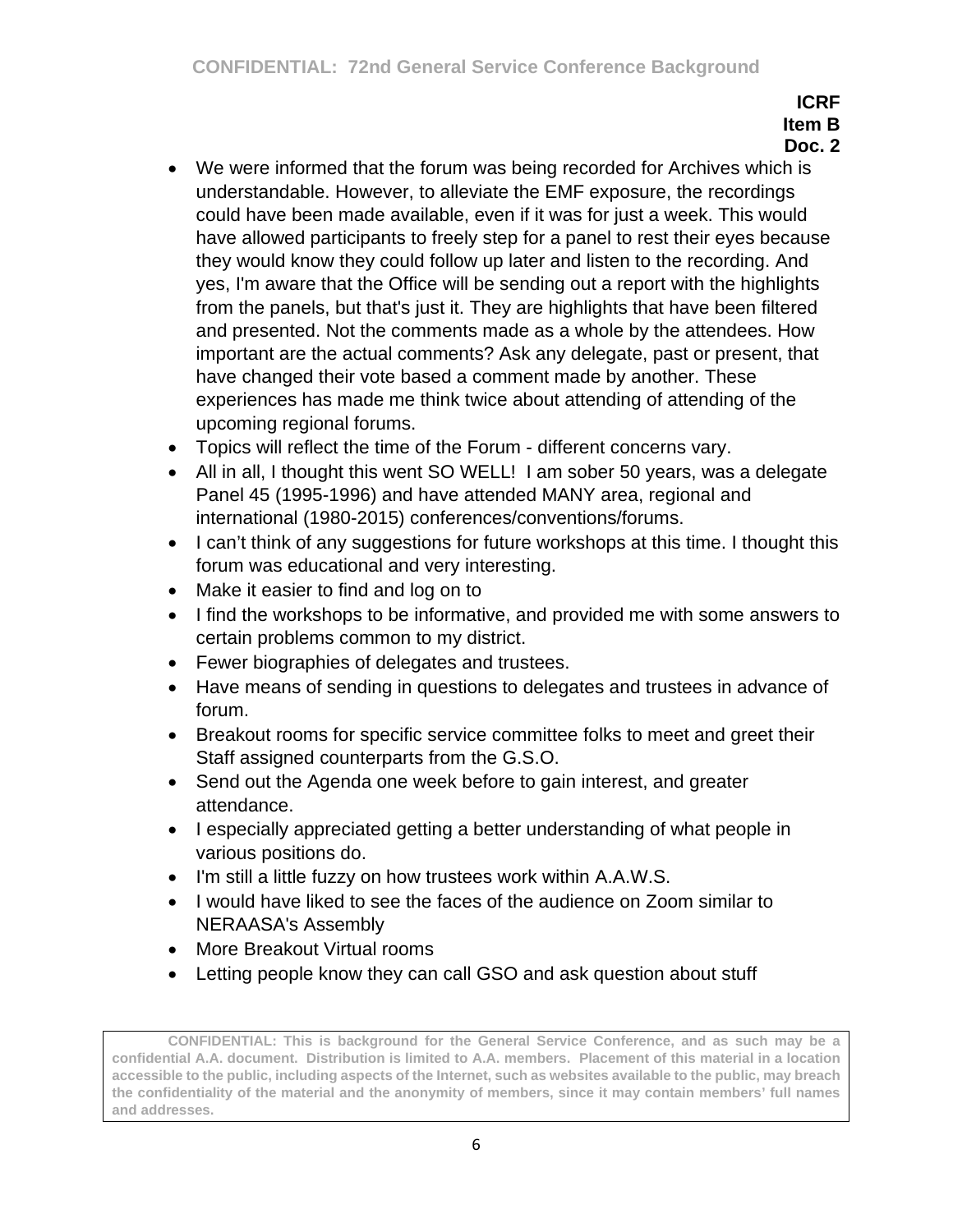**Doc. 2**

• Being informed about the general service office, all the different positions and how they serve the fellowship was really fantastic. It was certainly the highlight for me.

# **3. At future Forums would you like to see:**

|                      | More       | Less        | <b>Just Right</b> | No Answer |
|----------------------|------------|-------------|-------------------|-----------|
| <b>Presentations</b> | 70 (38.3%) | $9(4.9\%)$  | 104 (56.8%)       |           |
| Workshops            | 83 (45.1%) | $13(7.1\%)$ | 88 (47.8%)        |           |
| Sharing              | 59 (33.1%) | 36          | 83 (46.6%)        |           |
| <b>Sessions</b>      |            | (20.2%)     |                   |           |

### **4. What was effective and what improvements might be made to A. Presentations B. Workshops C. Sharing Sessions:**

## **Comments**:

# **Presentations**

- Perhaps have more specific examples of tasks, goals, assignments especially Trustees (I found their role(s) the most confusing)
- Loved seeing G.S.O. spaces and assignments
- Maybe follow someone's path through service in more specific terms, e.g. the GM.
- Like to know about dealing with drop in meeting attendance.
- Did not find answers RE: bending A.A. to every fringe group effective. In the quest for so called inclusiveness it looks like the bulk of membership forced to accept things that are scientifically unsound/false. If every philosophy / life style must be accommodated then we need to remove God from the serenity pray and all the literature. How about NAMBLA member, pedophiles, etc. should they too be accommodated. You get my point. Will I be unwelcome at a meeting if I decline to call a woman a man? Will speech now be controlled in AA mtgs. I find the excuse of quest for diversity a distraction to recovery. What does sexual preference have to do with alcohol addiction? Frankly, nothing. Stop dragging AA into clear public controversies. If you think my opinion, here is a minority. You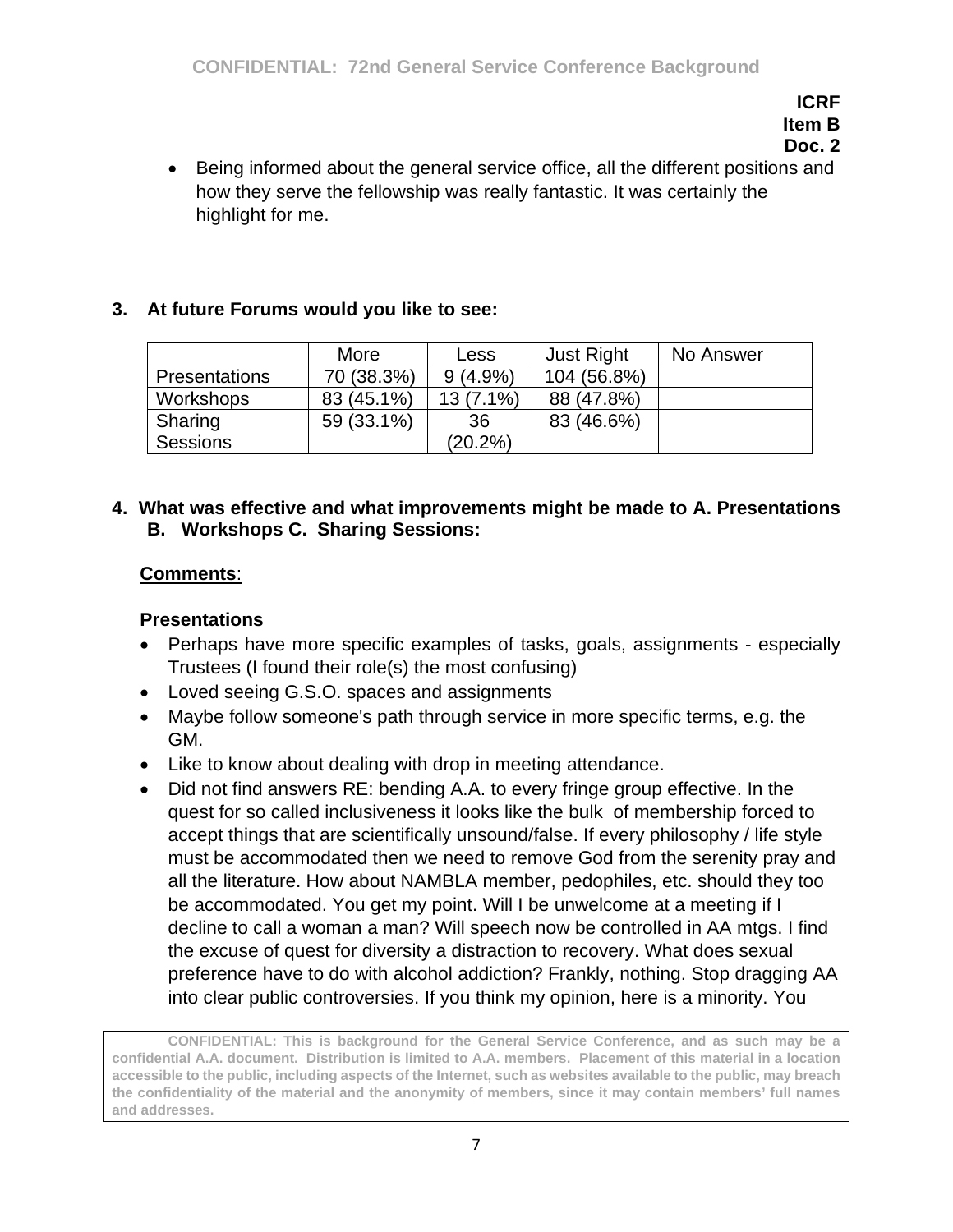**Doc. 2**

need to think again. Most people are afraid to be labeled bigot or worse to speak up.

- The presentations were great but one-side (in favor of A.A. changing). We should hear presentations from the minority who want to "leave A.A. as it is". Although some of the audience spoke about being "old school A.A." in response.
- Have people with knowledge.
- Too many men
- The workshops were excellent, but the webinar format is terrible.
- I'm a straight white person would like to see more Inclusivity in A.A., such as BIPOC, LGBTQIA2S+ and young adults give presentations.
- A more diverse group
- I thought the virtual platform was handled very well.
- The delegates who presented did an outstanding job. Honestly, they could have been longer, and taken away some of the time from the sharing sessions, in my humble opinion. I also loved the perspectives of the past trustees.
- While my preference is the interactive format, I understand the reason(s) for a webinar. Thanks for opening the chat. A workable compromise.
- Presenters should have Q&As directly after their presentation. There is so much info that it's hard to save all of the questions and comments
- Speaker on Sunday was fantastic!
- Grapevine was great!
- Give the presenters a better time slot.
- The presentations from delegates and staff were timely and just the right length. I would like to know a bit more about the presenters' service experience before they present on their topic.
- Years ago, it appeared more presentations were directly from staff, rather than delegates.
- As this is hearing from or connecting to our GSO, more reports directly from staff would be appreciated. At least from this alcoholic.
- Service position presenter was perfect!
- Experience of presenters was enlightening!
- Information carried by presenters was powerful!
- Presentations that included slideshows would be better served by providing the slide show to participants ahead of time, instead of dropping a link in the chat or, worse yet, waiting for the question "Can I get a copy of that slide show?". The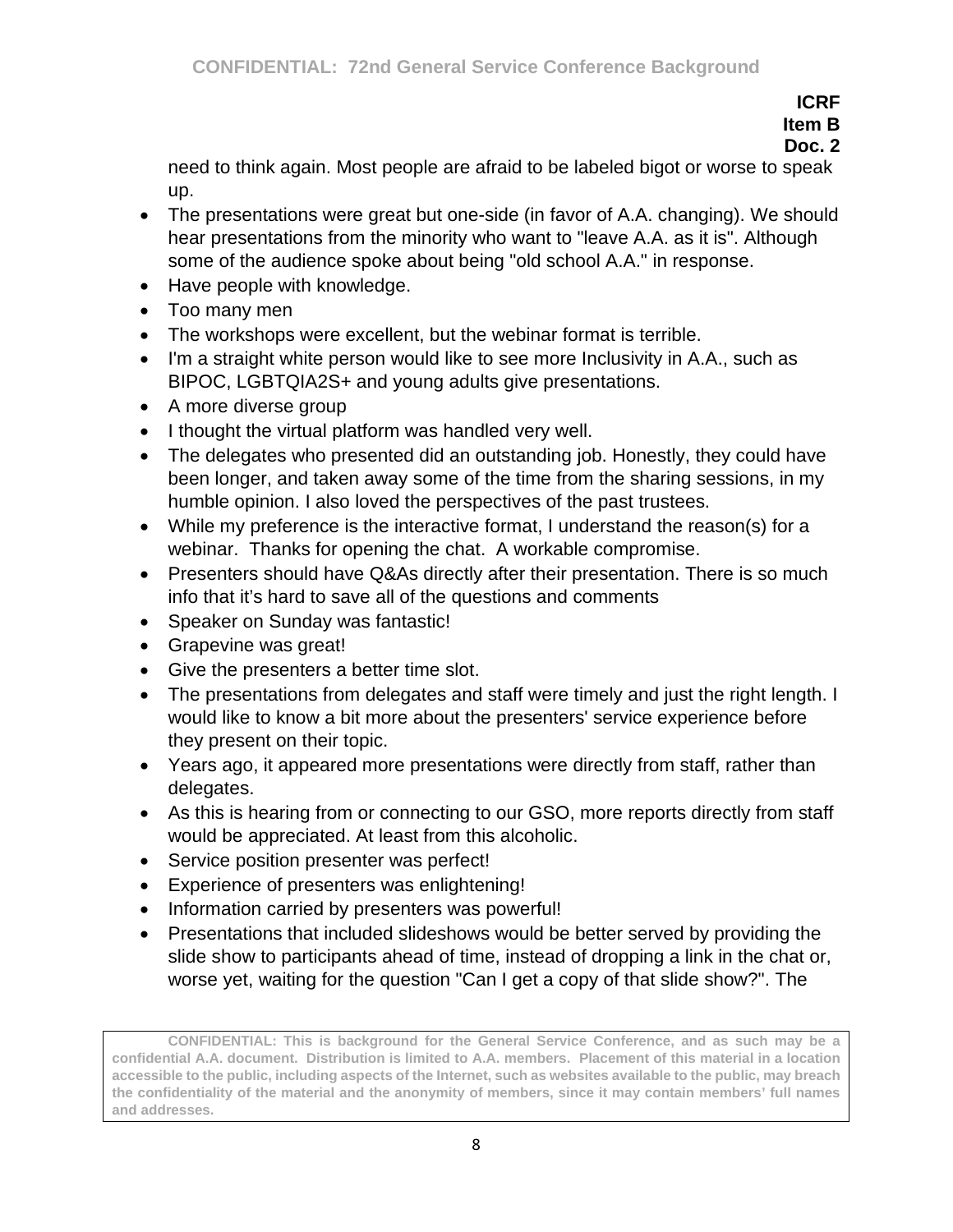## **Doc. 2**

latter especially wastes time and the presenter doesn't always know if they are permitted to share the slideshow or not, or how to do so.

- The participation of custodians is fine
- Professionals could be invited
- Spotlighting all the presenters, closed captioning and people speaking slowly was wonderful.
- In the future it would be helpful to look at your presenters with an eye towards inclusion. The majority of the presenters were older, white, native English speaking, middle to upper middle-class men (who appeared to be cisgender and heterosexual). This does not feel representative of what AA is today - but perpetuates the "Old Boy" network. Rather than accepting who happens to volunteer - maybe seek out underrepresented groups. People feel more accepted when they see themselves represented, particularly in leadership roles.
- It might be helpful "only as a suggestion" to let presenters know that having their notes on the screen instead of on paper would be helpful to attendees. I learned after a lot of practice this way was much better, it would have been helpful to get a loving nudge.
- Framing that contributions of 2020 covered 94.9% of services is feel good stuff, and tells part of the story. Current framing could be construed by some as misleading. In 2020 we were about 2/3 self-supporting. Do we have the great responsibility to our membership to inform them that we are not fully selfsupporting? There's a loving way to convey this, from any of our well-spoken trusted servants at the top, and/or, at the bottom of the triangle.
- On controversial issues, it would be helpful to have presentations from members who support different sides of an issue.
- I loved the virtual platform
- Very informative, and I am learning so much.  $\bullet$
- Ditch the webinar, and have all on screen
- Make them a little longer. Like only a couple minutes or so. Some of them had to speak quickly to get everything in, which really hurts the translation services. But I enjoyed hearing six different presentations from six different delegates. That was cool.
- It was helpful that there was a time limit to presentations, which kept them interesting. The speakers were able to hold the focus of the topics and keep things moving.
- Make presentation material available with the notes at the end of the conference.

**CONFIDENTIAL: This is background for the General Service Conference, and as such may be a confidential A.A. document. Distribution is limited to A.A. members. Placement of this material in a location accessible to the public, including aspects of the Internet, such as websites available to the public, may breach the confidentiality of the material and the anonymity of members, since it may contain members' full names and addresses.**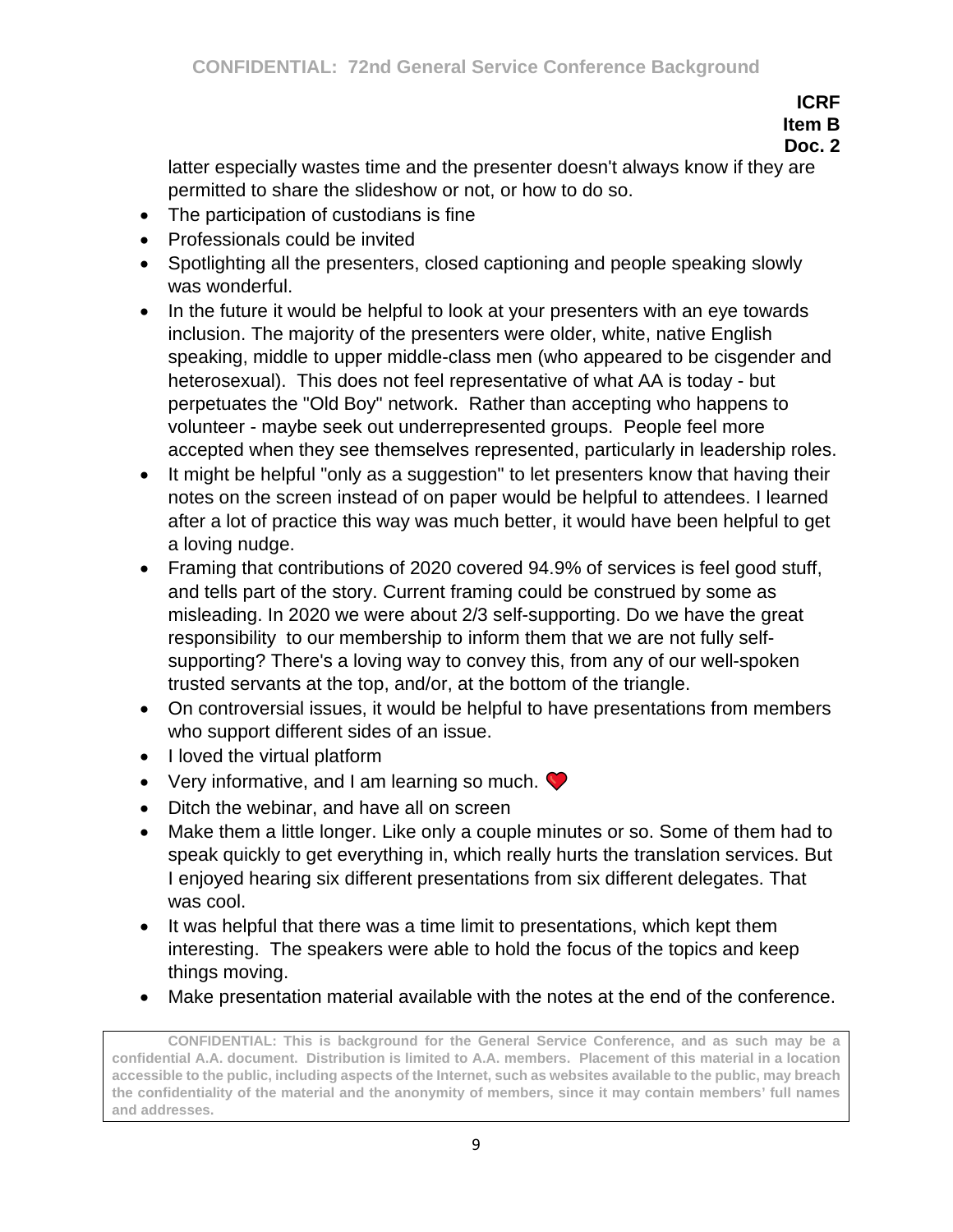- Alcoholics love to hear themselves talk........
- The finance presentation was well presented by our new GSB Treasurer. The presentation could be helped by not having so much detailed information that gets lost during the presentation.
- It would be more effective to shorten the presentation to major highlights. For example, financial status of each Corporation, Contributions, Literature Sales. Changes in processes impacting making self-support contributions. Our current service provider overview and the projects they are supporting, costs.
- Consider removing the regional contribution comparison. It has the appearance of competition.
- I liked the fact that it was on zoom. I would not have been able to make it if it were out of town.
- The presenters seem to be rushing to fit all their material into the allotted time. Either give them more time, or ask for shorter presentations.
- More videos in presentations, the PowerPoints were good.
- Improvements? If they're being recorded for archives, is it really necessary to have them read when our technology now affords the ability to write the words, statements said. Their sources could be read just prior to the sharing sessions. Another option may be to offer another workshop similar to that of Tom's.
- Unfortunately, I was unable to attend this event due to unforeseen circumstances. However, the "gatekeeper" at the last event would not let me "enter" because I had no service position at the time even though the event was open to any AA member.
- The webinar format just doesn't work for AA. We need to figure that out.
- The G.S.O. staff were okay, but the two Corporate Board presentations were most informative.
- The presentation by the brand-new General Manager of G.S.O. was fine. I appreciated his talking about the downsizing of the office staff, and the coordination of staff working from home.
- The best presentation was the budget by the new G.S.O. Treasurer. Later on Saturday afternoon he talked about his very disfunction family and his experience with alcoholics among them. He is not an A.A., but he has a good grasp of the program.
- Saturday morning's highlight was an A.A. talk. I am glad that I got up early to hear his inspiring talk about his path to sobriety.

**CONFIDENTIAL: This is background for the General Service Conference, and as such may be a confidential A.A. document. Distribution is limited to A.A. members. Placement of this material in a location accessible to the public, including aspects of the Internet, such as websites available to the public, may breach the confidentiality of the material and the anonymity of members, since it may contain members' full names and addresses.**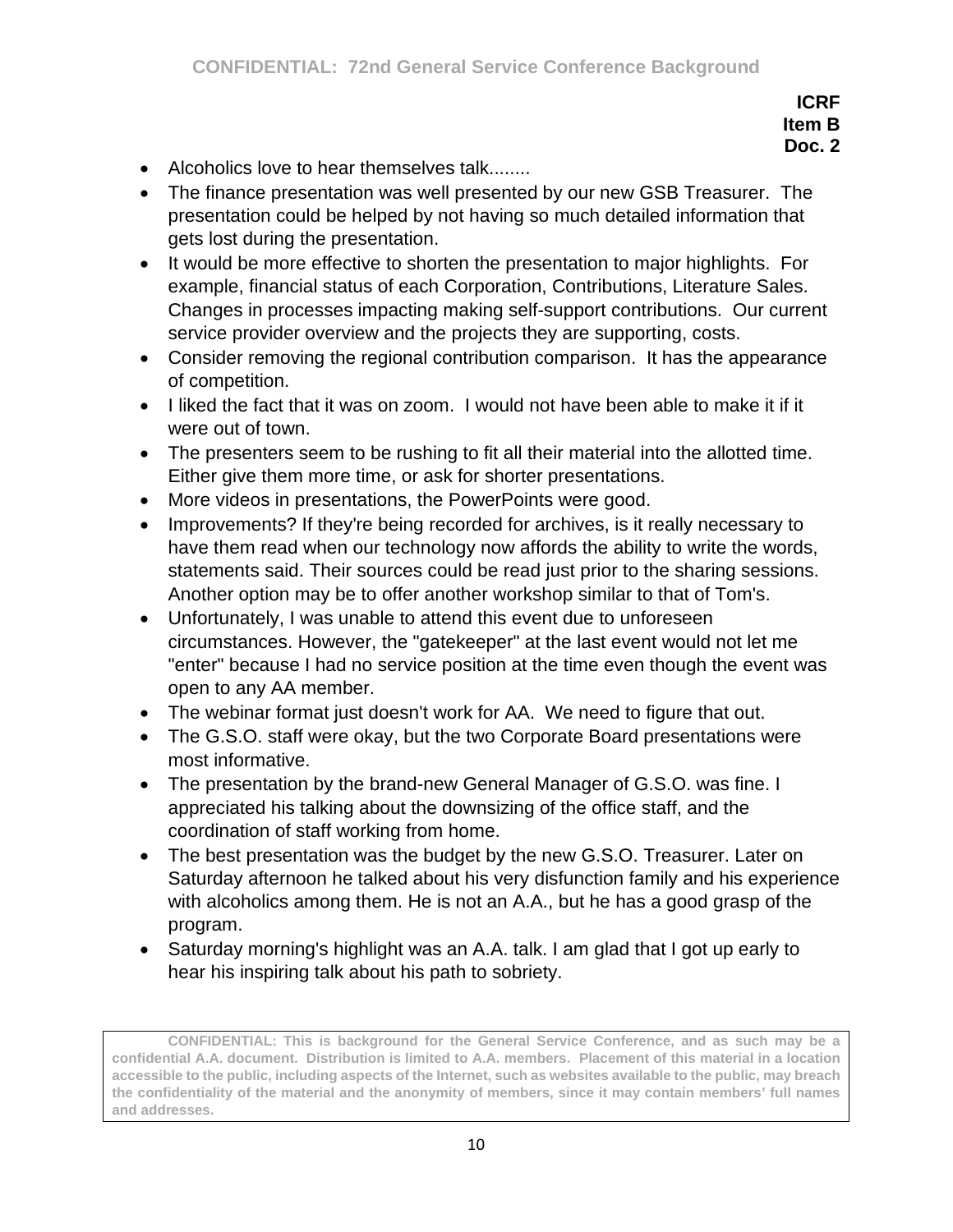- The delegate in the all too brief first morning session gave a rock-em sock-em talk about membership and belonging. That is when I started taking notes. Likewise, the workshop on the Third Tradition was terrific. Time allotted for each speaker was generous.
- I enjoyed listening to the presenters I heard. These presentations and discussions have prompted me to explore and identify the barriers to General Service participation for minorities in my region, and encourage and support their sponsorship into this service.
- The format for this forum was rather cold and impersonal. I didn't like the Chat being turned off, and also would have preferred to see the other attendees. It seemed too much like a one-way flow of information from G.S.O., which isn't the point of the forums, is it?
- Talking to other people in other areas, and see how the stuff runs
- I thought the treasurer presentation was very informative.
- Hearing A. Trustees stories was very good. I liked hearing from two of them…perhaps a third could be added.
- These are presentations that I enjoyed: "A.A. around the world", Class B Trusteeat-large Canada, which was amazing. "How AA is doing around the world", and the video presentation on General Service Office, The Grapevine and the General Service Structure was interesting, and put together very well. I liked the It's "A" Class Act sharing by Class A Trustees They both had interesting talks living with alcoholics. Finally, the sharing from past trustees, GS information, and also about the archives.
- As a past archivist and always history buff I, of course, would like to see anything from the Archives!
- It was nice that on Friday night the new G.S.O. manager and Treasurer volunteered to go to a breakout room. It gave us a chance to ask questions and get more Information. I thank them for that.
- I am provided information that I can bring to my G.S.R.'s not present and areas we can improve upon.

# **Workshops**

- Technology was disappointing. Half the time I could not tell if my video or audio was on or off.
- Get people that are knowledgeable.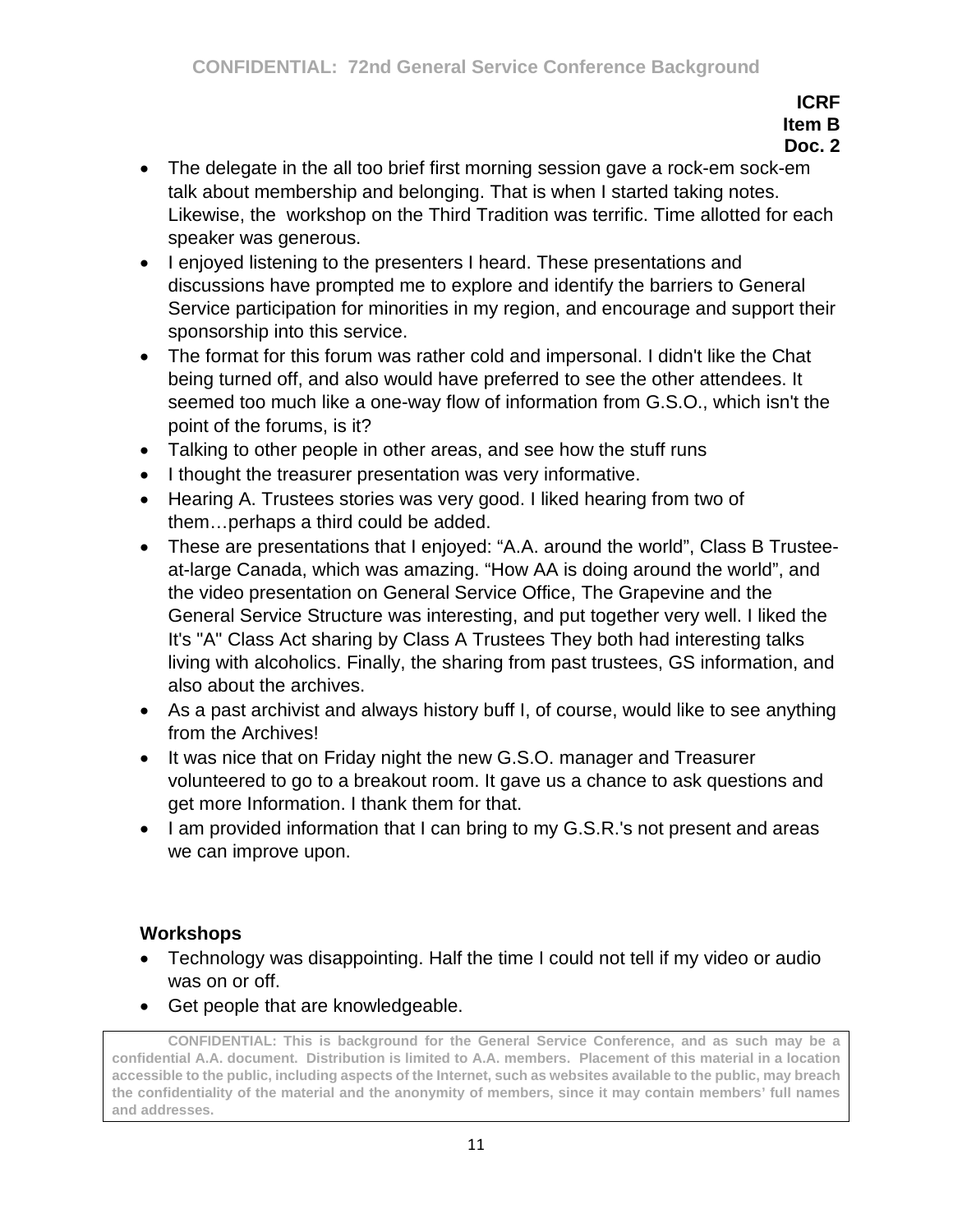- Change in workshops for next year.
- Improvement: more diversity.
- Meeting a Trustee and having a opportunity to see, hear, & learn from them some of what really goes on in NY
- Workshops were very good.
- Very informative. Could not attend the whole program due to engagements... Yet enjoyed it immensely.
- Workshops were quite effective. The leaders were well prepared, lots of views expressed.
- Experienced and prepared presenters made them effective.
- The use of the technology to show stuff was very well done.
- Less instruction, more engagement
- This was actually the best forum in a long while.
- It felt like I heard more from the office. Maybe I'm listening more.
- Workshops were most effective when the facilitator gave at least 15 minutes of presentation at the beginning. When facilitators opened up the floor for comments too quickly, the discussion was not sufficiently focused.
- It was wonderful to have options to pursue interests people had. I wonder if it might be good to have a third option which would be an online A.A. meeting during that time slot, in case people are not interested in the workshops.
- Count down timer was very useful, but the inconsistency of facilitators letting people go WAY over their 2 minutes was frustrating.
- Highly effective: participants got involved and the timer (an oldie but goodie, plus helps prepare "future delegates").
- Improvements? I heard about workshops getting off track from a brand new GSR, but I did not attend any that went off track.
- Webinar format was not effective, folks don't want to stare at one individual
- It was hard to choose between two great topics at the same time. I wish they were all presentations.
- I had a hard time getting in them…and did not find that the topic matched what was presented.....especially in Reaching Out to New Comers.....
- Some guy was talking about what they did three years ago........
- Request the presenters to develop two to three specific questions, with the participants regarding the direction of the sharing, discussion and conversation to be had about the particular topics. Have more than one presenter.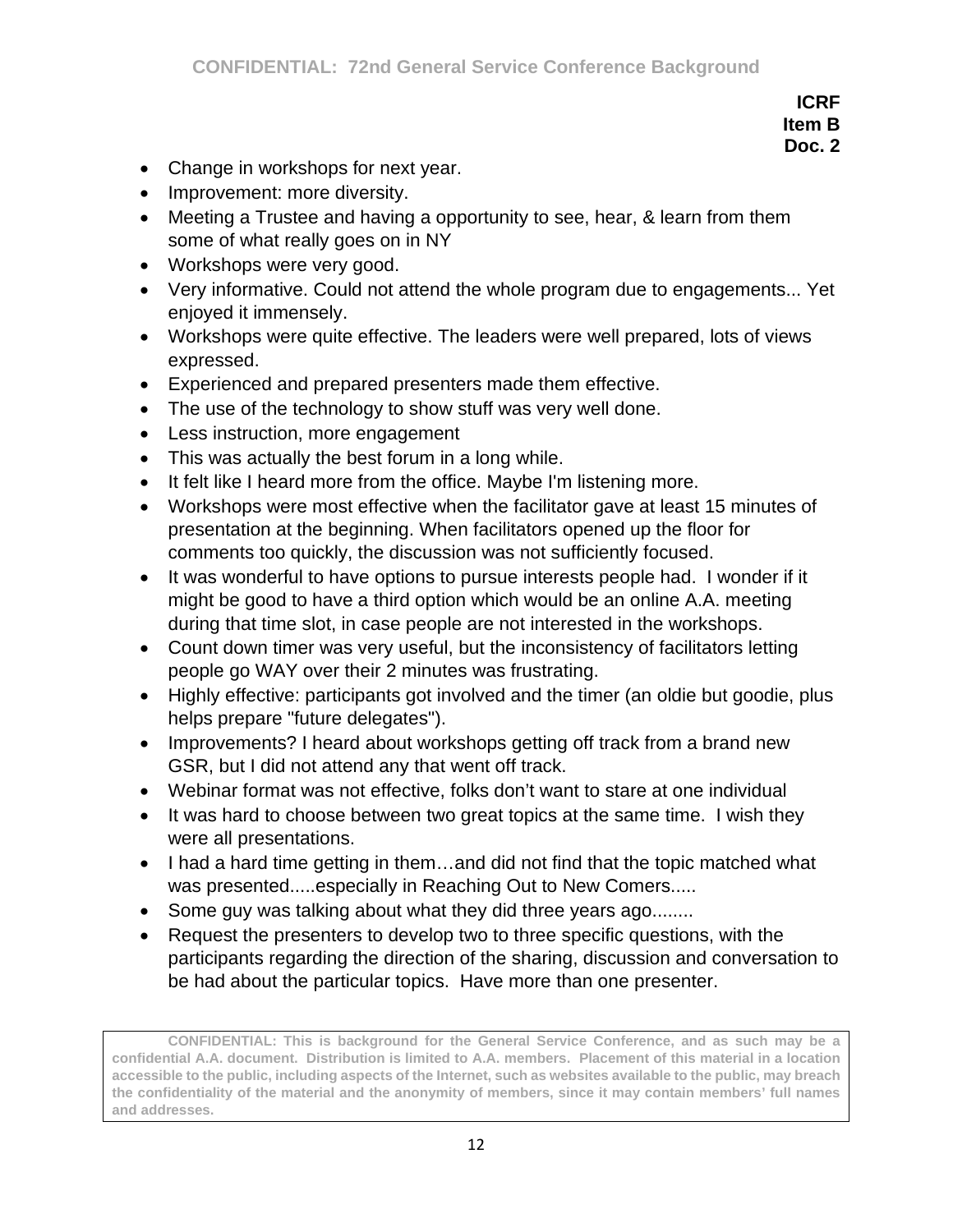- Having to "leave" Zoom and then "Rejoin" prior to and after making a comment or asking a question from "the floor" was awkward. I am glad that I was able to make a comment when I wanted to.
- More people presenting, Chair did a great job!
- Again, I know and understand why the various are written. However, it started to become distracting as they read from a script. On the other hand one was like a breath of fresh air.
- Improvements? If they're being recorded for archives, is it really necessary to have them read when our technology now affords the ability to write the words, statements said. Their sources could be read just prior to the sharing sessions. Another option may be to offer another workshop similar to that of Tom's.
- I was disappointed by the Trustees' presentations. I leaned little from what they had to say. In another program last fall, a Class A trustee was terrific in talking about the challenging to the Trustees in working with the prison system on behalf of the AA groups around the country.
- The workshops on Saturday morning from 9 to 9:15 gave the speakers little time to get their points across. 7.5 minutes to talk about Virtual Technology and Diversity in A.A. Both of these are subjects warrant a much fuller discussion as the Sharing Session #2 demonstrated.
- And Saturday afternoons sessions--again weighty subjects of Accessibility and Who's Missing from our rooms--needed to be consecutive, not held at the same time. The man who began the "Who's Missing" discussion started out poorly with a bunch of negatives like" I am not an expert on diversity" or words to that I effect. I immediately existed that room and went to the Accessibility presentation which was outstanding.
- The two minute timer was a good thing
- Workshops are great, but often have strong personalities who talk too much. Come up with a way to control these personalities. You guys did great encouraging new folks to share at NERF.
- I was a little disappointed in the Saturday early afternoon workshop about innovative ways to grow with virtual. I had hoped for more ideas.
- I enjoyed The Third Tradition-Heart of A.A., (Saturday morning), Who's Missing from Our rooms (Saturday afternoon) which was insightful, and Singleness of purpose in corrections service.
- Need to make it more attend able. Keep the virtual format. Make the archive accessible.
- I find Zoom workshops very difficult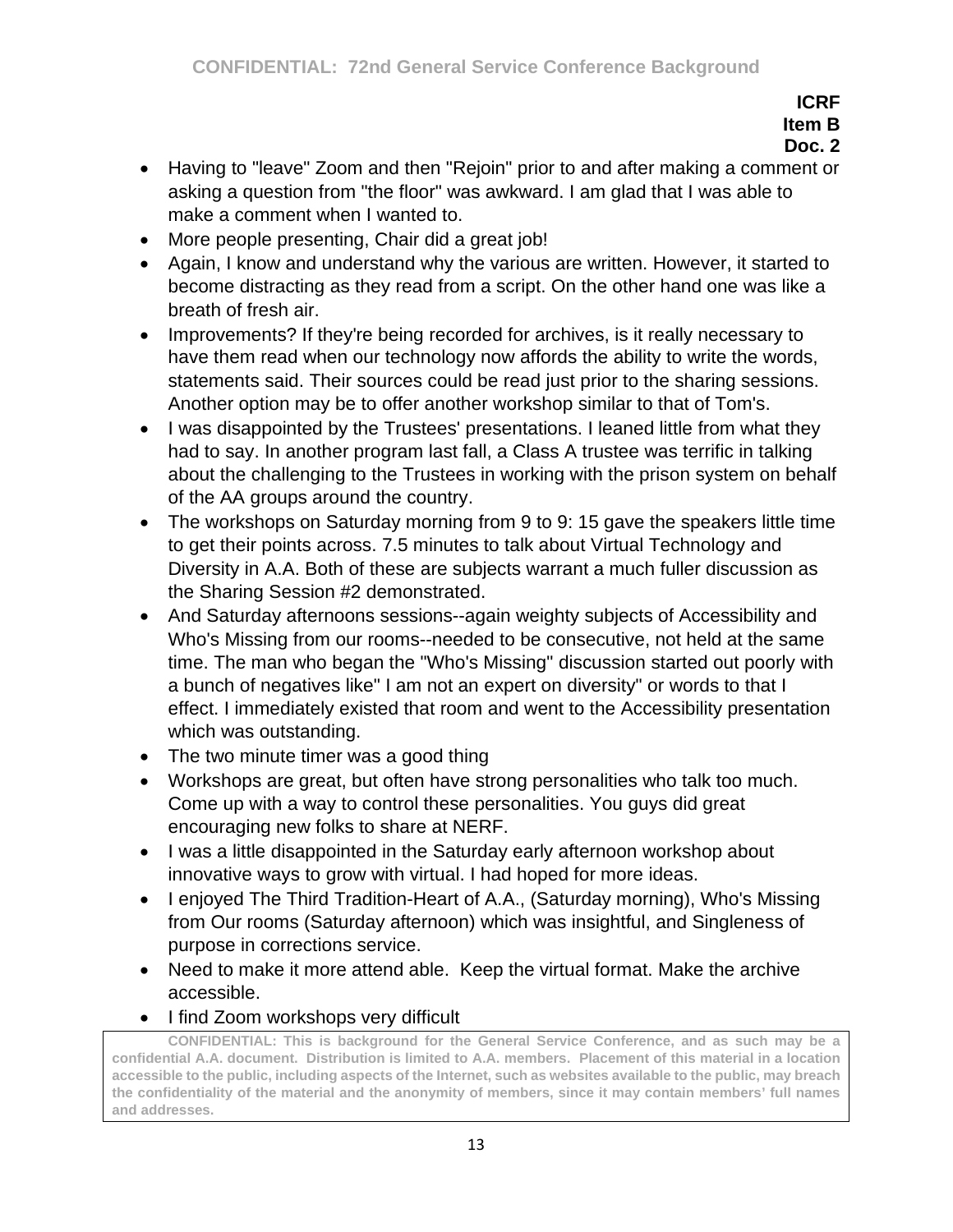# **Sharing Sessions**

- All was excellent
- I thought Francis was great low key, personable, friendly
- I was still a little intimidated to raise my hand, anyway! (But don't have any suggestion on how to make that easier!)
- It was a great idea to have first time attendees time, but unfortunate that others raised hands and spoke anyway
- Time limit was a good idea
- Interesting stories about challenges across the region and work
- I found the Regional Trustee did an excellent job
- Get people that are knowledgeable
- Stay on task
- I enjoyed the partnership participation and cooperation, and the round table discussion of transparency.
- Service Sponsorship should definitely be repeated, as it is so important and not always shared early enough as we journey through recovery and service. Because of the amount of us that came, staying with 2 minutes is the only realistic way to get more of us involved
- The projected hot topics be given more time
- Sharing sessions seemed to be some of the same people rehashing some of the same of their favorite topics - this year the language of the preamble back and forth - diversity and inclusion of the non-binary folks. I agree 100% about inclusion but all weekend? I got tired of every sharing session. Also, lots of time wasted with folks saying "Thanks Francis what a wonderful weekend" and keep to the 2 minutes - mute the mic after 2 minutes
- A knowledgeable and experienced moderator helps a great deal. The Regional Trustee is a gem!!
- If we could somehow stretch those sharing sessions, that would be ideal. Unfortunately, I don't know where to cut - it's all so good
- Hold people to the two minute time
- Perhaps explaining ahead of time what to expect when one wants to share -- the fact that you'll receive a request to use your camera and unmute
- Actually time people, as was done in the past
- Chairing was great!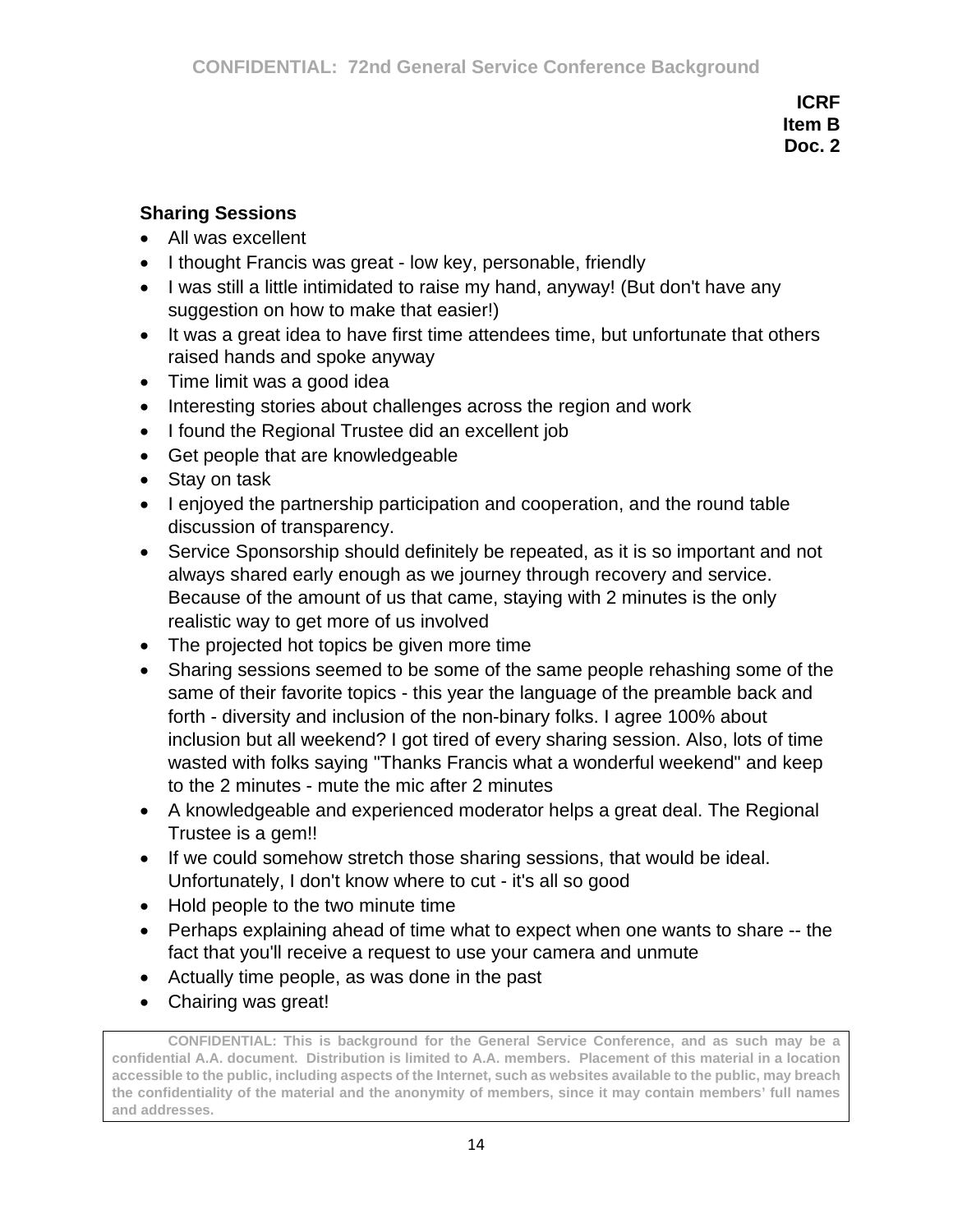- Sharing time was perfect for me
- Q&A was amazing and just right
- It may be helpful to develop some sharing guidelines for participants. Especially for newcomers to the forum: they might be unsure what an appropriate share sounds like, or may "overshare", take too much time, or simply using their time to complain. Nor are newcomers the only ones who do this. A clearer distinction between sharing sessions and Q&A might also be helpful. Q&As might include some commentary, but each person should have a question to ask. Pure comment should be left to sharing sessions
- Translate the magazines into different languages
- Would have been nice to know how many people are queued up and where you fall in the queue
- Count down timer was very useful, but the inconsistency of facilitators letting people go WAY over their two minutes was frustrating
- Members enjoy the sharing sessions so much.
- Might we wish to add that sharing is two minutes "like the delegates have at the conference"? This will inform the newcomer and first time attendees (most don't know). Might we even want to say "because we have so many future delegates here, we adhere to the two minute limit"
- The balance between virtual mic and chat questions
- Longer
- I don't remember if it was at the end of a workshop or sharing session, but Saturday afternoon when I signed on about 2:30 PST, the group of 10-12 people were sharing with each other when they first attended a Forum and who (name dropping) was there. Tedious comes to mind. I didn't stay long
- Sometimes giving an alcoholic a microphone is just asking for trouble. Maybe remind or focus the sharing sessions more. Have one that is truly for anything, but make the others more focused. It was mostly this way, but often people just wanted to start sharing about anything
- Well run sharing sessions followed the guidelines for a sharing session, which felt respectful and safe
- There needs to be longer sessions
- Maybe a little more sharing sessions
- They are always one of the more interesting elements of regional forums, as they allow people to talk about their service and their unique solutions to many of the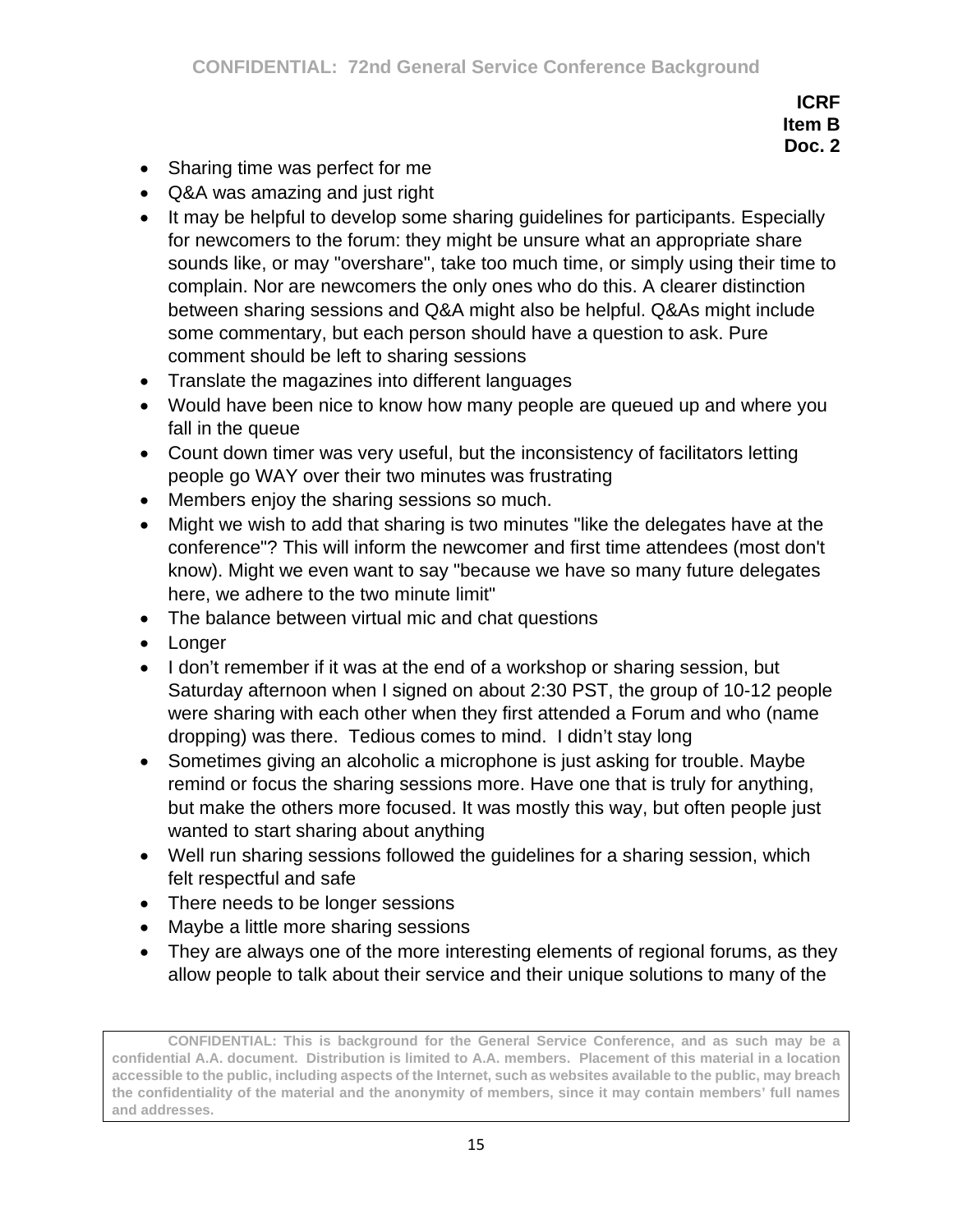**Doc. 2**

issues facing our service structure and our Fellowship, both locally and as a whole

- Limit the time at the mic to one or two minutes. Use a timer
- Informing the members who are waiting in line to speak that, if so desired, they can yield their time to the member who spoke before them. I've often heard comments that it would have been nice if they could have expanded on them. However, I'm not sure how many are aware that they can yield their time
- I really enjoyed hearing from our two new Class A trustees, especially their past experiences related to alcoholism. While I don't like censorship, I would suggest may be getting an overview of their comments prior their panel & sharing session to determine if they fit within the parameters of our traditions
- The good doctor's excitement over the latest research pertaining to alcoholism bordered on promotion, outside issue, etc. To this point, how many times have we seen the Grapevine's grey pages considered at conference, and as such they have periodically come and gone - and WHY. It kind of reminded me, too, of an article that appeared in Time magazine (or maybe Newsweek) about 20 years where they had an article that discussed a possible drug that could "cure" our alcoholism My partner at the time asked me if I would I take it should it become available; I told her no, that it's a threefold disease and I couldn't imagine a pill that could cure me of my spiritual malady. The same would hold true of any scientific research that might promote a cure - what about this malady?
- We need to have more of these one of the most important aspects of the Forum and one of the primary reasons for the Forum is to hear from the Fellowship and answer their questions and concerns
- Many of these were wonderful. I loved hearing the voices of AAs around the NE and beyond. Their questions stimulated good discussions. It was good when the two minute clock was applied flexibly
- I believe the way difficult questions were handled was great
- I noticed that a number of people shared in multiple sharing sessions. Were there that few people raising their hands to share? One time my hand was raised and there wasn't time for me to share yet one or two people who had shared in other sessions were called upon. Perhaps looking for unfamiliar names (from those of us who were attending their first forum) should be called upon to share before the regular attendees who share in previous sharing sessions
- It must be hard to choose given how many attended
- I like the Sharing Sessions, but I became frustrated several times with leaving the main room to go to the workshop virtual rooms. It's probably my lack of computer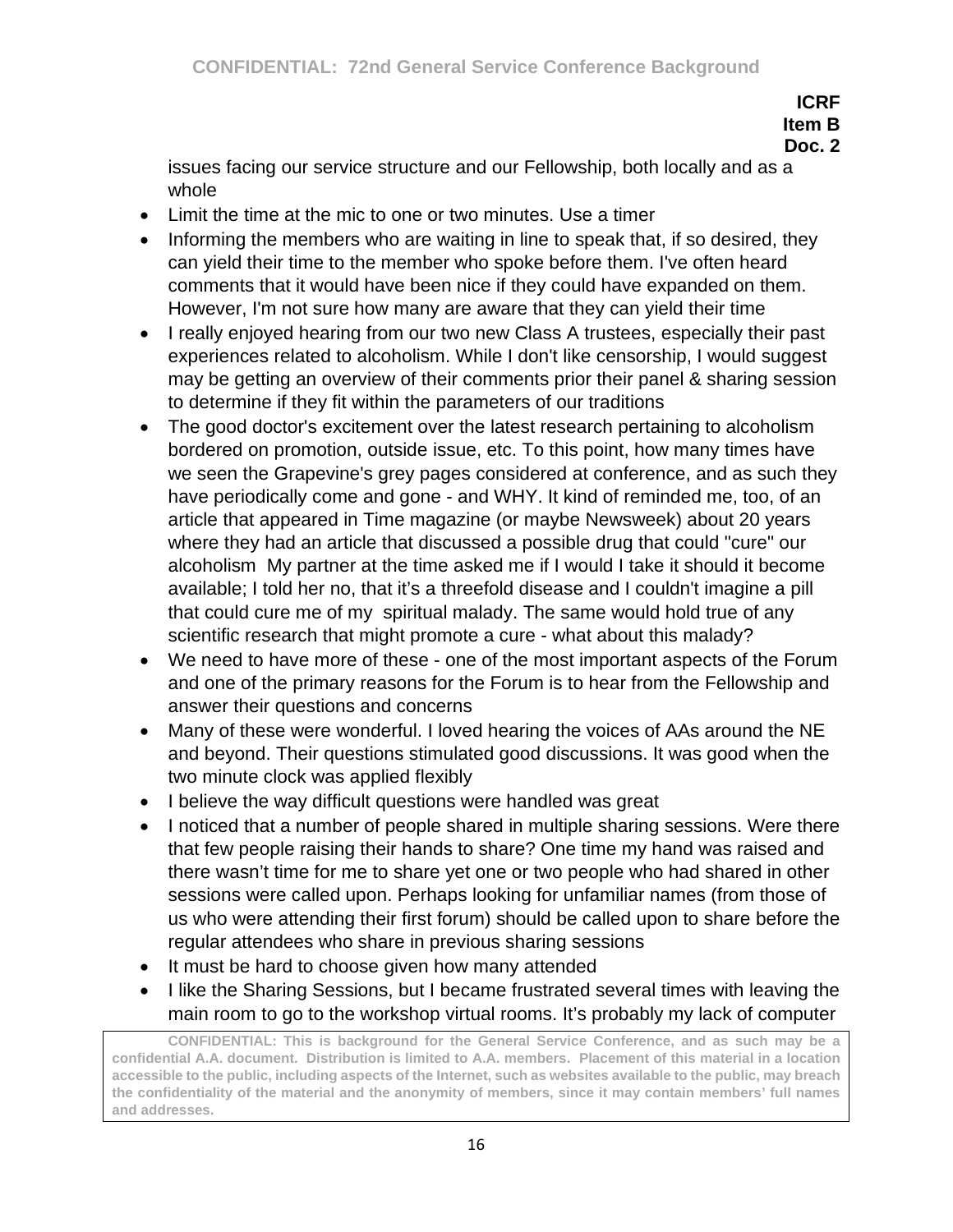**Doc. 2**

skills. I talked to one of the computer techs who gave me encouraging words to continue forward

- The sharing sessions ran quite smoothly
- Need to make it more attend able. Keep the virtual format. Make the archive accessible

## **5. Please indicate whether this was your first Forum:**

Yes 82 (37.4%) No 137 (62.6%)

## **6. Please select your current service position:**

| G.S.R.                      | 42 (20%)   |
|-----------------------------|------------|
| D.C.M.                      | 19 (9%)    |
| Area Officer                | 19 (9%)    |
| Area Committee Chairperson  | 18 (8.6%)  |
| A.A. Group Member           | 38 (18.1%) |
| Delegate                    | 9(4.3%)    |
| Past Delegate               | 28 (13.3%) |
| <b>Trustee</b>              | 7(3.3%)    |
| <b>Non-Trustee Director</b> | $0(.0\%)$  |
| Past Trustee                | 6(2.9%)    |
| Friend of A.A.              | $0(.0\%)$  |
| Other                       | 24 (11.4%) |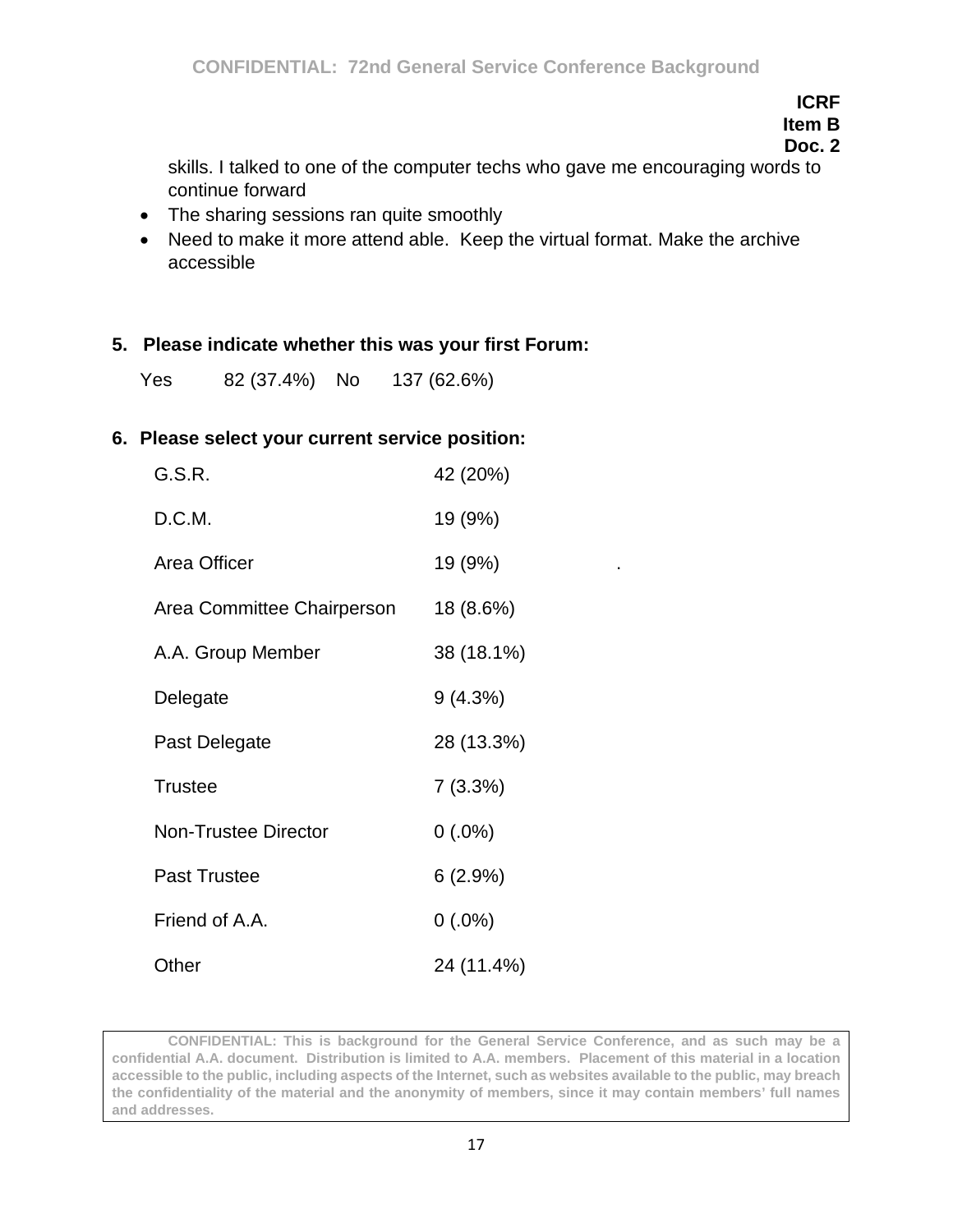| <b>Past Trustee</b> | $6(2.9\%)$ |
|---------------------|------------|
| Friend of A.A.      | $0(.0\%)$  |
| Other               | 24 (11.4%) |

## **7. Did you pre-register online?**

Yes 205 (93.2%) No 15 (6.8%)

## **8. Please list any suggestion to improve the online registration process.**

- Please provide the link on www.aa.org's home page where we search for the Regional Forums
- I registered in April and never got the link to the forum until I contacted you
- It failed at every level
- It was easy and went well...
- I tried to register on Saturday 6/5 and thought I was successful. The site said I would get an email that would take me to the forum. I never received the email and I did check my junk emails as well. Since the directions said not to register more than once I did nothing else.
- Pre-registration was seamless. Well done. Can't wait for the report
- The website did not make it easy to find the registration itself
- Thank you for the opportunity to share: it would be very helpful to receive an email two weeks out (as a reminder) followed by an email one week out (to say that the Program and login codes are under development) finally an email three days away (saying the Program is complete and the login codes are being double-checked to ensure accuracy - watch your email in the next day or so). Several people, especially first timers, were "panicky" thinking that they may have inadvertently missed the Program and login credentials someplace along the way.
- Direct link to the registration portal with having to go through AA.org
- If we could get the general schedule a day or two earlier, it would really help our personal planning
- Although easy to register, info to link not as easy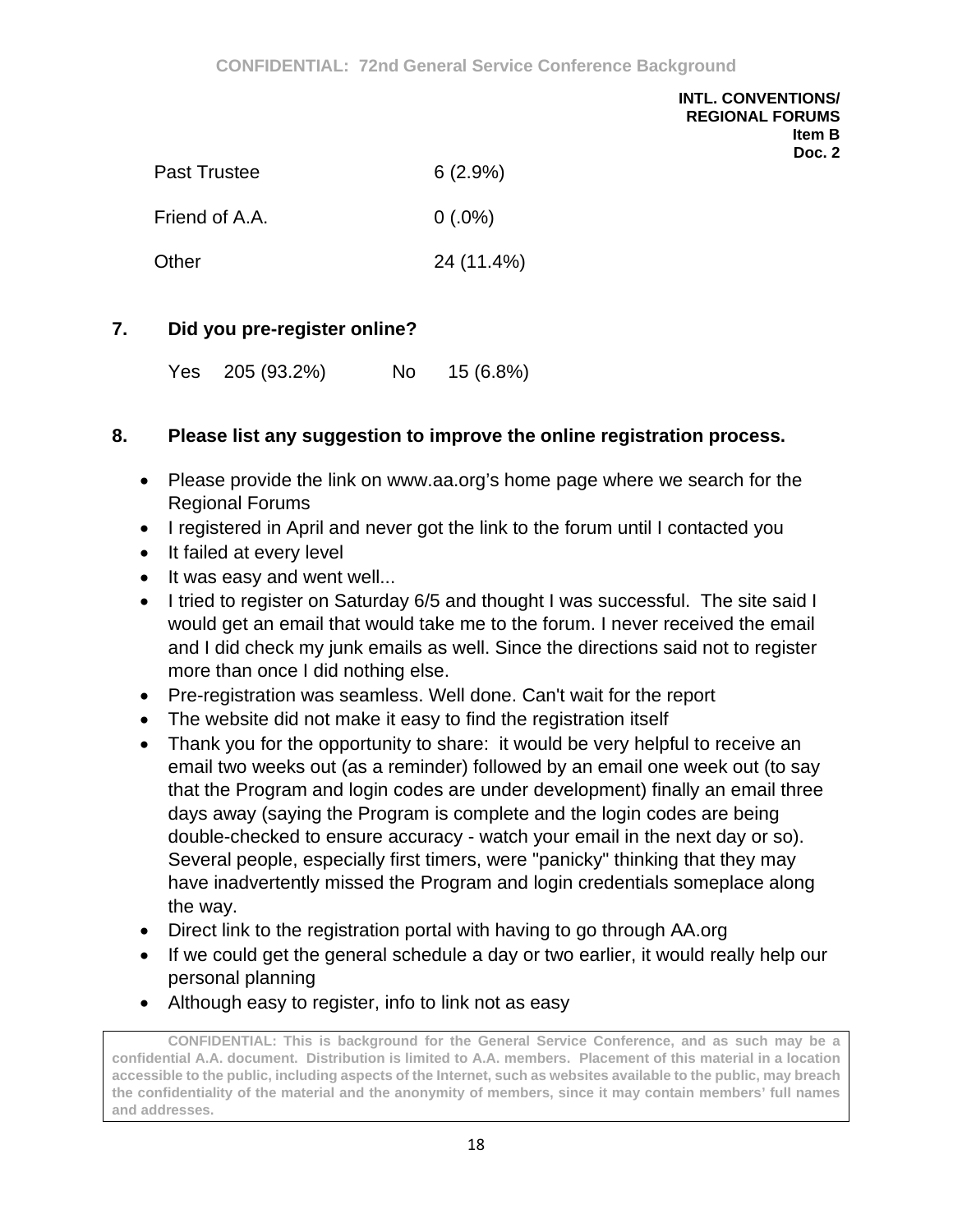- I HAD TO GOOGLE NERE FOR REGISTRATION SITE!
- It was a little confused to me went I surveyed the Forum section. There is past information I got mixed up with
- It was so nice and easy this year!
- It was very easy. I especially liked receiving the email reminder about each day of the forum. Very helpful, login instructions were easy to follow
- Regional Trustee needs to call on participating/assigned trustees, directors, staff so members can meet them
- I sent an email to register. I'm not sure what you mean about PRE-registering
- The initial letter I received confirming my registration was a form letter that did not have any information that would help me attend, and stated I was registered for day two. It was disconcerting to not have a registration number or even my name on it
- When I sent an email to the GSO, and called to follow up with a message, it was resolved quickly
- The path to finding the link to registration on our A.A. Website is not easy for anyone to locate
- 2 registration confirmations in case of email problems, registration process went more smoothly than the east/west forums. Registered at indicated sign up listed on the email invitation
- Agendas need to be provided to registrants at least a week prior to the event.
- Please make the program available sooner than the night before the conference begins. I needed to arrange my weekend around this Forum
- Finding the right link to register was a little wonky. I didn't realize that it was run by a company in charge of registration
- A flyer would help spread knowledge of the Forums. On our website for events I was able to provide a link to the regional forums page, but especially now that things are starting to open back up flyers can be put on bulletin boards, and it is a great add on Area website calendars to have a flyer with additional information
- None. I used the link from a flyer and found it to be simple and quick
- The pre-registration was quick and easy.
- Need to make it more attend able. Keep the virtual format. Make the archive accessible

# **9. Please list any suggestion to improve the virtual Forum experience.**

- It may be helpful to make the forums hybrid once we are totally back to in-person forums
- Good the way it is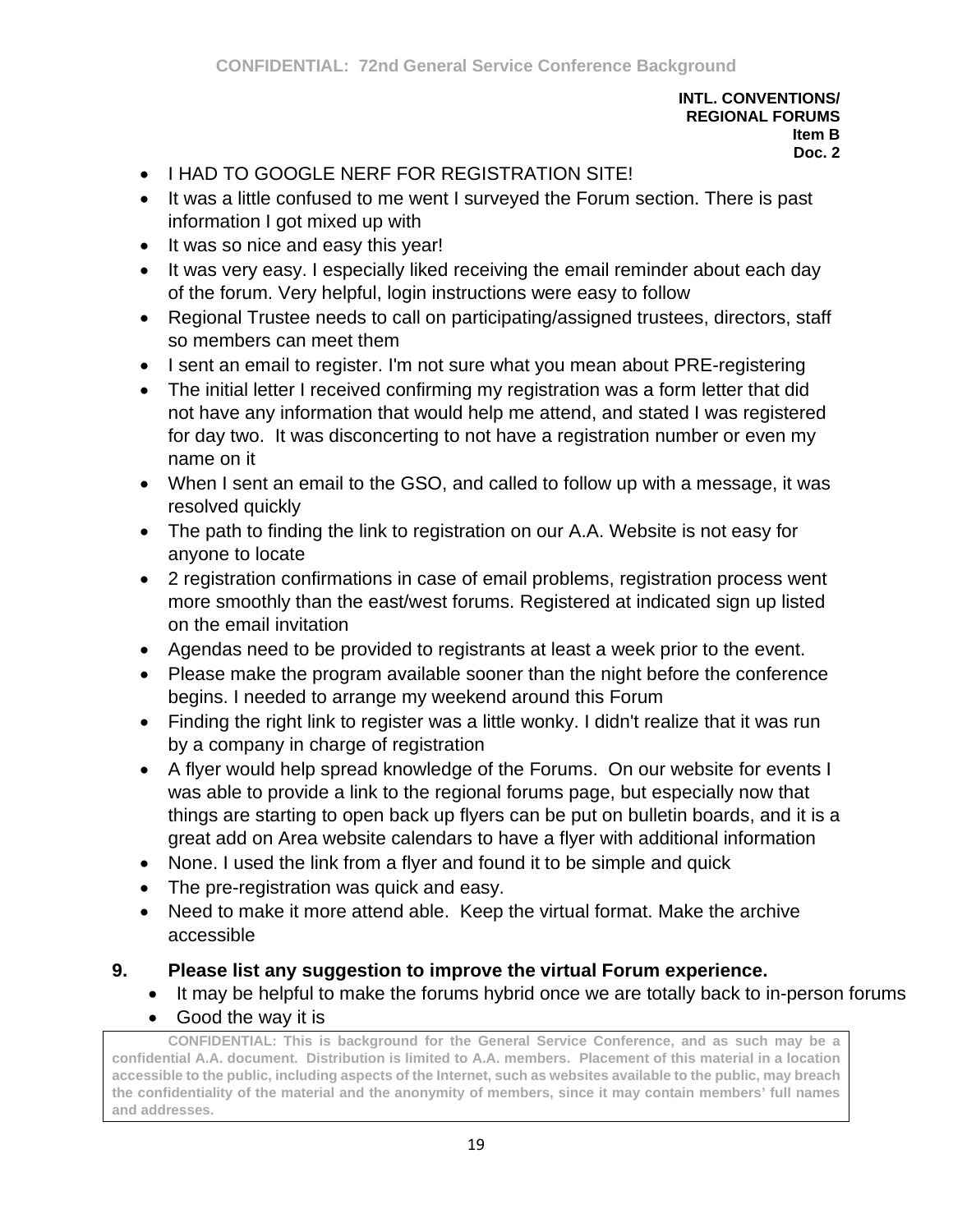- It was very well done. Because of the online format, I was able to attend from California. This online format facilitates experience beyond one's beyond. It is good.
- I like it as it was.
- Ask all new (never attended before) attendees to introduce themselves
- Try to keep as much as possible on Zoom perhaps use a "hybrid" approach, if necessary, next year I would not have attended otherwise - even if it was possible - as I really did not understand what it was all about

I'm definitely glad I went!

Try to not have it conflict with things like Founder's Day or the Stepping Stones picnic (I missed much of Saturday as a result)

I would have liked to put something in the "ask-it basket" but it was not clear how I would do that (I'd thought I'd be using the chat feature)

- I liked it as was!
- It would be really, really helpful to have the details of the weekend made available sooner. You are asking people to hold three full days and not giving specifics about what is going to happen until less than 24 hours before it starts. More people would participate if they knew what was happening and could fit the weekend around their busy lives.
- Faces should be shown on Zoom if participants agree to it.
- Why wasn't translation available for the La Vina presentation?
- Top notch all the way!
- Get people that are knowledgeable. Embarrassing when trustees and other GSA employees can't answer simple questions. TERRIBLE ABSOLUTELY TERRIBLE!
- A little less on the Past committee members. They were popping in and out. It was distracting.
- Make it live
- A.A. needs to work harder at not representing the corporate world, but more like the world in which we live in.
- The only suggestion would be to have more breaks. It was vey difficult to spend all that time in front of a screen. I am glad it will be available to see after the forum.
- It was very easy to navigate.
- Twice a year
- I just wanted to say how beautifully everything worked together. My experience was flawless and I can tell how much work went into helping all of this happen. Kudos for a job very well done. Thank you.
- Tech Team did a great job. Thanks for this opportunity I think future forums should be offered both in person and also virtually for those unable to travel due to finances or time constraints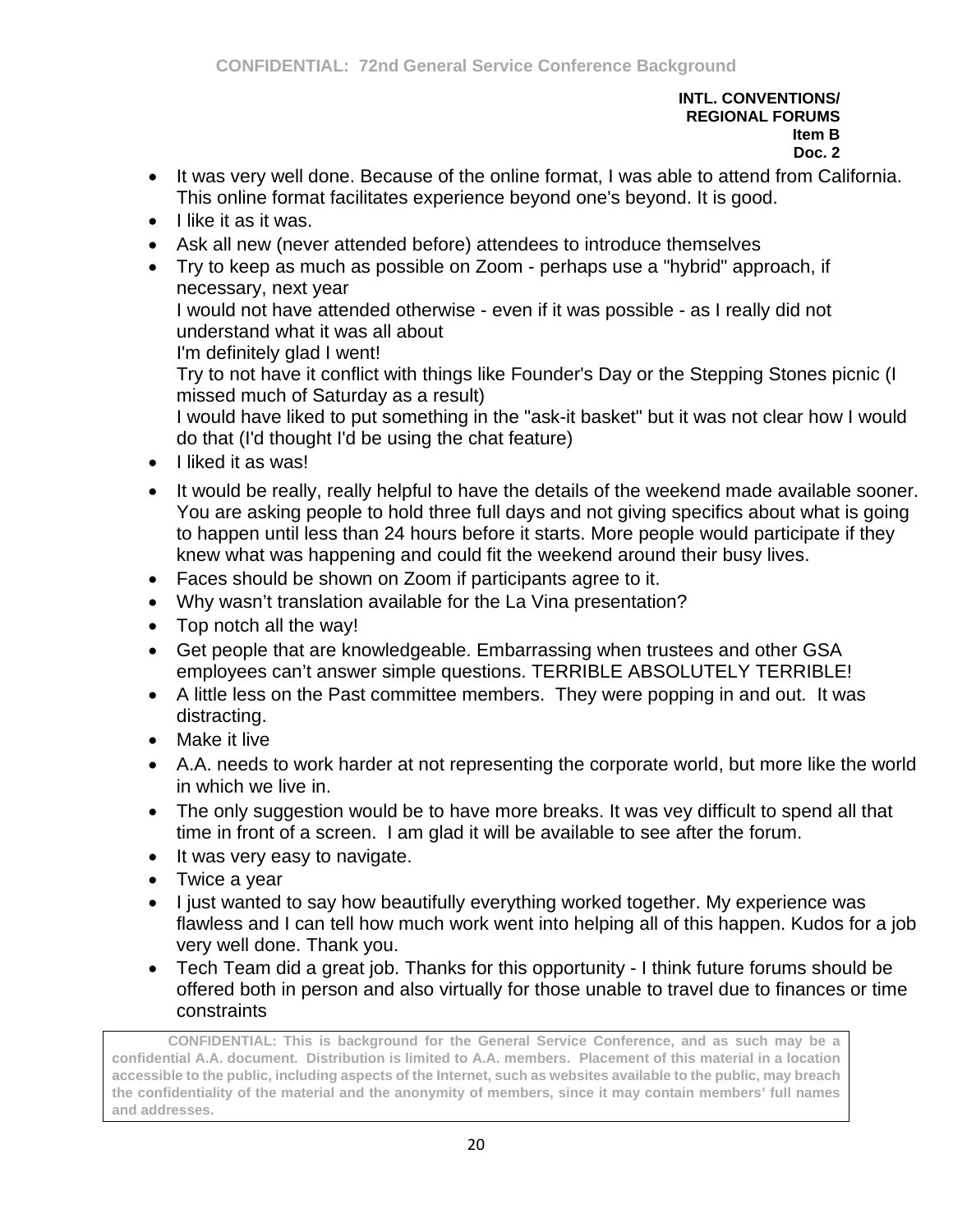- Having the ability to see other participants definitely helps makes you feel a "part of" the forum. Online can make some feel isolated as it is.
- Meetings started too early for me.
- Great experience!
- While my preference is the interactive format, I understand the reason(s) for a webinar. Thanks for opening the chat. A workable compromise.
- Use one interactive format. Going from Zoom to webinar can be confusing. Have attendees pre-register for workshops/sharing rooms, etc..
- It was impossible for me to find out how to actually get into the event from AA.org site. I ended up googling NERF2021 and getting in through there somehow., but to be able to access directly I couldn't figure it out. I got onto forums section but... ???
- It would be great to get the log-on and schedule sooner.
- You did a fantastic job! The tech went smoothly (at least the parts that I could see.....), and I learned a great deal. Francis deserves kudos for being "on" the entire weekend. I could tell that an enormous amount of prep went into this, and it paid off.
- Possibly consolidated zoom numbers, if even possible. Truly enjoyed and learned...
- PLEASE ADD MY EMAIL ADDRESS TO YOUR LIST FOR SERVICE ACTIVITIES!!!
- Not at this time. Thank you. Great Forum!!
- I very nearly was unable to participate due to the delay in sending out the schedule. I ended up needing to contact an Area Alternate Delegate for help. The schedule should be set and sent out no later than a week before the start. In the very least, the general times should be published well before that, so that scheduled can be rearranged. In person events naturally require blocking off the whole weekend. But a virtual event invites intrusions of our personal lives into the weekend. Participants need to know if they need to request off work or secure child care. In my case, I have limited internet access. By sending out the schedule on Thursday afternoon, I almost did not get it in time to join in on Friday. I made a special trip to an internet access point on Thursday evening, but I did that only because the Alternate Delegate informed me that it would be sent then. I had sent emails to GSO on this matter, but received no response.
- I liked the move to see the person sharing on the Webinar format, brilliant! I hope this continues

I enjoy the Webinar format. I do not see online meeting format making for successful Forums at this time.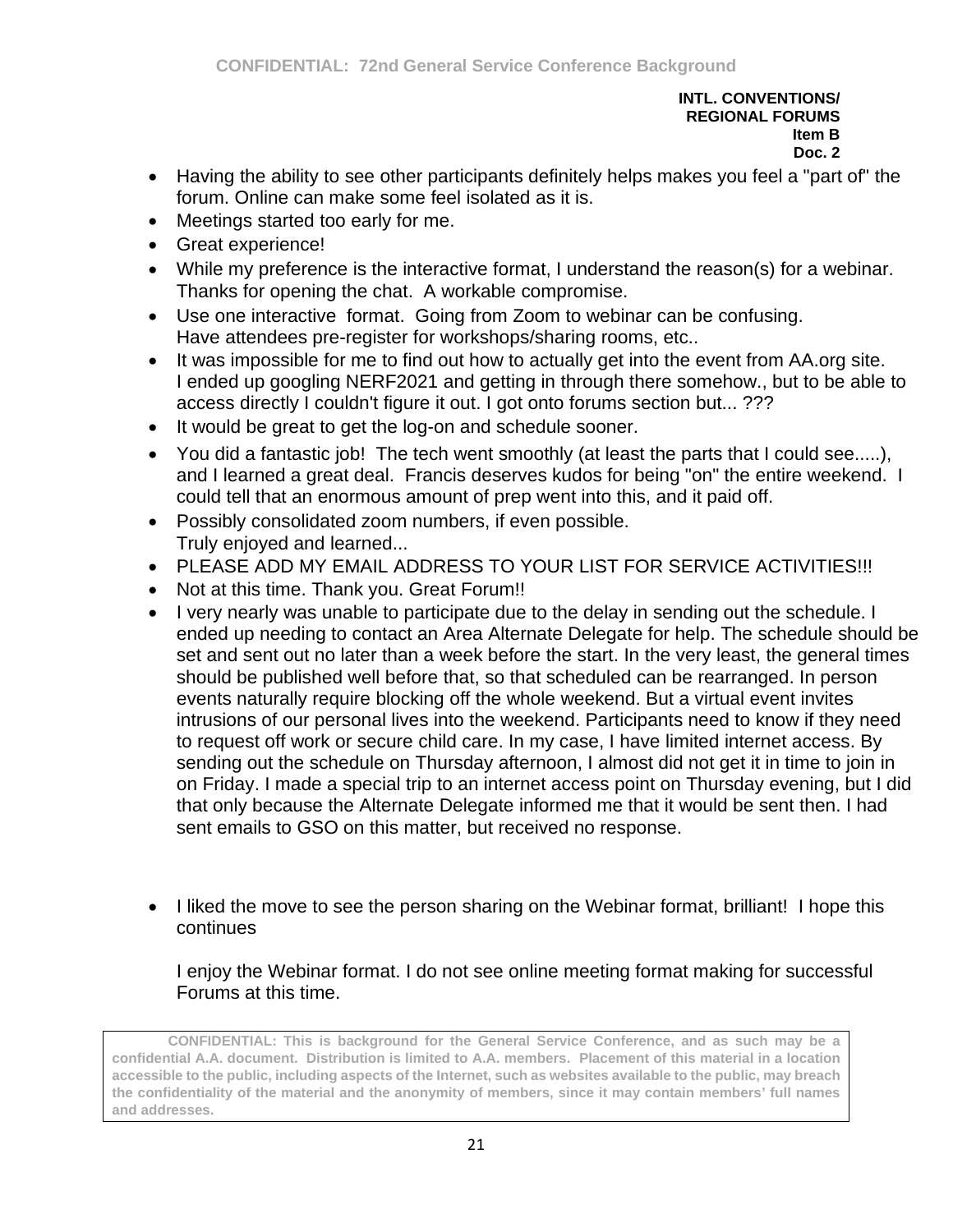The Webinar format helps presenters who are not comfortable in front of large crowds to share from the heart.

- Virtual disco dance spotlight was awesome
- see above
- I look forward to the next Forum being in person.
- Allow participants to save the chat. Sometimes there is valuable information provided that cannot be saved.

Overall, I really enjoyed the Forum. I'm not entirely sure it is my first. I think I may have attended a west coast forum last fall, but I'm not sure. I was able to attend more of this one, but found my attention waned after continuous viewing on Friday night & Saturday.

- Ditch the webinar format
- The meetings and presentations that were planned were helpful, cogent and to the point. Time was respected and there was good information and listening as well. In a few of the breakout rooms, some attendees took the room hostage by talking too long for a platform or cause they thought would be interesting to others, but were not. I usually left them.
- Please continue offering a virtual component for these events! It was so accessible and easy to attend and I really loved being able to participate! Even if it's only to virtually stream the event and not fully participate it would still be better than having to travel because I always have to work but I love aa service!
- none
- Have very limited Zoom webinar usage.

Much better in a Zoom meeting format.

- Not being able to chat to my AA friends at the Forum is a great loss for me.
- Have presentations going on at the same time as the sharing sessions and workshops.
- Inviting and welcoming, brilliantly organized.
- None
- More time for attendee questions & answers.
- A wonderful experience for me! Thank you for offering this online. Was GREAT to see GSO staff and trustees.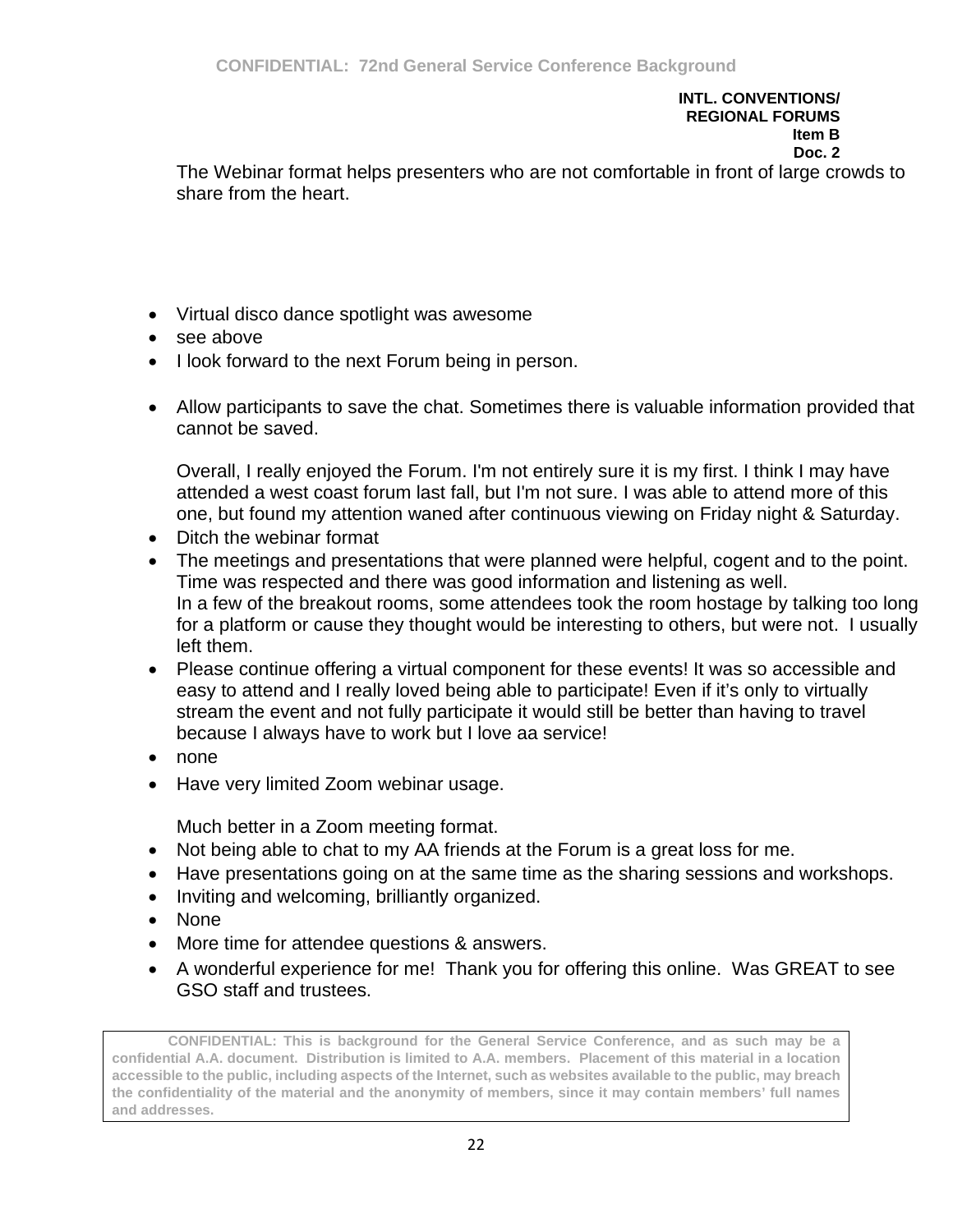• Suggestions have been previously mentioned. I really enjoyed the topics presented by all.

(LOL - except when I had two very close friends offering their workshops at the same timed. Rather choosing between them though, I elected to choose my the topic.

- you did a great job!
- It was very enjoyable and well-done.

Two pieces of constructive criticism:

(1)

One thing that might have been helpful is to have an online live Google Doc containing the draft program, with the updates happening in real-time. This could have displayed the portions of the program in a skeleton format (general times) and as more was solidified, the document could have been updated. The registration confirmation email could have contained a link to this document with an explanation saying "check this link for updates to the tentative agenda." This is the best of both worlds. On the one hand, you don't have a "document" floating out there that ends up not being accurate (because Google Docs are updated in real time), but also it satisfies the people that were anxious to get their hands on at least a rough outline of the program. (2)

Some of the Forum attendees wanted to talk about Conference agenda items and that might have been an excellent opportunity to encourage them to communicate with their area delegates.

• No more webinar format - AAs like to see and engage with other AAs in the virtual space.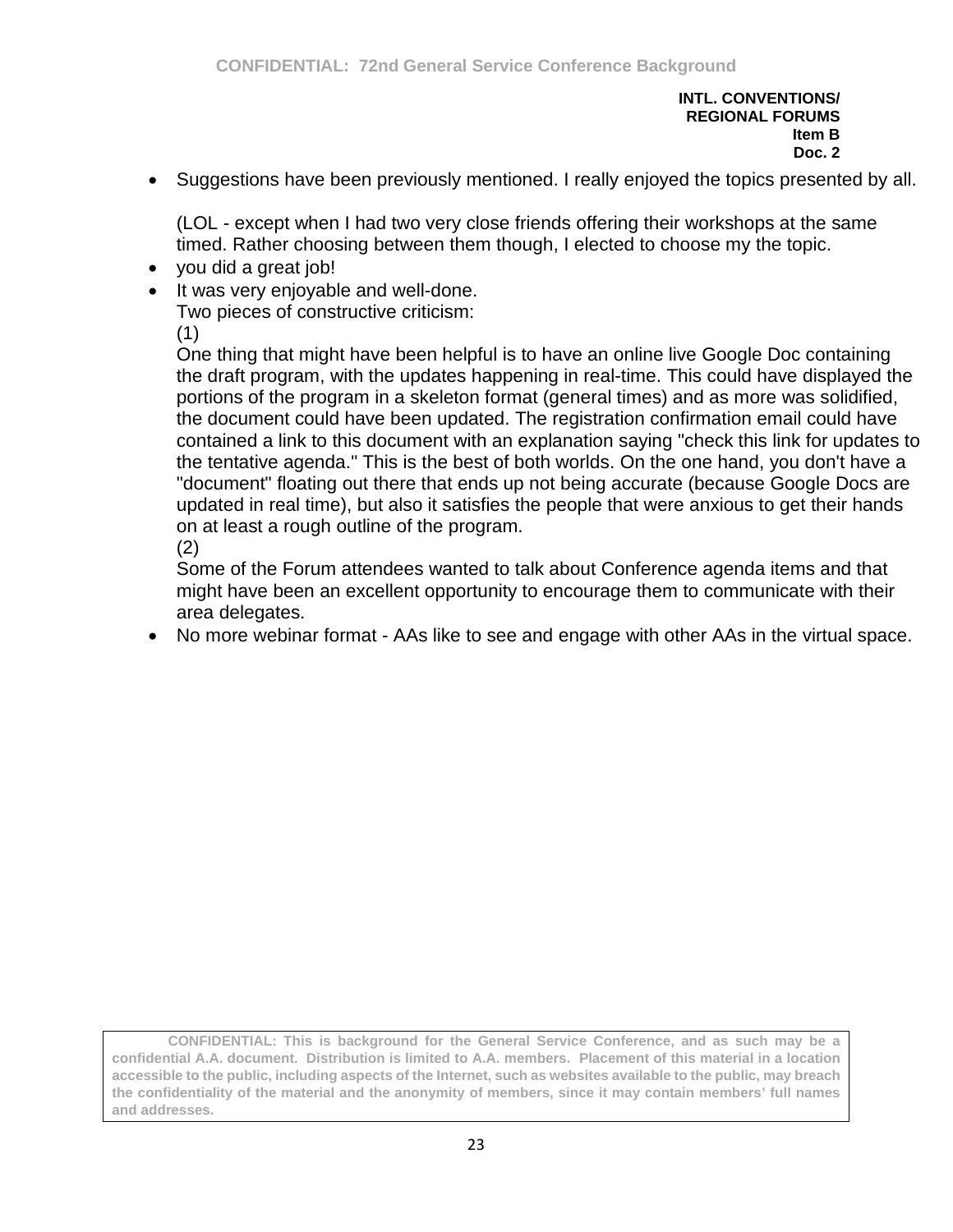- Connect with Areas through their Delegates not once but several times to announce a forthcoming Regional Forum. I heard about the NE Regional Forum lasts weekend only by chance, through being on a listserv for an area in Connecticut. Otherwise, I would not have known that there were such regional forums. I loved hearing people from the Northeast; they are smart, articulate, and keep to the time allotted. The overall chairperson did a splendid job keeping things moving, asking for another person's knowledge to answer a question or two.
- Overall the Grapevine, Inc. presentations were sort of bland. The Saturday evening presentation by Chris C., Acting Director of GV, stood out because he enumerated the innovations and initiatives over the last year during the Pandemic. I was impressed by the remarkable achievements that the staff made during this difficult time of retrenchment.
	- I would like to have heard from AA Grapevine Editor, because no one in the discussions or presentations talked about the current editorial practices. Who is the intended audience of GV? Is the goal to make it as readable as possible and always end a story on a positive note? The special issues, Behind Bars, has lots of value, but in other issues, the original author's voice is unrecognizable. Instead the editors have really taken the heart out of the original story. The articles are just too alike in their tone and voice and hence not memorable. A presentation and workshop on ways to make GV more interesting would be good. I would rather read a story that has a mixed ending, not ones that have a "happy" ending. That's not real life.
- Overall, the Regional Forum was amazing. Thank you for the sign language interpretations and the remarkable translators for Spanish and French attendees. I was glad that some AA's in Central and South America attended. 5. Design a Regional Forum about Diversity in our membership, Accessibility, Corrections, Tradition Three, Grapevine Editorial policies, technology for hybrid meetings. The presenters on thee important topics this year are not Trustees, GSO officers, Board of Directors, etc., and their messages were terrific.
- Excellent experience. The USCAN's were great but this was exceptional.
- get the would out so people can get online sooner

•

• Have a break between each meeting, even if only 5 minutes. Some meetings were right up against each other with no break.

I learned a lot (again) and look forward to future forums.

- It would be helpful for the virtual lobby to show as much detail as was visible on the PDF program.
- Consider hybrid model for future when we can meet in person so those not able to attend in person can still attend.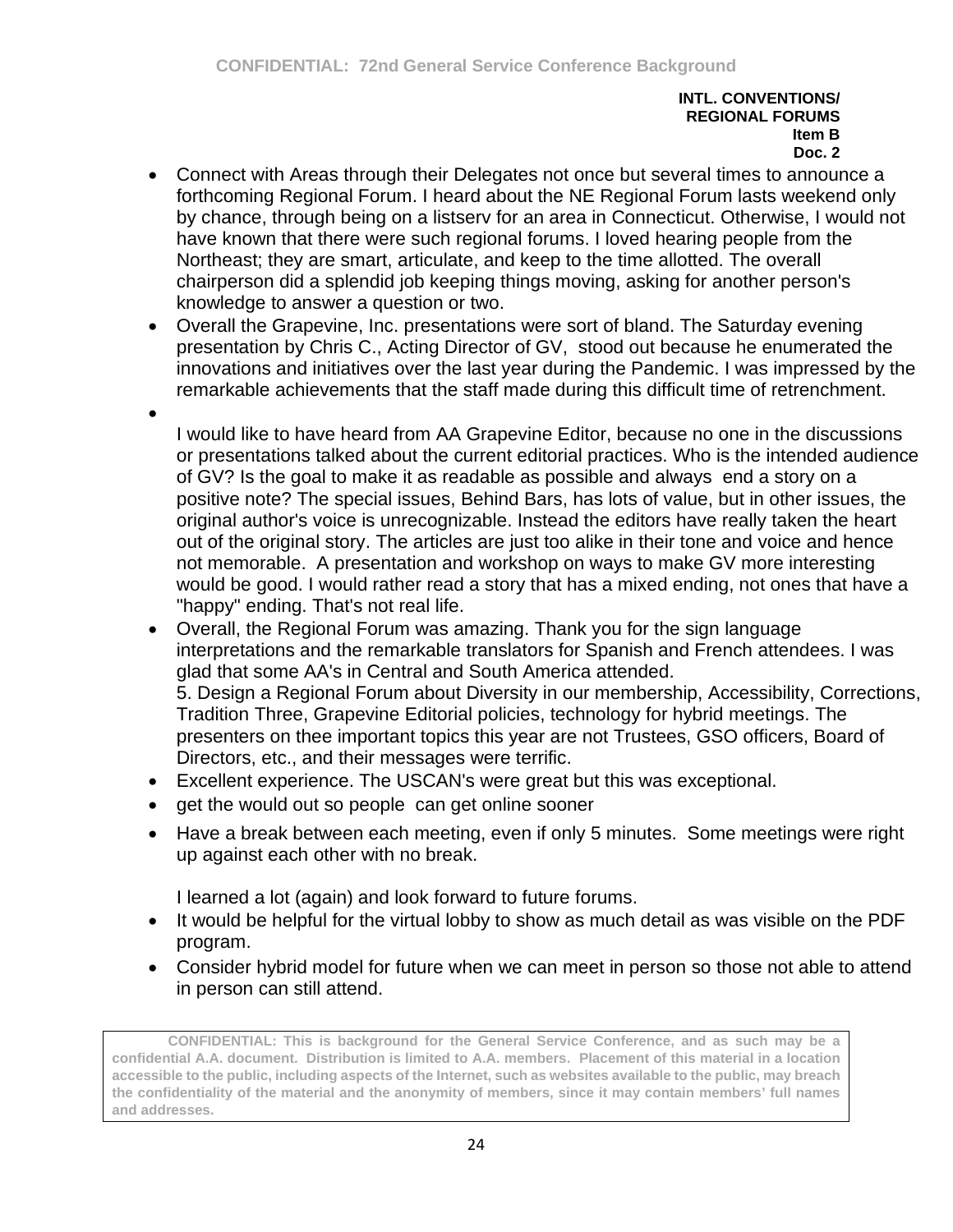- Unfortunately I was able to attend I was hospitalized and still in Hospital at Present. Thank you, for all your Service
- It was great! After spending many years in service at the District and Area level I made the decision to live 3/4 time in Mexico. For me these Zoom Forums have been a positive bonus of the pandemic. I have so missed attending the forums. Thank you for making it possible.
- Very impressed with the online Forum experience. One of the best Forums I've attended.
- Need to make it more attenable. Keep the virtual format. Make the archive accessible.
- This was my first NERF. I was honored to be asked to be of service during the event. As this was a virtual event, I would say that, in my opinion, it was very well planned, presented and delivered!

I thank everyone involved for making my first NERF an informative experience!

Thank you all for your service to the fellowship!

- Need to go back in person, time to start to rebuild.
- Please have the schedule up way more ahead of time- at least a week. For those of us with medical conditions and disabilities, planning ahead can allow us to find times to rest, or to take care of ourselves.

## **[Back to Agenda](#page-1-0)**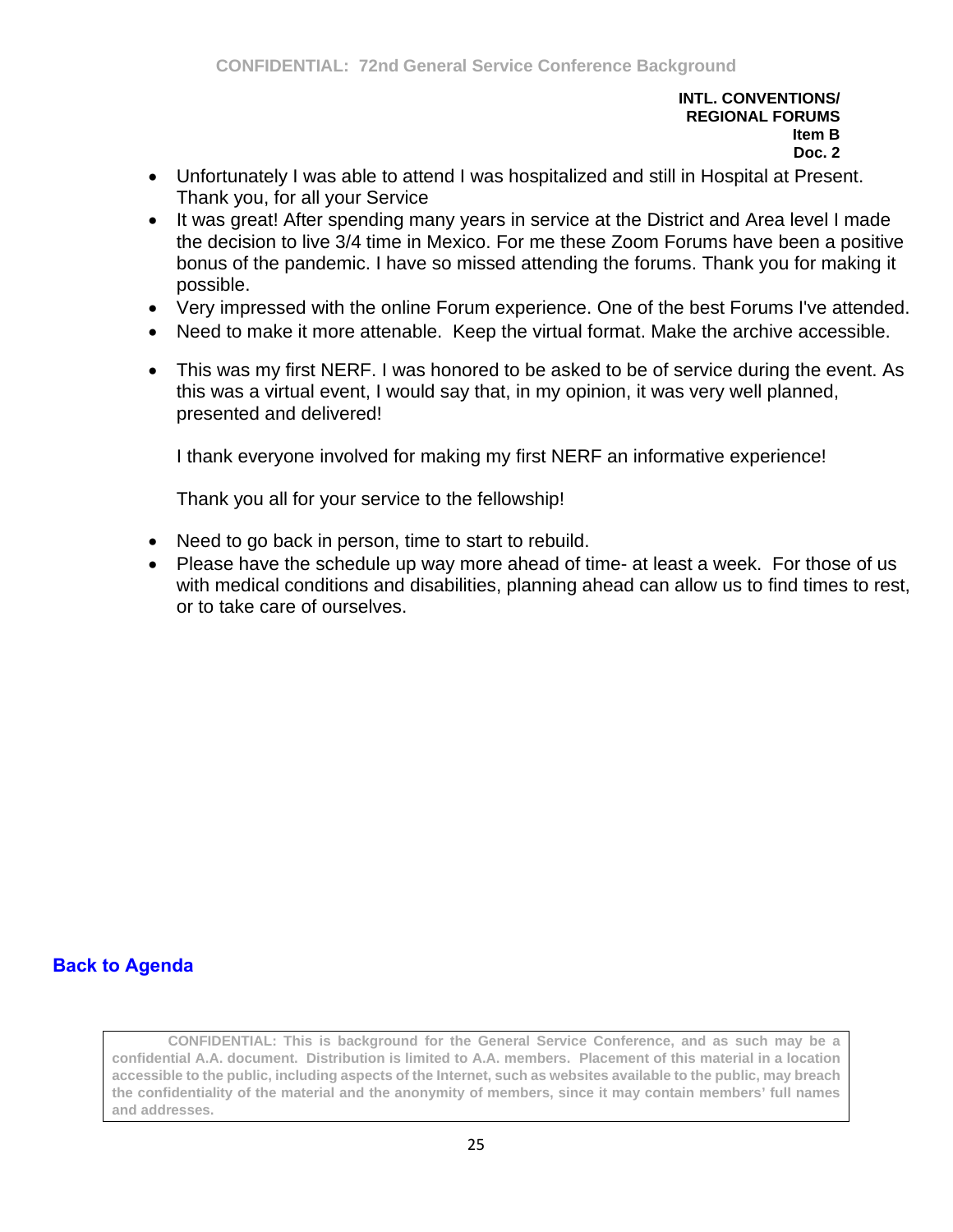## **Doc. 3**

## <span id="page-34-0"></span>**2021 WEST CENTRAL REGIONAL FORUM – (September 10-12 2021) Questionnaire Summary**

124 participants members of the 2021 WEST CENTRAL REGIONAL FORUM completed their evaluation questionnaires. A summary of their responses follows.

### **1. How did you hear about this Forum?**

| 59 (34.7%) |
|------------|
| 21 (12.3%) |
| 3(1.7%)    |
| 11 (6.47%) |
| 40 (23.5%) |
| 21 (12.3%) |
| 15 (8.8%)  |
|            |

#### *Responses to other:*

*I have been attending and supporting forums for about 30 years I'm a delegate Being a trustee An A.A. member at another group in another state. I'm not in the West Central Region Online Meetings GSO GSO Staff (2) The D.C.M. for our district mentioned it in announcements during a meeting. Grapevine (2) From my sponsor On the web West Central Regional Trustee I'm a delegate for the West Central Region*

#### **2. Please list any suggestions for future virtual Workshop or Presentation topics:**

*The following suggestions/comments were provided by the members for future virtual Workshop and Presentation topics:*

- Adjustments/amendments to Conference Charter
- "Making Structure in A.A." It's important to let all members know how they fit into the decision, and what a privilege it is to have a voice in the future of A.A.
- Bringing newcomers into service
- Continue to use the topics from the conference because they include all of us.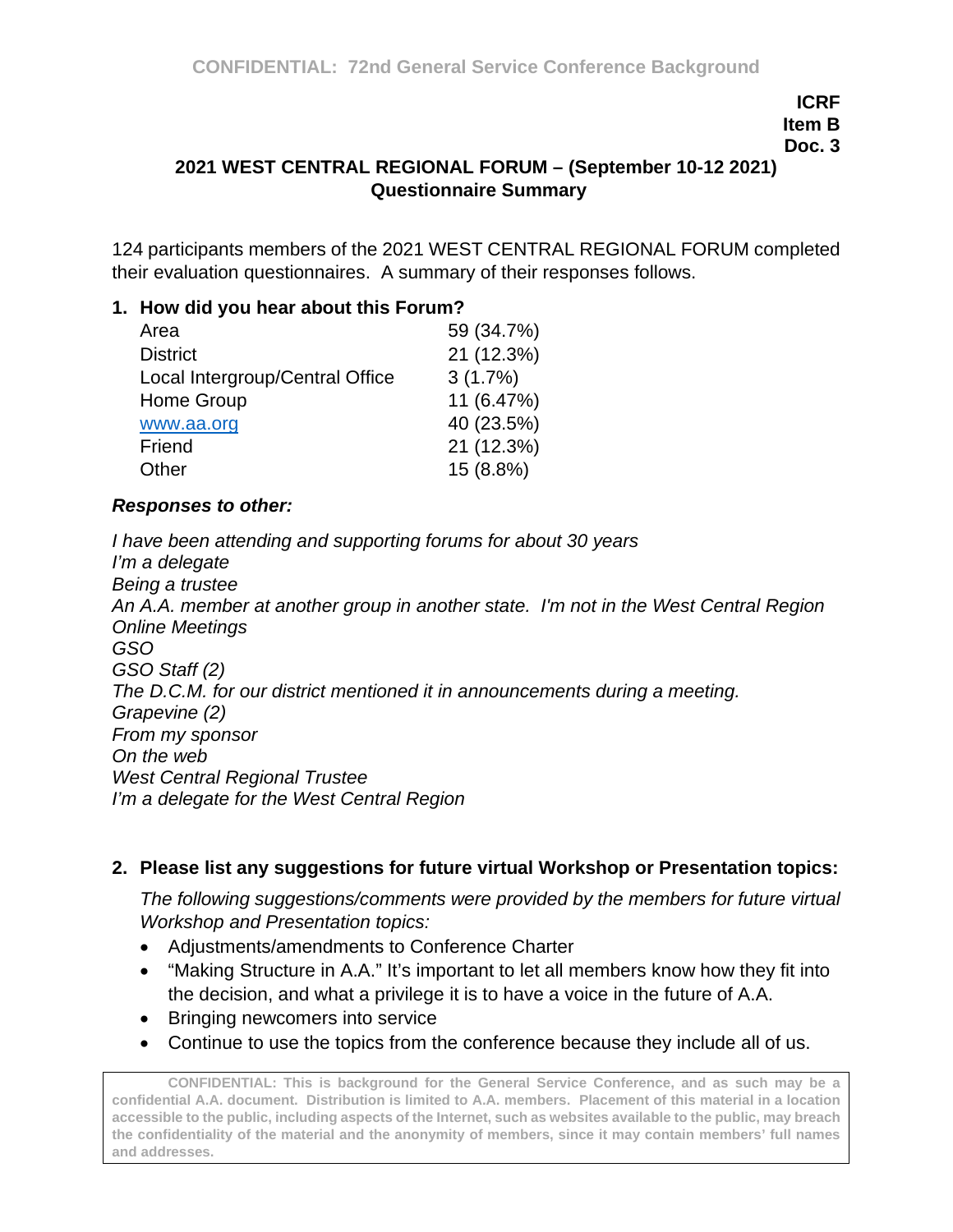- The Difference Between and Alcoholic and an Addict Identification
- I would love to have a workshop on how the services provided by G.S.O. helped local members to carry the message to the suffering alcoholic?
- G.S.O. Services: How do they help you with your Twelfth Step Work?
- Demography of A.A. membership across North America, and how can A.A. be more effective in carrying the message to those who are underserved
- I would love a workshop on Traditions and Concepts. I missed the [Traditions and Concepts] Jenga game and would love to be more informed on both.
- Time frame on getting a sponsor once you join A.A.
- How to do step works with, and without, a Sponsor
- Hold a session where veterans participate, with their respective interpretation to the Spanish language
- How to be of service virtually
- How to link or cooperate between virtual and face to face groups/meetings
- How to make service meetings more efficient
- Where to find answers in our Literature
- Eight out of every ten Forums focuses on Grapevine or Budget. Switch it Up Archives, C.P.C., P.I., etc.
- How the fourth edition Spanish Big Book translation is being developed
- Is it necessary to have the G.S.O. Staff rotary?
- How to reach a Conclusion when both sides have strong opinions
- Remote communities
- Traditions. The lack of knowledge and understanding was clear
- Self-support with our literature, how we don't encourage buying on outside locations like Recovery online bookstores
- When does an "outside issue" become an "inside issue" in Alcoholics Anonymous? - Experience from a Pandemic
- Primary purpose I have been struggling to stay intact with the primary purpose in respect to the trump ideocracies and the short sighted anti-vaxxers. As you can see, I am for one way off the beam on this issue. It will be very hard to go back to meetings that have been friends on Facebook touting Trumpism and antipandemic suggestion.
- Informational session about our website, open for feedback or ideas
- Tips to help G.S.R.'s get their homegroups more involved in the big picture. My group seems to operate in a "bubble" and think that District and Area are just a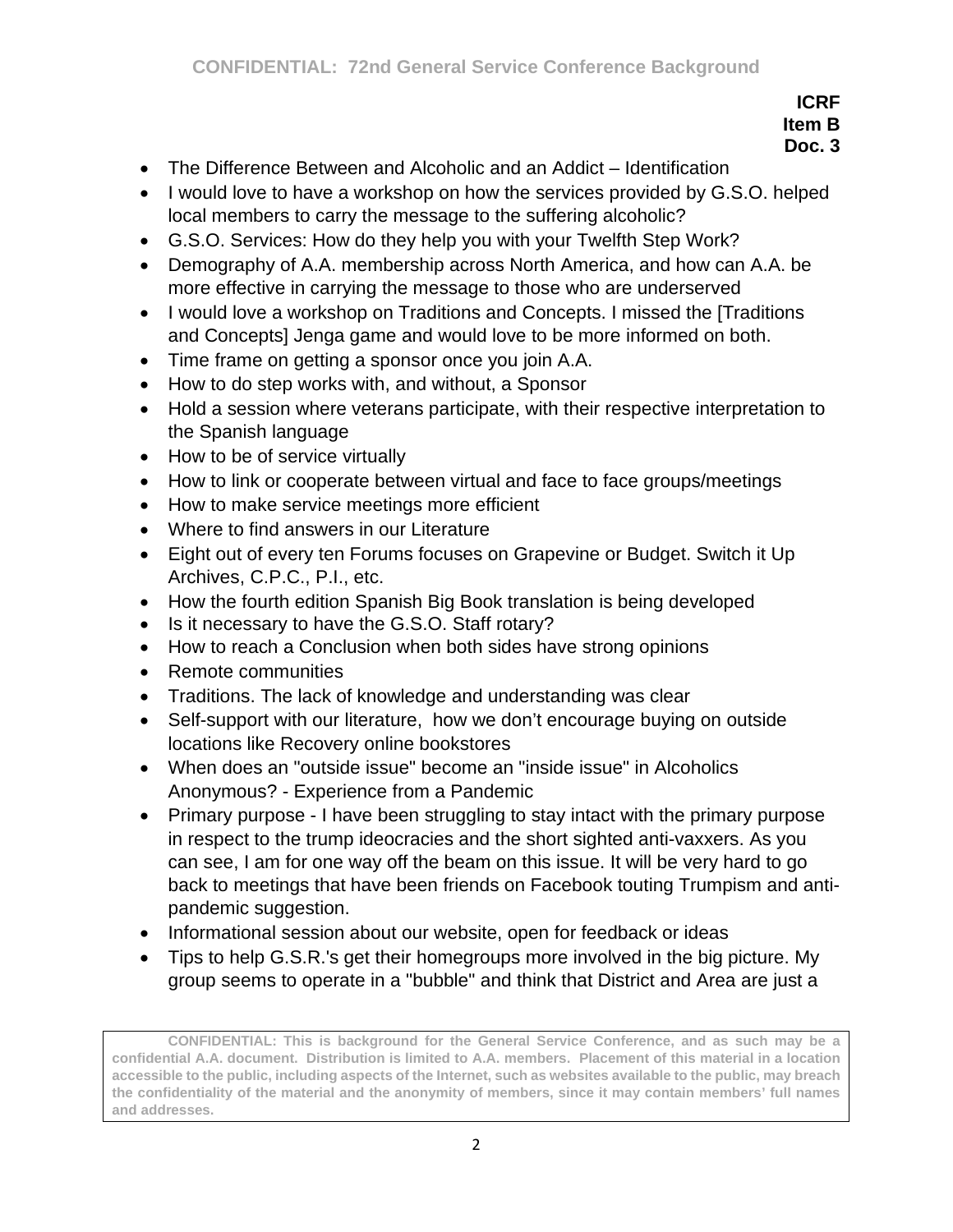# **ICRF**

**Item B Doc. 3**

bunch of politics, and I can't seem to relay to them the importance their voices have

- InterGroups/Central Offices: What is their role?
- Tradition 8: How do we stay non-Professional? What is non-Professional?
- Sponsorship
- More on Grapevine, I really liked that
- Ways to make General Service accessible
- Sponsorship
- W.S.M. and REDELA
- Zoom meetings
- Special events
- Accessibility
- The three languages of our structure, challenges and achievements
- Leadership a vital necessity
- Anonymity as the spiritual basis of the Traditions
- Unity as a fundamental principle for A.A.'s survival

## **Comments:**

- I loved the "Markings the Journey" video
- A little more personal sharing on specific topics and not quite so much time on question-and-answer sessions. But overall, FANTASTIC!!!
- Are service meetings and service commitments really about having a vacation that somebody else pays for?? My ol' homegroup had \$450 in its prudent reserve to send to our G.S.R. to the Area Assembly. How much P.I./C.P.C. info could that buy for still suffering alcoholics? How many Grapevine/La Vina subscriptions could that provide for our group library to share with new members? Struggling members!!
- The North American Alternate Delegates have been meeting virtually for a year or more. Each region has been doing presentations
- Less topics concerned with recovery.
- This forum seemed better structured
- Fewer workshops and presentations and more "What's on your Mind?" sessions
- Presentations, etc. from office and boards were more informative
- The West Central has a history of "basic" service workshops that were used to share various efforts used locally for corrections, treatment, P.I./C.P.C., Grapevine and Literature, and Officer's sharing sessions. I have picked up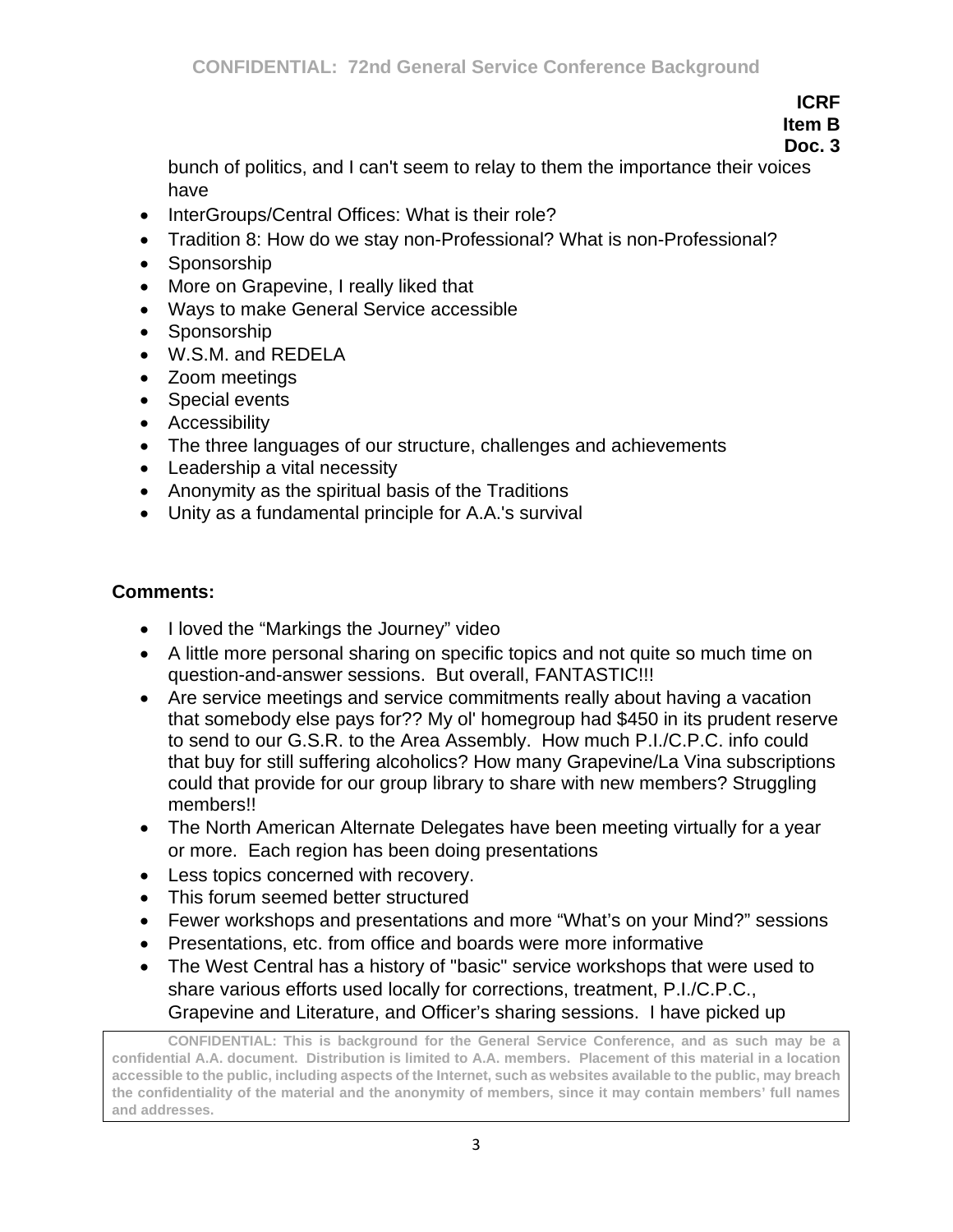**Doc. 3**

formats used in the different areas and been able to energize and activate service efforts locally.

- It was great to hear Class A stories on Saturday evening!
- What happened to the inclusion/equity workshops?
- I wonder if face to face service meetings are a bit of a luxury at present, and maybe going forward. The equipment to create a hybrid meeting is very expensive, particularly for groups and districts. Online, completely virtual, meetings are quite inexpensive. Frankly, this type of expenditure is reminiscent of my ol' homegroup voting to spend \$1500 for an air purifier
- During this time with the pandemic, how do you help another alcoholic one-onone if you are unsure that the new person could be infected with the virus. Every Friday night, my meeting reads the responsibility prayer. I think to myself, "am I helping another Alcoholic by only going to Zoom meetings?" If I do go back, it may be in 2022, because this pandemic is not going away any time soon

|                      | More         | Less       | <b>Just Right</b> | No Answer |
|----------------------|--------------|------------|-------------------|-----------|
| <b>Presentations</b> | $33(29.4\%)$ | 7 (6.2%)   | 72 (64.2%)        |           |
| Workshops            | 44 (41.1%)   | $3(2.8\%)$ | 60 (56%)          |           |
| Sharing<br>Sessions  | 31 (31.6%)   | $6(6.1\%)$ | 61 (62.2%)        |           |

# **3. At future Forums would you like to see:**

## **4. What was effective and what improvements might be made to A. Presentations B. Workshops C. Sharing Sessions:**

# **Comments**:

## **Presentations**

- The financial presentation was particularly effective in reviewing the fiscal issues and results of 2020. I cannot think of any improvements that could be made to the presentations
- The presentations were great, I just prefer participating, sharing, and hearing from members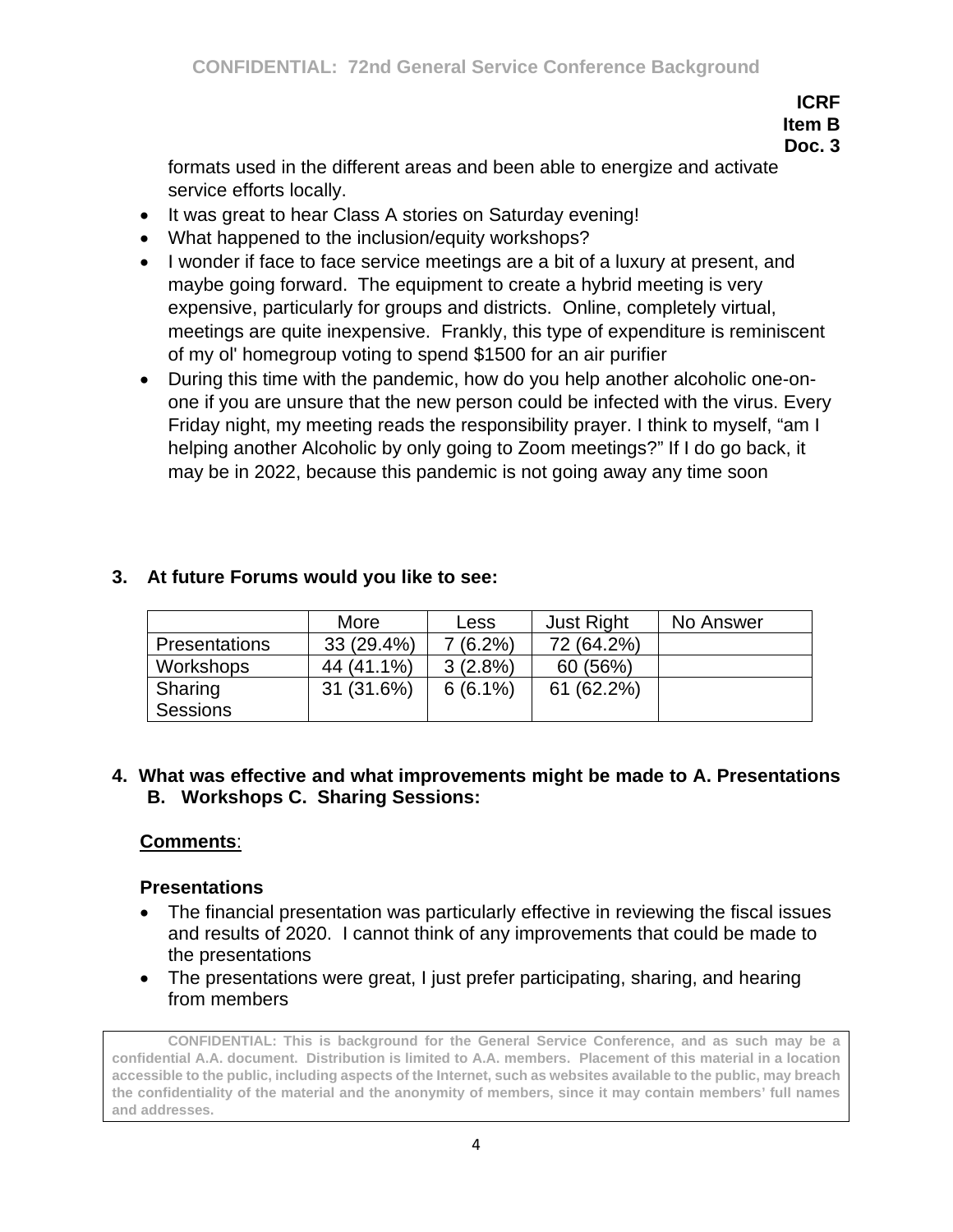- All presenters were extremely effective
- I'm happy as they are
- They were just right
- I would like a PDF of Grapevine finances and A.A.W.S. finances similar to the GSB Treasurer's PowerPoint
- Allow a little more time for the presenter
- Great presentations
- I loved the Treasurer's report
- I thought the presenters were well prepared and had valuable information. I especially enjoyed the presentation from the US trustee-at-large about the international community
- Ain't broke don't fix
- Finance: We need to have a better method of presenting the Financial picture to the Fellowship. Current facts, what is going well vs. what are the gaps, current needs, and current gratitude for Contributions. Real, True, and Current
- The "Picnic Table" format is outdated. The format makes it so that there is little time for the Treasurer to answer questions
- G.S.O. and Grapevine/La Vina presentations are always important, and getting to know both Class A and Class B Trustees is always a highlight of the Forums
- Send an email with all the presentations to the attendees. I saved what I could, but I feel that I missed some links sent in the chats
- Can we download presentations for future reference
- I can't think of any way to make the presentations better. I loved hearing from our staff members, delegates, and past delegates
- I love hearing from Staff and Board. I'd love to hear from more of them. I especially liked hearing from the Past Trustees
- Presentations were my favorite part of the forum! Speakers were soooo well informed and eloquent
- I truly enjoyed all efforts to be as inclusive as possible for the information presented. Thank you for a very professional presentation and program
- I would like presentations from current service members
- There were a few really powerful presentations by Delegates, and the Trustee-at-Large US
- I appreciate that Regional Forums provide the Region's delegates to provide information on a topic, and we can see and hear if they're on the beam with A.A. topics. These are our potential future Regional Trustees. We need to have a sense of "who" they are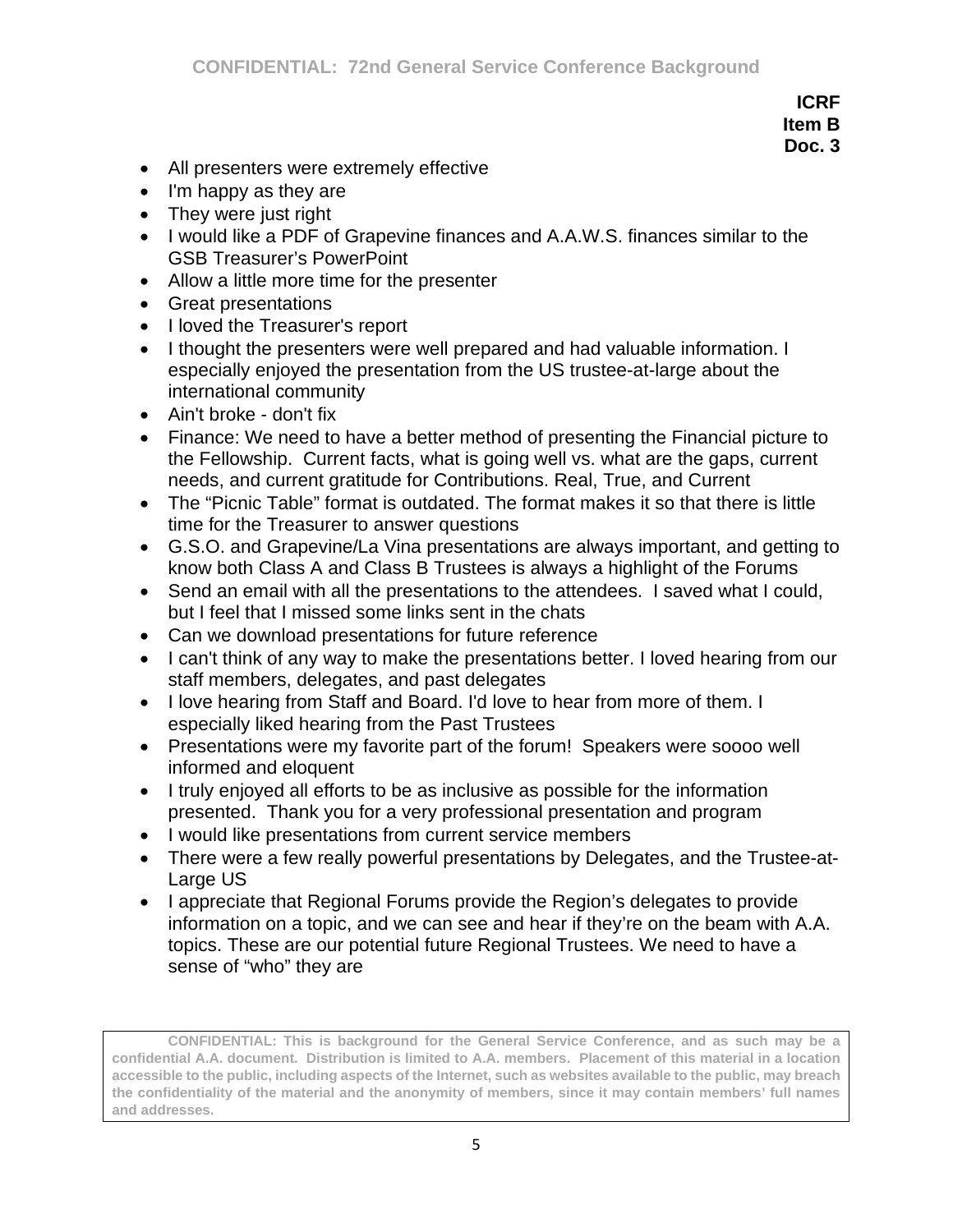- I always enjoy hearing all of the stats, or numbers about A.A. Examples being number of calls, letters, visitors or any other statistical information about our World Wide Fellowship. This information helps me understand what I belong to..
- I loved the fact that a copy of the presentation was required. It assured that I was ready to present!
- I was just at the forum on Saturday. I thought the presentations were great and answering the question were excellent Not sure if you have done any presentations on a walk through the office and how it all works, and/or the process of rotation with each committee such as C.P.C. or Treatment Facilities
- I really enjoyed the presentations and learned a lot. The GSB Chair really touched me. Her sincerely and genuine love and concern showed through in everything she said and did
- More discussion time at the end to help understand
- Presentations that we can receive copies of is always helpful- any PowerPoints
- It might be nice to have the Alternate Delegates present too
- Provide opportunities for group representatives and district structure
- I thought they were appropriate

# **Workshops**

- The workshops were very informative, and I cannot think of any improvements that could be made
- Hear the pulse of Servants throughout the Fellowship and discuss concerns
- I appreciated the timer so one speaker didn't dominate the discussion
- They were just right
- If done virtually, the breakouts could be 25 to 30 minutes with a single topic of conversation, with virtual breakout groups assigned virtually.
- Ain't broke don't fix
- Add in the ongoing workshop on outreach to "Who is not in the rooms." Can the format of it be improved from current experience?
- A.A.'s Future in a Digital World: I was disappointed that the focus of the workshop was entirely limited to groups' responses to the pandemic via virtual and hybrid meetings. This happened because the workshop moderator allowed the workshop topics to be defined by the first two suggestions from members, and there no time for anything else. I would have liked the workshop to truly explore A.A.'s Future on a Digital World. There is tremendous and unfolding promise for expanding how A.A. carries the message via digital resources by all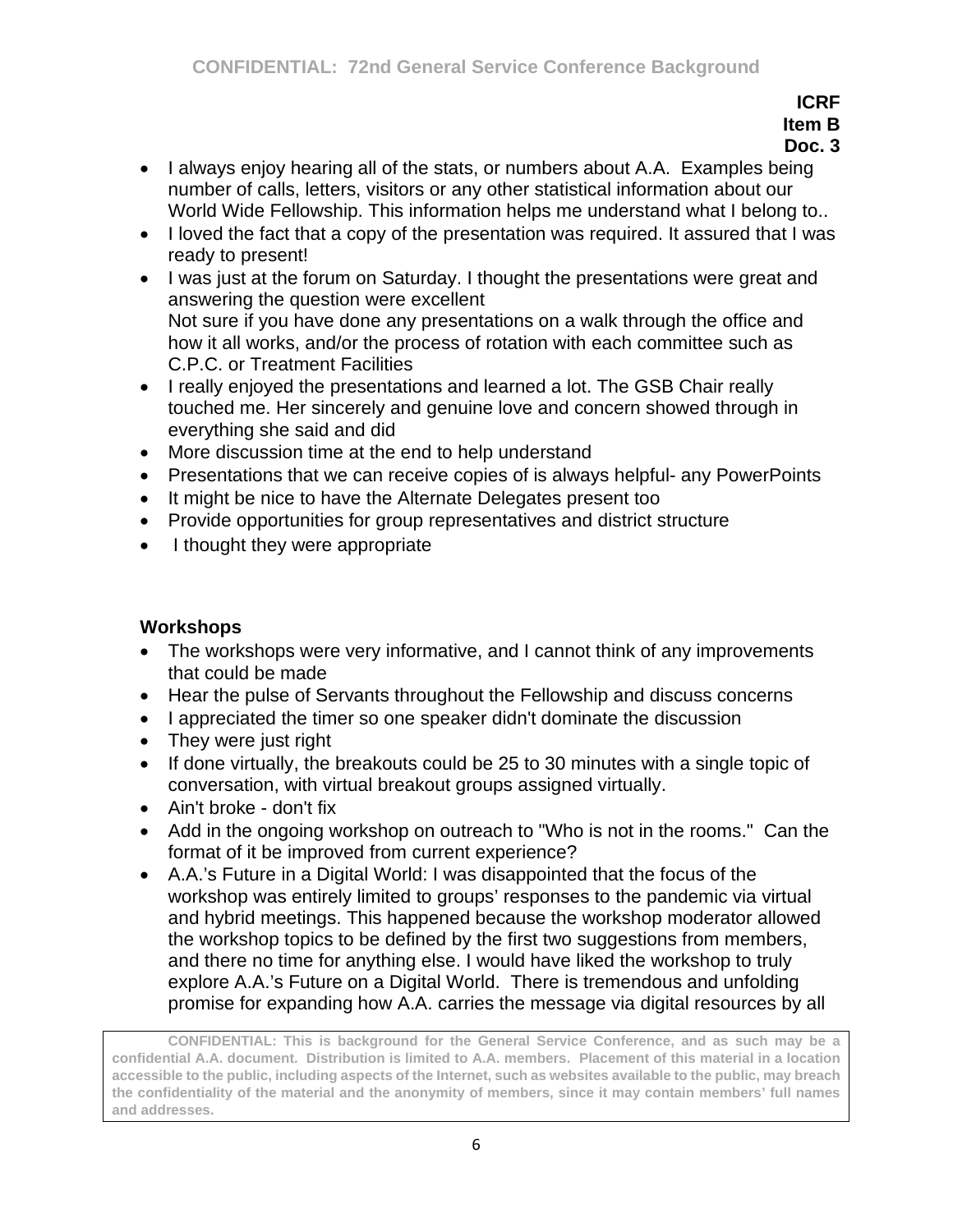**Doc. 3**

of its organizational entities: group, district, area, regional, Conference, General Service Board, A.A.W.S., and Grapevine, Inc. How can we A.A.'s build on what we learned about using virtual tools and technology to expand our outreach and service into the future?

- How to Reach Anyone, Anywhere was a very good workshop with many excellent comments on how we as individual A.A.'s can carry the message. That being said, I would like to see this kind of topic specifically address how A.A. can more effectively practice inclusivity and expand accessibility to reach the diversity of suffering alcoholics in today's world.
- It always helps to improve quality of life
- The workshop topics were relevant and interesting.
- Prepared presentations about service experience and goals, and the A.A. as a whole mission are terrific!!
- I didn't really want to choose between the several workshops. More time for workshops would be better, I think.
- I enjoyed the workshops I attended and I'm looking forward to the email synopsis of the forum, so I can catchup on the workshop I didn't get to attend. Thank you
- I enjoved the workshops.
- Workshops seemed to run more smoothly at in person forums
- Better prepared presenters. I realize they are volunteers and it's difficult to do. One of the workshops I attended we spent half the session deciding what we wanted to talk about
- We were read to too often. Encourage talking versus reading to attendees
- More structure rather than sharing
- More time, and audible timers
- All were really good. No improvements that I can think of
- Maybe have some questions presented that a first-time forum attendee wouldn't think to ask by attendees that are familiar with the process.
- To be honest, I was doing some other things at the same time, so I think I watched some workshops, but I'm not sure
- Clarify directions. People (attendees and sometimes moderators of the workshop) don't always understand the format. Maybe look for a new format, other than the pick of few questions at beginning, choose a few, and extrapolate from there. I don't know…
- I always prefer workshops with question/answer sessions to better understand things
- There was a lot of variation in the quality, and even the length, of presentations. It may be beneficial to require some form of "dress rehearsal" from workshop presenters, and guidelines for what expectations presenters should aim to meet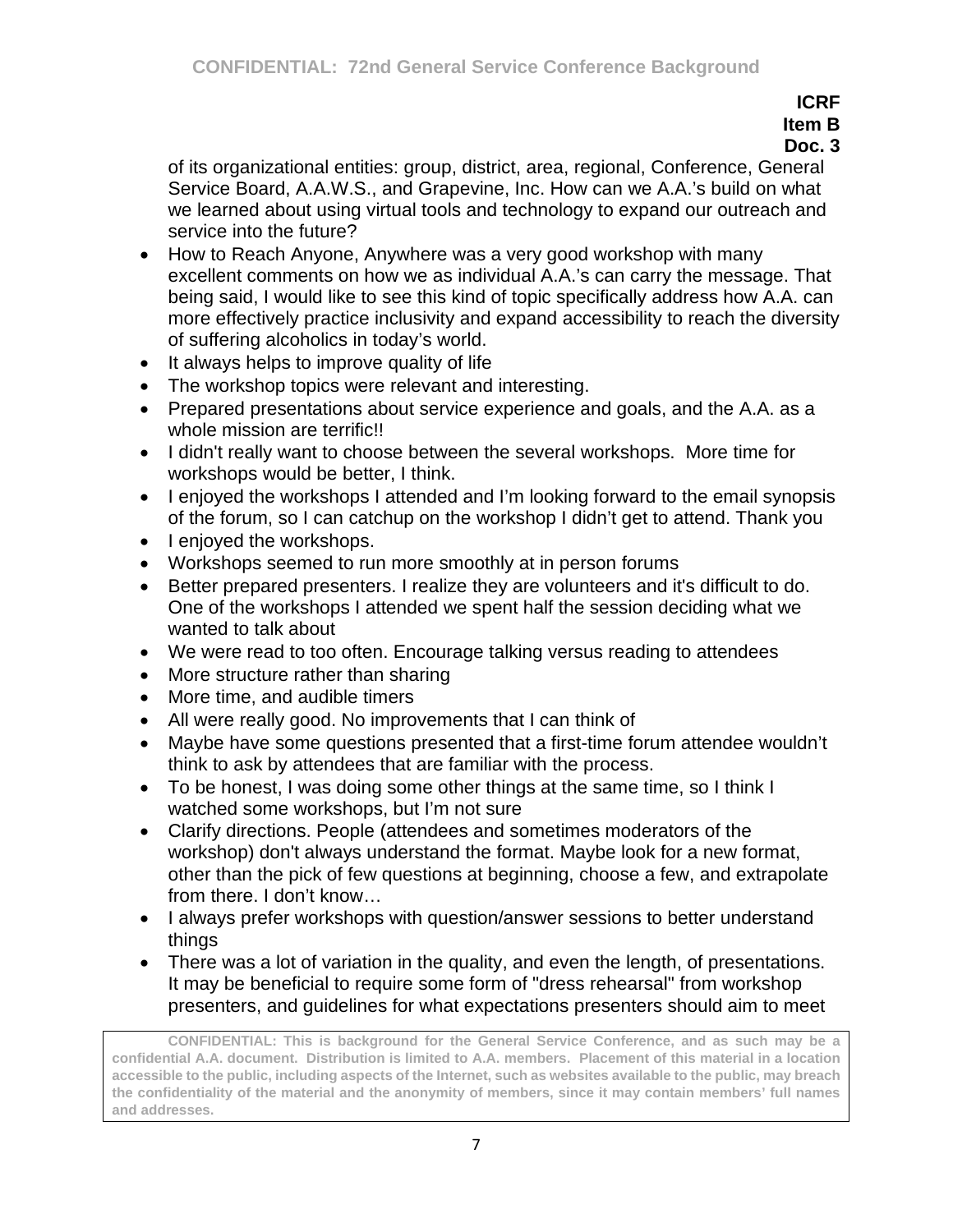**Doc. 3**

- Don't make us choose which workshops to go to. Instead, if people are not interested, they can go to a hospitality room to fellowship and take a break.
- With a maximum of three people at the presentations
- Presentations on the principles, turnover, and the 6 guarantees
- I see no need for changes.

# **Sharing Sessions**

- I only attended a sharing session. I thought it was great
- Many of the questions were appropriate, and I was impressed with the amount of transparency the staff had. However, many of these questions could be answered by simple communication with the area delegates
- The technical staff managed the queue of folks wishing to comment. The tech staff were very effective. I cannot think of any improvements that could be made to the sharing sessions
- I'm happy as they are
- We need a few more sharing sessions
- The operation of Technology Director and the METS team worked very well together, and gave people time to share equally. The two minute timer was a great addition
- Loved everything about the sharing sessions. A lot of things to think about and change attitudes. Great learning experience
- Ain't broke don't fix
- They are really question and answer periods. Is there a place to really have a more interactive sharing session?
- Add a session or two toward the close of the forum or one at the close of each day, in which members of the G.S.O., G.S.B., A.A.W.S., Grapevine Inc., give their takeaways from members' participation in the sharing sessions. What did all of you learn/hear from all of us?
- Is it really ok for the moderator of a sharing session to thank a member for their comment when that member has made a blatantly discriminatory, demeaning, and hurtful comment about a particular group of members? This did happen at the forum
- Possible virtual guest book or option to connect to individuals. Some people that shared were phenomenal and I would have like to ask for their contact information
- It gives more strength & hope which works as a booster to live sober
- It was amazing that you were able to manage the sharing sessions so smoothly. Really nice job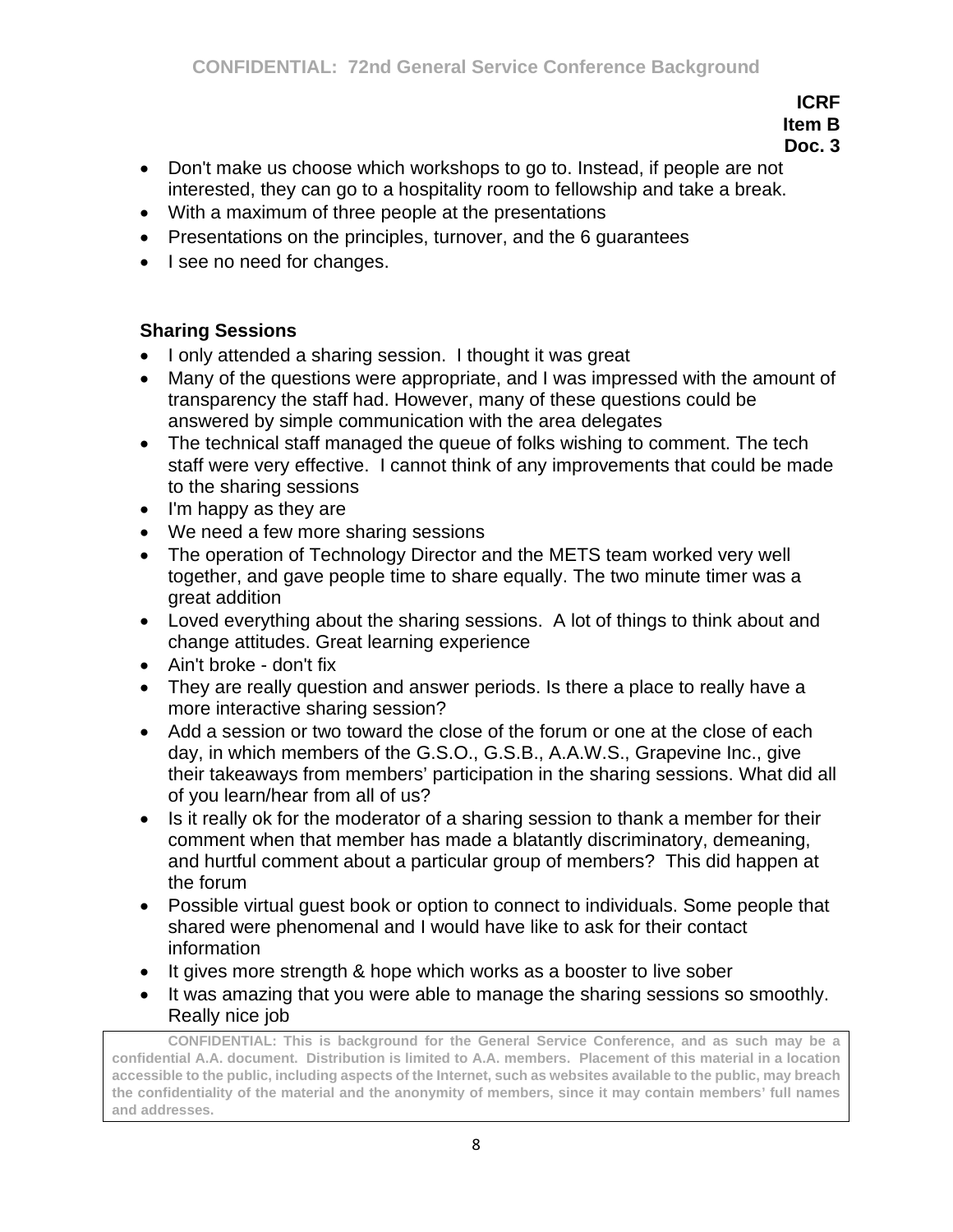- Make sure that the Ask-it-Basket questions get answered
- The tech team was phenomenal
- I noticed that the same dozen or so participants were at the microphone throughout the forum
- I appreciated that announcement not to go back to the microphone until everyone who wanted to share got a turn. However, "got a turn" seemed to start over at every session! I was particularly surprised when participants who took the time and made the effort to go to the virtual "Ask-it-basket" were ignored in favor of questions from the same individuals who had already been at the microphone repeatedly throughout the weekend
- Expand the virtual "Ask-it-Basket". I am one who is hesitant to speak. Obviously, I am not the only one! We were "virtually" ignored! I bet some of us had worthy questions. In addition, the speakers could research and prepare their responses
- Could we have the option to attend a prepared workshop or presentation during the sharing sessions
- Sharing sessions went well, and most all who wants to share were able to do so. Great job of offering time for us to share and ask questions. Thank you
- More time, shorter presentations
- Really appreciate the staff answering ask it baskets and accommodating the raised hands
- The staff seem genuinely caring and interested in what the fellowship was asking
- Seemed to be a good balance of times. Ask-it-basket questions were not all answered
- Shut people off. Lol, we can't feel bad, we just mute 'em
- All were good. No changes. I'm pleased the sharing sessions aren't too long.
- Reminder of the time allotted. I was in one when the whole screen showed that time had run out. That seemed to really catch the attention of the speaker
- Sharing sessions went by pretty quickly, it seemed like we did not get through too many questions. I did like the Ask it Basket, I am curious as to how that worked
- If the chairs could have some ready information or comments to add during the "dead times" when no one had questions or wanted to speak
- Set time limits on questions and responses...good
- More of them
- Give more time for questions and answer
- Create a longer schedule for reflections
- I see no need for change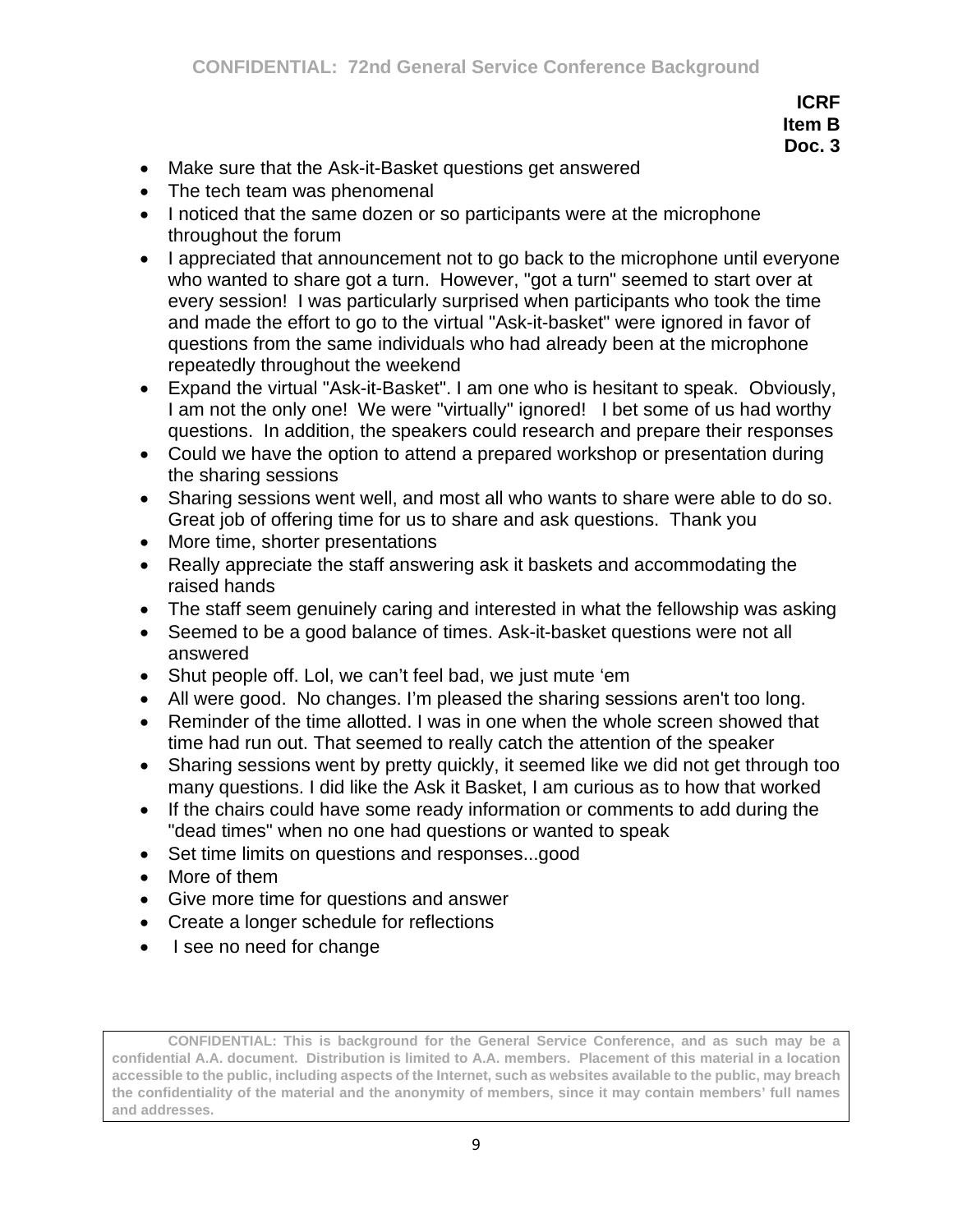#### **5. Please indicate whether this was your first Forum:**

Yes 37 (31%) No 82 (68.9%)

#### **6. Please select your current service position:**

| G.S.R.                      | 12 (10.7%) |
|-----------------------------|------------|
| D.C.M.                      | 16 (14.2%) |
| Area Officer                | $8(7.1\%)$ |
| Area Committee Chairperson  | 13 (11.6%) |
| A.A. Group Member           | 28 (25%)   |
| Delegate                    | 4(3.5%)    |
| Past Delegate               | 13 (11.6%) |
| <b>Trustee</b>              | 2(1.78%)   |
| <b>Non-Trustee Director</b> | $1(0.8\%)$ |
| <b>Past Trustee</b>         | 5(4.4%)    |
| Friend of A.A.              | $1(0.8\%)$ |
| Other                       | 9(8%)      |

#### *Responses to Other:*

Area 62 District 7 Secretary Newly Elected CPC/PI Chairman Area 14 District 7 (A & B) PI/CPC District Chairperson Area 15 District 10 Chair (Miami-Dade County) Alternate D.C.M. Alternate D.C.M. and A.A. Member G.S.O. Staff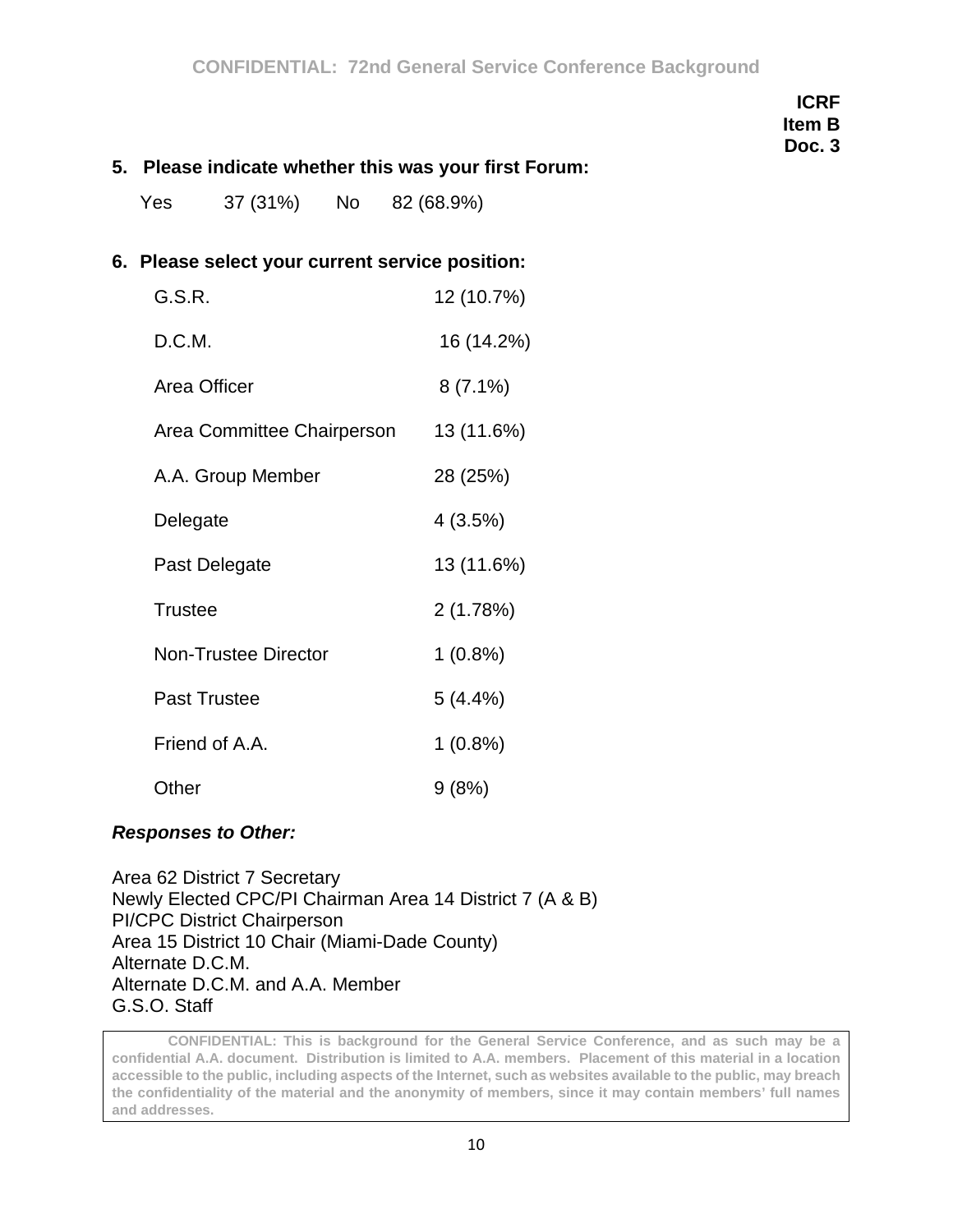District Intergroup Representative Area Archivist Area 52 A.A. archivist G.S.O. Staff Alternate Delegate (2) None at this time, but have held many Service Positions District C.P.C. chair District Grapevine Chair Help Line. Telephone Service. **Trustee** Board of Trustees Literature Committee Member Past Delegate

# **7. Did you pre-register online?**

Yes 119 (91.5%) No 11 (8.4%)

## **8. Please list any suggestion to improve the online registration process.**

## **9. Please list any suggestion to improve the virtual Forum experience.**

- Transition between rooms could have been smoother. A schedule that is accessible virtually as the meeting is in progress
- Great to have the Zoom option
- Easier log on
- Online platform is great. We can have longer days on Friday and Sunday at a slower pace. A lot of materials and people, so slower is better. Longer breaks so we have a chance to catch up with people and information.
- Did a great job for the virtual meeting
- Recording for future viewing
- I thought it went really well. Went smooth and the tech team did great!! All of the people that put all the hard work into this forum did amazing!! Thank you for your continued service. It doesn't go unnoticed
- The technical support and organization was very well done. Scheduling was very good with short breaks
- I loved the virtual meeting format! It was much better than the webinar format
- Like to hear Area Delegates to introduce themselves briefly, maybe in between each main presentation by G.S.O./G.V.O. Many members never heard or know about their Delegates. Just a way to give them more visibility
- Shorter programming so there is for more time for general sharing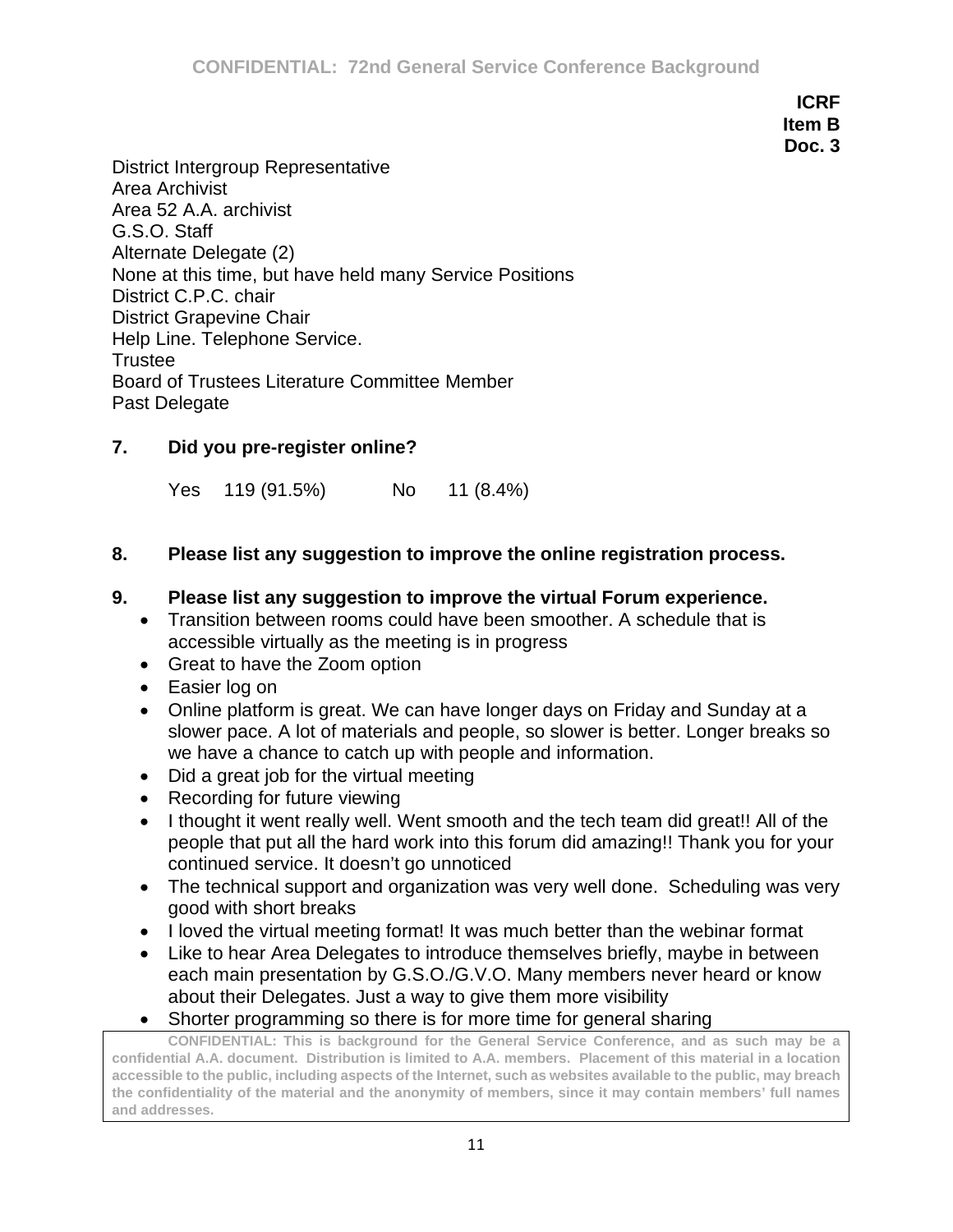- Really enjoyed sharing sessions after workshops
- The METS team and interpreters did a fantastic job/service in every capacity Thank you!
- I think they're effective, they can just feel really long on zoom, so I often got distracted. That's probably a "me" thing, though, not so much a "you" thing
- Is it possible to have translations for all Forum activities?
- This is the first time I saw 3 interpreters from English to Spanish; it was AMAZING! The interpretation was very professional. The interpretation is a clear sign on how much is invested for our organization to be accessible for non-English speaking members. Thank you!
- Better motivation to districts and groups about the date and mechanisms for registration. Frequent reminders of the event

## **[Back to Agenda](#page-1-0)**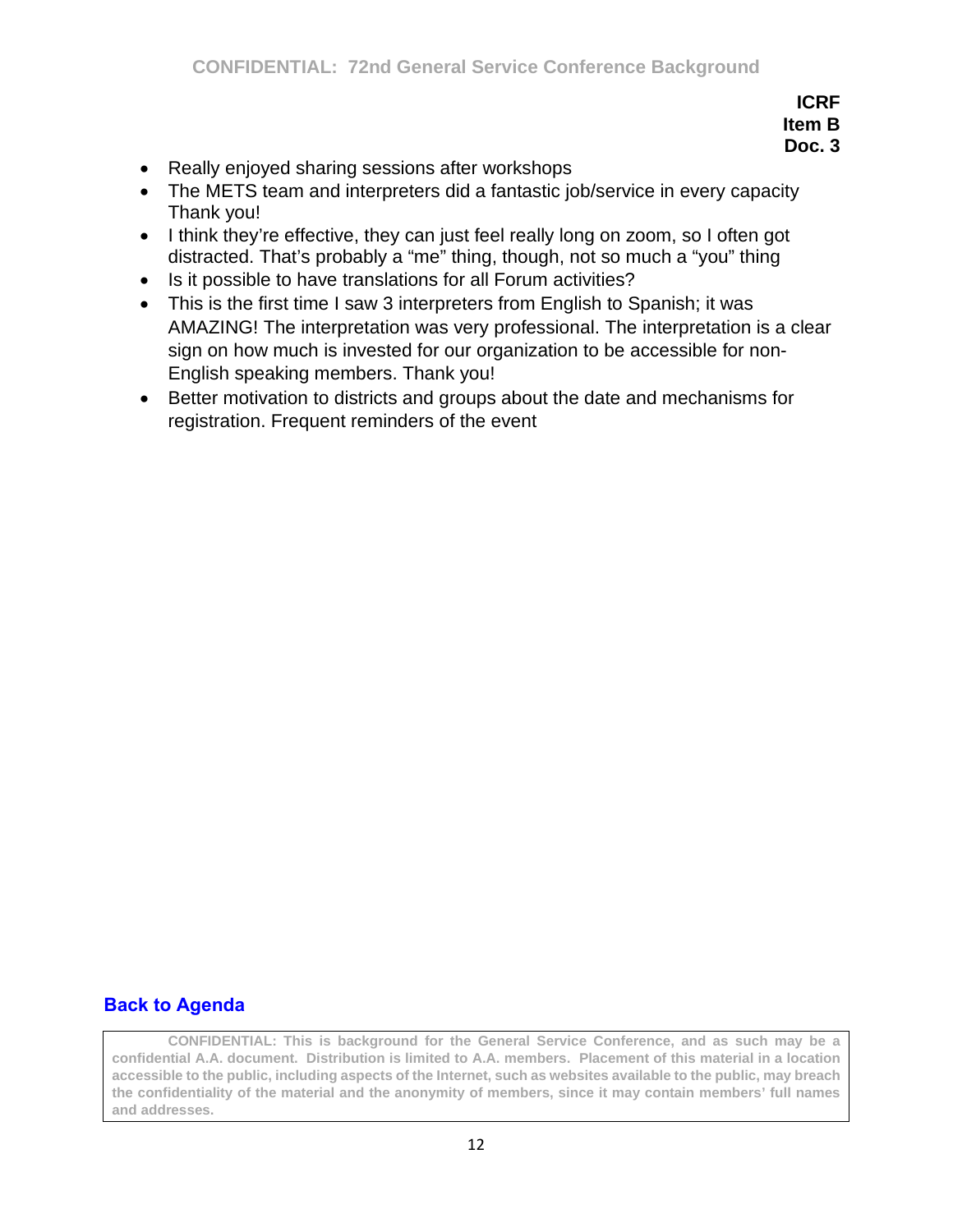# **2021 SOUTHWEST REGIONAL FORUM – (October 8-10 2021) Questionnaire Summary**

189 participants members of the 2021 SOUTHWEST REGIONAL FORUM completed their evaluation questionnaires. A summary of their responses follows.

#### **1. How did you hear about this Forum?**

| Area                            | 81 (50.9%) |
|---------------------------------|------------|
| <b>District</b>                 | 26 (16.4%) |
| Local Intergroup/Central Office | 4(2.5%)    |
| Home Group                      | 6(3.8%)    |
| www.aa.org                      | 67 (42.1%) |
| Friend                          | $7(4.4\%)$ |

#### *Responses to other:*

*I'm familiar with the NERF. As such I'm familiar with the other Regional Forums and their rotations All of the above Grapevine (5)*

*Grapevine ad Grapevine article Grapevine employee Invited by GSO (3) I'm an employee of GSO (2) The meeting app (2) Box 459 Online search I'm a delegate… Email & Central office events calendar Regional Trustee and Forum Desk Facebook Private Group, GSR Trustee Other forum On board Previous Virtual Forum I searched and found this forum G.S.B. Fall assembly for Area 35 from our alternate delegate*

**CONFIDENTIAL: This is background for the General Service Conference, and as such may be a confidential A.A. document. Distribution is limited to A.A. members. Placement of this material in a location accessible to the public, including aspects of the Internet, such as websites available to the public, may breach the confidentiality of the material and the anonymity of members, since it may contain members' full names and addresses.** 

1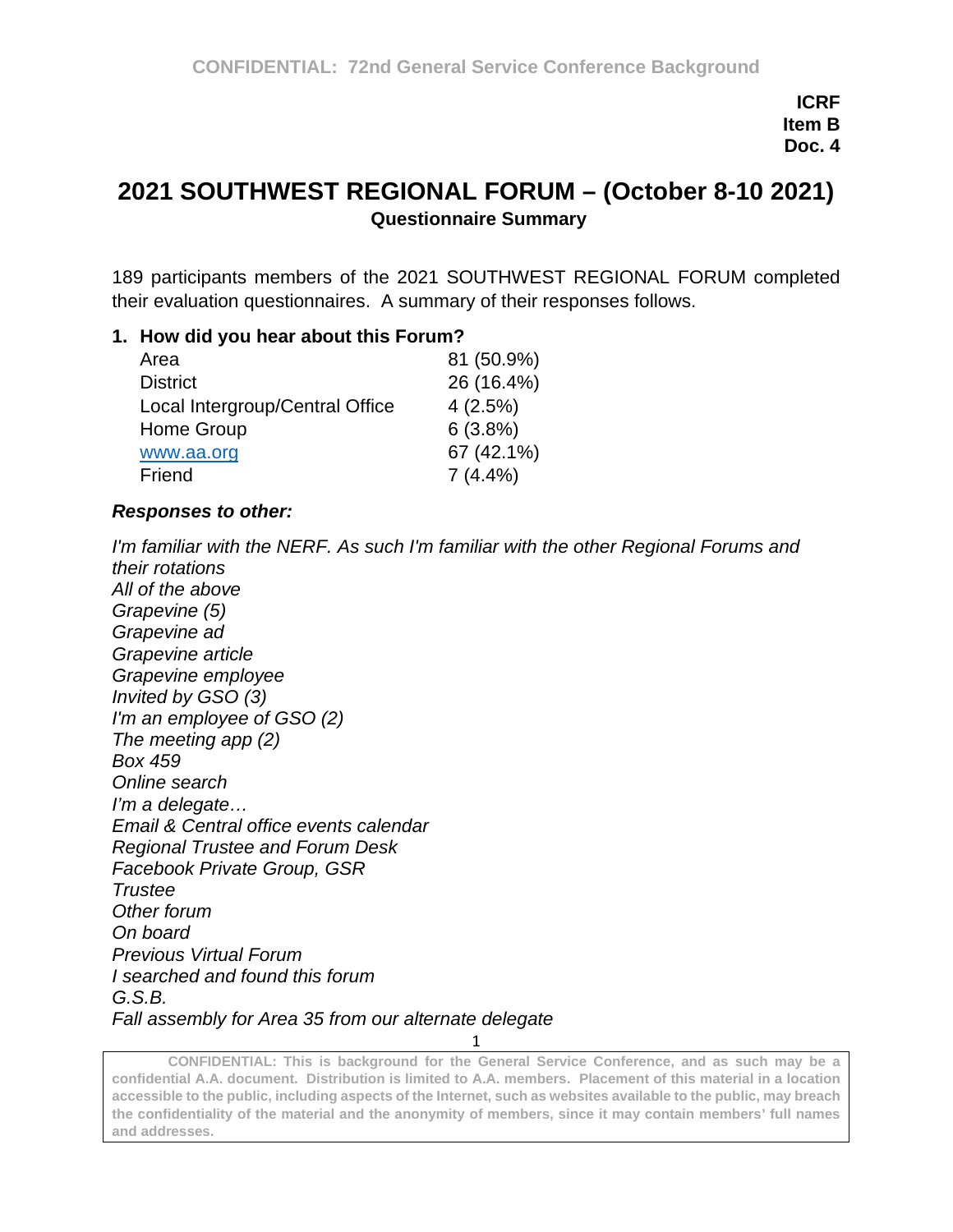# **2. Please list any suggestions for future virtual Workshop or Presentation topics:**

*The following suggestions/comments were provided by the members for future virtual Workshop and Presentation topics:*

- Solutions based "Who is not in the Room?" topics
- Virtual Meetings
- Growing A.A. membership what tools are we not using?
- Hybrid meetings
- Narrow the scope on the "Who is not in the Room?" workshop. Be more definitive
- Effective communication and transparency up the triangle
- Topics could include discussions of anonymity online, more about safety in the rooms, maybe a topic on using the traditions in the home group and another for how the concepts work in our lives.
- Managing the language of the original text
- Traditions: history and applications
- History on creation of Trustee and Regions
- Insurance for In-Person Meetings
- How Online Groups Participate in General Service
- Advisory Actions The Process from Start to Finish
- Anonymity in a Digital World (Zoom)
- More Concept workshops
- A Finance 101 Breakout Session for those new to G.S.O. Finances
- D.C.M. and how they can do more for their district
- How the spiritual principles of the Twelve Concepts can apply to our personal lives, our home groups and to local districts and intergroups.
- The use of traditions, concepts, warranties -- using them to guide our service, using them to better inventory ourselves and our group/district/area's service
- Robert Greenleaf -- Servant Leadership
- Historically themed topics... e.g. history of sponsorship, 12 Concepts
- AA.org walkthrough of Resources for Groups, Districts, and Areas
- Transparency in A.A. Keeping the fellowship informed outside trusted servants in an easier, more digestible info kind of way
- Sharing from service positions from the people that do the work, explains what they do
- Concepts and Warranties

2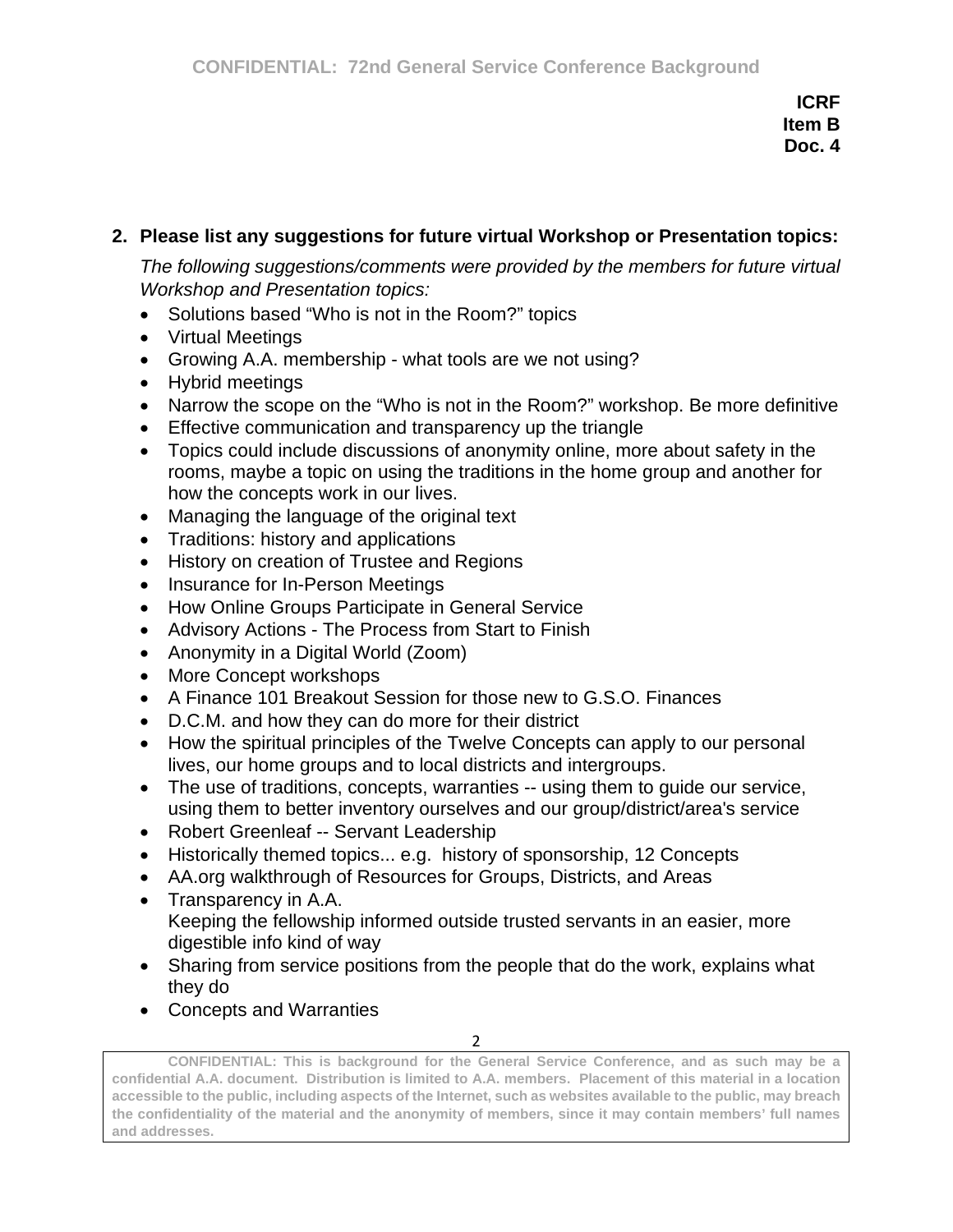- Communication down and up the service structure
- A workshop on the chain of positions and what they do; what is required and how it affects our local homegroup.
- Understanding (PI) (Archives) conference committee vs (PI) (Archives) trustee committee

How a change request goes from group to G.S.C.

## **Comments:**

- The experience was a lot to endure due to the length and short breaks
- Each forum is a new experience. I trust our trusted servants
- Split into more workshops so that more people can share
- More interactive sessions Share videos and pre-reads of presentations so that less time is spent talking to people and more time is spent discussing actionable work that can be implemented in the areas, districts, and groups.
- More virtual forums would be amazing! Less "What's on your mind?" and more workshops
- Please give a clearer itinerary to enable members to talk to the group and gain interest
- We need to integrate some interactive experiences into these events, especially if the IC/RF committee pursues having hybrid options for future Forums. We also need a more user-friendly and accessible way to handle online 'Ask it Basket' questions - emailing the spreadsheet is a process from the dark ages. There are ways we could fairly simply (stress the simple and cost-effective part) create an internal blog that would run during the Forum to collect questions and answers. Not via some massive and expensive development project (no RSM or Oracle please)- just the technology that most organizations avail themselves of to capture this type of data during a meeting or session. The results of the blog would be available by Sunday close for Forum attendees to pick up via an ftp/download site hosted by us
- I've never attended one before
- This was probably the best forum I've attended. My biggest suggestion would be to incorporate Virtual Forums into the mix in future years regardless of pandemic. Do the regionals in person, but add a virtual option: maybe only one or two days rather than 3, or provide at a minimum, a CSPAN type hybrid option so that folks can at least watch the content and submit ask it basket questions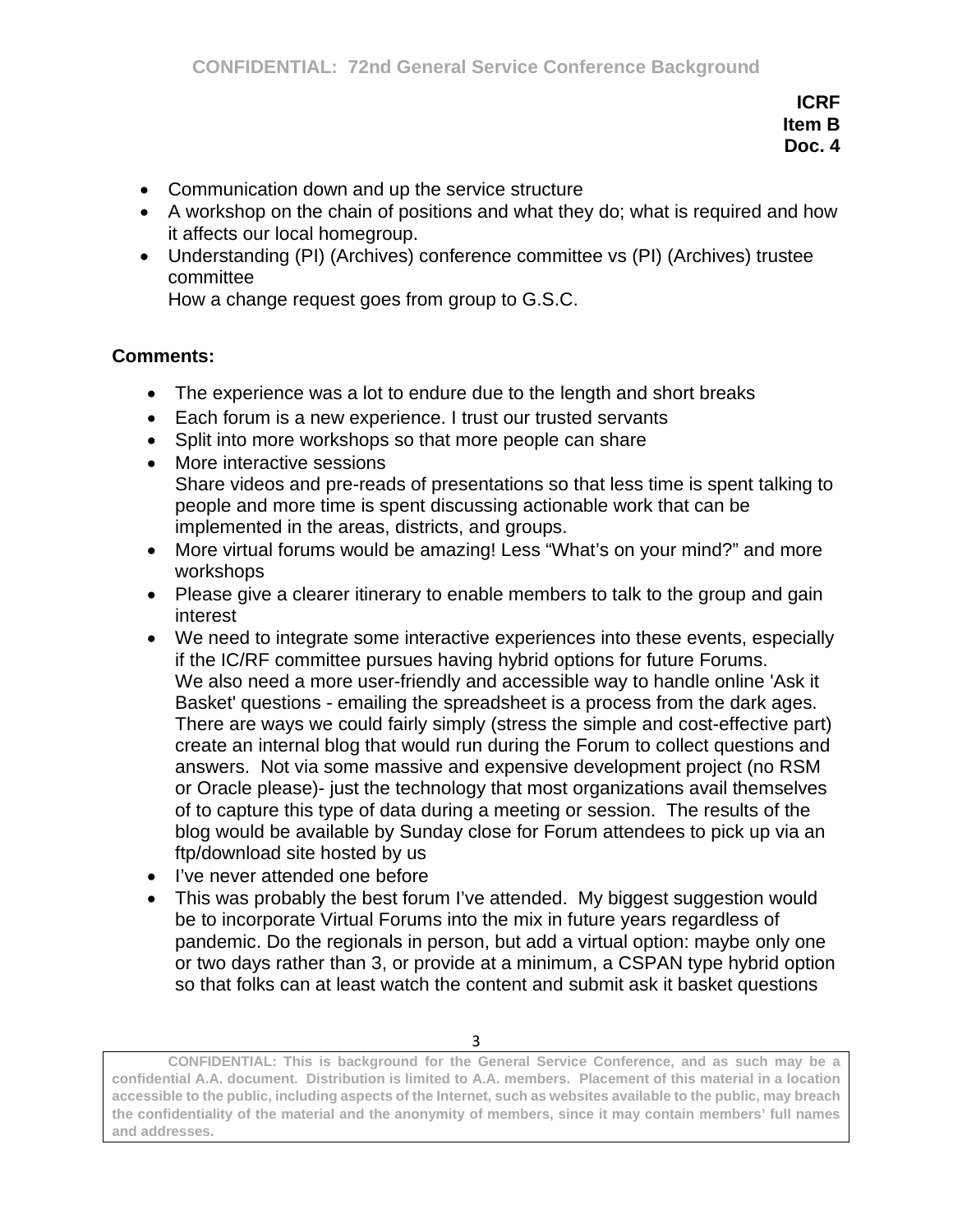- I would like to see more participation by the delegates in workshops and/or presentations, maybe schedule a couple extra sessions
- I felt this year was Great! Good balance between G.S.O. and Service info. It was a nice change
- "I have a dream" that that someday, the Recovering Alcoholic who is still languished in the corners of American society would be guaranteed the unalienable rights of life, liberty, and happiness. All levels of social and political establishment will be some day proportionally represented by the Recovering Fellow Alcoholic
- A different format for the workshops. The two-question format wasn't great
- Make it easier to register for forum. I missed all of it, this forum and the last one. KEEP IT SIMPLE PLEASE THE REGISTRATION
- I enjoyed the emphasis being on the traditions, concepts, and communication!
- I appreciate the opportunity to attend the Forum as a member of A.A. Thank you!
- The workshops and presentations were awesome
- I thoroughly enjoyed the entire weekend!
- Try to not schedule them during a holiday weekend.
- Excellent job!
- Please eliminate the "Thank Yous". We do not need more ego building
- My first Forum, I was impressed with it all
- I understand that face to face is preferred. However, I really appreciated the virtual format
- I enjoyed watching "Markings on the Journey", especially when I found out that I couldn't watch it on aa.org or buy it for myself
- I could not log in
- The session was very good
- I have been at three forums already this year. I love how I get to meet Trustees, Board members, and the General Manager. The top Kahunas! They are just like the rest of us in A.A. It is awesome how the forums are run, and I am truly grateful for the information and experience. The wealth of knowledge given to us members at these forums is limitless and I get to go back to my home group, sponsor and G.S.R. and share with them what was so freely given to me. You all work so hard to give back to us. I am so excited!
- The Presentations are excellent.
- First of all, it was a good presentation, and this is the first time I've seen another region. I'm just if is different. Anyway, thanks for all your work

<sup>4</sup>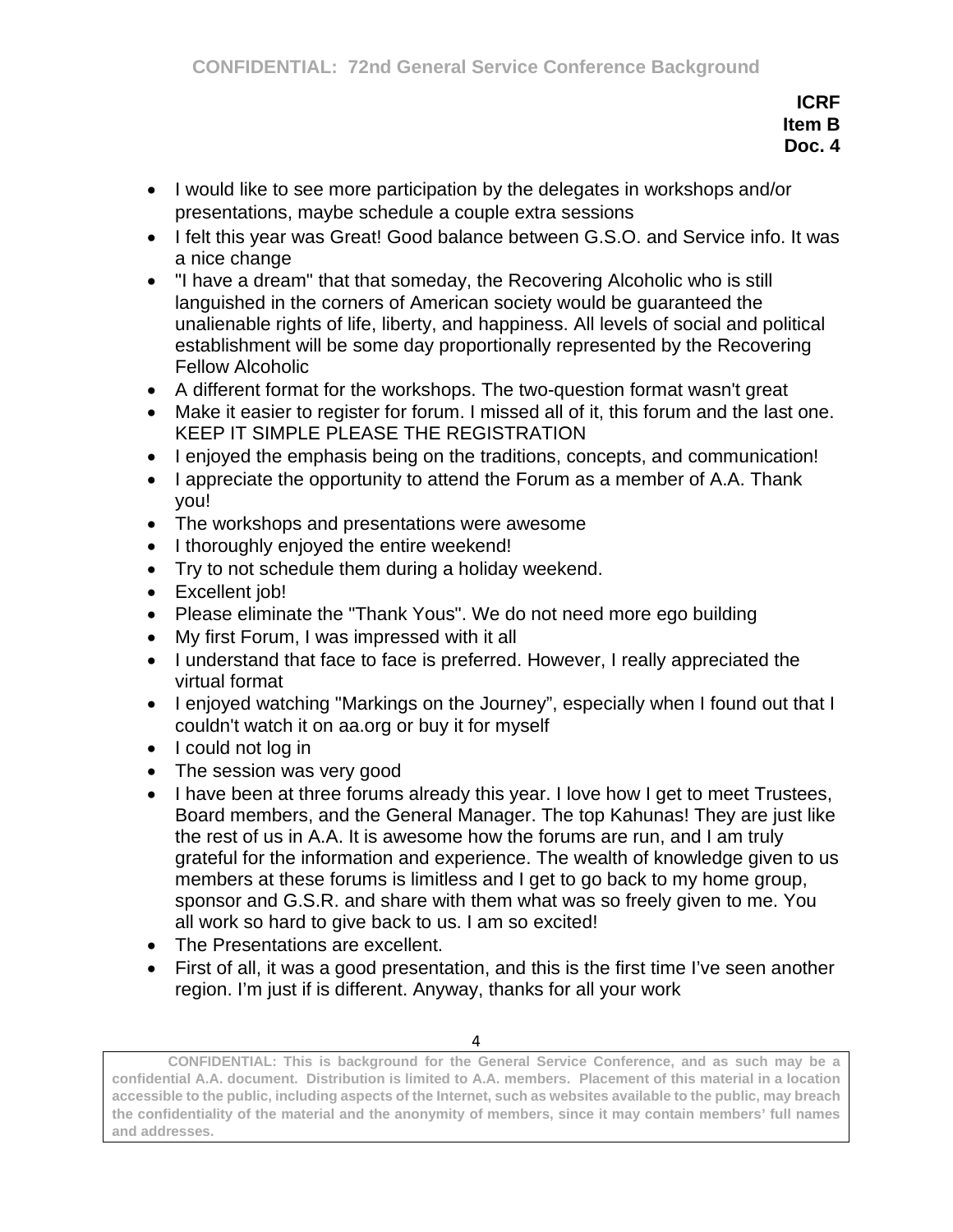- Please keep one virtual meeting. I'm from another area and really shouldn't give input since we do things a bit differently. Unfortunately, we had our election assembly, and I couldn't attend as much as I wanted to. I enjoyed the Forum, thank you
- More communicating about timing. Maybe send emails before starting
- I attended the forum from the 8th of October to 10th of October. I wanted to participate more. The meet ups there was mute by the host
- Hopefully the future will allow hybrid. Videos this time were good, but with so many Q&A plus "What's on your mind?", there left a lot of time to get restless and remove oneself from the sessions
- Based on the way this question is stated, am I to assume that all future Regional Forums will be virtual? If so, I think the Fellowship will suffer from the limited communication that is so greatly needed between the groups, corporate boards, G.S.O. Staff and the G.S.B.
- Much of the "What's on your Mind?" was dominated with attendees from other Regions, found it interesting and wondered if you felt like you got a sense of the group conscience in our Region, or if you even care
- Consider the experience of the long timers...the Forum felt more like a Y.P.A.A. convention and I personally found it trite and disrespectful. Long time members have been long time financial contributors, literature purchasers, etc. Our principle of Unity, includes the new members and those of us who have stuck around. I am sure it wasn't your intent, but it felt like it was underneath the surface of every presentation and comment
- I would like to participate more. In a few meetings, they muted us. I want to hear what others think and feel
- I liked all the choices this time
- Since I am from the Pacific Region, I enjoyed how participants were carrying the message in their C.P.C., PI, Accessibilities work. I would like to hear more of the innovative ways members are reaching the still suffering alcoholics in and out of the rooms
- I suggest adding a fifth Forum every year that is 100% Virtual if the other 4 are in person
- Less of the title "Who is missing from our Rooms?" and more of "Carrying the A.A. message into the community"
- The workshop topics you chose were excellent, especially "Who's Not in the Room" and two options on the Concepts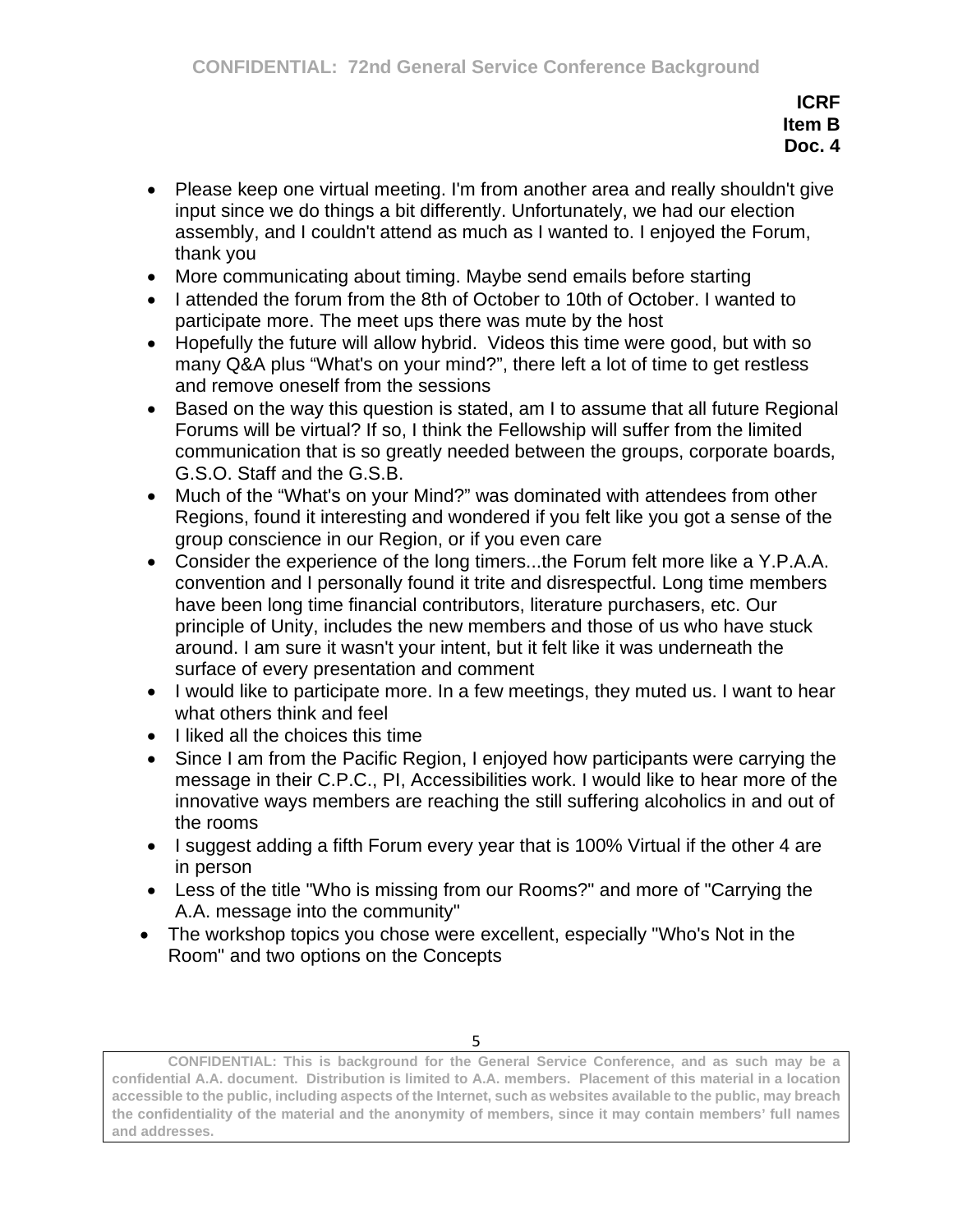• The online or blended forum would be awesome to continue with. Would love to see more facilitated workshop discussions with like a 20 min topic and 40 min discussion. Would love to see

## **3. At future Forums would you like to see:**

|                      | More       | Less        | <b>Just Right</b> | No Answer |
|----------------------|------------|-------------|-------------------|-----------|
| <b>Presentations</b> | 41 (27.7%) | 13 (8.8%)   | 94 (63.5%)        |           |
| Workshops            | 61(41.2%)  | $6(4.1\%)$  | 81 (54.7%)        |           |
| Sharing              | 41 (27.7%) | $12(8.1\%)$ | 95 (65.2%)        |           |
| Sessions             |            |             |                   |           |

#### **4. What was effective and what improvements might be made to A. Presentations B. Workshops C. Sharing Sessions:**

#### **Comments**:

#### **Presentations**

- If I call someone on the committee. and leave a message I would like someone to return the call, for example the Regional Forums Coordinator
- I was not able to log in made numerous attempts. Complained by email
- The concept presentations are very good
- The presentations by the Delegates are often a waste of time. The presentations by the Trustees and staff were great
- I liked the interactions with ' audience ' input
- I thought it was perfect just the way it was this weekend.
- I would have enjoyed having more Delegate presentations during the forum. We heard from 5 and an Alternate Delegate. Involve them all in the presentations and the workshops
- Maybe make them shorter and not as detailed? I don't know what other people want/need/expect. This was my first forum. I especially liked hearing from previous trustees--how they see things and what they learned from their service.
- I felt the picnic table is formatted so that we see the same information every year and that is very helpful. Maybe others can use a similar format that is formulaic and repetitious so that it is easier understood after hearing it multiple times.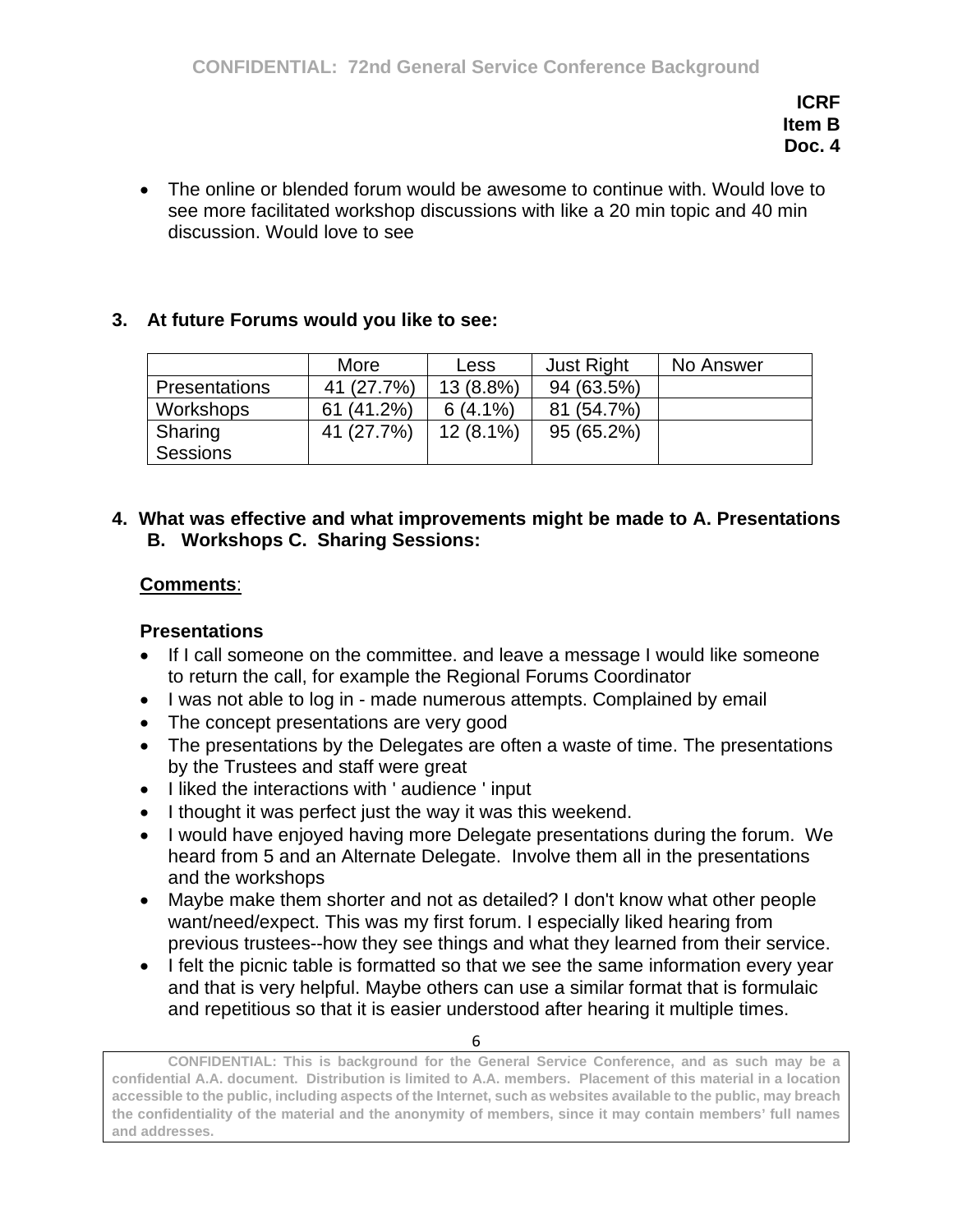- Enjoyed all the presentations but perhaps cut out a couple so that sharing sessions can be extended. The "What's on your mind?" sessions were a highlight for me
- Presentations were fine they were short and addressed current topics within the Fellowship. The one thing we could do better is make these presentations available to Forum attendees as we require written submission of them prior to the Forum so we have them in soft-copy
- Overall, I think everything was very well done, from all the presenters to the organization of everything. The tech-support was also well done. I was very pleased and proud to be a member of A.A. Thank you for representing us, God bless
- The presentations were well done
- Very well done
- Loved the sharing of the past trustees. Enjoyed the new G.S.B. Chair
- Great Presentations
- Encourage more visual aids
- Presentations are just that
- It was great. Suggestion: give global info/statistics on the individual committees..i.e. I'm on C.F.C. in my district. Always good to pass info to the members
- Would like more presentations and workshops with less time for in hospitality sessions.
- Presenters stayed within the time they were given. Presentations were engaging
- Thanks for the opportunity to interact with the G.S.O. Board and Staff!
- Presenters need to prepare
- Great presenters
- It was effective to see footage from the archives office and founders
- Everyone did a great job with the tools that were available. Thank you everyone for all your efforts
- Always thoughtful and well-presented
- At least one should be made in a language other than English
- The Treasurer's report / presentation was excellent. He was very clear, concise, and through and covered the key items needed in a timely manner. Would have liked to have had more Q&A time there. I would observe that so far, my experience in A.A. is that our Treasurer positions at many service levels seem to be much larger in that the position often functions as the "Front" person for business operations info / discussions. Personally, I'd like to understand the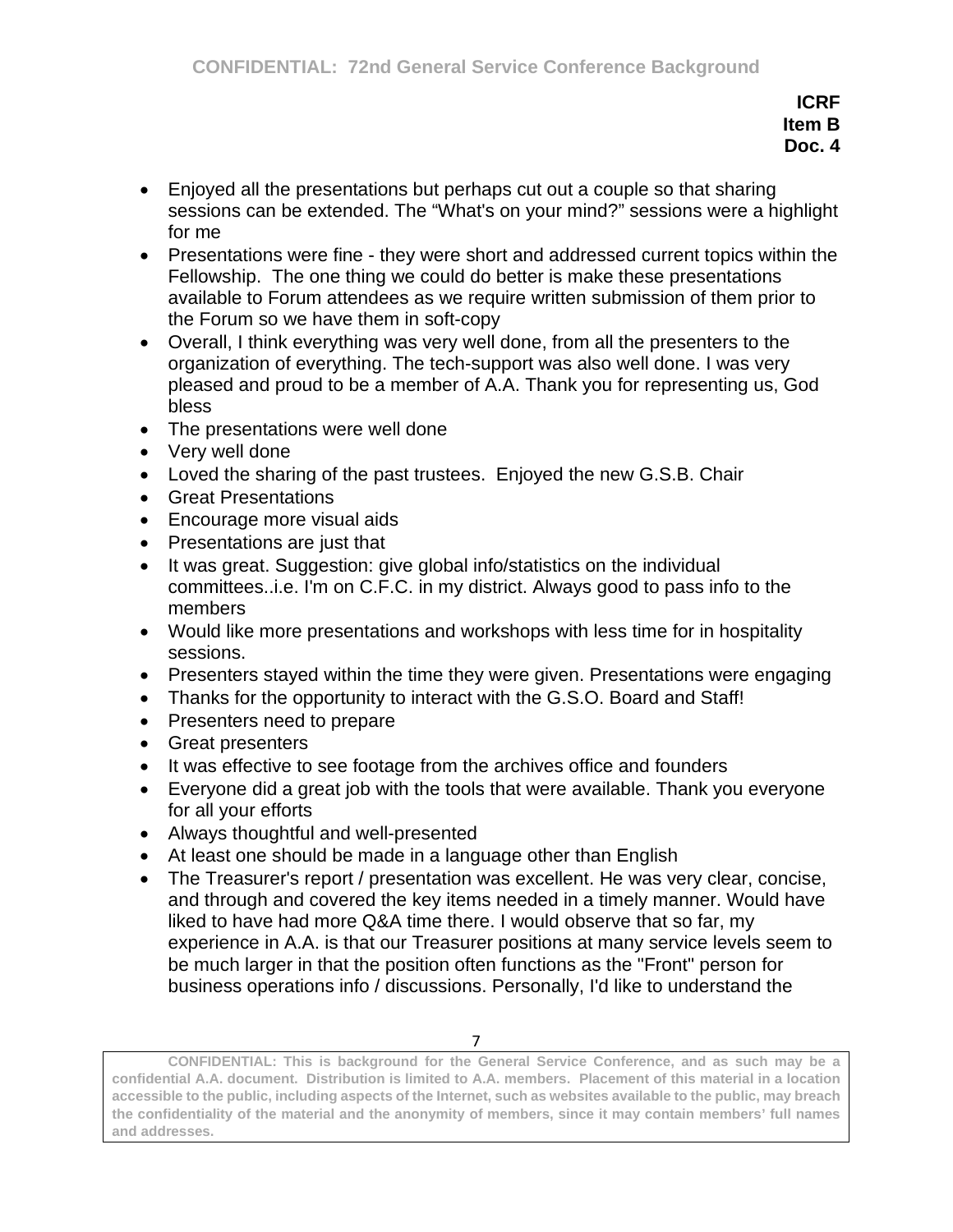"why's" and "how's" behind the numbers much better. Maybe just a couple deeper dives in a Forum like these as even at nearly 2 full days, time is limited

- A more diverse group ...like people of color
- As an alcoholic, more is always better
- Enjoyed whole informative event
- They were just right
- This was my first time at a Forum so I enjoyed everything so much
- I was impressed that questions from participants were handled so well including getting them on screen as they spoke
- Love visual additions (like PowerPoint) to complement presentations
- Short presentations are effective. Loved meeting our Class A's
- The presentations were well planned and informative
- They were good
- Broad set of topics were very good.
- Excellent topics. If we're still using Zoom, use of visual aids, or some outline to help guide
- Could not log in, could not log in
- Allow for more time on Q&A after each presentation
- I don't see any problem with the effectiveness on presentations
- I like all of them
- Technology was seamless. The speakers were excellent
- It was GREAT!
- I had time conflicts during the weekend, and I had to go in and out of the forum so I missed most of the presentations.
- I especially enjoyed the presentations by the Class A trustees and the Finance **Presentation**
- I believe everything went well; maybe a little more breaks. Though I know you want to put in a lot of material
- I like that we could meet up on Zoom
- Maybe a little longer so that more detail can be provided
- The Fellowship Connections Presentation would have been more appropriate as a workshop for people who have a direct need or interest in the program
- I enjoyed hearing from the G.S.O. workers. Their enthusiasm was wonderful
- I really liked that this year was spent in less formal, more across-the-board sharing. I had determined to not go to any more forums, as they were so tightly controlled by G.S.O. that one couldn't really be a part of things. The tone set for this one seemed better, more inclusive, and less G.S.O.-speak, if you will. It isn't so much which presentation, or workshop - I'd like us to handle the difficult topics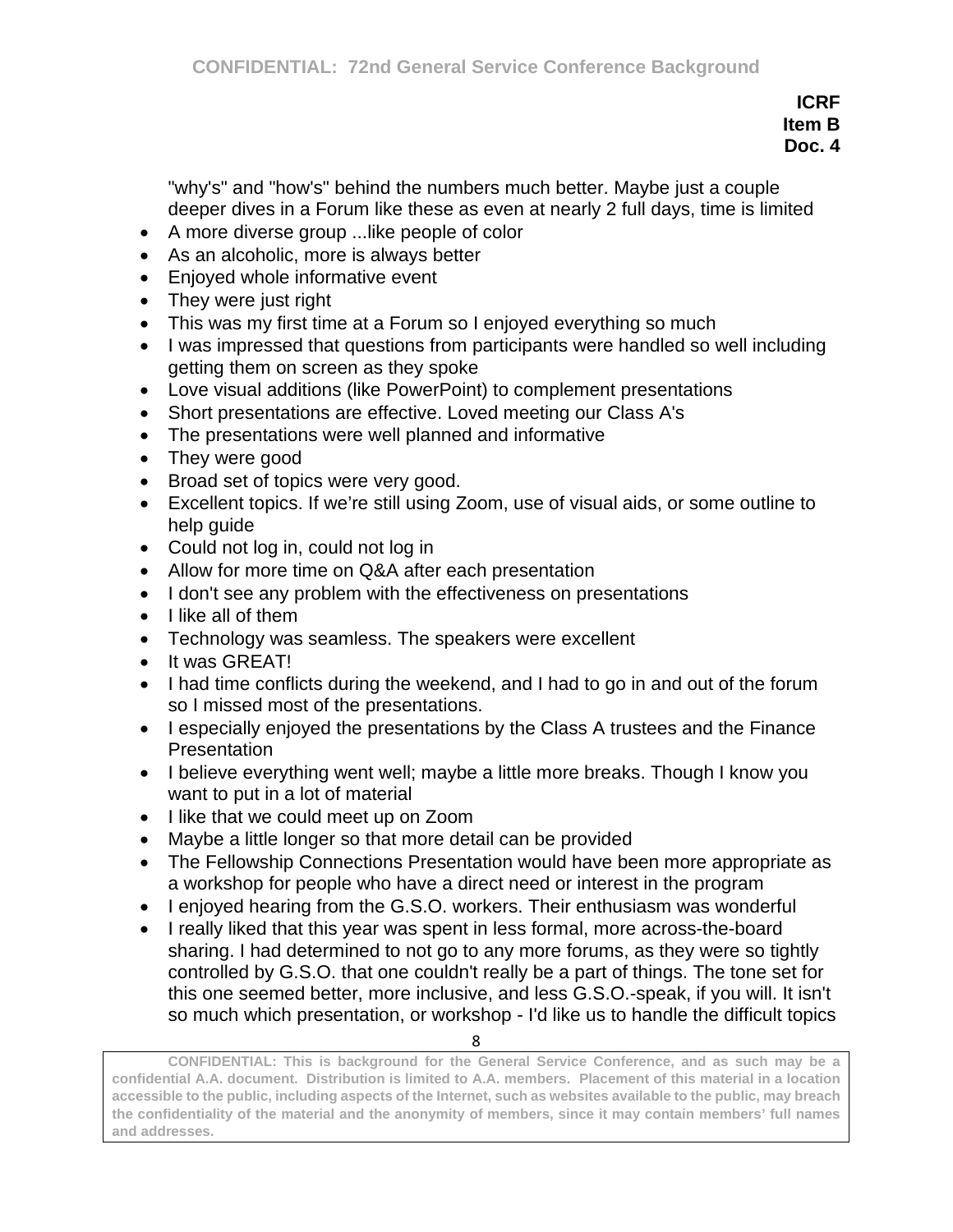here, bring them up and allow for the quiet conflicts going on to be discussed more readily

- Perhaps a two-minute reminder on time?
- Downloadable and printable material for virtual attendees for all presentations would be helpful
- It really came together when I received my monthly Intergroup email. The names and items discussed came together
- Do folks in the main office participate in assn management? It might be a good cooperative development tool, especially for even planning like this
- Love to see pictures of past compared to present
- It was a very professional workshop
- The participation by the fellowship!
- In the form that I attended; I don't believe there were any presentations
- The presentations need to be more speaker type of presentations
- Redundancies. I watched the videos on the website that started at 6:00. So as the evening progressed, they were also shown throughout the presentation. So ground was then covered. Again
- The Treasurer report was well done. Questions were answered honestly, and this helps build trust with the groups
- I like the open discussion
- I like having visual aids and that was done well. I like the personal stories of the trustees. I liked hearing how long the employees had worked at G.S.O. and that they were not alcoholics. I liked hearing how many people worked at G.S.O. These things all make G.S.O. more tangible and human. Without this information to help me visualize, I tend to feel disconnected and G.S.O. remains abstract and difficult to comprehend. I can't wait for the new Service Manual, hopefully it too will improve my comprehension

## **Workshops**

- Workshops were great
- Perhaps proposing a list of possible questions would reduce the time it takes for the participants to come up with a couple of questions to address. At one workshop I attended, we spent half the workshop trying to decide which questions to address
- Need more of them so all people have chance to learn and share
- Would like to see recorded workshops. I missed while attending another
- Already perfect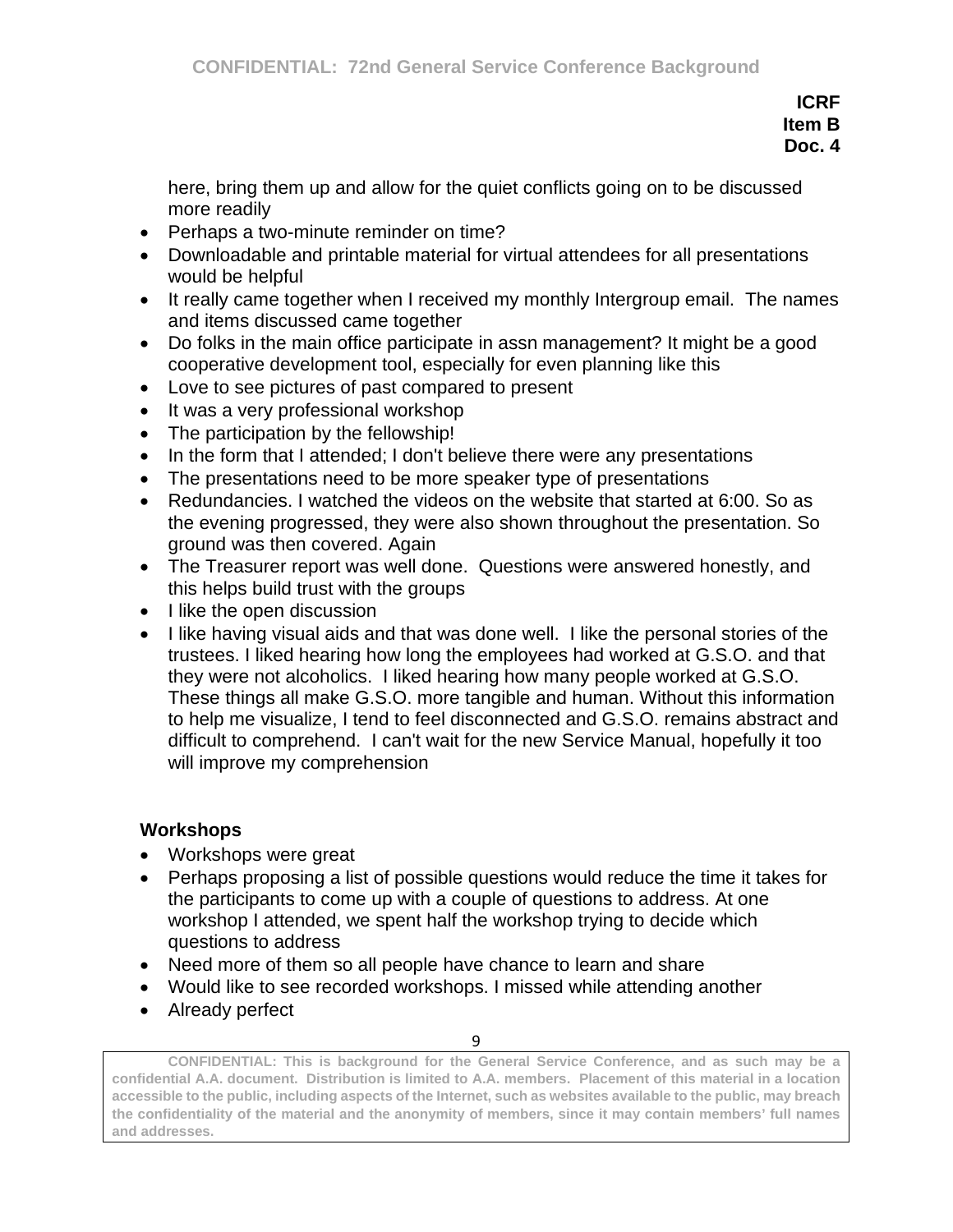- The workshops this year only consisted of group discussion. The workshop leaders only kept discussion going and didn't provide much in the way of information or guidance. It would be helpful to have more involvement from the actual G.S.O. staff as well as delegates (using their committee assignments) to direct discussion
- More structure in the topic/questions addressed
- Workshops have reverted to the same old boring presenter sharing their experience, strength and hope and then opening it up to others. Most of the time, the discussions are centered on what is wrong, and no real solutions are discussed. It would be great to engage more participants in discussing what could be done vs. what's not
- Due to a conflict with an area Assembly, I was not able to attend any workshops
- Workshops were great. Presenters were well-prepared and the discussions were solid
- Workshops aren't very effective because your target audience isn't who you really need to reach. But I'm not sure I have an answer to that conundrum so I will say the workshops were as effective as they can be in their current form
- Something that is more interactive would be very beneficial
- Overall, I think everything was very well done from all the presenters to the organization of everything. The tech-support was also well done. I was very pleased and proud to be a member of A.A. Thank you for representing us, God bless
- The workshops need to be more focused
- Loved the music choices. It helped make the event more fun
- More time
- The new members and their willingness to answer Q&A. Also, them getting back to us with the answers at a later date
- Very good workshops
- I thought workshops were all excellent. Again, visual aids might help
- I know they were explained how to do the workshops, but it seems they might need more guidance to get the best results
- Great workshop presenters
- It was effective to have people who understood the topic and asked for questions
- Something to think about is having people dialog about a step or have a skit about recovery, unity, service or foundational aspects of the fellowship
- Topics should be in the form of a question
- Enjoyed whole informative event
- They were just right

10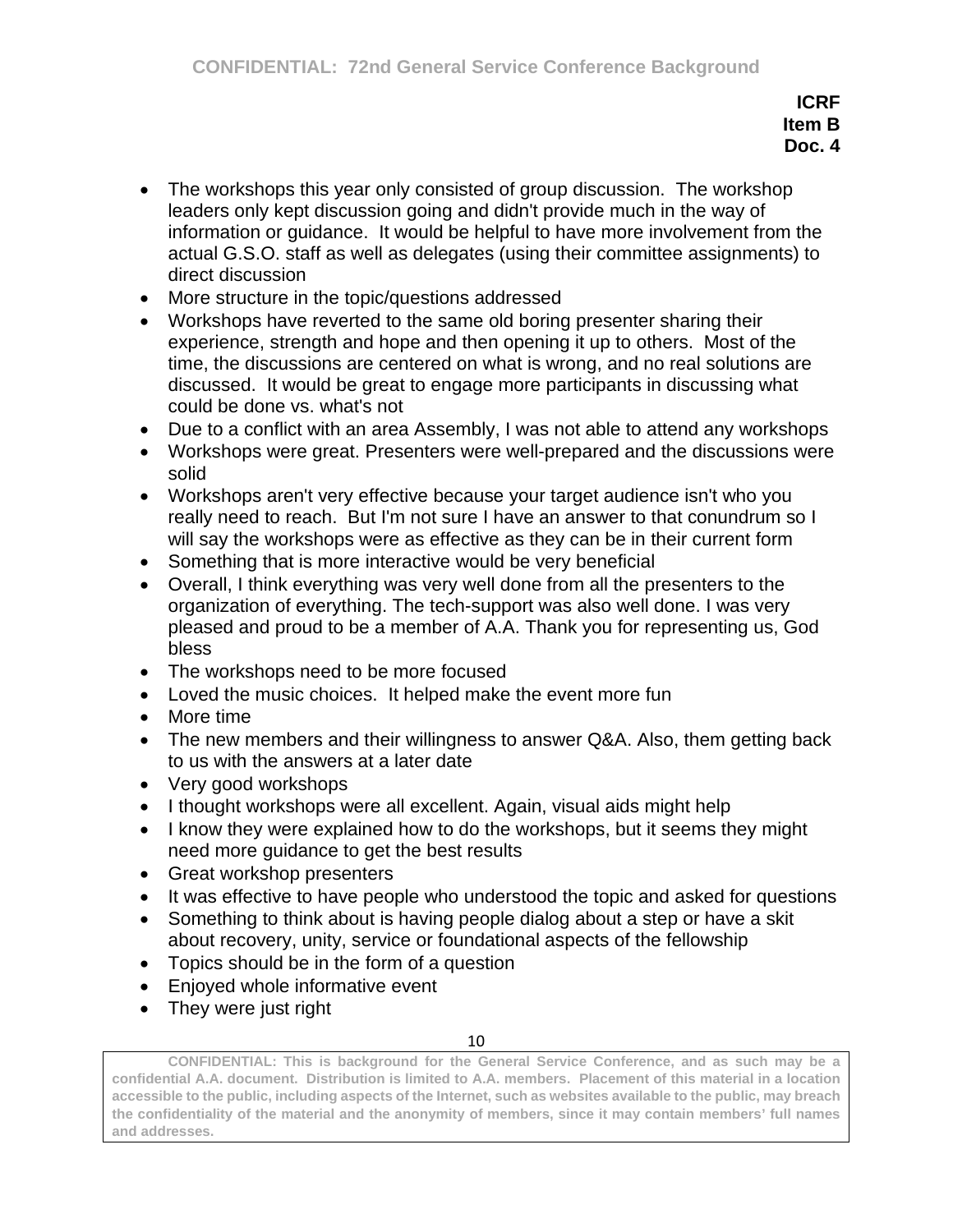- The technology arrangements were awesome, so everything went smoothly
- I like the smaller room for the workshops. It allows for more discussion
- The workshops were well planned, informative, and related to current concerns
- Answer questions rather than just listen
- Clear, organized, themes / questions addressed in them very timely
- Could not log in
- I don't see any problem with the effectiveness of workshops
- I liked all of them, but I would ask for a sponsorship or beginner's workshop. How to treat a beginner, what to give them, what not to do, etc. There are clear messages in our Big Book and 12x12, but not everyone reads the literature. Same with sponsorship. My sponsor had me read the sponsorship pamphlet before we started working together. It definitely taught me about boundaries
- Well-organized presentations
- I did not fully participate in the workshops I could only listen in on my phone. I thought the workshops were very good. I especially liked how much time was given to participants to share their thoughts
- So much depends on who is facilitating the workshops, and the ones I attended were well run by delegates and other trusted servants
- Include more historical presentations from the archivist
- Workshops on inceptions of when/how other (ALL) regions came into being. Short histories and about other countries how A.A. came into being there
- I feel being my first time I like hearing from people that were from France to Asia
- They were great
- Again, downloadable and printable material for each workshop
- I thought the workshop I attended was good. I'd like to see more juried presentations that would help to develop the agenda topics
- Had a hard time choosing which workshop to go to. Wanted to see both but they were happening simultaneously. Any ideas?
- Talk more about what is happening after the G.S.C.
- A lot of outside issues as topics. Would like to see more work toward attracting members into general service
- As I am searching my memory to recall the workshops. I vaguely see a man in a tan suit, and a women with dark hair. I think they were Delegates. I love seeing all the positions represented with faces, titles, sobriety stories and their experiences with the principles. The principles are still so difficult for me to comprehend. So, I don't remember the topics of the workshops but I hardly moved all weekend because I was so interested in the Forum. So, I must have liked it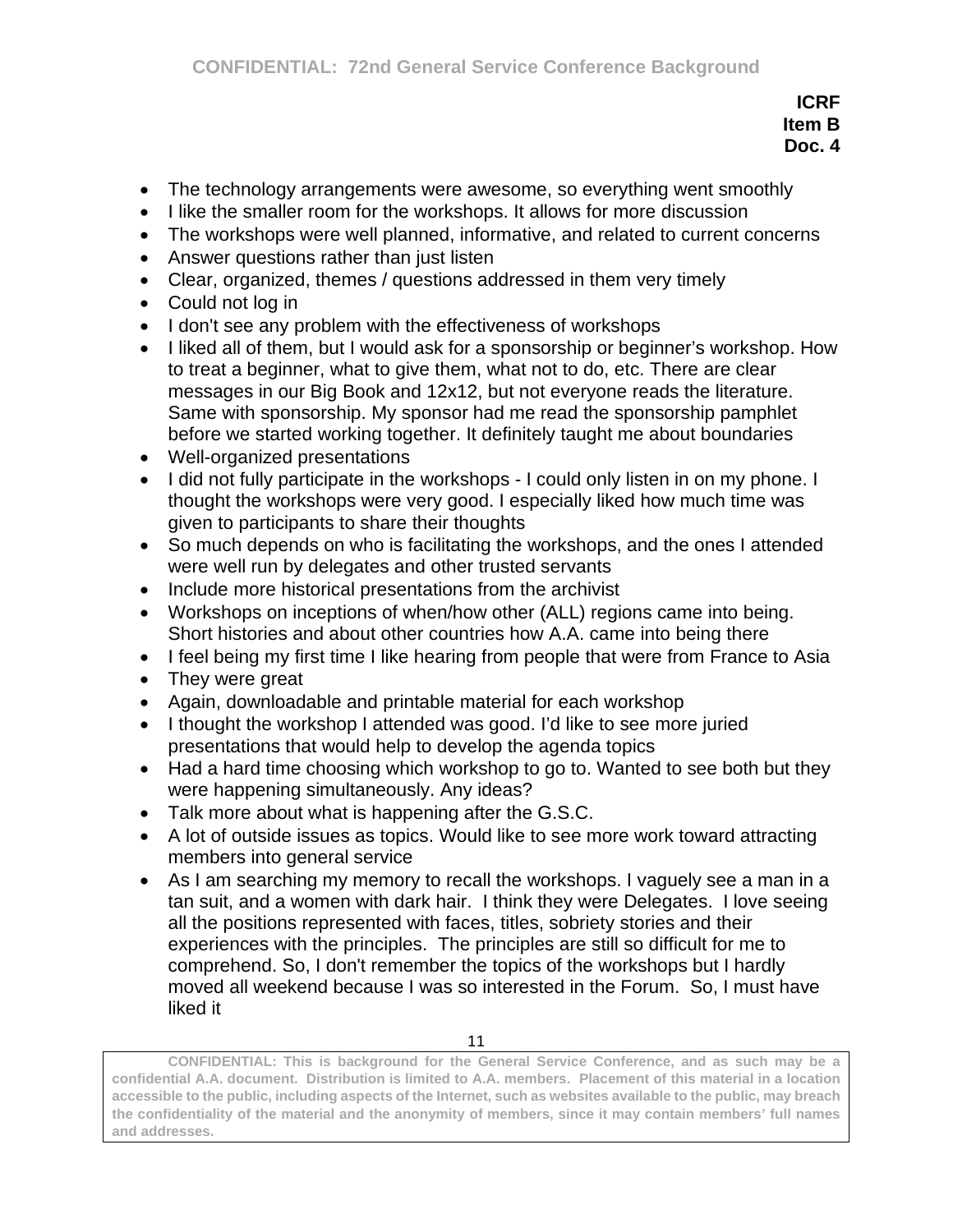#### **Sharing Sessions**

- Chairpersons' comments favoriting their friends… no
- They were great!
- A bit confusing at times
- When someone identifies themselves, I would like them to include where they are from. Area \_\_\_\_? Southeast Texas, for example
- In the virtual environment, a new twist develops. Participants from other regions can easily attend, and actually limited participation from those within our region. It seemed like more than a few questions consistently came from those outside of our region. I don't know how you monitor this, but it was noticeable
- Seems like we keep hearing from the same people over and over. I wish we could come up with ways to hear from other people
- LOVED THE SHARING TOMES! I was happy it was available for long periods of time Discussing the Traditions in response to questions during sharing. Very
	- informative
- Perhaps extend the time of one or two of the "What's on Your Mind" Sessions
- The sharing sessions this year went remarkably well, and I believe everyone stayed engaged and informed. One of the best aspects of this year's Southwest Regional Forum is that we had resources in the room that answered questions real time. It is never a good thing in any A.A. meeting of this type to keep saying 'I'm not sure but I will get the answer'. We don't make something up of course but we should always have the best possible resources available for these events
- Overall, I think everything was very well done. From all the presenters, to the organization of everything, to the tech support, it was well done. I was very pleased and proud to be a member of A.A. Thank you for representing us, God bless
- I feel the sharing sessions will be better if guidance would be provided to issues that will help with carrying the message
- Keeping the speakers in their allotted time. Not running over. Sticking to the schedule
- Well done
- More complete and transparent answers by Trustees and office staff. Seems like nobody there ever makes a mistake or admits to problems that need to be resolved. Seems like a circle the wagons event, with the same incomplete and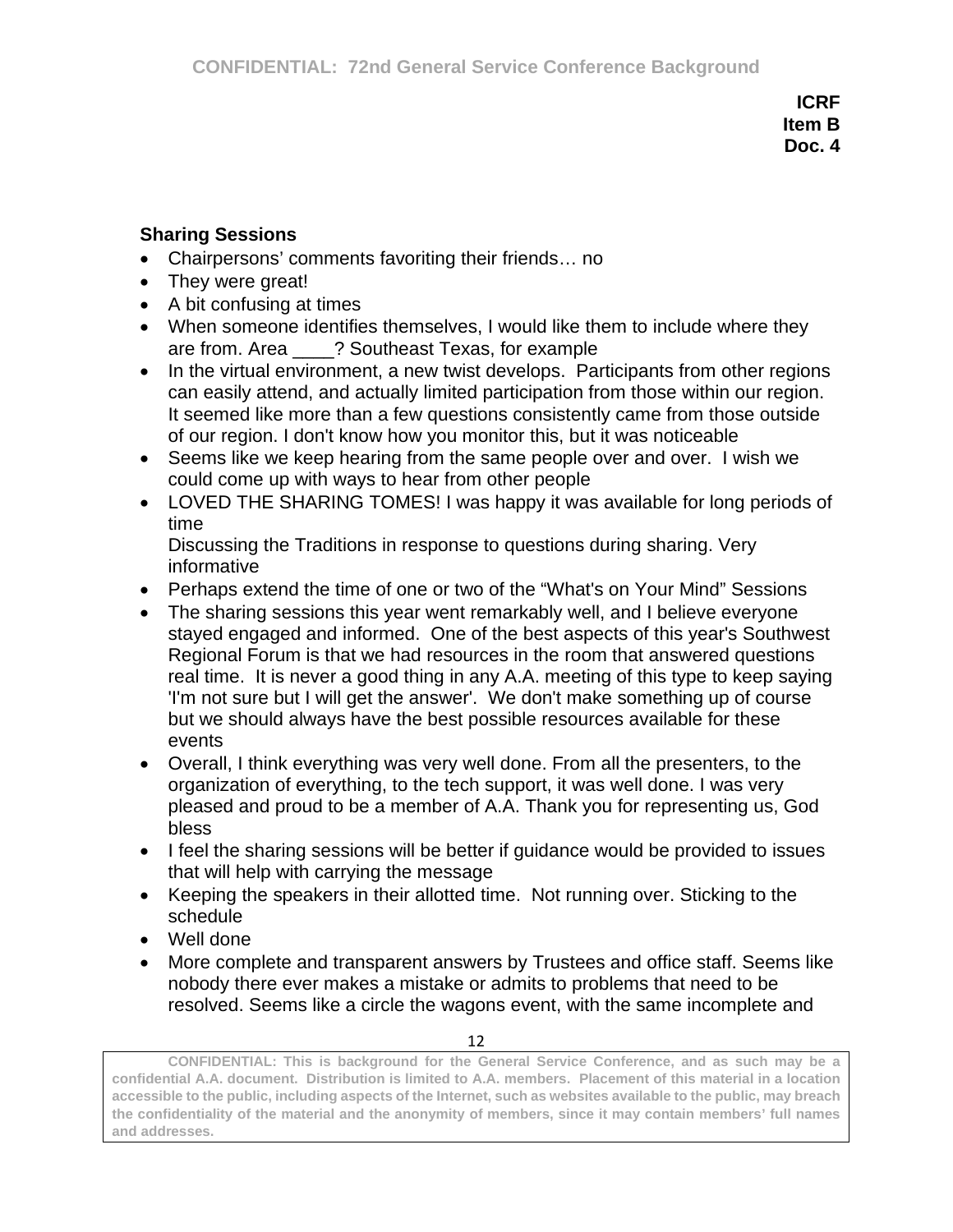non- specific answers, even though transparency and complete communication were issues highlighted during 71st conference

- I thought sharing was handled very well
- The staff and board presentations were great. Relaxed, open sharing not nearly as stuffy as most of the forums have been in the past. The financial presentation was light yet very informative. I really enjoyed the friendliness and banter between everyone from the office, I hope you can continue this culture at in person events!
- Sharing sessions were great and I liked how much emphasis were put on them during the weekend. I liked the format of having tech and a chair person run it smoothly
- Love them
- Wonderful
- Maybe need one more for Areas to share with other Areas what they do in their Areas?
- Having sharing times is important. I found having them at breaks or meal times didn't work for me
- Shorten the opening announcement
- None. I thought the sharing was good/informative
- Enjoyed whole informative event
- They were just right
- Sharing sessions seem to attract ego statements rather than profitable A.A. experience
- Would enjoy more sharing time
- I loved that there were so many sharing sessions, but did hear some of the same questions asked (of course people can't always make all the sessions to hear what was asked before). Maybe more Ask-it-Basket questions so repeat questions could be weeded out and avoided
- Sharing is great. Really enjoy our practice of open communication. Those in service are so gracious, humble & giving. We are blessed to have such people in leadership rolls
- Sharing sessions had easy access to speak, and were addressed professionally
- More on responsibility of the D.C.M.
- Was not able to attend Sunday sharing sessions
- Despite being on zoom, the members who facilitated did an awesome job and it felt easy to participate. Appreciated the personal sharing, getting to know the trustees, etc.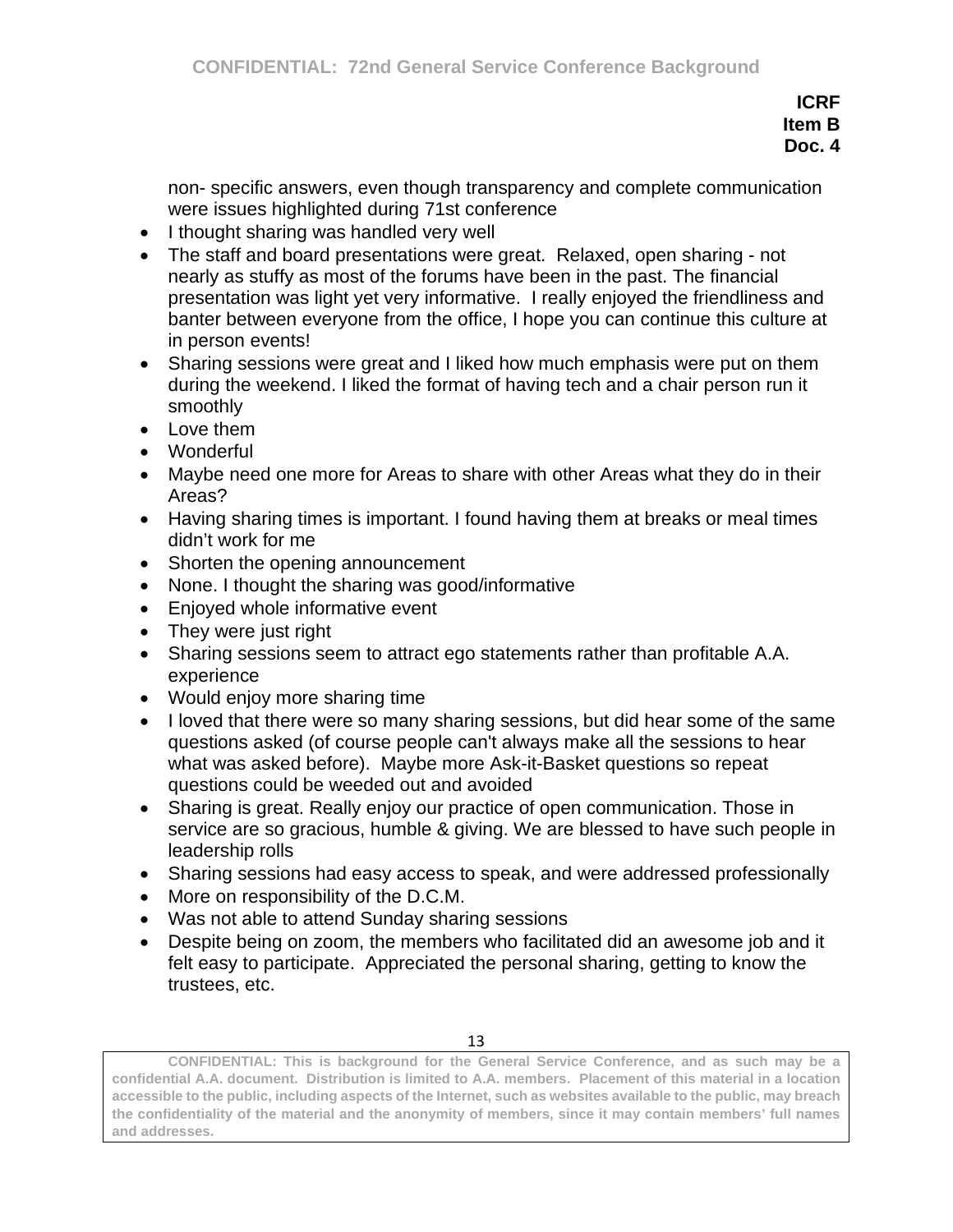- Sharing by first time attendees is a waste of time. Time could be better spent for people who have questions either in person or via the Ask it Basket
- Could not log in
- Perhaps I am confused on what the "Sharing Sessions" means? I do not see these words on the agenda. Perhaps this refers to "What's on your mind?" sessions? If yes, no improvements other than more of these sessions
- I don't see any problem with the effectiveness on sharing sessions
- After this last forum, I was thankful when the GM, Bob, ask that we come to the podium more solution-based rather than a negative message
- I felt this was valuable and allowed many people who may not otherwise have the opportunity to share
- I thought the open sharing sessions were effective. They gave people the opportunity to bring up many topics and questions for all participants to think about
- There was plenty of opportunity for asking questions live or asking them through the ask-it-basket. That was idea
- Ability for folks to share and mostly definitive answers to questions, but future ideas events were kept close to the chest
- Muy bien
- Members were asked to share once, then wait until others have shared to come to the mic again. Some members missed the direction, and I suggest those chairing the sessions proactively ask those members to hold off. That way more members are able to speak at the mic
- I liked the sharing sessions, and the Ask-it-Basket idea. It would be great to continue to see these used to continue to educate throughout the year using social media
- Loved hearing the questions and the questions being answered respectfully and unhurried!
- It seems that there are always dominant members in sharing sessions and a lot of the people either A) don't get the opportunity to share or B) time runs out before they have the opportunity to share or C) some people are just intimidated by the others in the meeting
- I really liked the sharing sessions to get other perspectives
- No suggestions other than one or two staff/board that were always called on for answers
- The following isn't really relevant to the question. There was a man who spoke a foreign language. It seemed that he was trying to find the rules so they could be enforced and he could say "see here these are the rules, see this literature" then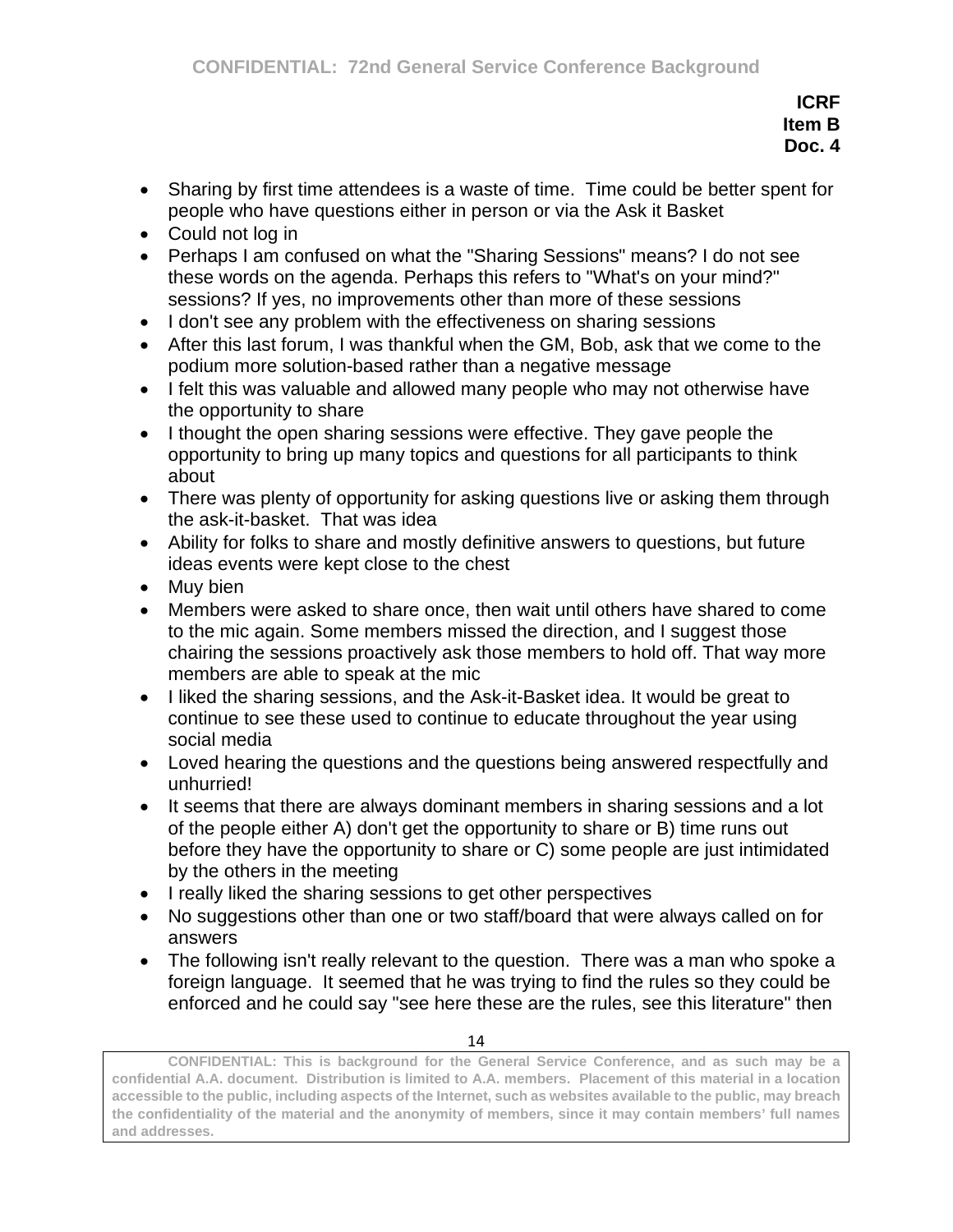he wouldn't really have to be responsible (make up his own mind) or discuss it and come to a group conscience. Maybe that isn't what he was saying. I remember thinking along those lines. I felt imprisoned. I didn't know what the rules were. I realized they were found in the A.A. literature. I realized they weren't actually rules, but were the principles of A.A. I knew they could be studied in the A.A. literature and if I kept participating with my home group it would start making more sense. I didn't have the motivation to read let alone really study the literature. So here I am 18 years later making slow progress. Thank you so very much

#### **5. Please indicate whether this was your first Forum:**

Yes 53 (29.9%) No 124 (70.1%)

#### **6. Please select your current service position:**

| G.S.R.                      | 25 (15.7%) |
|-----------------------------|------------|
| D.C.M.                      | 21 (13.2%) |
| Area Officer                | 10 (6.3%)  |
| Area Committee Chairperson  | 8(5%)      |
| A.A. Group Member           | 41 (25.8%) |
| <b>Non-Trustee Director</b> | 1(0.6%)    |
| Delegate                    | 8(5%)      |
| Past Delegate               | 20 (12.6%) |
| <b>Trustee</b>              | 6(3.8%)    |
| <b>Past Trustee</b>         | 2(1.3%)    |
| Friend of A.A.              | $5(3.1\%)$ |
|                             | 15         |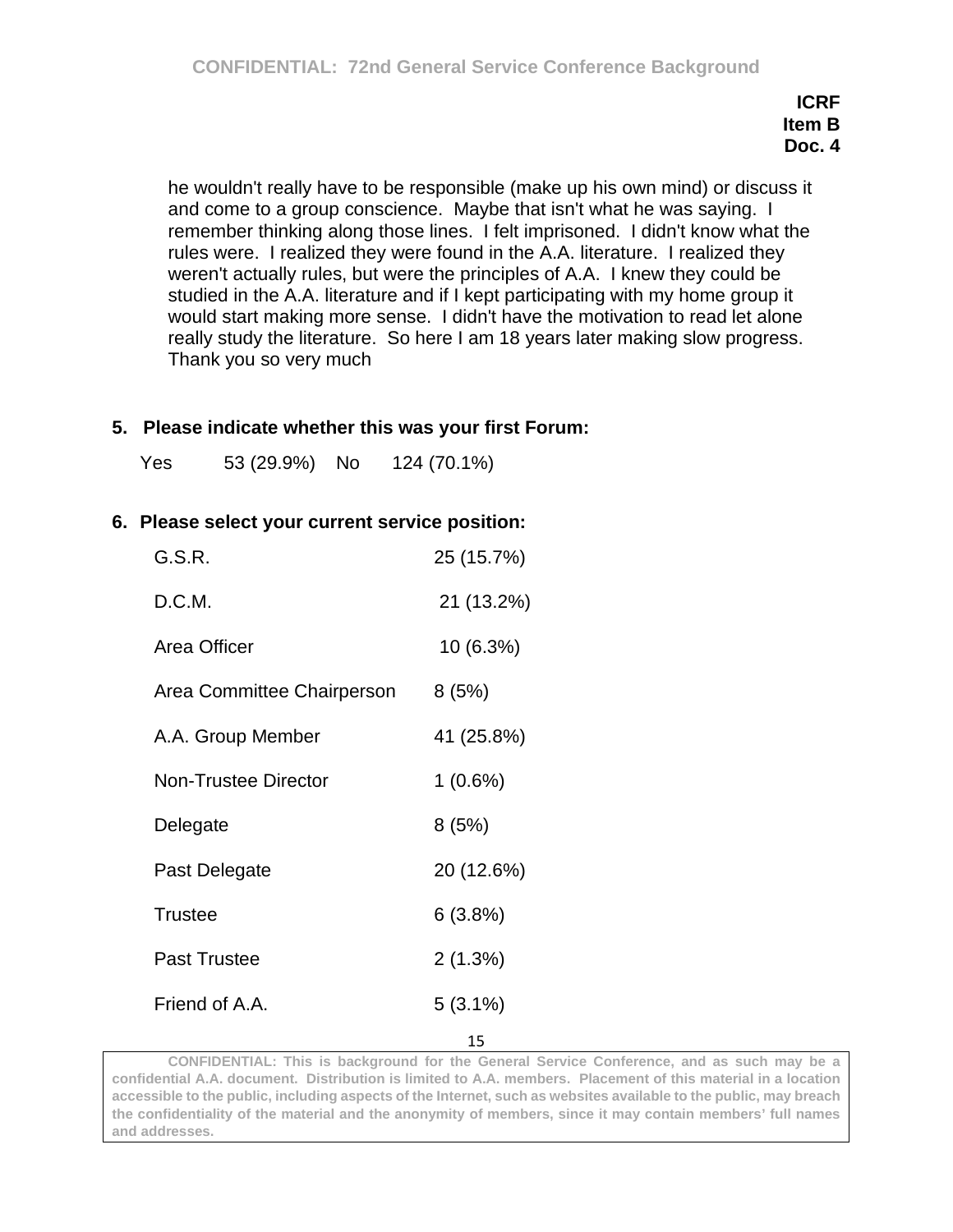Other 12 (7.5%)

#### *Responses to Other:*

*District 9 Area 4 Treasure Past DCM, past Intergroup chair, current Archivist for District 10/21 Area 86 Volunteer Technical Alternate DCM (4) Alternate Delegate (3) District Crier Intergroup chair District Secretary and Area Tech Member Member since 1980 Area Finance Committee, Central Service Board Employee Area 10, District 11, Grapevine chair Group secretary; group treasurer Group Newcomers Meeting Coordinator & past District & Area Committee's Chairperson Special worker at a local A.A. service center Secretary of an A.A. International Online Group Central Office Group Liaison A.A. member who loves Regional Forums I work with our local women's corrections Grapevine employee District Corrections Chair Still alcoholic former G.S.R. & D.C.M. along with district committees Zoom Although GSR Area 38 Dist. 20 P I CHAIR Panel 72 Delegate Elect*

#### **7. Did you pre-register online?**

Yes 170 (96.6%) No 6 (3.4%)

#### **8. Please list any suggestion to improve the online registration process.**

#### • Registration was easy-peasy!

16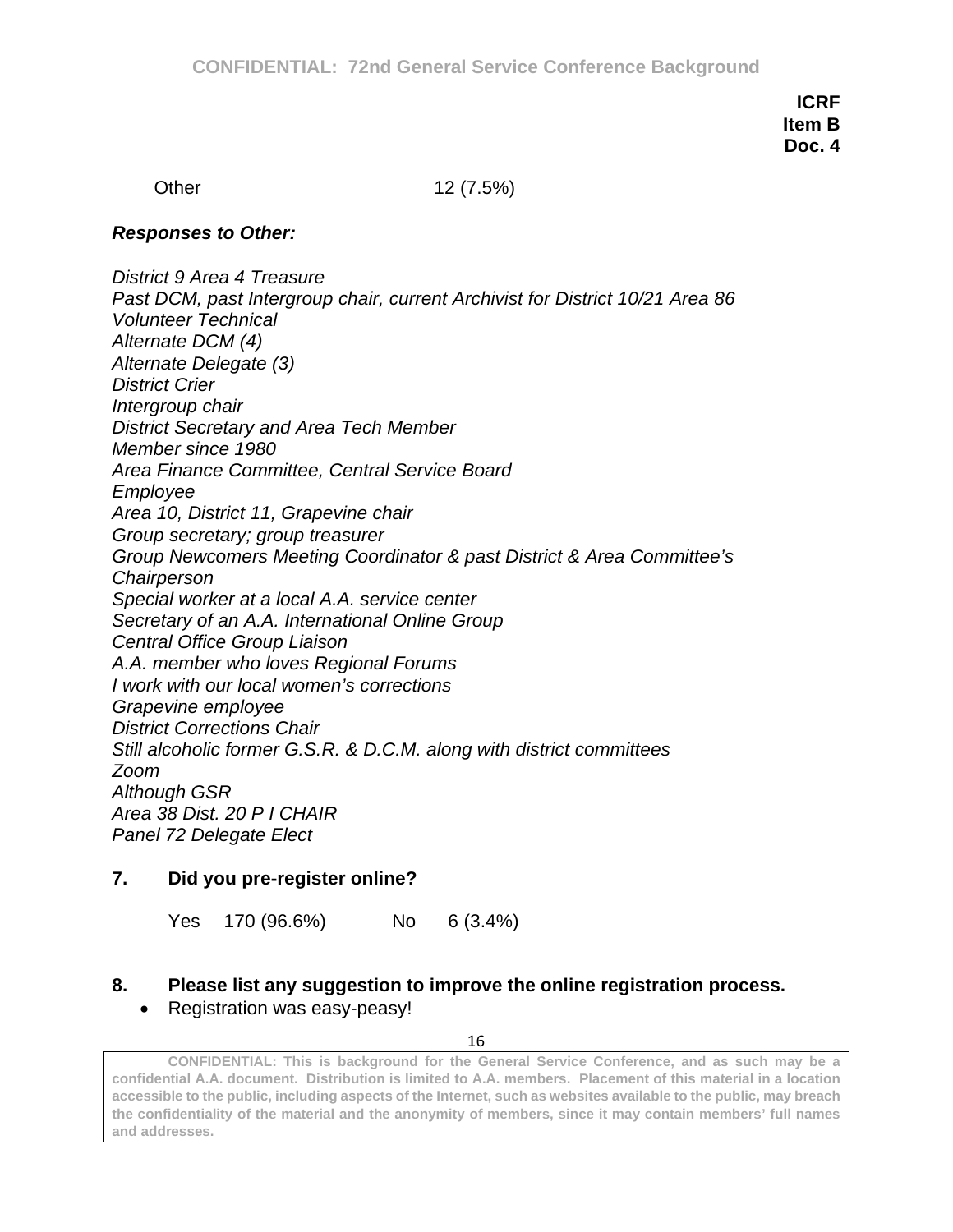- It was easy to register. Would like to see agenda posted on screen during breaks?
- Awesome process. Very smooth in comparison to last year when I never received login info and had to call around to get ID's and passwords
- If possible, it would be great to have a program shortly after registering or at least the day before the forum starts. It would be helpful to plan for those of us who can't be at the whole forum
- Needs to open earlier
- I think that it went well
- Very easy
- I'm spoiled. Somebody else registered me as I was a presenter
- Very easy to register
- The confirmation email to delayed. I am used to instant confirmation emails it assures me that my registration was recorded. I ended up reregistering because I did not reach the meeting info
- Please let us know the final schedule way more in advance so we can adjust our person and professional lives to ensure we can attend the Friday sessions and whole weekend
- I could not register, and my wife helped me and she couldn't get it to work so i missed the whole thing. So sad, so make registration easier
- It was easy and great
- None. It was simple
- Worked smoothly and quickly
- It was easy to register online
- It took several times to fully register and receive conformation
- I had a senior moment registering but Attallah helped me out and thank you for that
- Very easy for a non techie like me -- thank you!
- Overall, it is very good and I have attended the session first time
- It was harder than the last regional forum to join the forum workshops, presentations, ask it baskets etc... I had to login and off throughout the day
- I registered on Saturday because I could not attend on Friday
- Shorter reference numbers especially for seniors with memory problems
- Excelente
- Was automatically pre-registered as a presenter
- I suggest posting the schedule or the general hours ahead of time on the website so members can make arrangements with work, etc.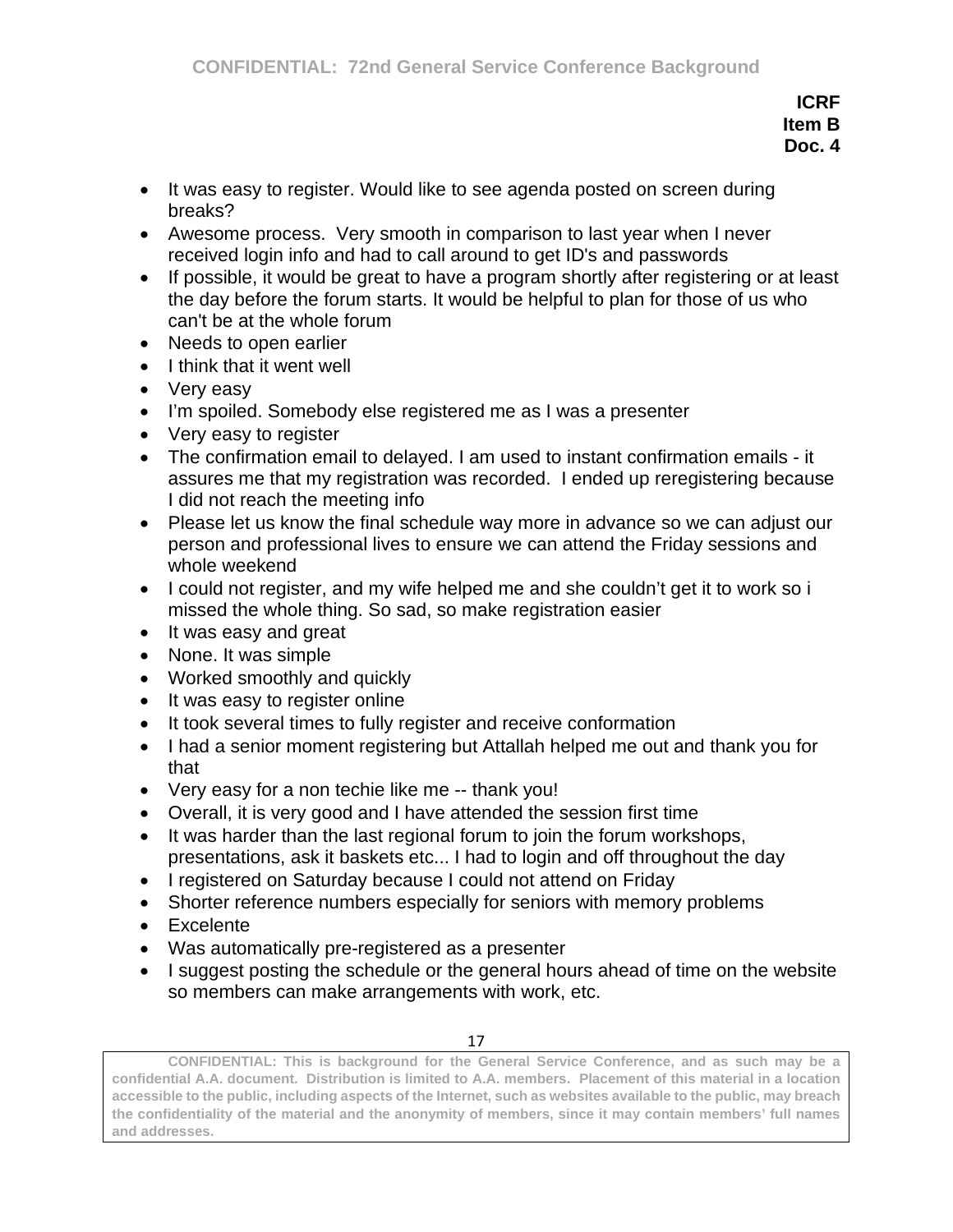- The videos were interesting, but after the first two showings I felt kind of videoed out. Interaction is way more important to me when taking time out
- It was simple
- Online registration was very simple. Thank you to whoever set it up
- None, easy to register. The move right now is that they save money and time. Please note that the attendance was 1/2 of what we usually see in the Southwest Regions and there were only 150 or so online at any given time. We have found this to be true locally at our Areas, so we need to be careful we don't make assumptions and fool ourselves that this is the best for A.A.

## **9. Please list any suggestion to improve the virtual Forum experience.**

- I love the virtual forums. They allow me to attend events that I would not be able to attend otherwise
- I love that it was online. That's why I could attend. I got a little lost sometimes between sessions, unclear about where I was to go and how to get there
- This was my first forum and I loved it! The Zoom technology worked well, and the interaction was great. It was helpful to see the "big picture" and put a face to a name (and personality) of our Trustees
- I think we have taken it as far as we can in emulating the in-person Forum as best as we can. It isn't the same, but that has nothing to do with what we haven't done...A.A. is just a physical place and depends on eye contact, gestures, pats on the back, conversations in the hallway
- I have been a part of other online activities, and I think this was the best
- The only thing I would have liked would have been to be let into Zoom rooms earlier for networking and fellowship
- I was only able to attend Friday and Saturday morning due to other commitments. Frankly, from what I observed this will be my last forum. I know I missed a lot of the presentations, but from where I sat if would have more productive watching Sesame Street, except for Friday night's speaker. I think the tech staff did a great job with the Zoom broadcast, signing and registration, but it the content of the Zoom meeting I didn't like
- Just keep some form of the in our bag of tricks
- Less time for hospitality sessions and more workshops/presentations. Hopefully we'll be back to in-person events soon!
- Announcement did not reach me throughout of my home group. The info came by unexpected finding via aa.org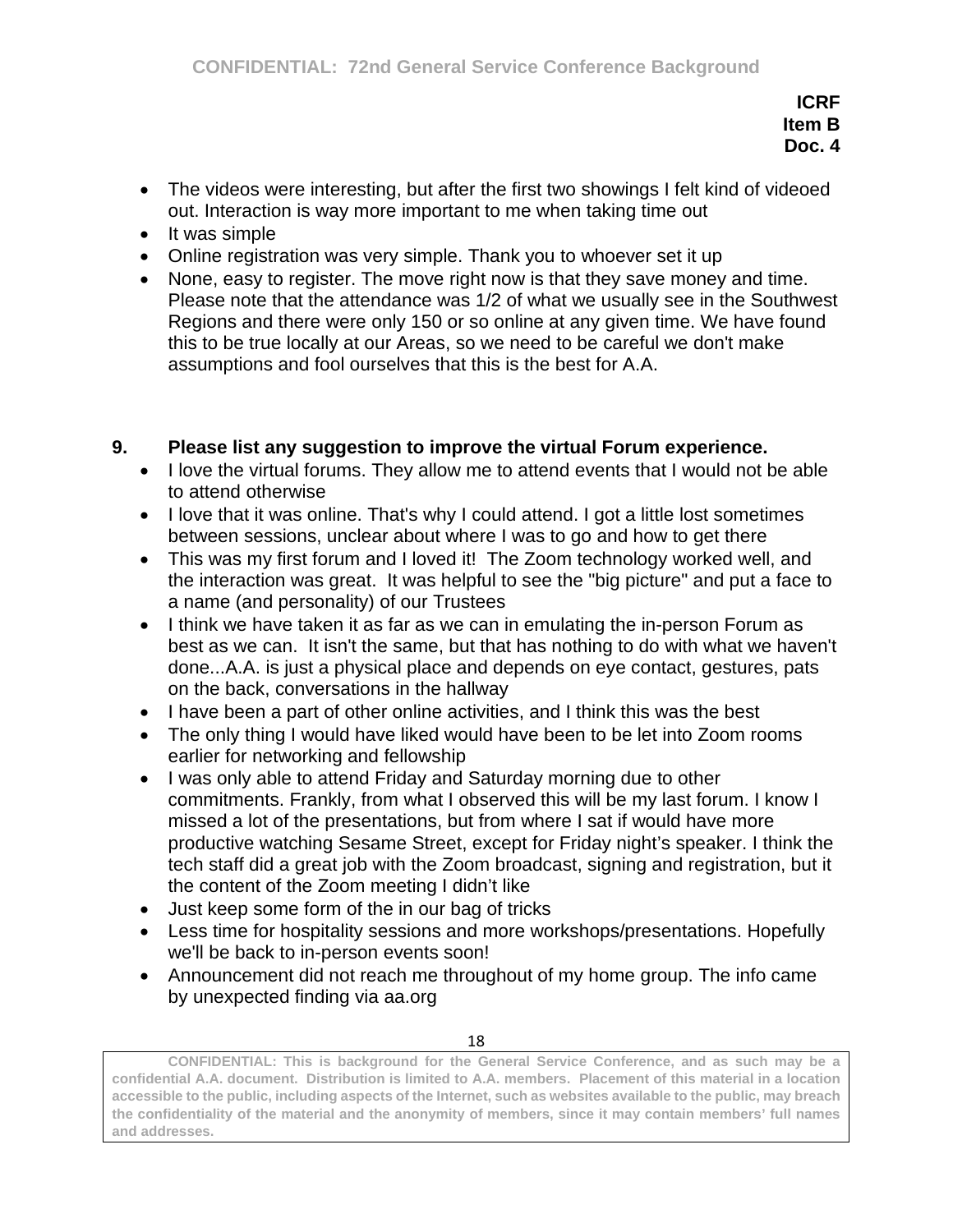- Sorry that I have no suggestions for improvement. I was extremely impressed with how well it went. It was very professional and without any drama. It was a breath of fresh air. The METS team are to be congratulated on a beautiful result
- Keep up the good work
- The online event seemed to be pretty flawless to me. Incredible job from the tech team
- I believe that having the Forums available via Zoom is a good thing and should be continued as a "hybrid" type meeting. I would not have been able to attend otherwise (this time). I realize this presents a variety of challenges, and there would have to be adjustments made to the way the format would work. Zoom will never be as good as in person. And, we do not want to take away from an inperson Forum in doing a Hybrid. I believe it is possible to figure out how to do both in a reasonable and effective way
- Well planned May include online availability in future events. All inclusive, never exclusive
- Great forum
- The forum was very informative. The presentations were clear and concise. There was ample time to ask questions and contact information and other ways to get in touch with people for further questions was given. The workshops were well done. The format of a small presentation of the topic with questions thought of for discussion went really well. Everyone was able to be involved if they wanted to! I always like to hear from the class A trustees. Their dedication to A.A. is amazing
- I cannot think of any flaws with the forum that I would be pointing out for improvement. They did a fantastic job
- Great experience. Great job!
- That G.S.O. New York would consider having an online Forum once a year in the future for interested service members from outside US/Canada to learn more how A.A. as a whole works
- Always have a virtual forum or at least hybrid one or more of the others
- Online was excellent. No changes
- I understand that chat needs to be limited during the big meetings. I would suggest that chat be opened up when those meeting are over as you did for the very last meeting of the Forum. That would allow people to chat about which workshop or breakout room they are going to and exchange contact information
- Could just be my weak techie skills.... may need more assist with use of break out rooms, spending time in chat rooms, etc -- was not sure how to access AND socially not sure how to engage. (Grateful for virtual but looking forward to in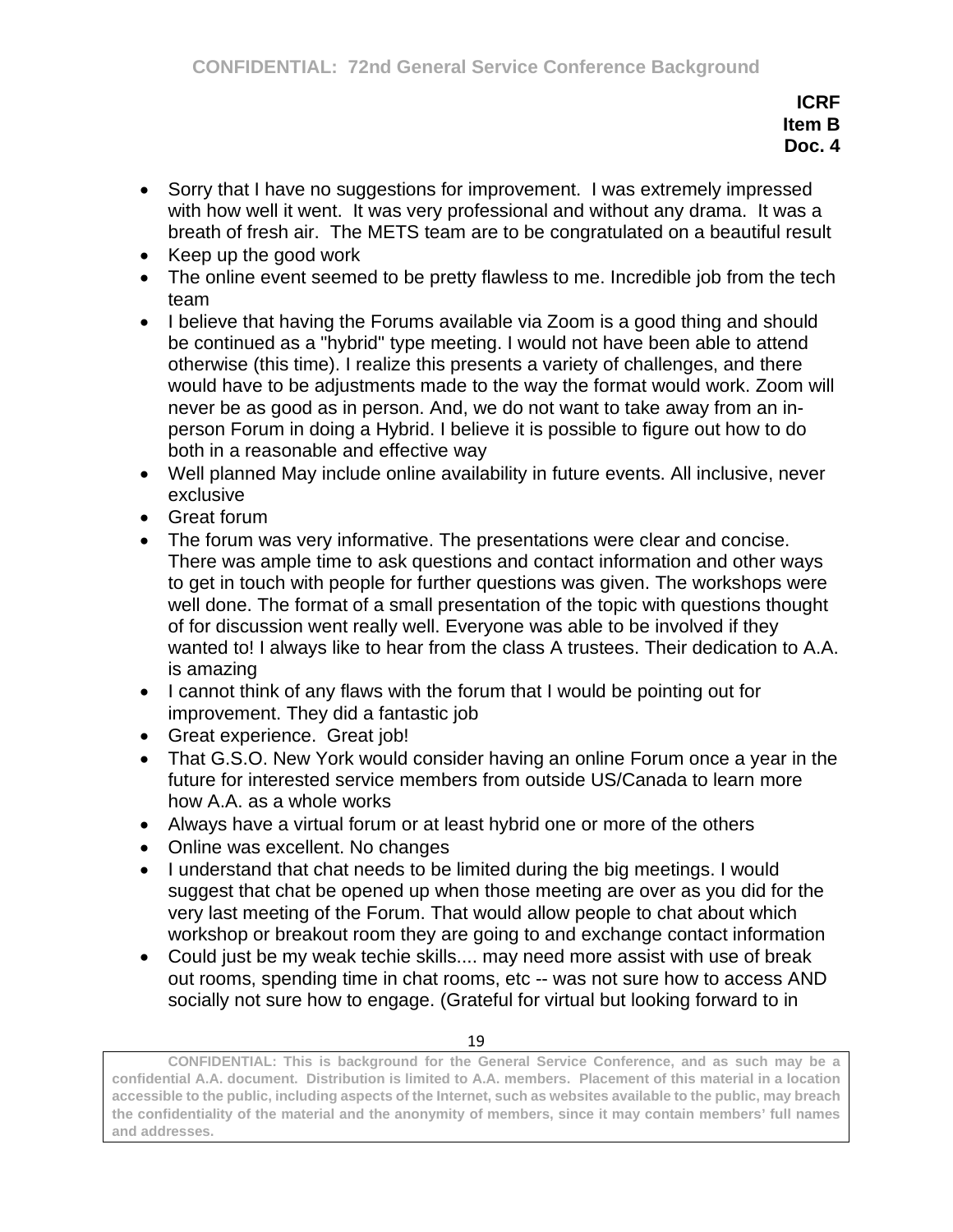person perhaps with a hybrid option.) I would not have been able to attend if this were only in person this year so I lean towards a hybrid approach

- The only other item for review in the main sessions/Q&A sessions -- the timer. Although it was showing, if the individual sharing has gallery view, you cannot see the timer very well. Perhaps giving us all a recurring reminder after every couple of shares/questions to look at the provided "countdown clock"
- I don't see any problem with the effectiveness on online forum
- Even after we return to in-person, thought should be given about holding one online forum a year to make forums more accessible. I'm not as interested in hybrid - I think that might lessen in-person attendance. A separate online forum for US/Canada would be great
- I wasn't able to attend 24/7 but thoroughly enjoyed when I did. Especially the Class Act, as always. Love those Class "A"s :)
- I suggest that different video titles be shown along with "Markings on the Journey"
- I have been to a live and now a virtual forum, and I thought the overall program went very well. Everything was planned out very well and the timeline was followed. Also loved the convenience of a click button on the forum website to join a specific session during breakouts. Great job and look forward to participating in the forums either virtual or in person when possible. Thank you all for a great job
- I'd like to have had a discussion about the new 'dummy book' and be able to be heard about why that is such a bad, fatally flawed decision for A.A. to make. I'd like to not be dismissed with a trite " offer a solution not a suggestion as a problem." I found that offensive and arrogant. I dislike arrogance in any of our trusted servants, whether staff or others, and it causes me to think that I'd not attend another one for fear of being ridiculed
- An interesting thing has happened with forums being virtual. There were quite a few members from areas outside the Southwest region, which was great and an interesting development. The only thing I wondered about was the mic during the sharing sessions. There were quite a few members from outside the region sharing at the mic, and I'm not sure if this adds to or takes away from the regional spirit of the event. Mostly I just want to say THANK YOU for the tremendous work on the back end to recreate the forum experience in a virtual format. It was wonderful
- Would like the agenda posted on screen during breaks?
- The on-line only could be shortened. There was too much "open time" that left the participant the ability too easily to leave. Sitting that long over the 3 days is very difficult from the home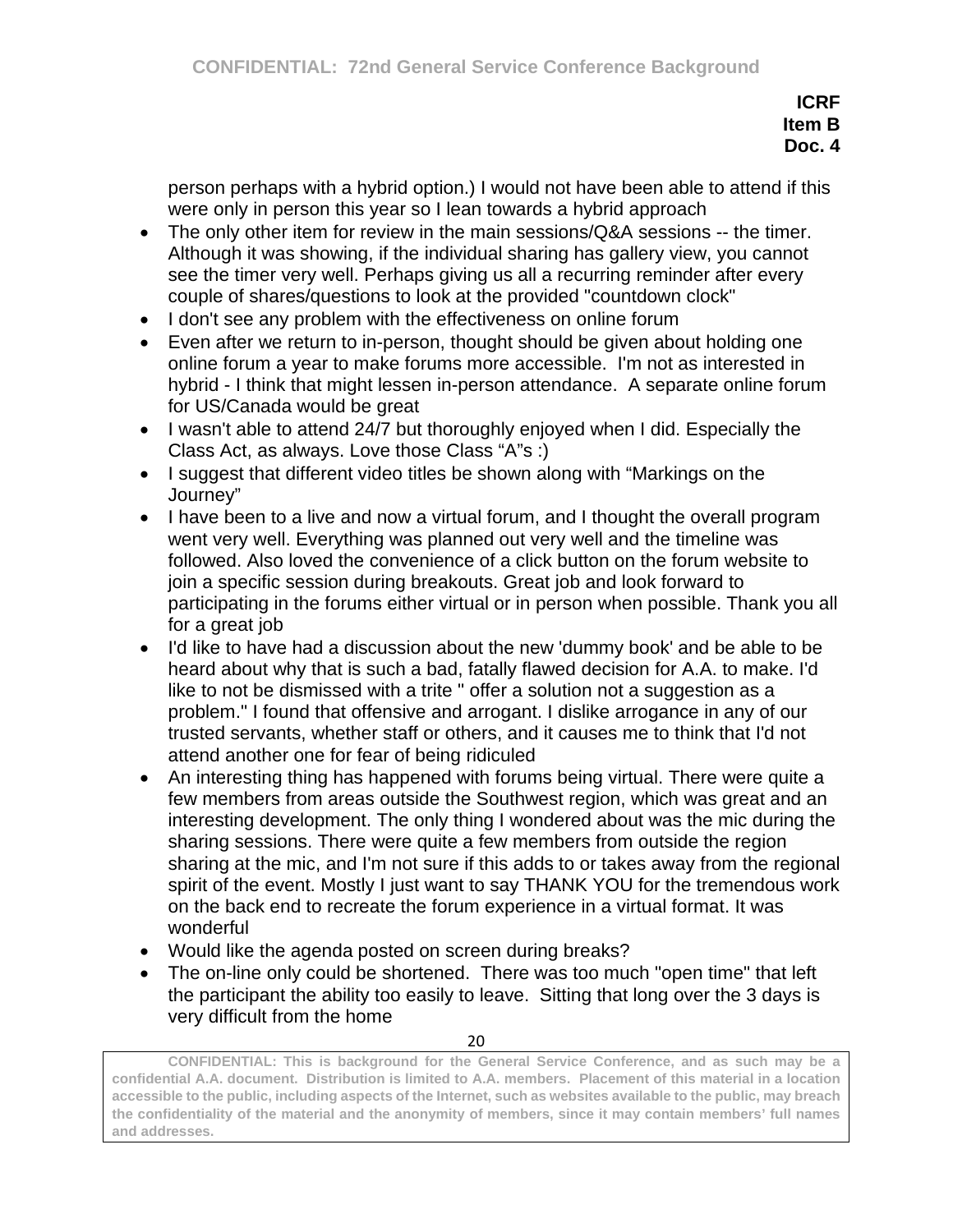- Return to in-person Forums. I've attended approximately 20 Forums in the Southwest and other Regions, I regret to tell you how much I disliked the experience. I felt like an outsider and that there was a controlled narrative of "This is how we are going to do things" and no real dialog between the groups and the Boards/G.S.O. staff. In all fairness, much of this may be due to the Pandemic and we will see what the will of the group is going forward
- The tech help and accessibility was great and prompt

# **[Back to Agenda](#page-1-0)**

21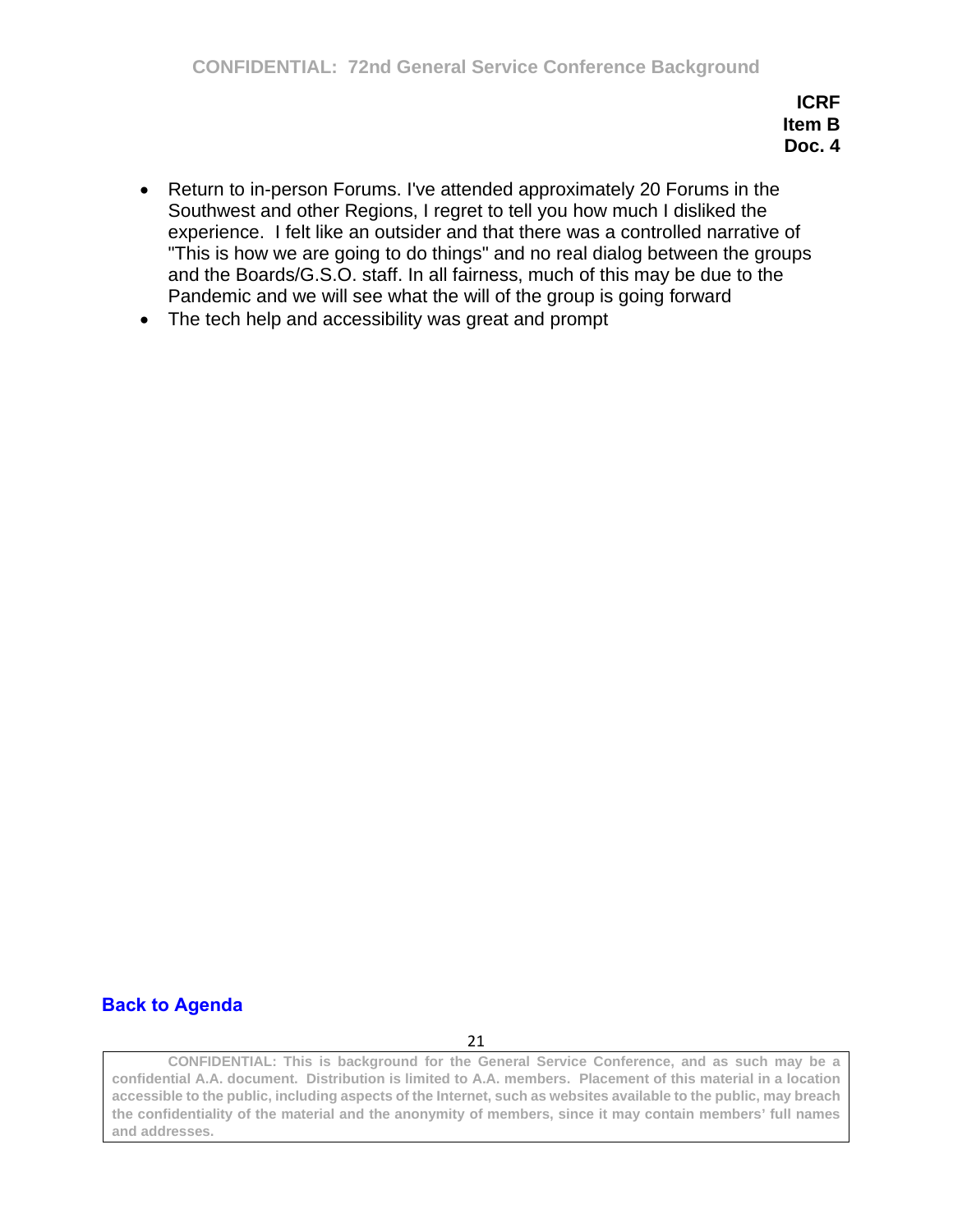**Doc. 5**

#### **2021 VIRTUAL EAST CENTRAL REGIONAL FORUM – (November 19-21 2022) Questionnaire Summary**

133 participants members of the 2021 EAST CENTRAL REGIONAL FORUM completed their evaluation questionnaires. A summary of their responses follows.

#### **1. How did you hear about this Forum?**

| 54 (46.6%) |
|------------|
| 15 (12.9%) |
| $4(3.4\%)$ |
| $5(3.4\%)$ |
| 50 (43.1%) |
| $9(7.8\%)$ |
|            |

#### *Responses to other:*

- Asked to be on panel (2)
- $\bullet$  GSO (3)
- Grapevine (2)
- Grapevine employee
- Friend works in the General Service Office
- Box 459
- Our own area had it on its website
- Knew it was time
- Our Delegate and Alternate Delegate
- OIVAA
- I am an Area 54 Past Delegate & an Archives Committee member
- Area Assembly
- We were supposed to host the forum, Area 54
- Had to search for the correct Forum for my area
- Internet search
- East Central Regional Trustee
- Looked for it myself on aa.org
- National Trustee from Brasil
- General Service Trustee and 2nd term WSM delegate Brasil

## **2. Please list any suggestions for future virtual Workshop or Presentation topics:**

*The following suggestions/comments were provided by the members for future virtual Workshop and Presentation topics:*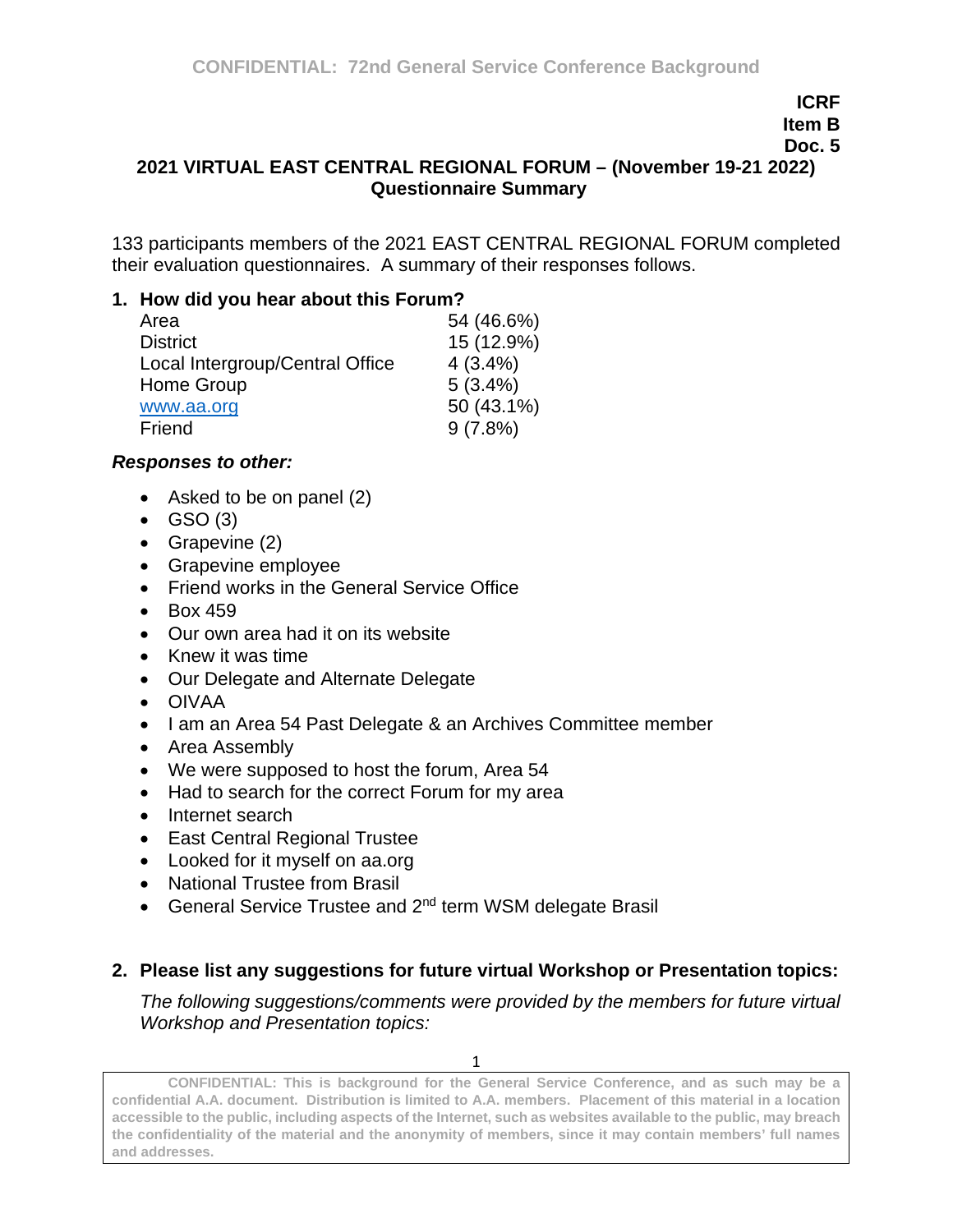**Doc. 5**

- Initiatives with the Professionals regarding communication about how A.A. is supportive for suffering alcoholics
- Presentations on the 12 steps. Workshops on service positions at the District level. I find that Both District 12 in Area 42 (where I moved from) and in District 7, Area 14 where I now reside both have many open positions including Alternates and Committee Chairs. Also, I would like to hear suggestions on how to get the general membership involved in service. When I got sober in 1982, our sponsors did not present service positions as optional. I now gather from talking to newer members that it is not presented in the same way, so perhaps a workshop on sponsorship would be helpful.
	- o How to host workshops in your Districts or Areas
	- o Submitting an Agenda item for the G.S.C.
	- o Inviting G.S.O. staff and/or Trustees to attend your local functions
- How to help those who don't look like the others in the meetings (whether it be related to age, dress, color, sex, etc.)
- New G.S.R. and new D.C.M. workshops
- I didn't see a service sponsorship workshop. I'm new at this, but not A.A. It's been a brick wall trying to get a service sponsor for 3 years. I was completely unaware of the forum, and so glad I came to network. I'm all set, but there are many of us with 2-7 years, active steppers, ready to move to the next level in service. It would be great if there was something for us which outlined service positions, sobriety requirements and a Q&A session. Food for thought. Love you guys! The conference was great. Please keep up the good work. I want A.A. to be around for many more years to come :)
- How to attract new G.S.R.s for active service. Some groups are getting their information from Intergroup instead of their G.S.R.s
- Meeting vs. Group the first vital steps to start a group
- Online Groups and Service positions
- How to spread the word to A.A.'s on how Vital the Traditions and Concepts are to our Society's Survival
- How Service and Recovery are linked beyond Group Service and Sponsorship
- Grapevine & Literature Writing Workshop
- Getting ACTIVE in service
- What is the G.S.R. REALLY doing in YOUR home group
- Service Sponsorship
- A dollar in the basket, where does it go (after it goes to the G.S.B.)?
- Concepts: their practical application
- The Big Book, and how it is seen in other countries. Inform members that it is not the same stories, and the first 164 pages are different, etc. I think it's important to talk about variety in the fellowship to best carry the message. Show a committee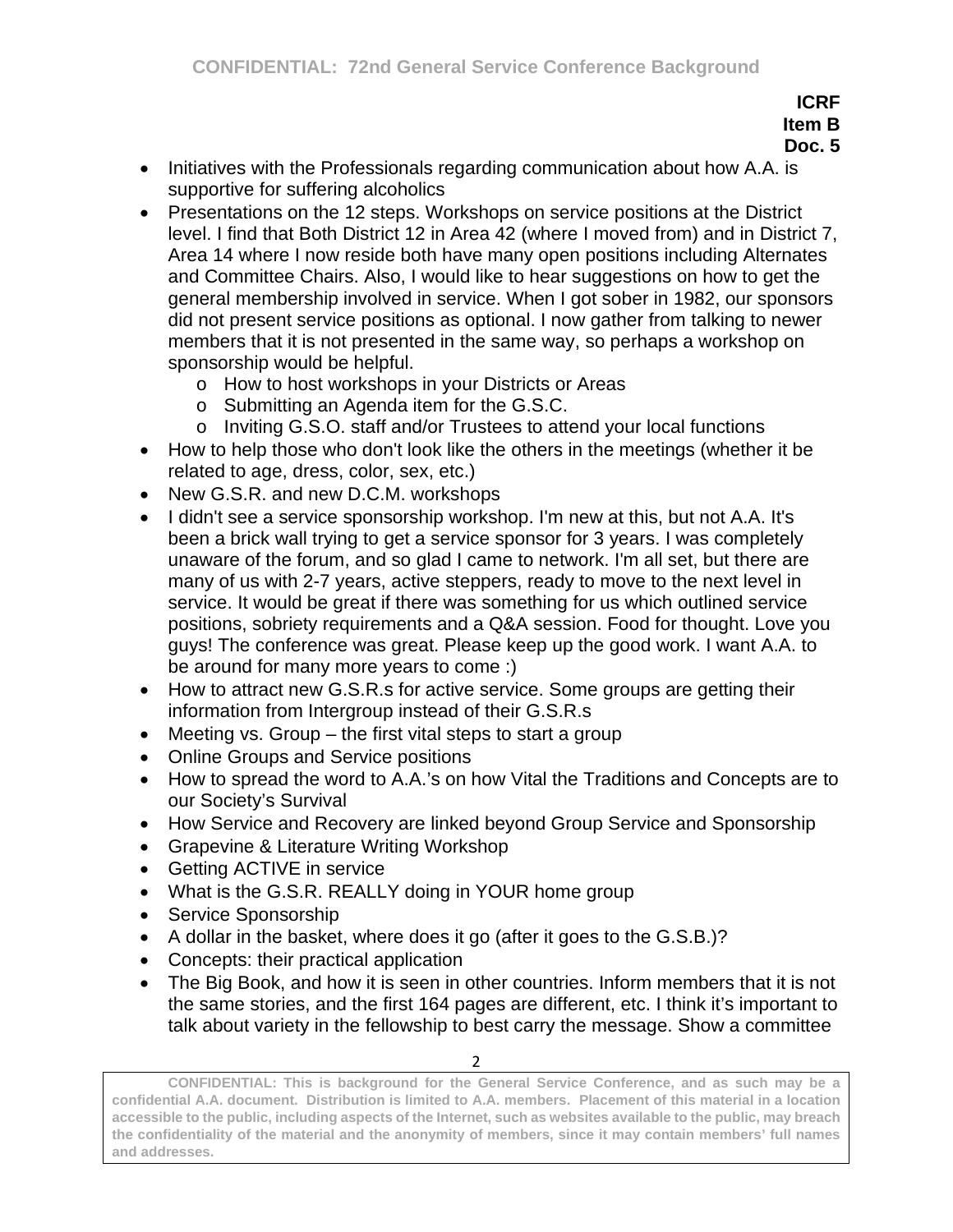**Doc. 5**

such as Public Information what a virtual information session looks like for a high school etc. why not show it as an education for the students to write an essay after the presentation. Our C.P.C. committee did an amazing presentation for the C.I.U.S.S., social workers without any A.A. jargon, simply an educational what is A.A.? What we do, where we are, statistics with a baby, Zoom share after the 15 minute presentation. It is in French but I told him he should translate it.

- Tech or website round tables or workshops. Have the round tables not be presentations, but places where we could exchange ideas
- Get to know your Trustees
- A more detailed agenda would have been helpful, but that can be a significant problem, I know. A text or e-mail notice of updates to the forum site to registrants can be helpful, but I don't know how easy/hard that might be to do
- History of A.A.
- Presentations under the topic of service
- DUI classes
- Political Correctness vs. Being Considerate (or Being Loving and Tolerant) The Realm of the Spirit is Always Inclusive (not just Christian)
- I would love if topics at all the Forums is negotiating digital media to better carry the message. Including virtual video meetings, digital payments, social media platforms. There is still so much fear and from that lack of information and prejudgement
- I would love to hear more about the Grapevine. I really enjoyed the information that was given.
- More explanation about the structure from member down…
- Something specifically earmarked for the first-time attendees like a welcome and introduce yourself at the beginning. Rather than just the last session so they don't disappear
- Safety in Groups: Whose responsibility is it? Who is involved?
- Social Networks and A.A.
- Virtual Meetings and Group Consciousness
- I would like to see the topic of A.A.'s presence on social networks and digital ethics as topics to be discussed in a workshop
- From the book "Our great responsibility"
- The present and future of virtual meetings
- Where to meet when there is no money to pay rent?
- Opening of groups where there are none and where needed
- A.A.'s accessibility in a virtual world and service sponsorship
- The importance of World Service meetings and the Americas and other service areas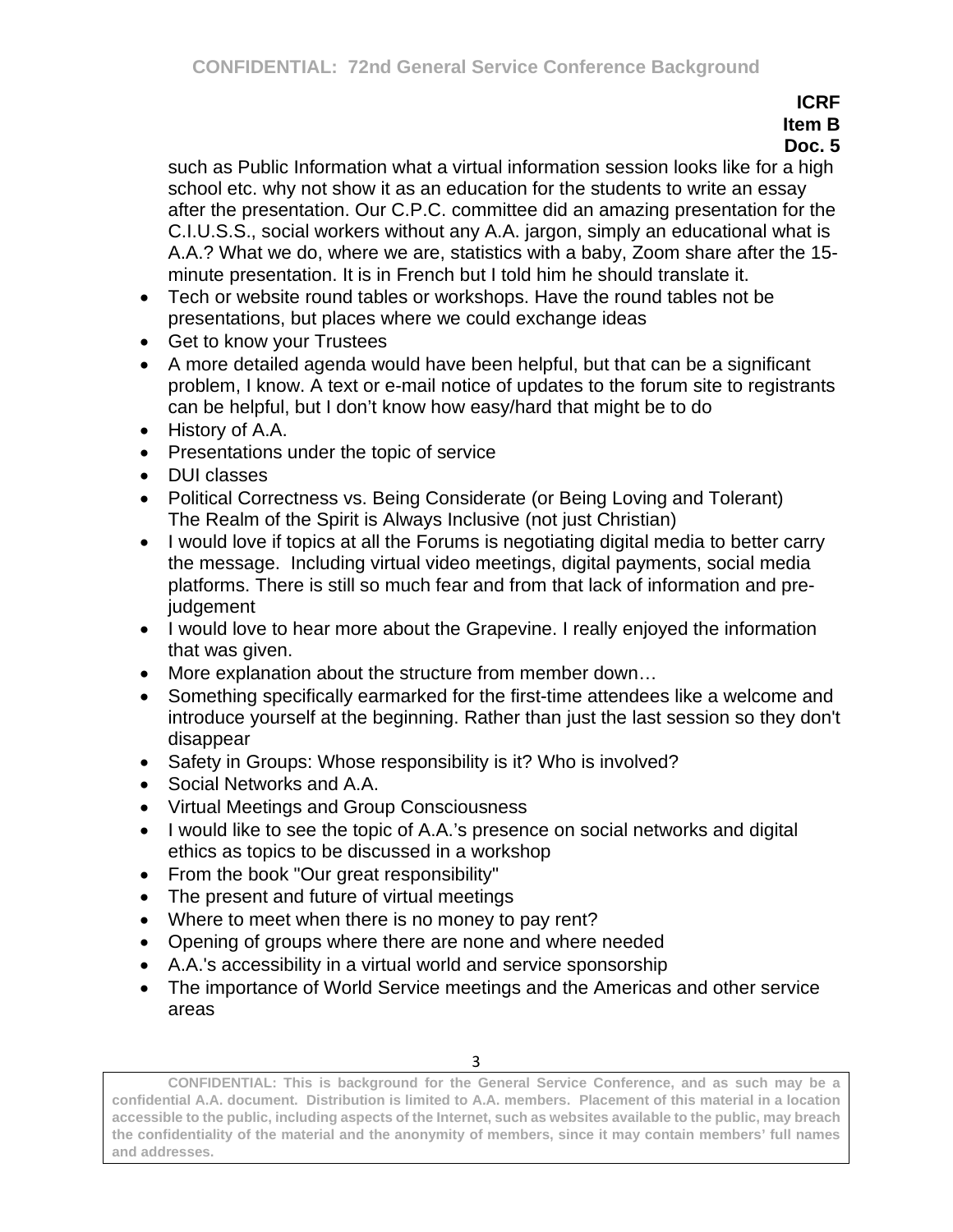#### **Comments:**

- Make the Forums in person
- You could spread out the current workshop topics so that they do not overlap in time. The best one was "Who's Not There." The weakest presentations were a PowerPoint read work by word; and a delegate from Michigan gave two such presentations. The best G.S.O. presentation was by the Treasurer. He's a terrific presenter of timely and important budgetary matters for G.S.O. Change "Fun in service" to something else. The speaker did not convince me of "fun". I would rather be told about real life stories about the challenges and rewards of Service. It is not "fun." Best Delegate report was about the numbers of on-line meetings prior, during and since the Pandemic. Also

Excellent was the panel "Accepting Virtual Groups in the Service Structure."

- I do not have anything to suggest. I feel we need to have in-person forums in the future unless the country is shut down. The rest of the world is opening up and people are going back to work. We in A.A. need to do the same
- I registered late, and I was afraid I wasn't going to be able to participate. That was not the case. The response was quick and helpful! I enjoyed Saturday and enjoyed everyone talking between the break
- I would like to suggest making the entry of the Zoom a little more user friendly
- The program was a little hard to read on my phone
- I didn't get to attend all the workshops I would have liked to. They were all appealing
- I enjoyed everything I did get in to
- I appreciate the safety aspects of Zoom that were taken. Just a little difficult to navigate
- The tips & tricks were good, both sessions. Maybe offer that again, with an outline of the event, for navigating the forum. I appreciated that the workshop addressed questions from those who were present
- None, it went very well
- Longer Sessions
- Really being more accessible and inclusive
- It was fine
- More time for sharing
- Please continue hybrid and/or virtual forums It is so amazing to be able to participate in them and to "meet" the trustees and G.S.O./Grapevine staff
- Good the way it is
- No suggestions, I thought it was a very informative Regional Forum. I thought you guys did a great job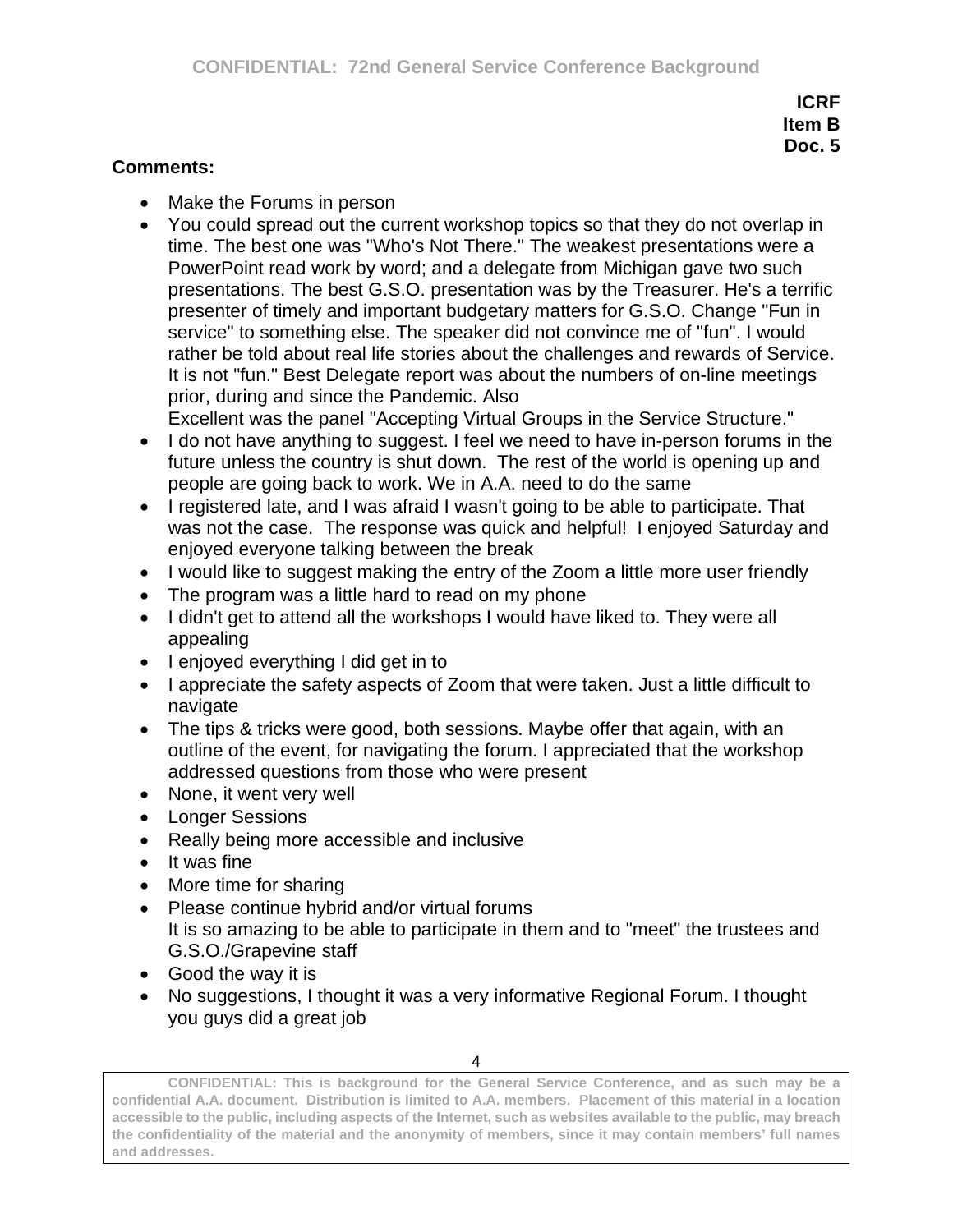## **Doc. 5**

- Please consider making them hybrid. There are many many people who would love to come to a forum, but cannot due to distance, disability, etc.
- It was so wonderful! I have no suggestions! Thank you!
- I prefer in-person, but it was ok
- IN PERSON
- I really enjoyed it! I thought it went quite smoothly, and the tech problems were resolved very quickly. No one missed a beat! Thank you so much for making the forum available online. You made it possible for me to attend my first forum ever!
- In person is better, but I am so glad that we aren't giving up on life just because there is a pandemic
- I thought all was very well presented, and the topics/presentations were great!
- I wanted to know if any open A.A.'s are in existence via Zoom and when? Is it possible that this information can be acquired? Let me know please
- Better explanation of what the workshops entail. I was kind of confused with the "Participation" workshop. It seems that the panelists were dumping all of the responsibilities onto the shoulders of the G.S.R.'s. I thought that was the job of all members and the Delegate/Alternate and the District D.C.M.'s? Sometimes asking or talking to groups/meetings members about getting active falls on deaf ears, and there are a lot of those in Area 55. This was my first forum and I appreciate it being online. It wouldn't have been possible for me to attend otherwise, so thank you!
- Great Forum, very informative
- I, unfortunately, was unable to attend the forum. I'm sorry I missed it
- More presentations
- Have at least 2 virtual forums. It was awesome having people from other places
- Need more breaks, and/or a shorter time period. It was hard to stay focused on Saturday because it was on Zoom
- I missed the translation in Spanish at the meetings, unfortunately I was not able to attend the event.

|                      | More       | Less       | <b>Just Right</b> | No Answer |
|----------------------|------------|------------|-------------------|-----------|
| <b>Presentations</b> | 35(34%)    | $6(5.8\%)$ | 62 (60.2%)        |           |
| Workshops            | 52 (45.6%) | $(6.1\%)$  | 55 (48.2%)        |           |
| Sharing              | 34 (33%)   | 12         | 57 (55.3%)        |           |
| <b>Sessions</b>      |            | (11.7%)    |                   |           |

# **3. At future Forums would you like to see:**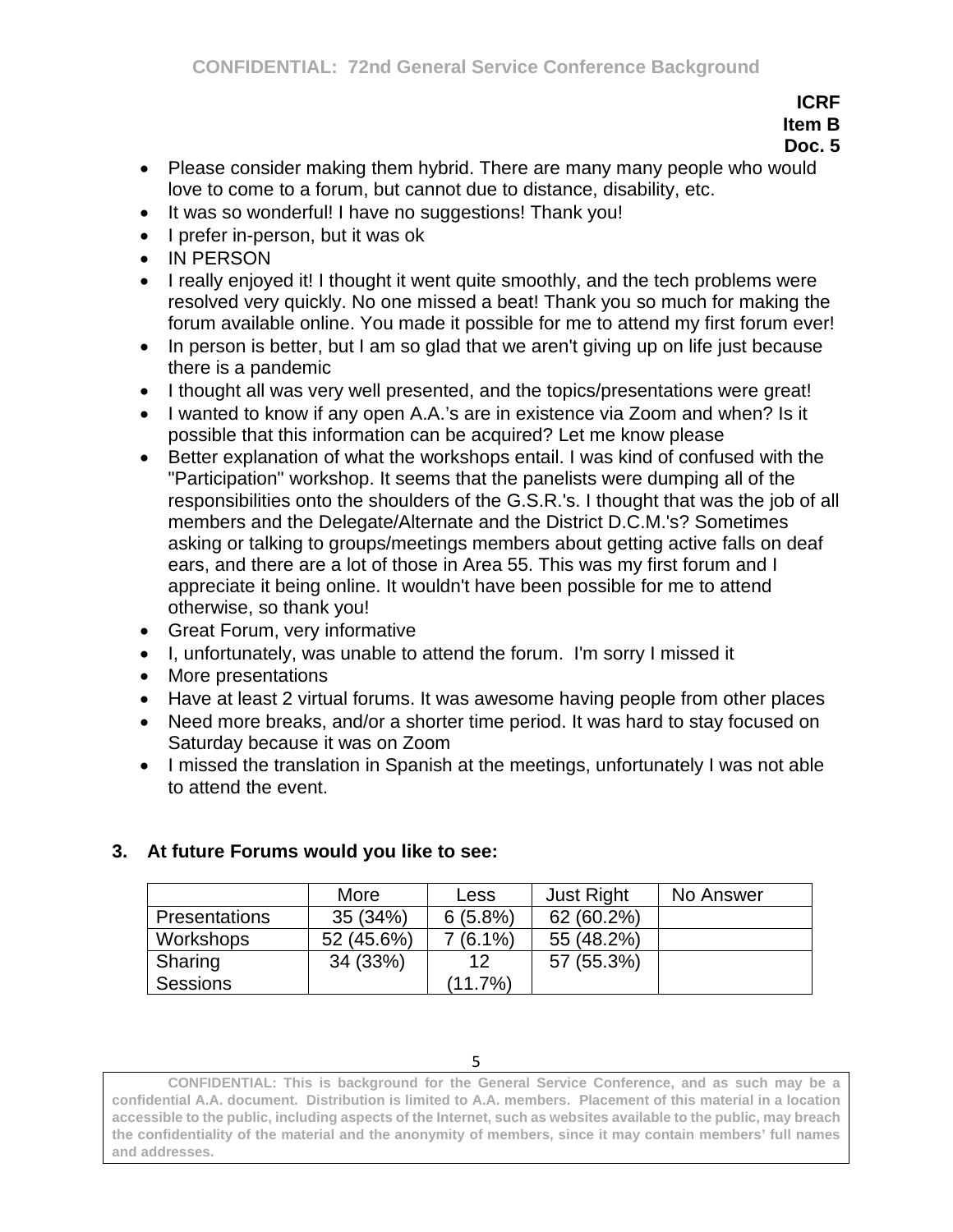## **4. What was effective and what improvements might be made to A. Presentations B. Workshops C. Sharing Sessions:**

## **Comments**:

### **Presentations**

- The breakout room would be nice for hot topic subjects (racism) and then let each group come back with a summary and a suggestion in applying which tradition to the problem
	- o I am a person of color. and my history outside of A.A. can identify the difference between prejudice (which we all have) and racism
	- o I have seen whites and people of color act out about their preference and needling to be the boss and/or needing to be right. I see hurt people more than I see racism taking over A.A. Once someone who truly applies the traditions speaks up with these individuals, they are able to view their prejudice with different lenses and racist feelings are not expressed openly
	- o Generalization and not practicing the traditions make outside issues the primary purpose. The history of Tradition 3; keeps racism at a distance. Early on in my sobriety, I judged a Southern African and a Skinhead member. Once I removed my prejudice, I had the best time with those individuals
	- o The opinions were expressed but can we go beyond the opinions and help people to come out of their comfort zone. Zoom has an app where we can take poles and use traditional A.A. checklist questions to have fun. It will help to look at the opinions in a different light and have individuals look at their own behavior
	- o I guess because I have my own feelings and fears about what is going on in the world - I want to safeguard what I think A.A. is and is not. For me it about saving people's lives regardless of their religion, race, and belief system
- Trusted servants giving talks
- More presentations from Delegates about the journey from G.S.R. to Delegate, and/or what really happens at the annual conference
- Presenters are prepared and knowledgeable
- Presentation from other committees besides Finance, Archives, and Grapevine
- This was my first time attending. I just enjoyed it tremendously, and I am excited to report back to my home group
- I believe we need to include Y.P.A.A. in the presentations
- Allow the presenters to have access to chat so they can answer questions. That is, if we do virtual ever again

6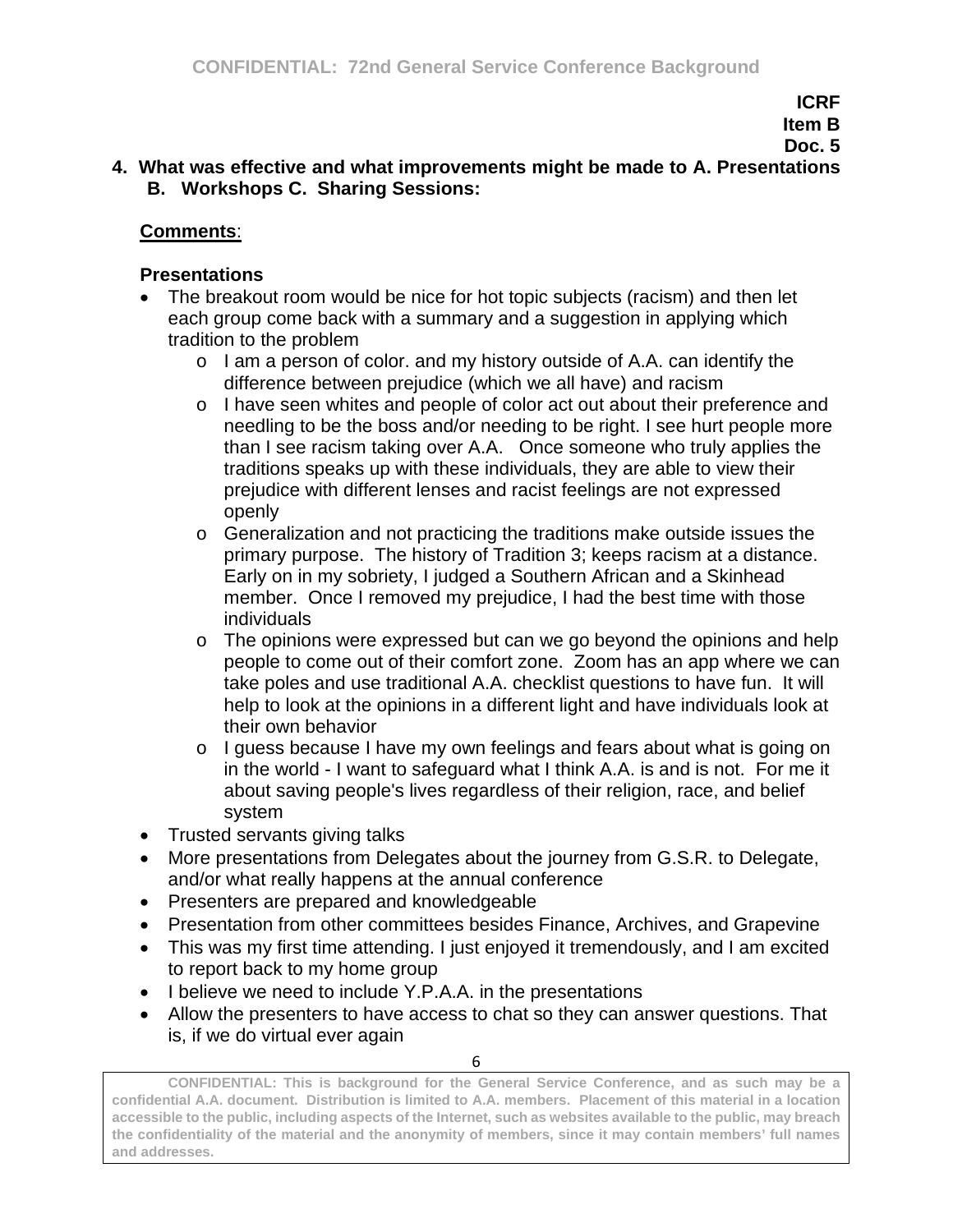- I thought all of the presentations were excellent
- Friday night presentations seemed too quick, and as a result were not as informative as they possibly could have been
- Loved them. They were perfect. No improvements needed
- Topics were very timely
- My favorites are the Past Trustees and the Class A Trustees
- Presentations were good
- The sharing sessions were very informing
- Varying speakers with videos and PowerPoint slides and such was quite good at keeping my attention throughout
- This was my first forum. I was blown away by the application of the traditions and the concepts. Thank you!
- I really enjoyed the presentations, they were informative and helpful. I also thought sharing sessions brought out questions, concerns and suggestions that were important to A.A. as a whole
- The presentations were good
- I thought they all did well
- They were great
- Not sure if this is already in effect, but Delegate presentations might want to be reviewed by staff for preparedness, accuracy and content. Everyone is trying to do the best they can and they're all great, but sometime a little constructive criticism might make a difference. There's a huge difference between G.S.B. presentations and Delegate presentations, and I'm not entirely sure if it's "production/creation assistance" or preparedness and content...Maybe assign presentation topics MUCH farther in advance that just a month or two
- Good, on-topic sharing sessions after each Delegate Presentations
- People need to talk slower, especially on Zoom
- Add 15 more minutes to the Q & A
- It was fine
- Loved the presentation on employee pensions, the transparency of the finances. In my area, you have to be specially invited to our work group on finances which is exclusive. It's a lost opportunity for members who might be able to contribute professional or service knowledge or just plain old interest as to what goes on in decision making. I understand that visitors have a right to speak at the end as is the case in all our area's committees, but to deny a visit when you are the person responsible for the committees, i.e. Alternate Chairperson does not reflect our traditions
- Speaker training might be helpful for those giving presentations. There are professional speakers that might give training to the group for free or at a reduced rate

**CONFIDENTIAL: This is background for the General Service Conference, and as such may be a confidential A.A. document. Distribution is limited to A.A. members. Placement of this material in a location accessible to the public, including aspects of the Internet, such as websites available to the public, may breach the confidentiality of the material and the anonymity of members, since it may contain members' full names and addresses.**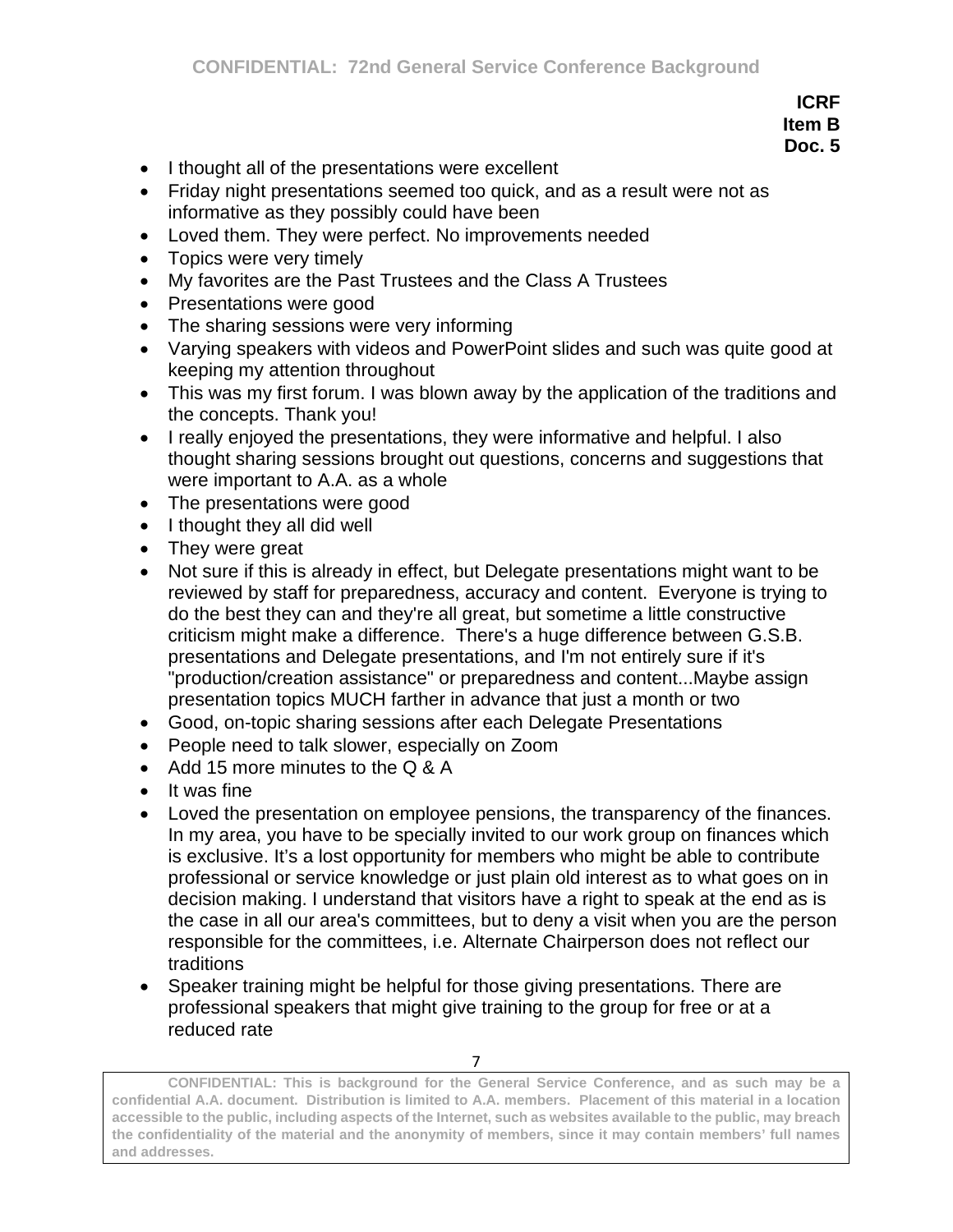- Just have more of them
- I like the la Viña presentation
- Clear instructions, daily helpful emails, great tech support
	- o The GSB Chair was a terrific Chairperson of the Forum. I received chat messages from a past delegate, about accident insurance for group A.A. meetings. He picked up that my question was not answered well. Thanks you. I am prepared to talk about this topic with my District.
	- o Best G.S.O. presentation was by the Treasurer. He's a terrific presenter of timely and important budgetary matters for G.S.O.
	- o Change "Fun in service" to something else. The speaker did not convince me of "fun". I would rather be told about real life stories about the challenges and rewards of Service to A.A. It seems that "fun" means fellowship and not the grunt work part of service
	- o Best Delegate report was about the numbers of on-line meetings prior, during and since the Pandemic
	- o Weakest presentation concerned the Informed Group Conscience, because the presenter read his PowerPoint by word. What a missed opportunity for people to learn more about the G.C. There should be a whole panel on this decision-making part of the A.A. groups, especially since the G.C.'s are tacking difficult questions about in-person, Zoom, and hybrid meetings
	- o Grapevine, Inc. needs to talk about its editorial policy because the stories are really "vanilla." What is their goal in heavily editing the author's manuscript? Why do they all have to end on a positive note. Is that real? The stories are "inspirational," and I get that. But they are shallow in my opinion. To be fair, I could not attend the Saturday evening sessions, but I heard a bland presentation at the Northeast Regional Forum
- Just to show my health growth with everyone and encourage others to do the same
- The topics and time given were effective for the presentations
- Good presentations all around relevant and informative
- Presentations should be fun, informative, and short. Any more than 30 minutes is overkill. Leave more time for Q & A
- Move a little slower through the slides. I was trying to take notes, but I missed a lot because they moved through them too quickly
- Loved all the presentations and hearing information regarding how we carry the message, as well as listening to other A.A. members and their ideas or stories
- I enjoyed the few presentations I attended. Everything seemed fine
- Everything's fine
- Safety in A.A.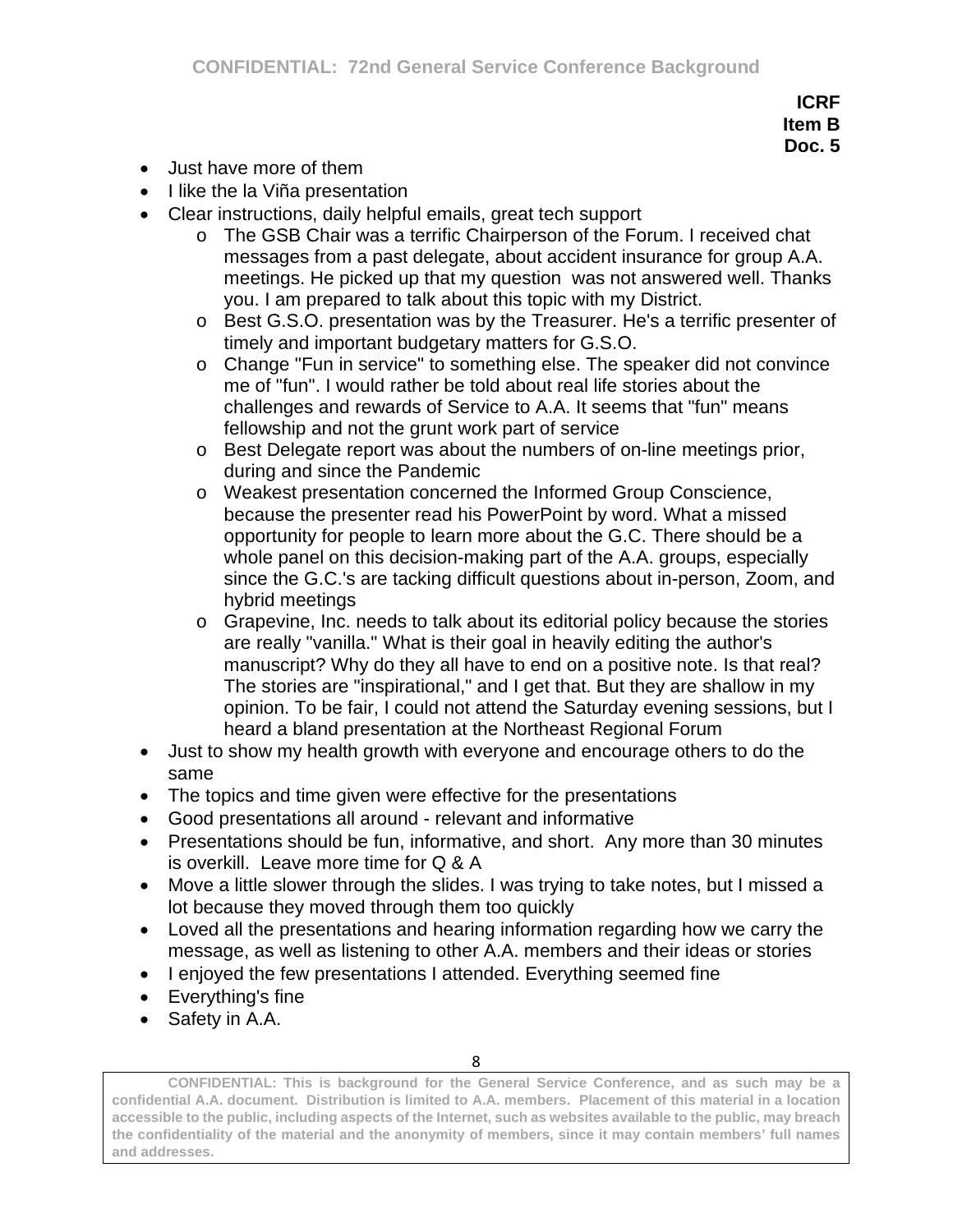- How to improve the unity
- The Workbooks of the Action Committees, especially that of Treatment Centers, are tools for Puebla Mexico
- I like the kindness, and the start times could be respected

#### **Workshops**

- I may be biased, but I was thoroughly impressed and before I go trying to get what I want to hear, I need to remember how much work is put into doing these workshops
- Workshops on how to reach out to newcomers in the age of Zoom, and how some groups are handling this as it appears Zoom will be here for some time
- Make sure shares are timed
- Expectation of level of discussion would help decision to attend. Level 101 "I've never heard of this before". Level 201 I'm ready to learn a little more". Level 301 "I'm looking for something I don't already know"
- Presentation from other committees besides Finance, Archives, and Grapevine
- I believe we need to include Y.P.A.A. in the workshops
- I considered going to Workshop #1, but instead went to Workshop #3 because the topic sounded as if it dealt with keeping people interested in service. I clearly misunderstood, because everyone else thought it meant how to keep newcomers coming back to A.A. meetings.

The workshop on "Who is missing from the Rooms?" turned into a recitation of episodes of minorities being slighted instead of a discussion of how to increase diversity.

Perhaps it's asking too much for the time allotted, but I think a workshop should either be a learning experience or a problem-solving exercise. For that reason, I was disappointed in both workshops

- Loved the workshops
- No improvements needed. You guys know how to present workshops, too!
- I thought they were effective with the panel!
- I did not attend workshops.
- They were good
- In person
- I felt that the workshops I attended went well. I wouldn't change a thing
- Workshops were good. Unfortunately, due to another A.A. commitment, I missed the "lead summaries" of the workshops. Not sure when they were presented, but I don't think they were given right after groups met
- More time for sharing
- Good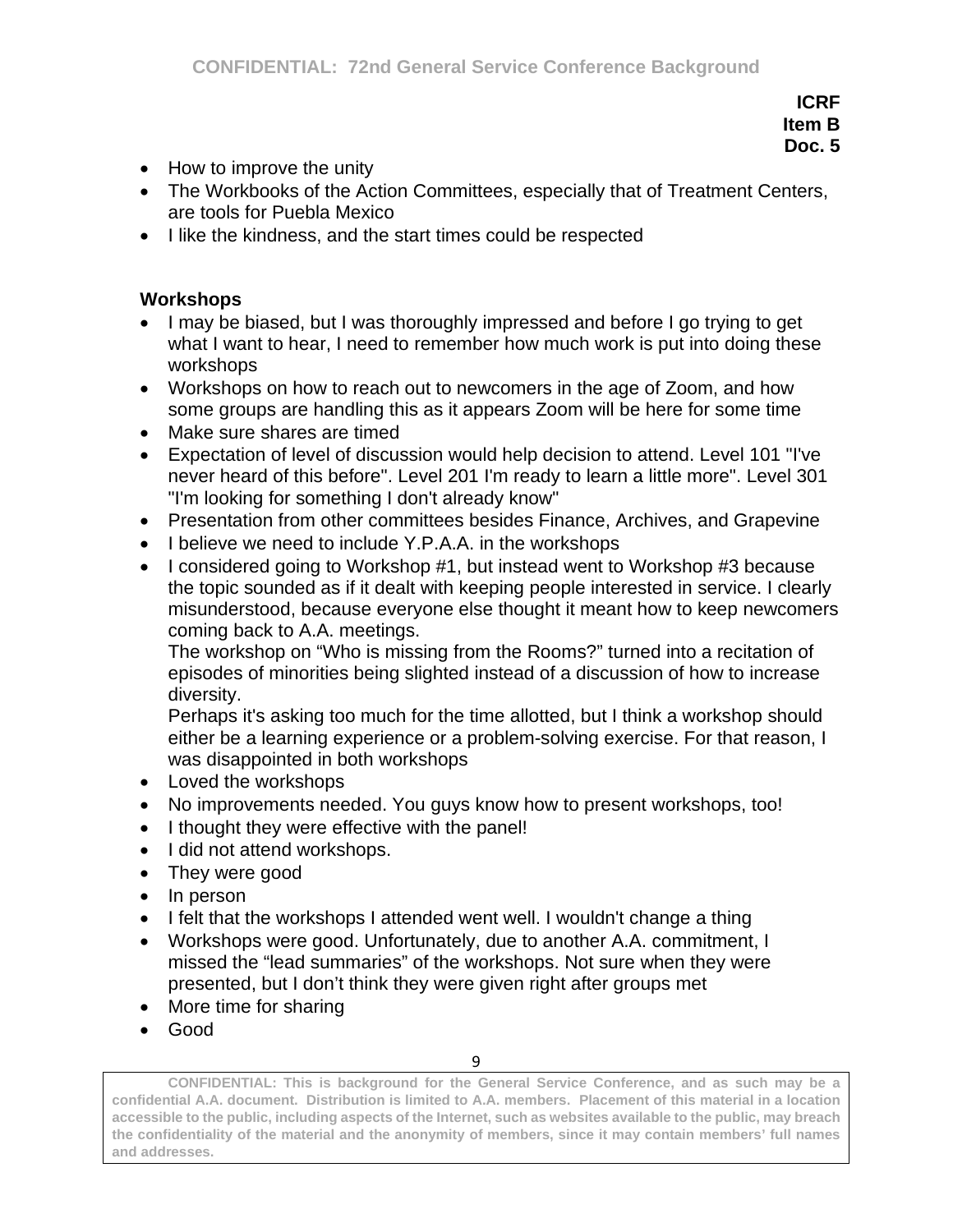- Great experience, no suggestions for any changes
- They were great
- The workshops I attended were very well represented and had spirited conversation
- Excellent job. Need more and longer sessions
- I only saw one workshop in which I was the moderator. I thought it went very well. Not because of me, but because the presenters were easy to listen to
- It was fine
- More of the history at the beginning of a workshop. Such as, inclusion in A.A. and how it has evolved to implement changes. Such as the inclusion of the word "people" in the A.A. preamble as opposed to "we are men and women"
- The professional speakers train on workshop development as well
- Less of them
- More translation in Spanish
- You could spread out the current workshop topics so that they do not overlap in time. The best one was "Who's Missing from our Rooms?" Saturday 11:55 a.m. Workshop "Keeping the Newcomer and those on the Fence" was filled with good ideas from the four panelists. Many ideas can be applied to on-line meetings, too. The moderator, Marilyn F., was excellent. Next best was "Who's Missing from our Rooms?" A single moderator who opened the discussion right away to attendees. It was robust and informative about the racial tensions in A.A.
- More positive decisions and more health progress
- Effective: The participation on the topic of "Who is not in our Rooms?" Needs improvement: More information about Remote Communities should be discussed in Workshops
- I only participated in the workshop on increasing participation in general service. Very good panelists. Lots of experience, and several good ideas and suggestions for bringing new folks into service
- Did not attend
- I would like to see more details
- I was not able to attend any of the workshops due to lack of time on my part
- All good
- All of them should have translations into Spanish
- Everything is great

### **Sharing Sessions**

• Technology tactics effective for groups, networking, etc. Masterful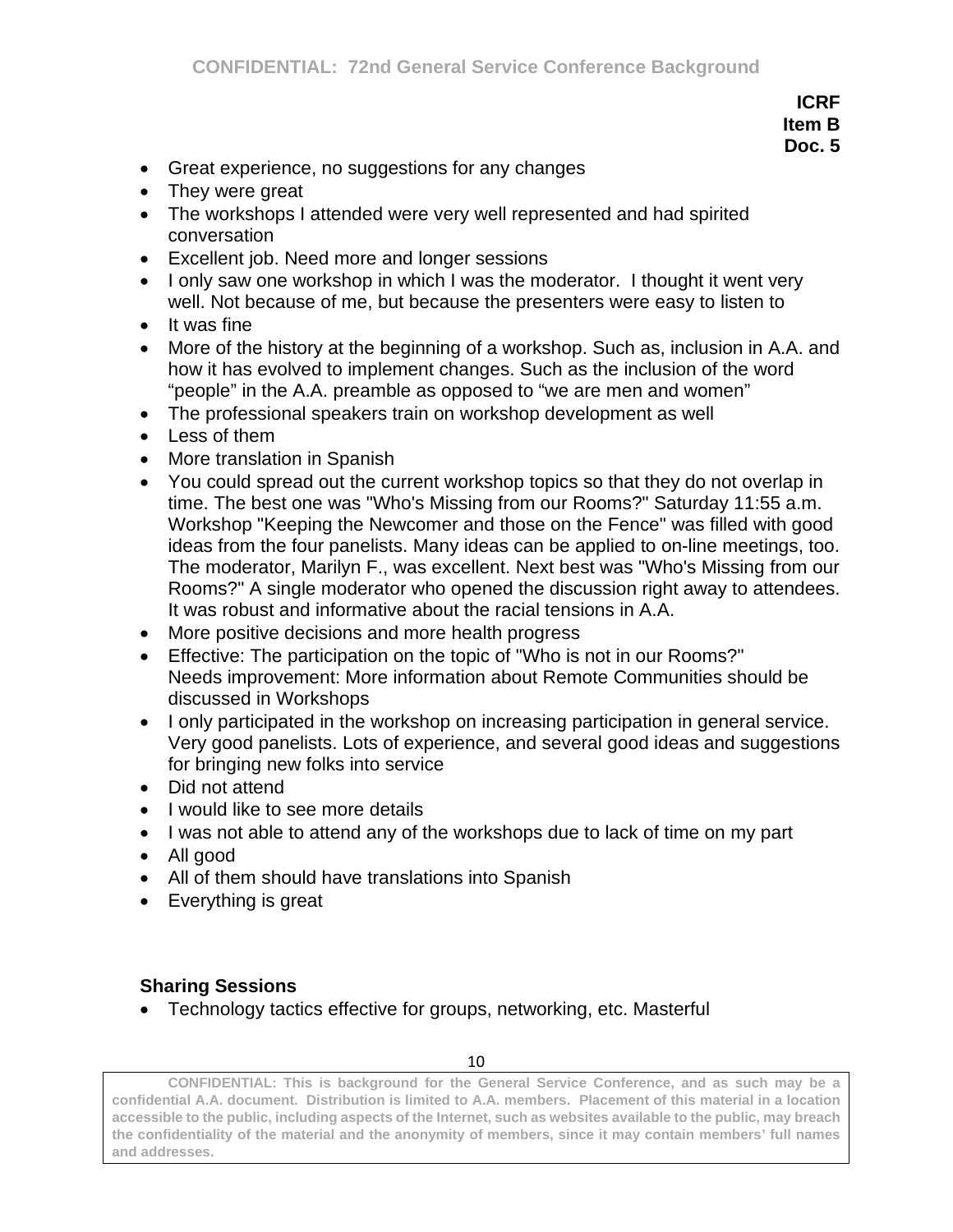#### **ICRF Item B**

# **Doc. 5**

- I came in late because I had registered late. From what I gathered, I was very informed from the sharing and how others felt
- Less time between shares. By the time I was called, I forgot what I intended to say
- Time the answer portion as well as the question time
- Make sure all shares are timed
- Presentation from other committees besides Finance, Archives, and Grapevine
- I thought it was very effective having the first timers to the Forum share their views. This also showed that it was not only newcomers to the program that had never attend a Forum!
- On the whole, the sharing sessions went well, and were helpful or informative
- Very informative
- Loved the sharing sessions. It was good to have Ask It Basket Questions intermingled with live questions/comments
- I thought the sharing sessions were so informative and truly represented concerns of many A.A. members. I also thought about the presenters, staff of G.S.O., and G.S.B., as well as others who replied were concise and clear in answering the questions posed in sharing sessions
- I liked that the sharing from first time attendees was after everything else. I liked that more attention was paid to Ask-it Basket questions
- They were fine
- I really enjoyed these. I thought they went very well
- Sharing sessions were very good. Appreciated the time that was given for them
- They were great
- Effective and interesting as is
- Good. It was nice to hear the feedback from the Fellowship
- More sharing on what is happening with the pandemic and how it affects A.A. as a whole. Attendance is down in many areas
- It was fine
- I love the gratitude of the members, but I feel that more can be done with these sharing. For example, audios for different committees included during or after presentations for different committees. Voice only of course, or an actor be taped to hide the member's voice
- Great!
- Nothing needs to change
- Motivate the Spanish communities to participate more
- I did not expect to attend Sunday AM's session, but it was one of the best I could have listened to. Very good shares from Past Trustees; an intelligent and articulate group of people. The Ask-It-Basket was handled well. I wish more of the First-time Forum Attendees had spoken about their experience in this Forum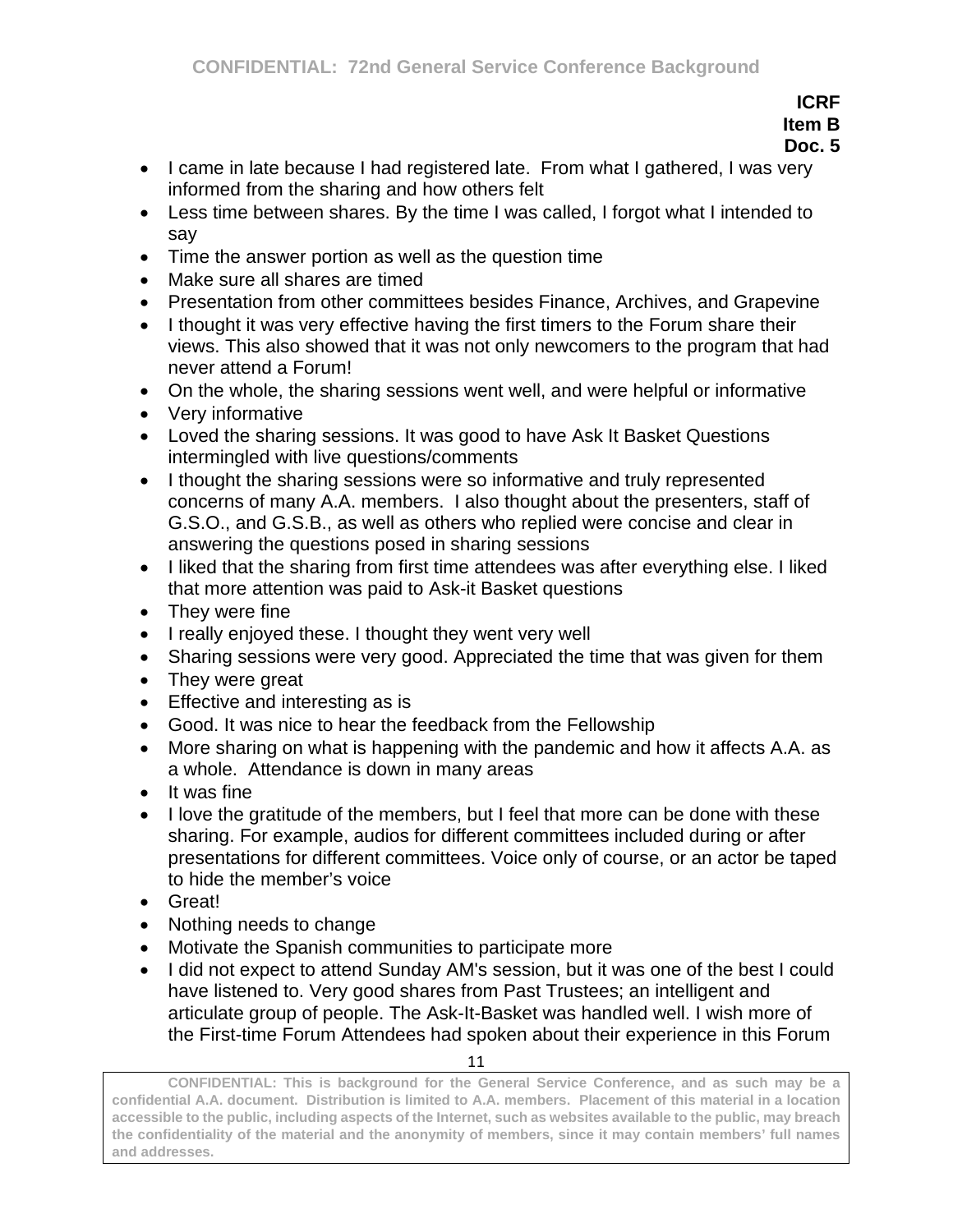- Staying focused on your daily routine
- Everything was good
- Ample time was provided. Not sure how effective the Ask-it Basket was in terms of providing an additional means of asking questions and having them answered, but it seems like an appropriate component for a virtual forum
- Trustees and office staff should be prepared with TRUTHFUL and complete answers to valid questions
- It was a little difficult, due to a lot of people wanting to share
- I attended the past trustee shares on Sunday morning. I would have liked to have seen a little more time allocated to them
- Let them share their past D.C.M. experience
- The directions are clear when translated into Spanish
- I loved it
- Return to the proposed topic

#### **5. Please indicate whether this was your first Forum:**

Yes 38 (30.2%) No 88 (69.8%)

#### **6. Please select your current service position:**

| 18 (15.8%) |
|------------|
| 8(7%)      |
| $7(6.1\%)$ |
| 8(7%)      |
| 22 (19.3%) |
| $0(0\%)$   |
| 13 (11.4%) |
| 20 (17.5%) |
| 2(1.8%)    |
| 3(2.6%)    |
| $1(0.9\%)$ |
| 12 (10.5%) |
|            |

12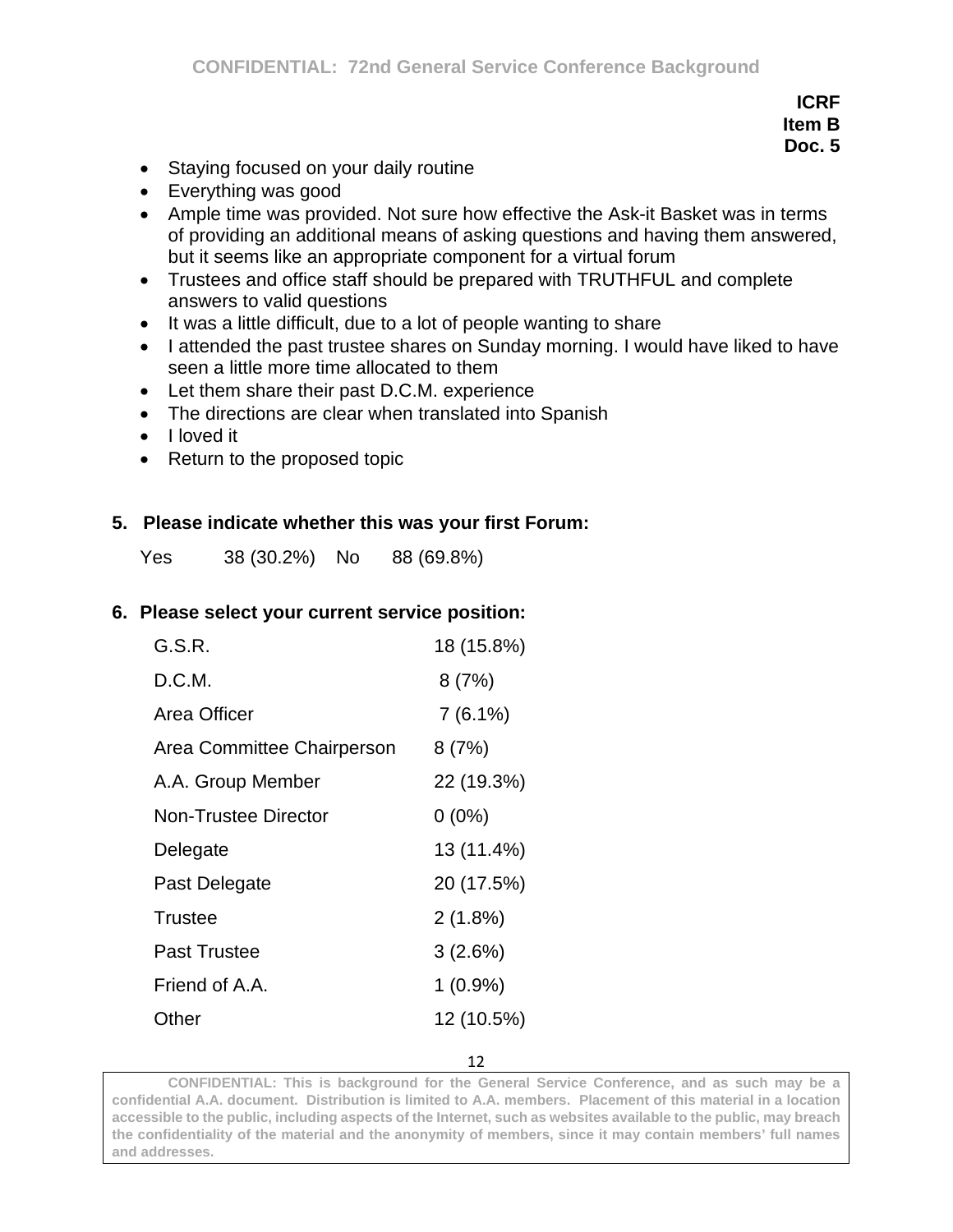#### *Responses to Other:*

- Intergroup Delegate
- Past Chair of Intergroup; Past DCM, Past Chair of Committees in both Intergroup and District
- District Secretary
- Trustee
- District Coordinator
- Alternate Delegate
- None: I am interested to attend virtual AA meetings.
- District Treasurer
- Alternate Delegate Area 54
- Employee
- Area 22 Alt. Secretary; GSR Beginning 1/1/22, Home Group, First One of the Day, District 13
- Incoming Area Committee Chairperson
- Webmaster
- District Officer
- Alternate Delegate
- Past Delegate
- District Grapevine chair
- Registrar
- Incoming Area Committee Chairperson
- District 35 Secretary/Area 51
- Served on an Area Committee this year. Serving on an Area Committee 2022
- Webmaster
- Alternate Chairperson
- Finance delegate
- Hispanic Liaison
- Grapevine
- District Committee (Archives); Group Grapevine Rep
- Alternate DCM
- District alternate secretary

### **7. Did you pre-register online?**

Yes 117 (94.4%) No 7 (5.6%)

13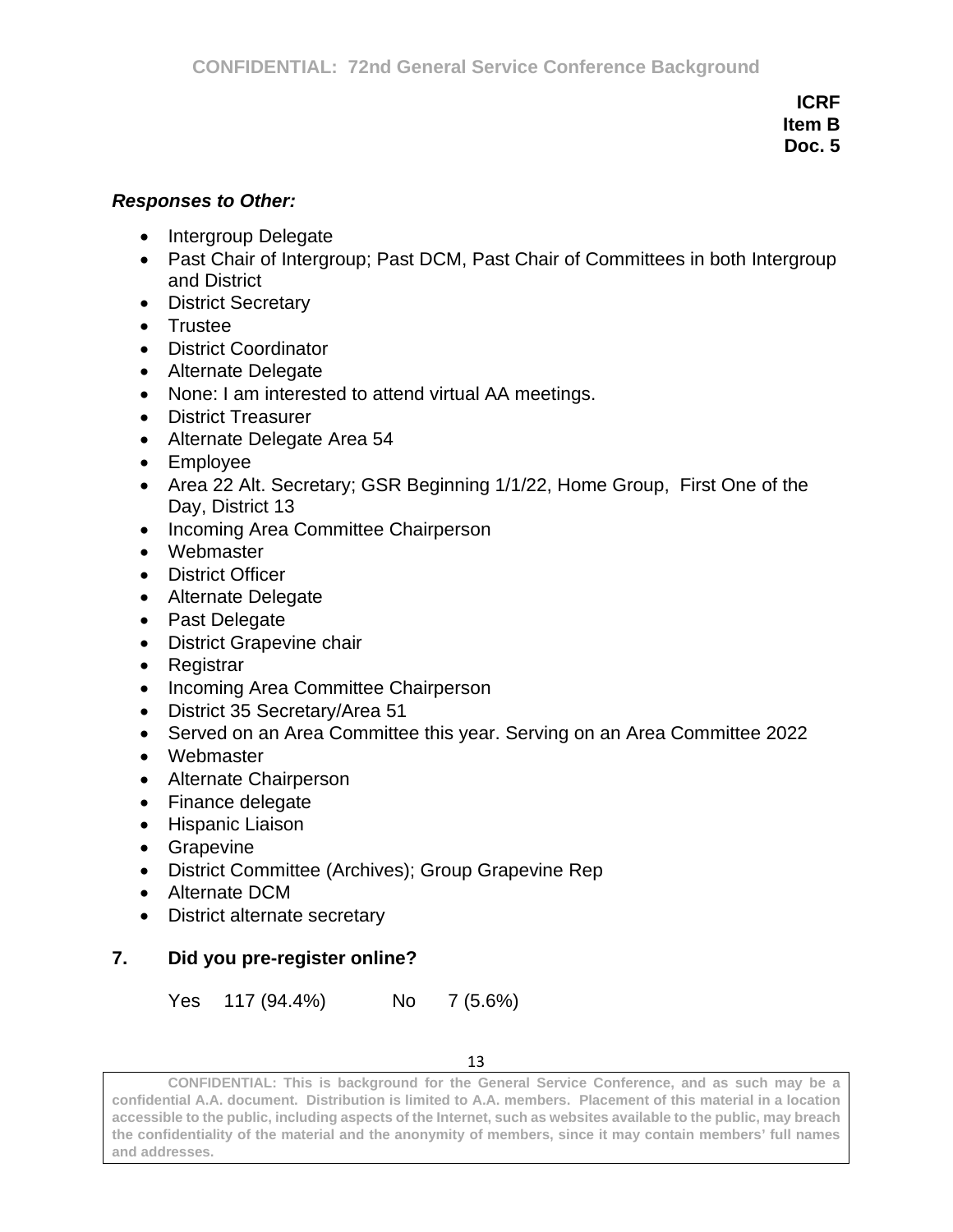#### **8. Please list any suggestion to improve the online registration process.**

- I found it to operate smoothly and I was impressed that the people responsible for registration were responsible and accountable. The next time I attend a forum, I will pay attention to the questions posed in this survey so I can have an objective response
- Pre-registration was easy, so no suggestions for me, but may need more instructions for members who do not regularly use the computer
- Online process was very smooth and easy
- I thought it was easy to register
- None. Was great!
- None: but I sure was late in finding out because it wasn't charged
- This was a totally enjoyable experience!!!
- A reminder a week or two before. I'm sure I got the first one but with other things going on, I forgot and would have liked a reminder. Thank you. P.S. Really enjoyed what I did get to participate in
- It went well
- I had registered and was informed that I would receive information but never did so then I had to re-register
- It was simple and easy. Great job guys!
- It was easy, and all the info regarding signing onto Zoom was very clearly presented also
- It was easy
- It was pretty easy
- I thought it was simple, easy, and straightforward
- It was easy!
- WORKED GREAT
- it is good
- No suggestions, I thought it was very easy
- Aside from the "Virtual lobby", everything seemed to work great. Additionally, might I add that the TECH TEAM did a phenomenal job at making this "almost" as good as the real thing, and certainly also just as informative (perhaps more so) as I was able to hear every word spoken by every person. You guys REALLY did a fabulous job. As is the case in ALL A.A. service, just when you seem to really get the hand of it, it's time to rotate out, so hopefully see you in person in 2 years!!
- Hot link on main site
- The online pre-registration process was seamless. If I can pre-register, then anyone can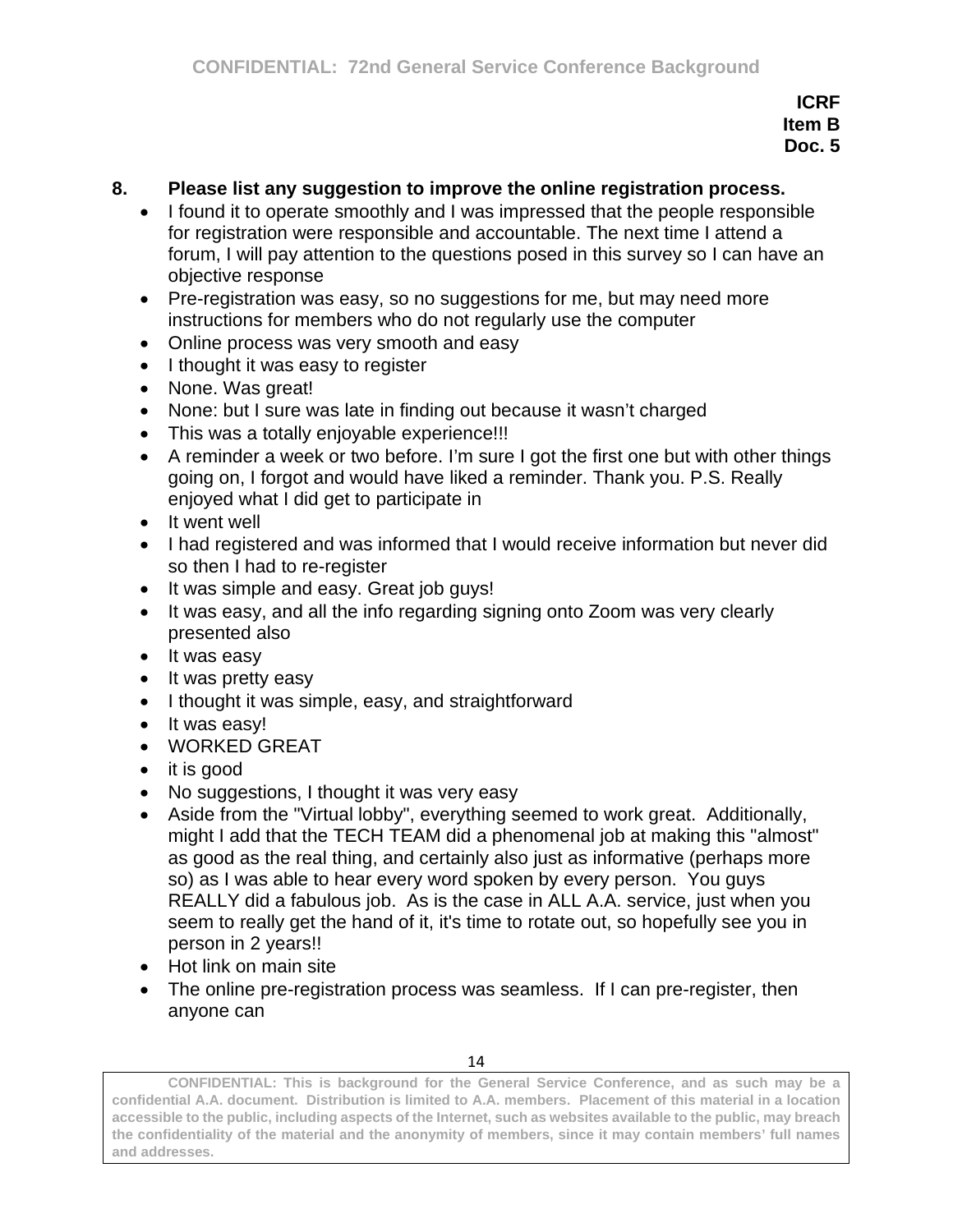- **ICRF Item B Doc. 5**
- Tried to. Was impossible. Sent an email to aa.org. I received a confirmation email someone took care of it. Maybe allow people to phone in for registration. I understand they need an email address though
- It was fine
- Thought it is efficient
- It was fine
- The help link stated the availability of tech was on weekdays/business hours. Maybe change the hours availability to help desk volunteers throughout the weekend during the time of the forum. I picked up some skills at the Zoom Tips & Tricks. I would recommend doing that again. Even a prerecorded outline of how the agenda is being executed. When I found the pdf of the program, I found the goldmine. If I received it in my confirmation email, I don't know
- It was really simple
- Compared to other online events I have registered for the in the past, the instructions were rather cryptic. However, with only a minor leap of faith it all became clearer with a few more clicks
- Have the flyers not only in email but in text
- It was great. Easy and clear to follow
- The pre-registration process was simple. The problem was entering the sessions themselves, and became complicated for me because I am a little limited with the use of technology
- No issues, worked great
- I registered from email sent to my district officers. It worked just fine. It was a great weekend, and I enjoyed the whole forum. Zoom technicians were a great help. I really enjoyed having them on our team! In spite of some problems with the breakout rooms, and joining in on the current scheduled event, I thought everyone did an exceptional job from the Zoom technicians, forum speakers and moderators! Thank you!
- Wonderful online registration process. I also appreciated the sending of the PDF with links when the virtual lobby went down!
- All good
- I think your system is fine, congratulations for always looking to improve the functioning of the group. Thanks
- Invite the Mexico Structure, we need a lot of training
- All good
- Registration was simple
- Pre-registration was easy. Nothing to suggest

# **9. Please list any suggestion to improve the virtual Forum experience.**

• It was a great experience

15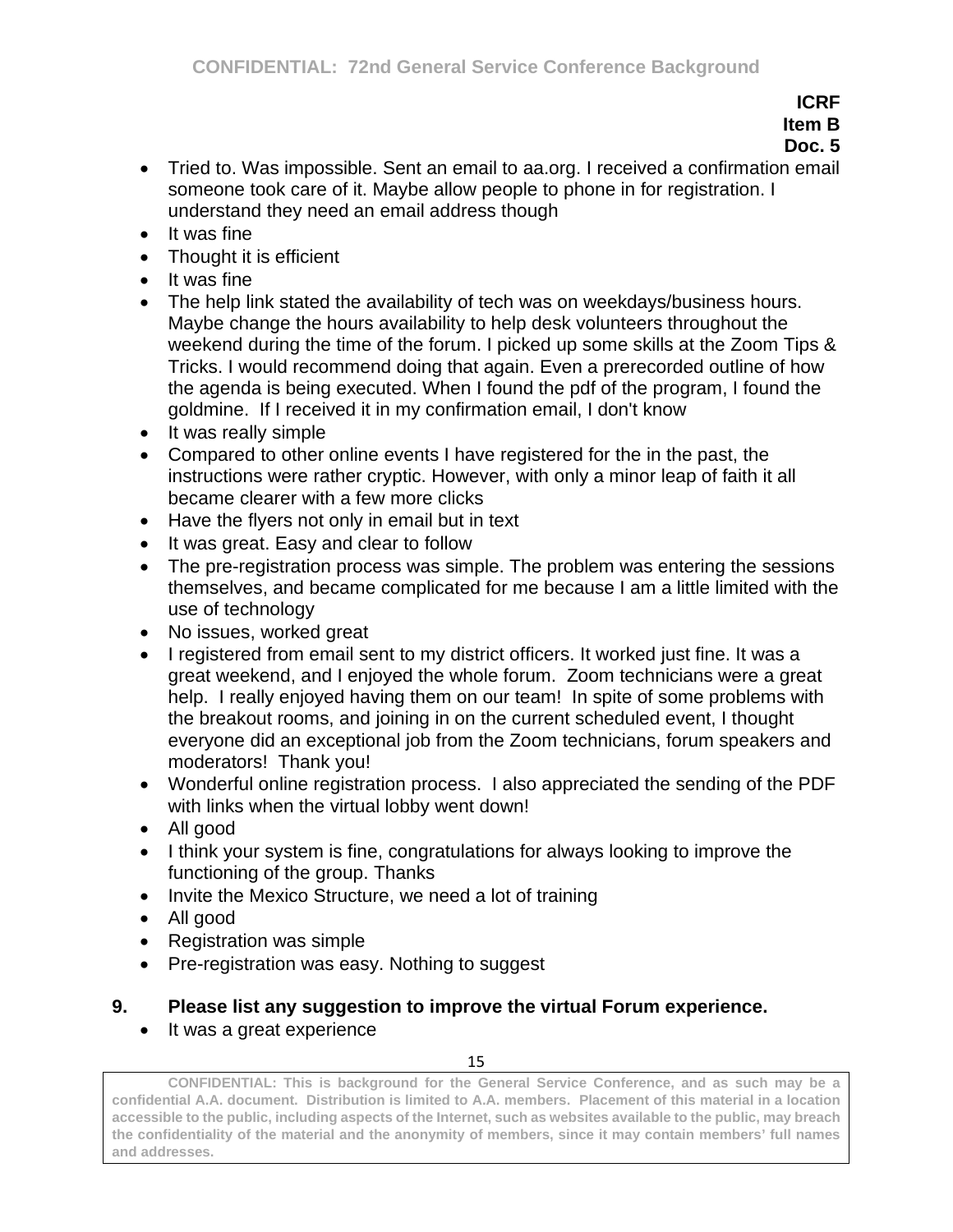**ICRF Item B**

# **Doc. 5**

- The virtual lobby was confusing at first, and also it was not ideal to have to login every time. Then when there were problems with the lobby, I missed half of the A.A. World presentation. For me, having the PDF with Zoom codes/links is more effective and less confusing than a virtual lobby
- Perhaps a short presentation by the tech person on how to access different functions, such as hand raising, sending chat messages, ask-it-basket questions at the beginning of each day
- Needed to adhere to the time limit better. So many spoke over the allotted allowed time, and no one was ever stopped (like they would be at an in-person event). It is sad to say that it is normally members who have been around and know better who abuse this!!! Also, the Ask-it-basket questions should be randomly picked or in the order they are received
- Send Zoom Codes and passwords out. Going to my browser to launch Zoom every time was a pain. The Forum spanned two time zones. On the hard copy, only the earlier zone was listed. I kept forgetting that and would log in midsession, or miss a session. It would have been nice to have both time zones listed
- It was extremely hard to navigate. The Virtual Lobby links redirected to different sessions or did not work. The Program did not reflect actual times and rooms. Southwest Regional signage was used in East Central Regional Forum. Suggestions to improve would include proof reading at the least, and a thorough run through to check that links work
- Make it easier to log in
- My experience was really good!
- No forum experience so far
- It was very confusing trying to get to the workshops from the main event
- I will enjoy when we finally can go "live". I appreciate the sharing and professionalism of this last Forum. Thanks for your service!
- Can't think of anything
- I love that it was online. I cannot travel, and would not have been able to attend in person
- Don't know what to suggest, but navigating to workshops was next to impossible
- I thought it was pretty well Facilitated
- No suggestions. These have been going on for years, and everyone seemed to adapt very well to the online format
- Good
- I had to miss Saturday night, so I missed the Grapevine and Class A presentations. It sure would have been nice to have had an option to have watched the recording of those talks. And I understand the anonymity and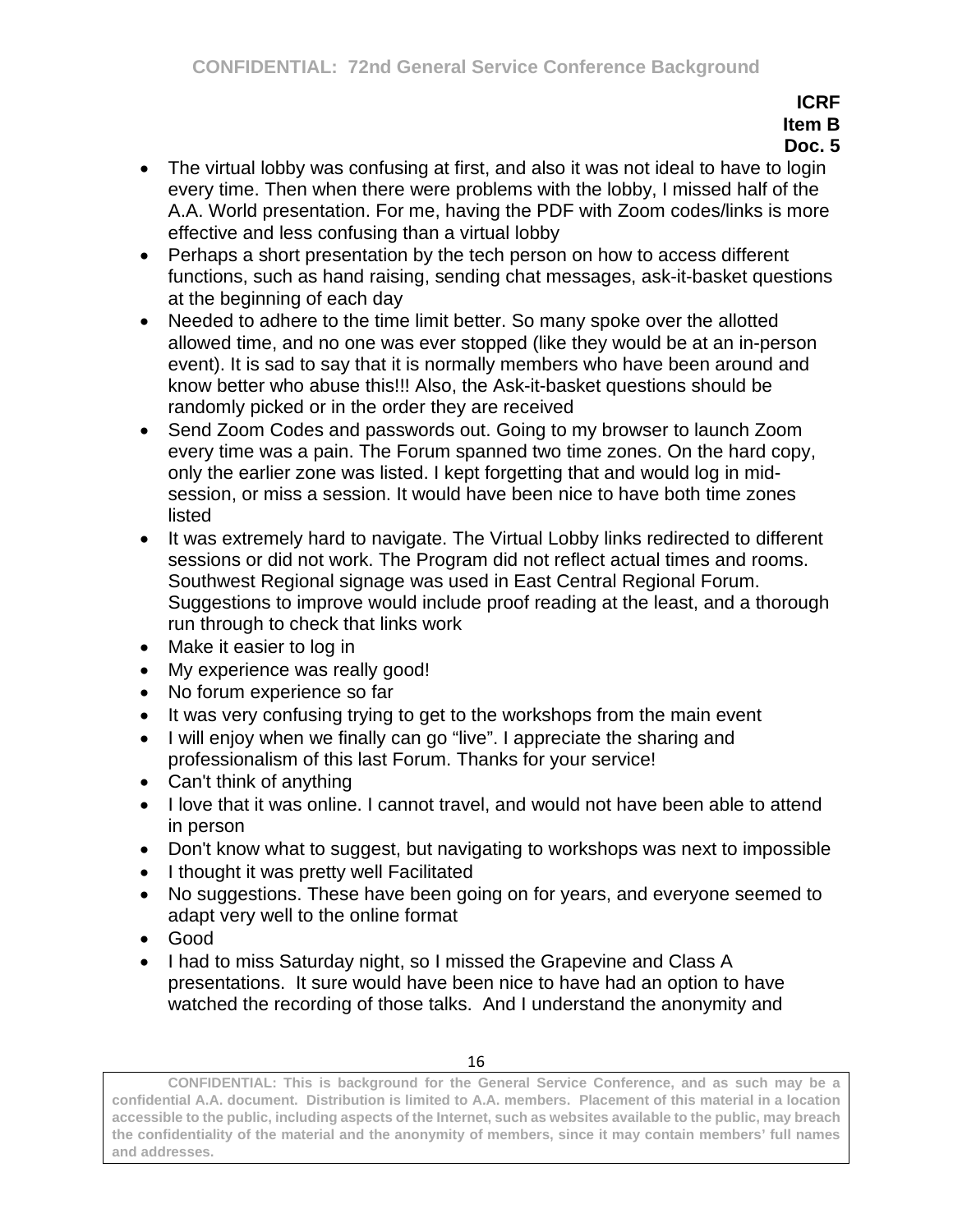## **ICRF Item B**

## **Doc. 5**

security concerns, but perhaps we could have made them available at least until Sunday at noon when the forum ended...

- I don't know what more to say. I saw the whole forum and I enjoyed it. We are all volunteers, and we are doing a good thing in hard times
- Don't complain about being online. From the numbers at the end I understand that more than half were first time attendees. I know I can't go if it's not online. And people were bragging about this was the last online one and they'll all be in person again. Meaning less inclusive more exclusive and wondering why such low attendance. Grateful to be Sober since 3/25/87. The problem is exclusiveness. I have wanted to go a long time
- It was fine
- As they are intended to attract new members, I feel it does just that and has enough points of interest such as sharing from new staff to keep the more experienced member satisfied
- A breakout room for different committees to share information guided by a G.S.O. employee
- For having to have it online, it was well done
- Maybe offer hybrid meetings to register their group. I am on the mailing list for O.I.A.A. AA-INTERGROUP.ORG. I haven't seen an u of our representatives mention the forum. I am excited to see cooperation between the service structure and online intergroup.
- I read the email list daily only right now. Not sure if there will be duplication of registration of online meetings with G.S.O. and registering at O.I.A.A. I am only a mail contact at this point. I look forward to supporting this endeavor. Integrating the A.A. meeting guide app and O.I.A.A. database will be a challenge. I am interested in this work. My database skills are not expert level. Not since dbase3+ became obsolete. My local area is no longer keeping up meeting Schedules. I can't look up our meeting registration number anymore. Could this be a topic for later?
- Cannot think of any
- I was pleasantly surprised how well it went most of the time that I was participating. I hadn't been able to approach this as a weekend retreat experience due to other commitments, but for the folks that did, the format probably worked pretty well. Nevertheless, I did find the forum well worth my time, and to be both informative and spiritually motivating so a big "Thank You" to everyone that participated in the forum, its preparation, and its final reporting
- It is ok the way it was
- In person .... Just had to say I miss three dimensional forums. Hybrid in future is an option

**CONFIDENTIAL: This is background for the General Service Conference, and as such may be a confidential A.A. document. Distribution is limited to A.A. members. Placement of this material in a location accessible to the public, including aspects of the Internet, such as websites available to the public, may breach the confidentiality of the material and the anonymity of members, since it may contain members' full names and addresses.**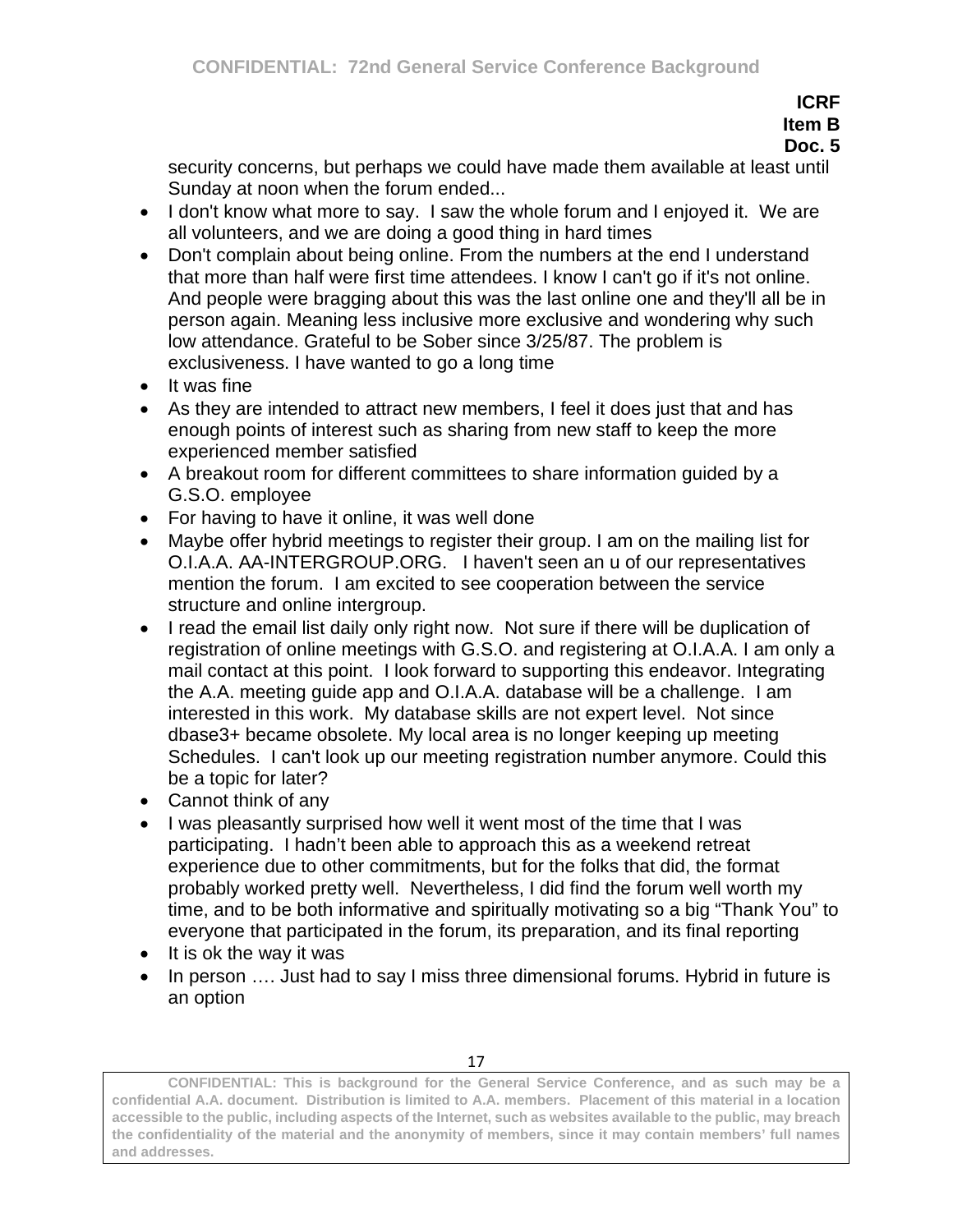- Delete the movies and videos and get down to basics, please. Friday evening the "What's on your Mind" should go longer and bump the video presentation "Markings on the Journey". Newcomers to the Forums know nothing about its purpose and that G.S.O. runs each forum and, therefore, makes presentations about their jobs. These people need to be better prepared to talk about Grapevine, for example. Someone needs to tell the newcomers that the Forum has a diverse program of people from all levels of A.A. Service and not just the Big Guns, like G.S.O. officers or delegates. The Forum has critical information about A.A. finances, and no one would think that a Treasurer's report could be so interesting!
- Make it easier to get into the sessions
- Please send the program in all 3 languages. Please title the background files meaningfully so we don't have to open each one to find out "no, that one is for Trustees," "that one is for A.A.W.D. Board", etc. Tell the tech team that those on phones just need to wait any extra 10-20 seconds for the Breakout Rooms icon to appear--they probably won't have to move (m)any manually. Make the COPY YOUR PASSWORD FIRST, THEN CLICK HERE TO JOIN THE FORUM much bigger, bolder and more colorful. It's easy to overlook in the middle of the page until you've been to a few Forums, and most people never reach that point. it probably never occurs to those in the office because you know exactly where to look
- Aside from the few technical glitches, I thought the forum went well and was very worthwhile. If possible, it would be helpful to have better Spanish/English translation. I could not understand what the Spanish speakers were saying and the rolling on-screen translation was most obviously not accurate
- The forum was a little confusing at first, but it was my first forum
- Great alternative, and possibly future hybrid, but I am hoping that we don't forget about person to person as well
- I enjoyed the format. Nothing to suggest
- Congratulate them for their great work, and the translators especially
- Keep doing them online as well

# **10. Please list any suggestion to improve the virtual Forum experience.**

- Glad to participate. Grateful to participate
- I really appreciate all the hard work that went into this, and I got a lot out of the 2 workshops and presentations I was able to attend. Thank you!
- Keep up the good work. Suggestion: have a celebration during the evening break on Saturday - use the breakout room to have ballroom music and/or younger generation pop music. Hell, you can use Zoom's poling to ask questions - new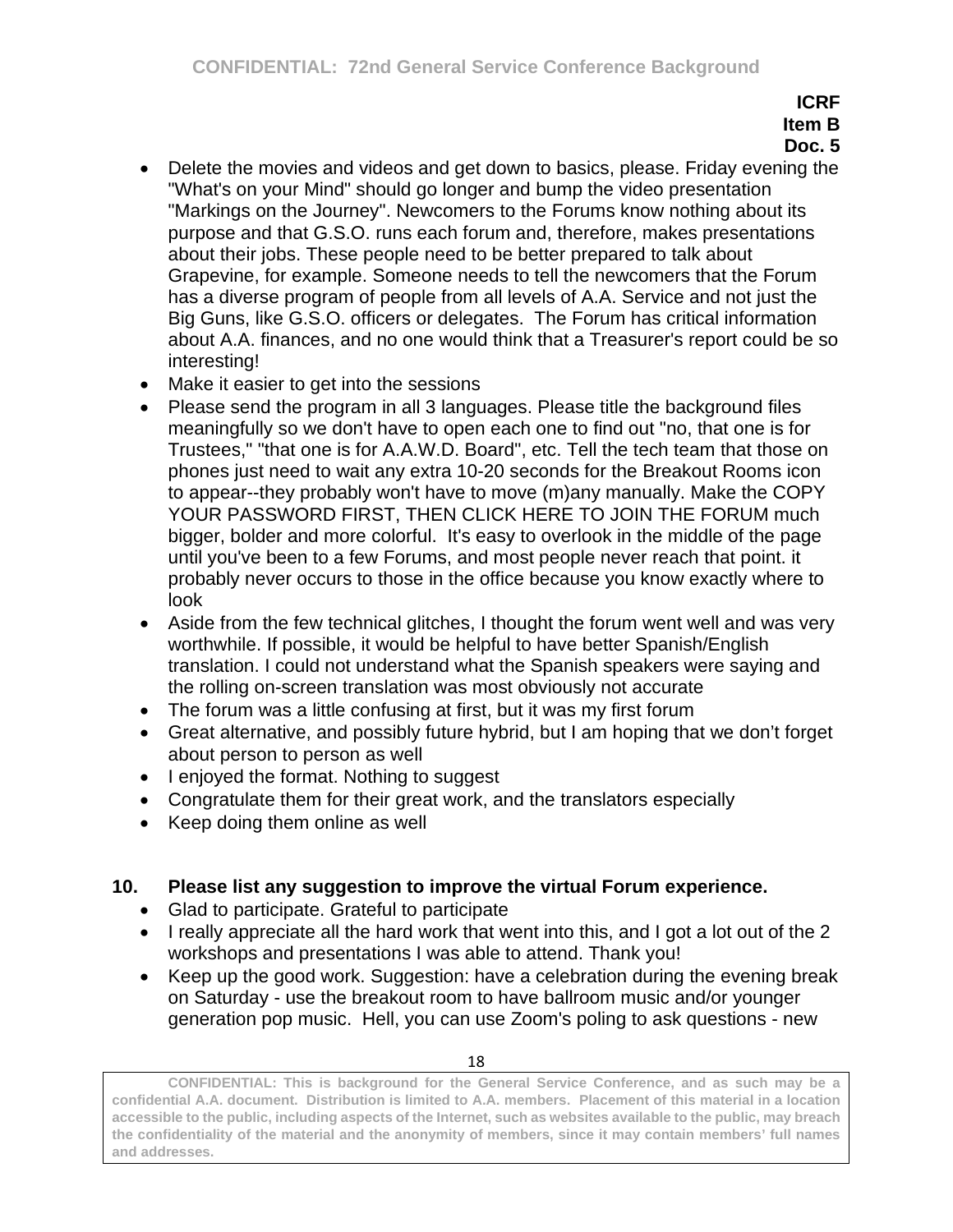trusted servant vs old trusted servant. Again, I may be biased but I can sincerely say, it almost felt like an in-person forum. I am looking forward to my next forum. I am proud to say my friend from Tennessee who relocated to work in our NYC General Service office. She has been a blessing in my life and helped me to become a better Intergroup Delegate by reading the by-laws and to get back to what I love the traditions. Thank you for asking for my opinion and suggestions. In the next survey, I will be able to be an objective rather than a subjective observer.

- I have been to several in person Forums in the Pacific Area and gained lots of knowledge about A.A. Being able to chat in person with G.S.O. & Grapevine personnel during breaks and at meals was great. Also, conversation with other members from different Districts was helpful when addressing issues in my own District. I missed the personal interaction, but I realize acceptance of our situation is the key. I enjoyed the virtual Forum, but I look forward to being able to meet in person again
- Even though the numbers will change from Forum to Forum throughout the year, I would rather receive updated financial information. The report from 2020 is what we had received in April and most of us had already presented this info to our groups and districts during our General Service Conference reports. Members want current information when we report following an event like this. Overall, I thought the Forum was fantastic, informative and great representation from A.A., Grapevine, and the Staff. Thank you all for your service! I was disappointed in the attendance by members of my own Area and even our Region. I am sure more would have been present if we had been able to meet in person
- Thank you all so much for your service. This was a great weekend and a chance to meet so many in general service. The Forum being online allowed me to participate completely. I hope that you consider having at least some of the Forum online going forward
- I enjoyed what topics I was able to get onto. Our area was also having their election assembly on the same weekend, but I did get to listen to topics on Friday, Saturday evenings and Sunday morning. I want to hear what other areas are saying about conference agenda topics and general topics on carrying the message. I like the virtual because I would not be able to travel to a Forum in another region, so this has been really interesting to see what goes on in other regions
- Thanks for a wonderful forum
- It was Awesome!
- The email address provided for login support didn't work
- I really appreciated the opportunity to attend the Forum. It's very difficult to attend in person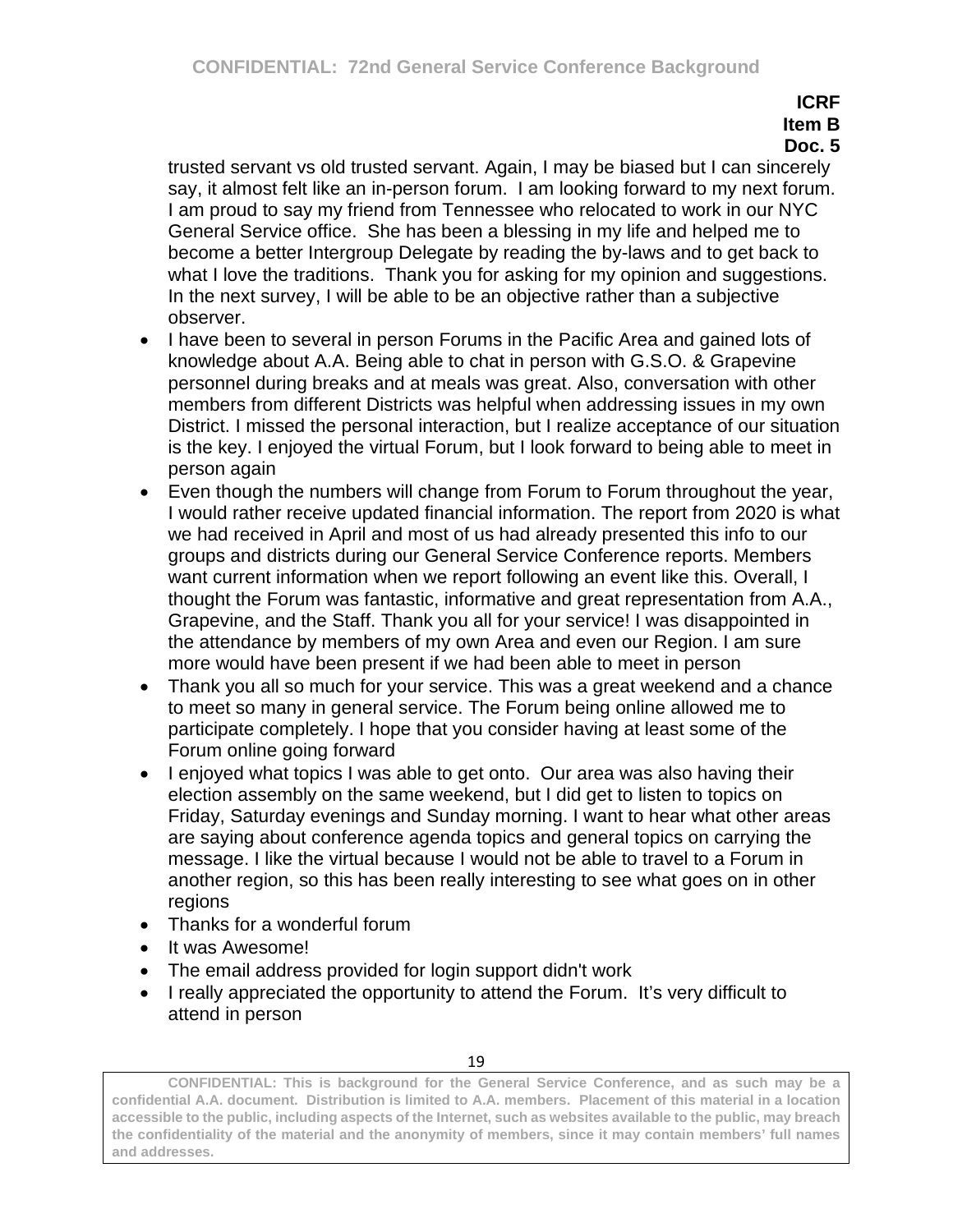- I really appreciated the opportunity to attend the Forum. It's very difficult to attend an in-person event so this was great. The pandemic has made us think of new ways to outreach and help any alcoholic. Thank you
- I hope there will be at least one virtual Forum next year. Otherwise, maybe one hybrid as this is a tremendous exercise of A.A. unity
- I thought all went well, especially for a first time East Central Regional Forum hosted in my Area 54!!
- No suggestions, I just wanted help in finding these meetings. So far I have been to one on Zoom. Does it occur regularly?
- People need their profiles to be just as requested. Some added special interests group info. One was the ASL interpreter. No special interests groups. Had someone from Bolivia or Columbia. Not even in East Central Region or US and Canada G.S.O. Making several comments regarding special interests groups in A.A. ASL Made comments in chat about how horrible my presentation was. He/him should stuck to his job of ASL and not make comments
- I liked the forum. I even got to ask a question while sitting in my deer stand miles from home. Life is good
- It was the best online event I've attended. If you had technical problems, they weren't obvious. We've been holding our Area Assembly online since May 2020, and every one of them has exhibited a glitch or two. I didn't attend the hospitality sessions or opening reception because of Zoom overload.
- I have been to three forums, two online and one in person. The first one that was in person had a greater impact on me, both because it was my first and because I got to share my experience with others between sessions and at meals. This year, I liked the insights the new Treasurer brought to the "Around the Picnic Table" presentation and the presentation on the new service manual the most
- I invited some sponsors who found this extremely informative, and they are now asking about additional service work. Thank you for providing this ONLINE. They never would have attended otherwise
- I just want to thank you all for the extraordinary effort you put into everything you do. I'm sure there are those who might criticize this or that, but if they've ever been in service, they'd know better. Let them gripe. Listen to them (and I know you do), but always remember that there will always be some Summer People around who tend to be very vocal. And by Summer People, I mean Summer Sicker than Others. :-) Love you guys!
- I wish many more had been on as I know so many A.A. members in the district and area I serve are fearful of the many changes from the last conference. I think, had they listened to our staff at G.S.O., their fears would be alleviated. Thank you all for your service!
- Can't wait to see you folks in Independence, Ohio in 2023

20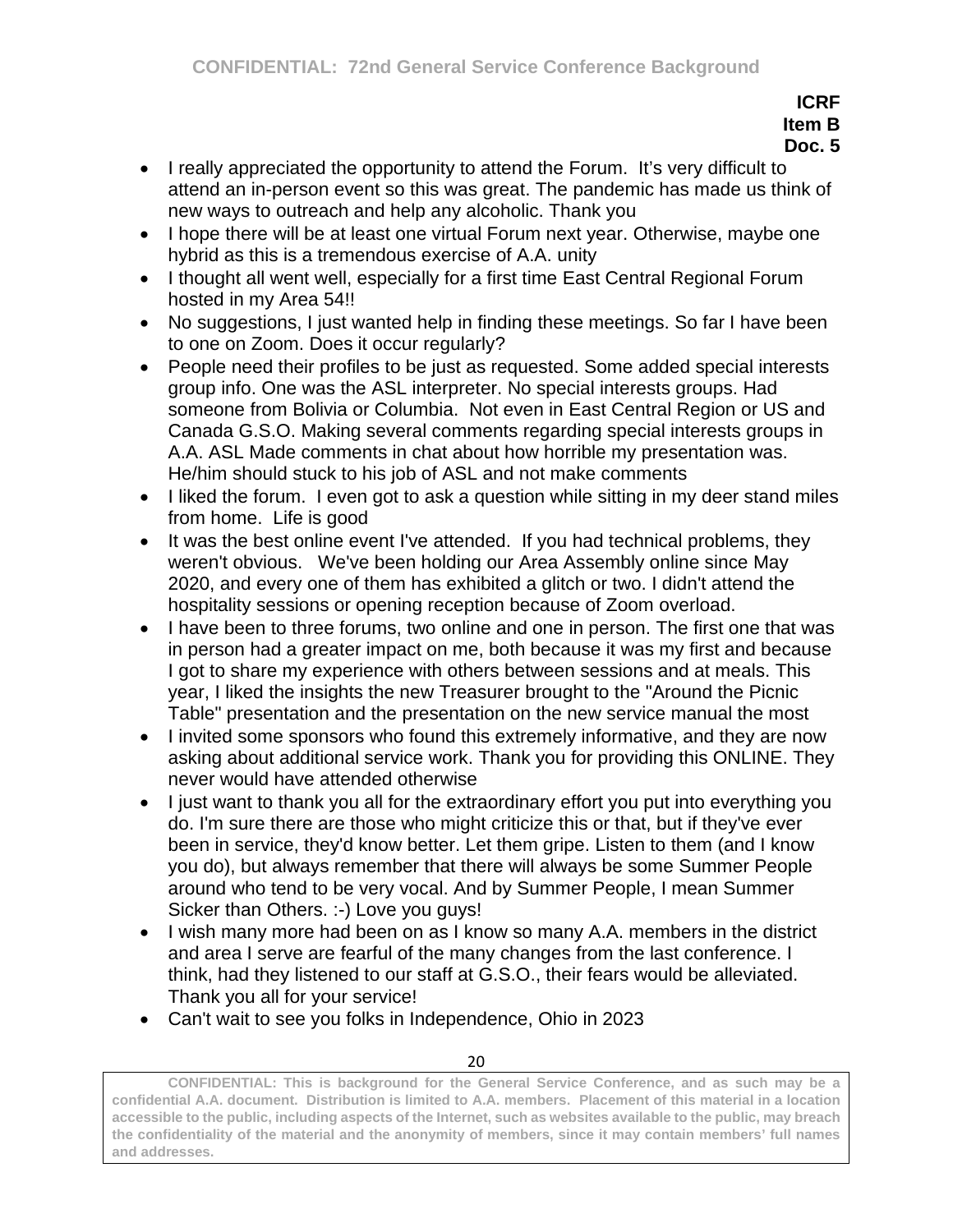- I really enjoyed this experience. I will definitely attend future online events. Thank you so much!
- I thought the online Forum was very well done and very informative. If it is in person, and within a couple hundred miles, I would prefer in person. But for long distance travel, online is awesome
- Sadly, I had a medical emergency and missed Friday night, which was very disappointing for me. I was able to attend most of Saturday's sessions, and thought it was one of the best Forums I have attended. Well planned and executed. Thank you to all who served - great job!
- I do have concerns about the future of A.A. in this area. I do not think enough A.A.'s are aware of how vital it is for groups to learn about and actively follow the Traditions and Concepts
- I hope that G.S.O. continues to have at least one virtual Forum. I had never attended a Forum until the Virtual Forums were held this year. I have learned so much more about A.A. Thank everyone for all your service
- Very good weekend of A.A.
- I thought there was a good mixture of all of the above. A good distribution.
- Nothing further. GREAT JOB by ALL!!!
- More celebration of A.A. Truth is better than A.A. Fairy Tales. No apologies for being involved in A.A. Also what's with not using full names when we're not doing something at the level of press, radio or films?
- It was fine
- A workshop that can help members learn how to find information on aa.org. Accessing information from archives. Reaching different departments. The process of an item that goes to the conference or a questionnaire like this one and how the info is used
- I prefer in-person to online
- I look forward to learning more about service and GSO; OIAA. Way to go all who presented/did service
- Just a big thank you to the tech team
- I need to go back and check to see if there are any audio or presentations files available for downloading or reviewing by registered participants. It was a busy time of the year for me, and I had to pop in and out of the forum numerous times. I caught several speakers or sections after they had already started
- Please put the speakers' names on the program. It makes it much easier to know who they are as I take notes, because I only hear their name once at the beginning of a workshop or panel. I love having lower level A.A. officers from diverse districts speak in the workshops: DCM's for example. They are in the field, so to speak, and have in-depth perspectives on the issues brought up in this Forum